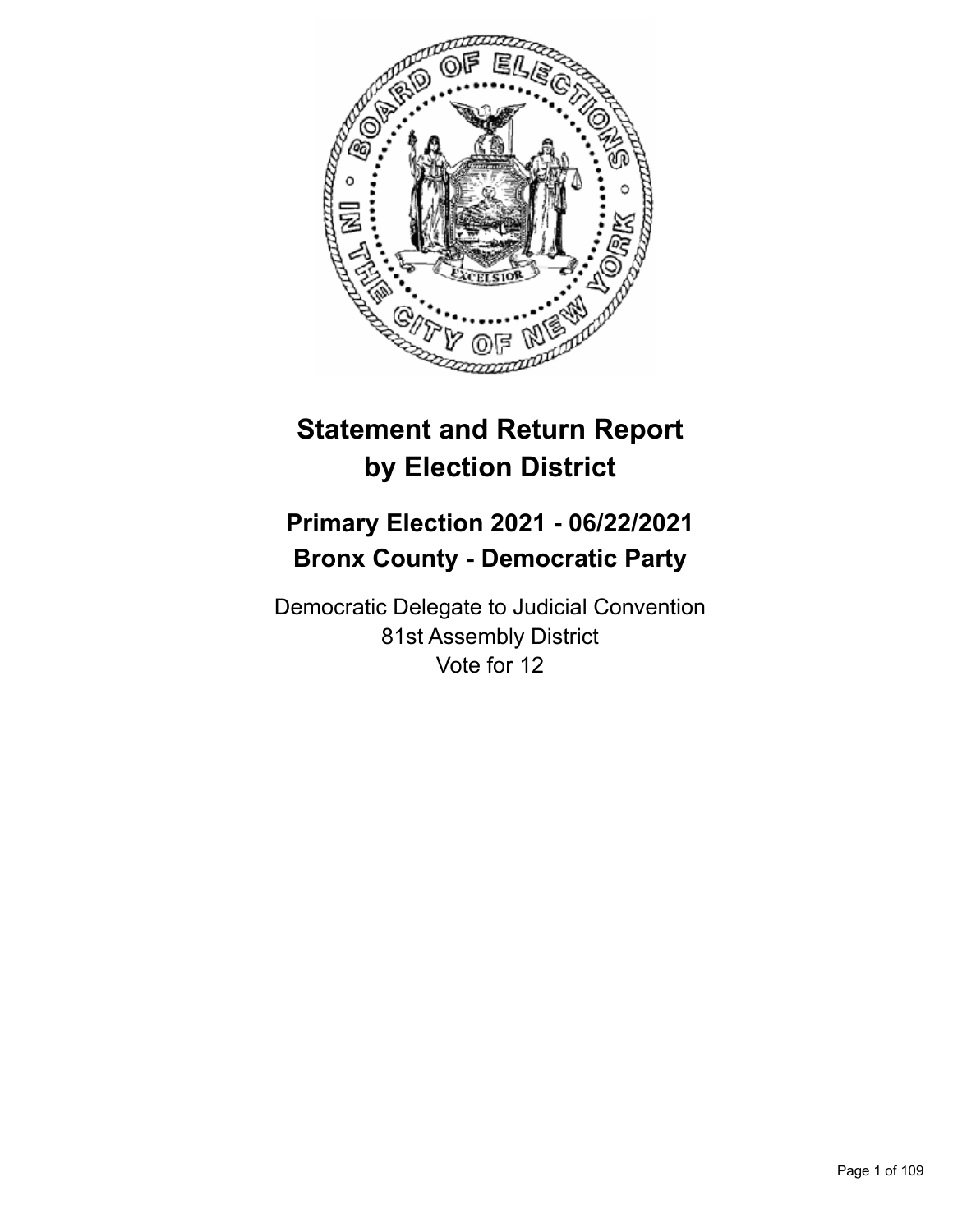

| PUBLIC COUNTER                                           | 62           |
|----------------------------------------------------------|--------------|
| MANUALLY COUNTED EMERGENCY                               | 0            |
| <b>ABSENTEE / MILITARY</b>                               | 38           |
| <b>AFFIDAVIT</b>                                         | $\mathbf{1}$ |
| <b>Total Ballots</b>                                     | 101          |
| Less - Inapplicable Federal/Special Presidential Ballots | 0            |
| <b>Total Applicable Ballots</b>                          | 101          |
| ELIOT L. ENGEL                                           | 42           |
| <b>RANDI MARTOS</b>                                      | 26           |
| <b>WILLIAM WEITZ</b>                                     | 23           |
| <b>HELEN K. MORIK</b>                                    | 24           |
| MICHAEL HELLER                                           | 27           |
| <b>TERESA COLON</b>                                      | 52           |
| <b>DELORES DIXON</b>                                     | 38           |
| <b>JERALD KREPPEL</b>                                    | 15           |
| <b>PAUL ELLIS</b>                                        | 24           |
| KATHRYN THEOBALD                                         | 31           |
| <b>IRA BIGELEISEN</b>                                    | 21           |
| <b>BRUCE FELD</b>                                        | 22           |
| <b>GEORGE DIAZ</b>                                       | 24           |
| ALINA K. DOWE                                            | 20           |
| <b>GARNELL BERKLEY</b>                                   | 13           |
| <b>DANELL BERKLEY</b>                                    | 11           |
| <b>BRENDA MUNIZ</b>                                      | 30           |
| <b>DANIEL MUNIZ</b>                                      | 15           |
| CHRISTINA MUNIZ                                          | 23           |
| <b>LEONEL BAEZ</b>                                       | 24           |
| RICARDO SOTO                                             | 19           |
| EDUARDO J. NUNEZ                                         | 19           |
| ROBERT HIDALGO                                           | 19           |
| UNATTRIBUTABLE WRITE-IN (WRITE-IN)                       | 1            |
| <b>Total Votes</b>                                       | 563          |
| Unrecorded                                               | 649          |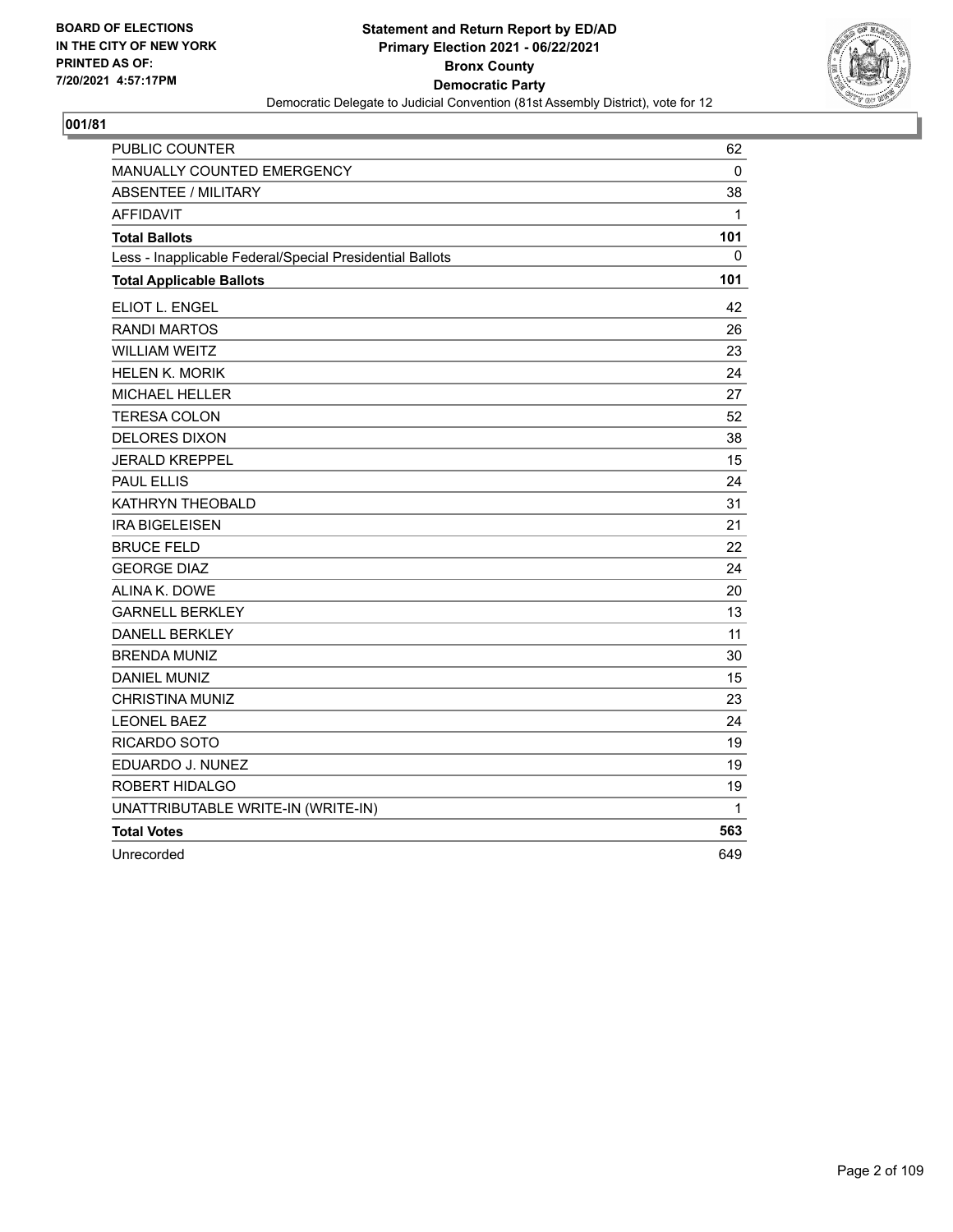

| PUBLIC COUNTER                                           | 106            |
|----------------------------------------------------------|----------------|
| MANUALLY COUNTED EMERGENCY                               | 0              |
| <b>ABSENTEE / MILITARY</b>                               | 6              |
| <b>AFFIDAVIT</b>                                         | $\overline{c}$ |
| <b>Total Ballots</b>                                     | 114            |
| Less - Inapplicable Federal/Special Presidential Ballots | 0              |
| <b>Total Applicable Ballots</b>                          | 114            |
| <b>ELIOT L. ENGEL</b>                                    | 51             |
| <b>RANDI MARTOS</b>                                      | 27             |
| <b>WILLIAM WEITZ</b>                                     | 19             |
| <b>HELEN K. MORIK</b>                                    | 22             |
| <b>MICHAEL HELLER</b>                                    | 20             |
| <b>TERESA COLON</b>                                      | 47             |
| <b>DELORES DIXON</b>                                     | 29             |
| <b>JERALD KREPPEL</b>                                    | 13             |
| <b>PAUL ELLIS</b>                                        | 31             |
| KATHRYN THEOBALD                                         | 28             |
| <b>IRA BIGELEISEN</b>                                    | 21             |
| <b>BRUCE FELD</b>                                        | 18             |
| <b>GEORGE DIAZ</b>                                       | 23             |
| ALINA K. DOWE                                            | 18             |
| <b>GARNELL BERKLEY</b>                                   | 15             |
| <b>DANELL BERKLEY</b>                                    | 15             |
| <b>BRENDA MUNIZ</b>                                      | 20             |
| <b>DANIEL MUNIZ</b>                                      | 14             |
| <b>CHRISTINA MUNIZ</b>                                   | 26             |
| <b>LEONEL BAEZ</b>                                       | 18             |
| RICARDO SOTO                                             | 22             |
| EDUARDO J. NUNEZ                                         | 20             |
| ROBERT HIDALGO                                           | 19             |
| UNATTRIBUTABLE WRITE-IN (WRITE-IN)                       | 1              |
| <b>Total Votes</b>                                       | 537            |
| Unrecorded                                               | 831            |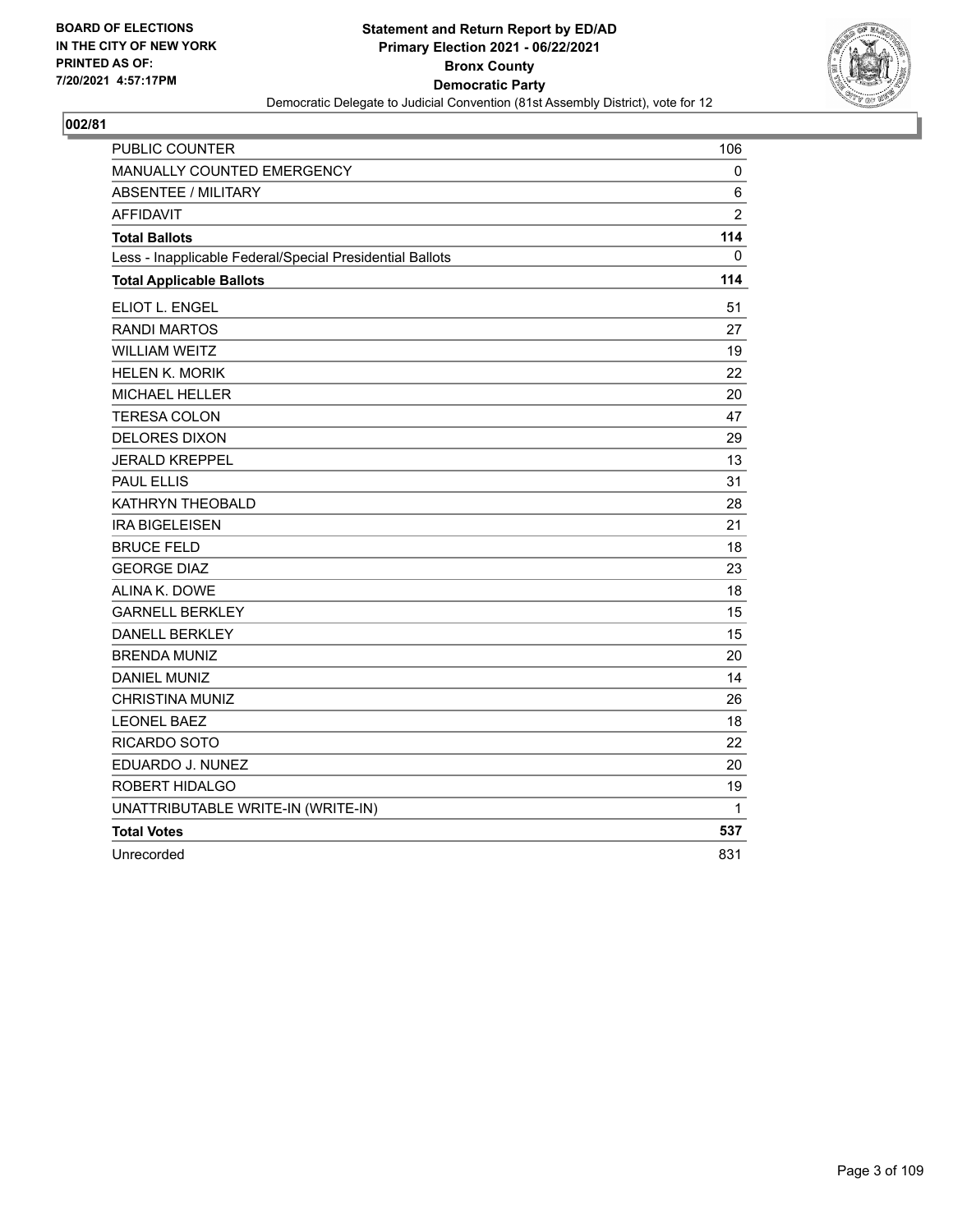

| PUBLIC COUNTER                                           | 88             |
|----------------------------------------------------------|----------------|
| MANUALLY COUNTED EMERGENCY                               | 0              |
| <b>ABSENTEE / MILITARY</b>                               | 4              |
| <b>AFFIDAVIT</b>                                         | 0              |
| <b>Total Ballots</b>                                     | 92             |
| Less - Inapplicable Federal/Special Presidential Ballots | 0              |
| <b>Total Applicable Ballots</b>                          | 92             |
| ELIOT L. ENGEL                                           | 32             |
| <b>RANDI MARTOS</b>                                      | 26             |
| <b>WILLIAM WEITZ</b>                                     | 19             |
| <b>HELEN K. MORIK</b>                                    | 19             |
| <b>MICHAEL HELLER</b>                                    | 11             |
| <b>TERESA COLON</b>                                      | 43             |
| <b>DELORES DIXON</b>                                     | 29             |
| <b>JERALD KREPPEL</b>                                    | 8              |
| <b>PAUL ELLIS</b>                                        | 19             |
| KATHRYN THEOBALD                                         | 24             |
| <b>IRA BIGELEISEN</b>                                    | 10             |
| <b>BRUCE FELD</b>                                        | 12             |
| <b>GEORGE DIAZ</b>                                       | 23             |
| ALINA K. DOWE                                            | 18             |
| <b>GARNELL BERKLEY</b>                                   | $\overline{7}$ |
| <b>DANELL BERKLEY</b>                                    | 11             |
| <b>BRENDA MUNIZ</b>                                      | 25             |
| <b>DANIEL MUNIZ</b>                                      | 15             |
| <b>CHRISTINA MUNIZ</b>                                   | 19             |
| <b>LEONEL BAEZ</b>                                       | 16             |
| RICARDO SOTO                                             | 22             |
| EDUARDO J. NUNEZ                                         | 19             |
| ROBERT HIDALGO                                           | 20             |
| UNATTRIBUTABLE WRITE-IN (WRITE-IN)                       | 1              |
| <b>Total Votes</b>                                       | 448            |
| Unrecorded                                               | 656            |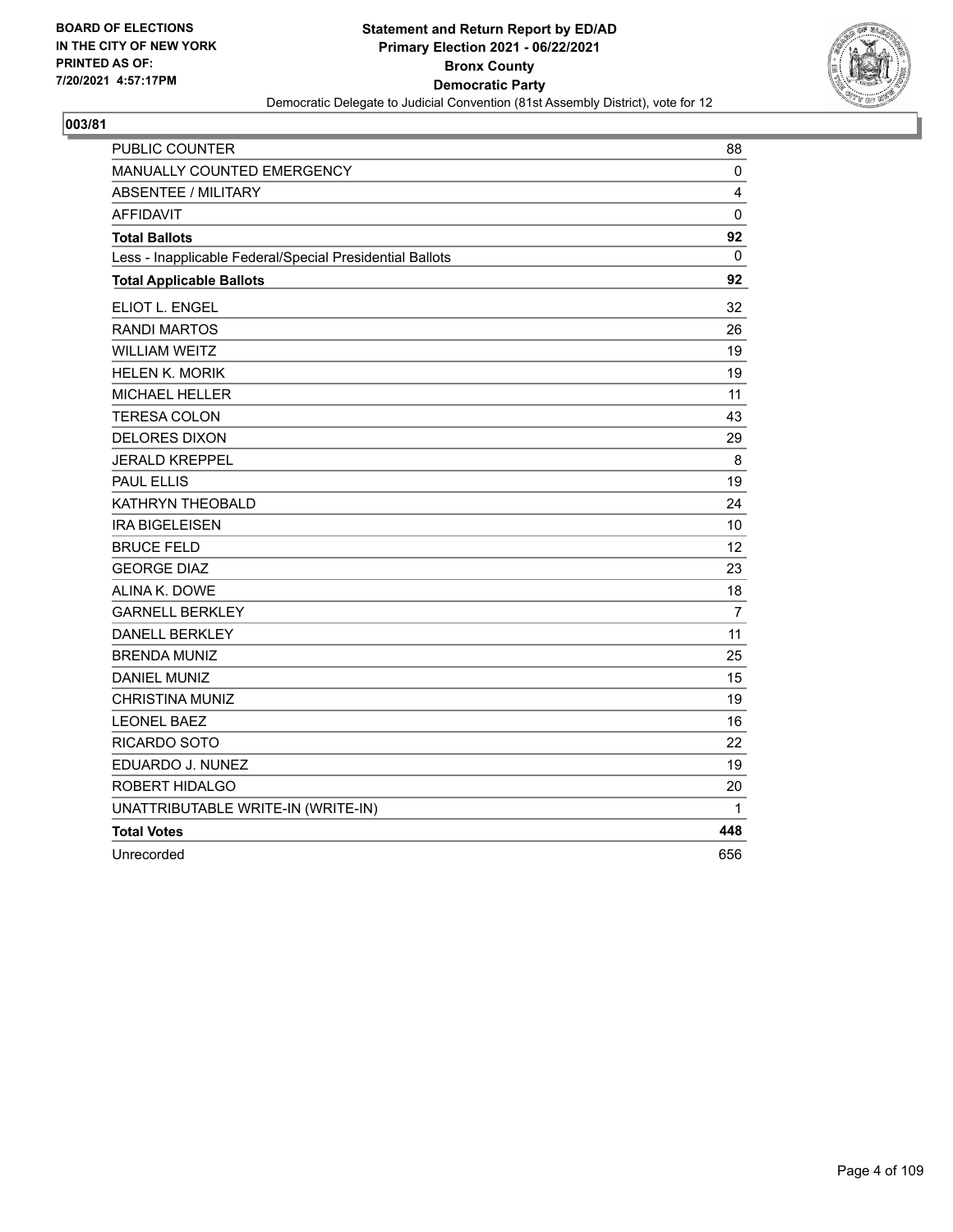

| PUBLIC COUNTER                                           | 102         |
|----------------------------------------------------------|-------------|
| MANUALLY COUNTED EMERGENCY                               | 0           |
| <b>ABSENTEE / MILITARY</b>                               | 6           |
| <b>AFFIDAVIT</b>                                         | $\mathbf 0$ |
| <b>Total Ballots</b>                                     | 108         |
| Less - Inapplicable Federal/Special Presidential Ballots | 0           |
| <b>Total Applicable Ballots</b>                          | 108         |
| ELIOT L. ENGEL                                           | 40          |
| <b>RANDI MARTOS</b>                                      | 27          |
| <b>WILLIAM WEITZ</b>                                     | 13          |
| <b>HELEN K. MORIK</b>                                    | 14          |
| <b>MICHAEL HELLER</b>                                    | 13          |
| <b>TERESA COLON</b>                                      | 44          |
| <b>DELORES DIXON</b>                                     | 29          |
| <b>JERALD KREPPEL</b>                                    | 9           |
| <b>PAUL ELLIS</b>                                        | 15          |
| KATHRYN THEOBALD                                         | 13          |
| <b>IRA BIGELEISEN</b>                                    | 6           |
| <b>BRUCE FELD</b>                                        | 8           |
| <b>GEORGE DIAZ</b>                                       | 31          |
| ALINA K. DOWE                                            | 10          |
| <b>GARNELL BERKLEY</b>                                   | 8           |
| <b>DANELL BERKLEY</b>                                    | 12          |
| <b>BRENDA MUNIZ</b>                                      | 22          |
| <b>DANIEL MUNIZ</b>                                      | 14          |
| <b>CHRISTINA MUNIZ</b>                                   | 22          |
| <b>LEONEL BAEZ</b>                                       | 14          |
| RICARDO SOTO                                             | 20          |
| EDUARDO J. NUNEZ                                         | 28          |
| ROBERT HIDALGO                                           | 18          |
| NILKA MARTELL (WRITE-IN)                                 | 1           |
| <b>Total Votes</b>                                       | 431         |
| Unrecorded                                               | 865         |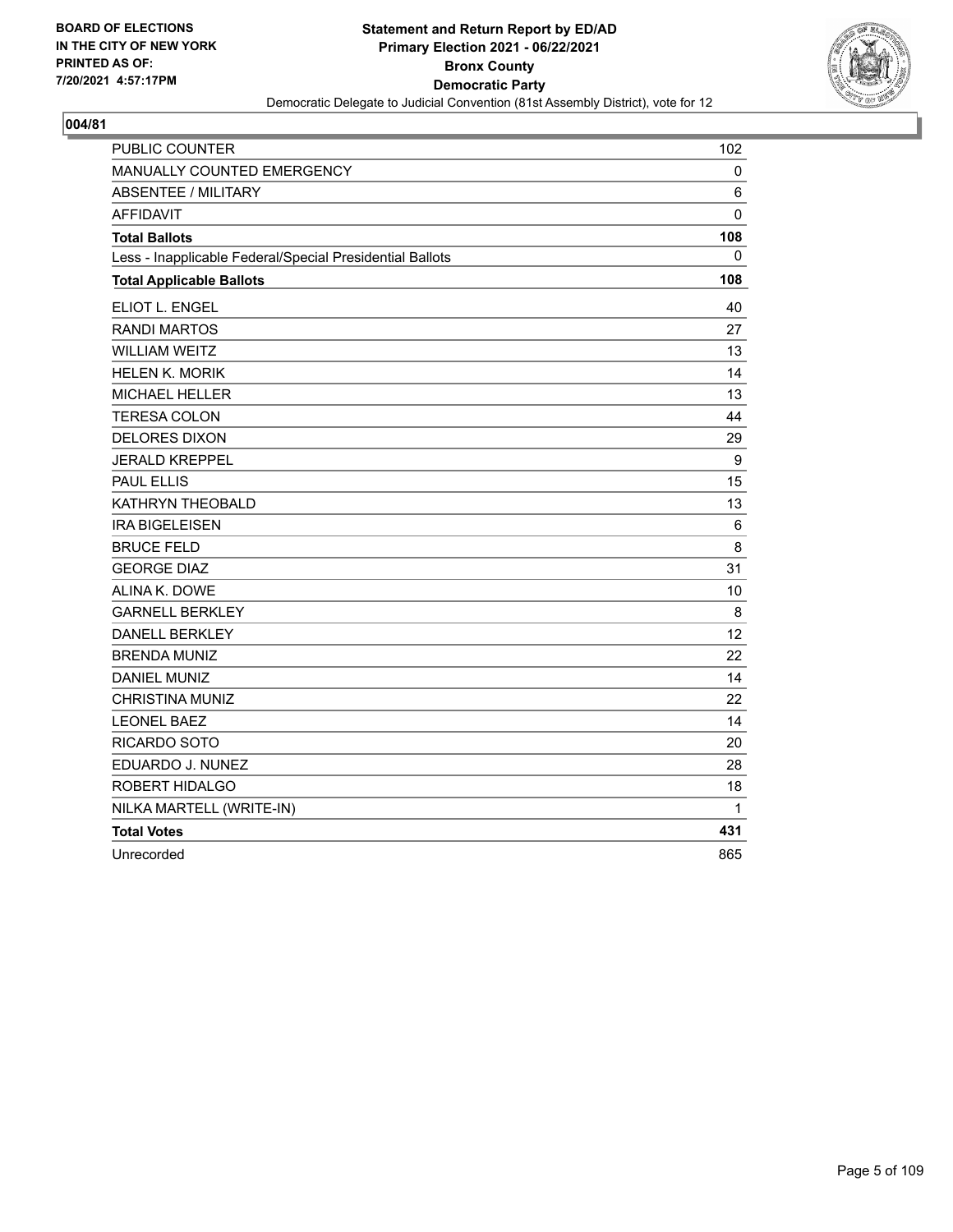

| PUBLIC COUNTER                                           | 141   |
|----------------------------------------------------------|-------|
| MANUALLY COUNTED EMERGENCY                               | 0     |
| <b>ABSENTEE / MILITARY</b>                               | 14    |
| <b>AFFIDAVIT</b>                                         | 1     |
| <b>Total Ballots</b>                                     | 156   |
| Less - Inapplicable Federal/Special Presidential Ballots | 0     |
| <b>Total Applicable Ballots</b>                          | 156   |
| ELIOT L. ENGEL                                           | 49    |
| <b>RANDI MARTOS</b>                                      | 38    |
| <b>WILLIAM WEITZ</b>                                     | 23    |
| <b>HELEN K. MORIK</b>                                    | 23    |
| <b>MICHAEL HELLER</b>                                    | 22    |
| <b>TERESA COLON</b>                                      | 72    |
| <b>DELORES DIXON</b>                                     | 38    |
| <b>JERALD KREPPEL</b>                                    | 20    |
| <b>PAUL ELLIS</b>                                        | 25    |
| KATHRYN THEOBALD                                         | 26    |
| <b>IRA BIGELEISEN</b>                                    | 20    |
| <b>BRUCE FELD</b>                                        | 18    |
| <b>GEORGE DIAZ</b>                                       | 48    |
| ALINA K. DOWE                                            | 20    |
| <b>GARNELL BERKLEY</b>                                   | 15    |
| <b>DANELL BERKLEY</b>                                    | 13    |
| <b>BRENDA MUNIZ</b>                                      | 42    |
| <b>DANIEL MUNIZ</b>                                      | 29    |
| <b>CHRISTINA MUNIZ</b>                                   | 39    |
| <b>LEONEL BAEZ</b>                                       | 28    |
| RICARDO SOTO                                             | 40    |
| EDUARDO J. NUNEZ                                         | 38    |
| ROBERT HIDALGO                                           | 27    |
| UNATTRIBUTABLE WRITE-IN (WRITE-IN)                       | 5     |
| <b>Total Votes</b>                                       | 718   |
| Unrecorded                                               | 1,154 |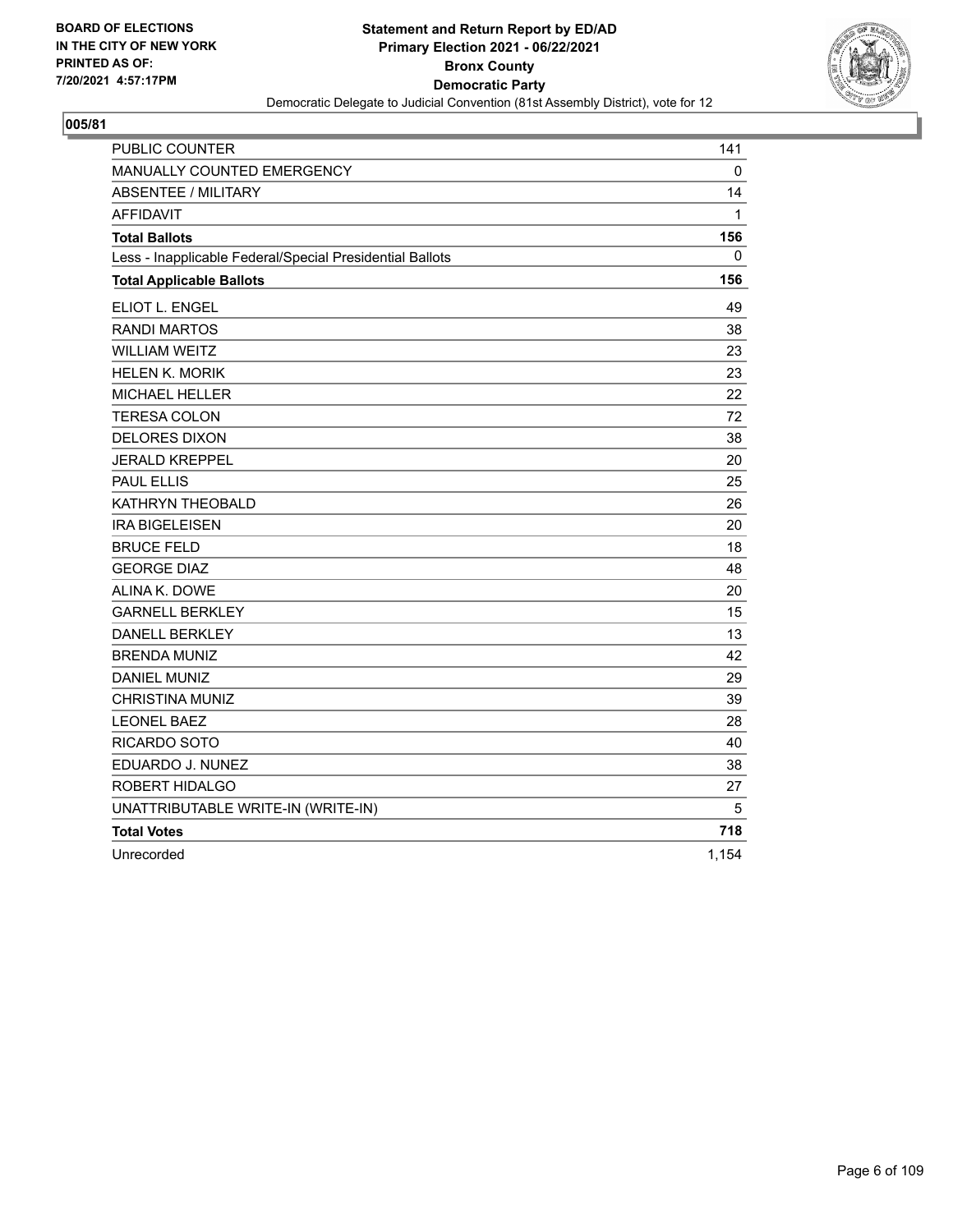

| <b>PUBLIC COUNTER</b>                                    | 178            |
|----------------------------------------------------------|----------------|
| MANUALLY COUNTED EMERGENCY                               | 0              |
| <b>ABSENTEE / MILITARY</b>                               | $\overline{7}$ |
| <b>AFFIDAVIT</b>                                         | $\mathbf 0$    |
| <b>Total Ballots</b>                                     | 185            |
| Less - Inapplicable Federal/Special Presidential Ballots | 0              |
| <b>Total Applicable Ballots</b>                          | 185            |
| ELIOT L. ENGEL                                           | 72             |
| <b>RANDI MARTOS</b>                                      | 50             |
| <b>WILLIAM WEITZ</b>                                     | 29             |
| <b>HELEN K. MORIK</b>                                    | 36             |
| <b>MICHAEL HELLER</b>                                    | 29             |
| <b>TERESA COLON</b>                                      | 83             |
| <b>DELORES DIXON</b>                                     | 47             |
| <b>JERALD KREPPEL</b>                                    | 20             |
| <b>PAUL ELLIS</b>                                        | 33             |
| <b>KATHRYN THEOBALD</b>                                  | 31             |
| <b>IRA BIGELEISEN</b>                                    | 20             |
| <b>BRUCE FELD</b>                                        | 19             |
| <b>GEORGE DIAZ</b>                                       | 57             |
| ALINA K. DOWE                                            | 33             |
| <b>GARNELL BERKLEY</b>                                   | 27             |
| <b>DANELL BERKLEY</b>                                    | 22             |
| <b>BRENDA MUNIZ</b>                                      | 61             |
| <b>DANIEL MUNIZ</b>                                      | 33             |
| <b>CHRISTINA MUNIZ</b>                                   | 52             |
| <b>LEONEL BAEZ</b>                                       | 39             |
| <b>RICARDO SOTO</b>                                      | 44             |
| EDUARDO J. NUNEZ                                         | 51             |
| ROBERT HIDALGO                                           | 40             |
| ANDY KAPLAN (WRITE-IN)                                   | $\mathbf{1}$   |
| JENNIFER FIRESTONE (WRITE-IN)                            | 1              |
| OKECHUKWA ECHEZONA (WRITE-IN)                            | $\mathbf{1}$   |
| RABBI LADY SRINER CAHN (WRITE-IN)                        | $\mathbf{1}$   |
| SHIRA SILVERMAN (WRITE-IN)                               | $\mathbf{1}$   |
| UNATTRIBUTABLE WRITE-IN (WRITE-IN)                       | $\overline{c}$ |
| <b>Total Votes</b>                                       | 935            |
| Unrecorded                                               | 1,285          |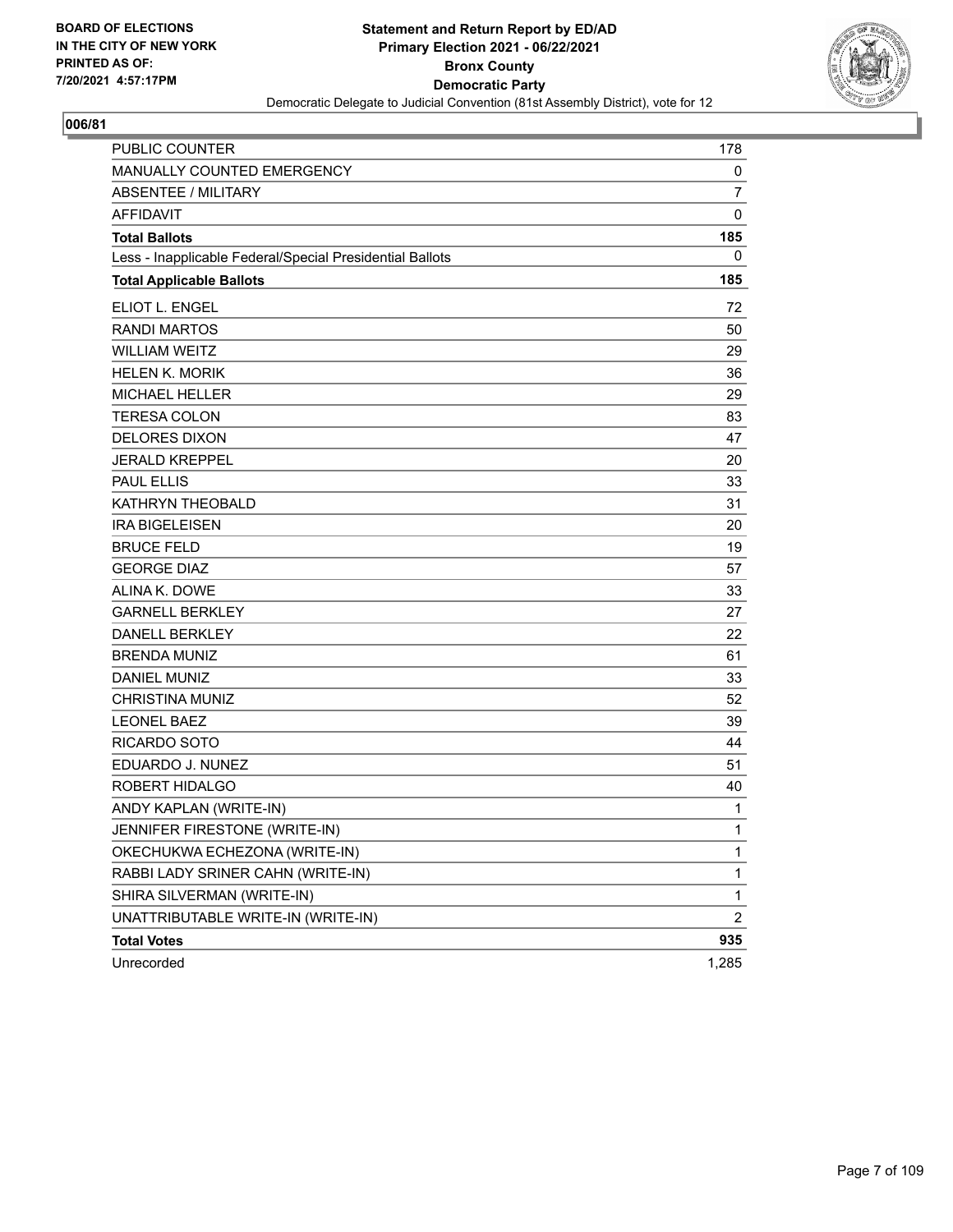

| PUBLIC COUNTER                                           | 110 |
|----------------------------------------------------------|-----|
| MANUALLY COUNTED EMERGENCY                               | 0   |
| <b>ABSENTEE / MILITARY</b>                               | 12  |
| <b>AFFIDAVIT</b>                                         | 0   |
| <b>Total Ballots</b>                                     | 122 |
| Less - Inapplicable Federal/Special Presidential Ballots | 0   |
| <b>Total Applicable Ballots</b>                          | 122 |
| ELIOT L. ENGEL                                           | 54  |
| <b>RANDI MARTOS</b>                                      | 35  |
| <b>WILLIAM WEITZ</b>                                     | 27  |
| <b>HELEN K. MORIK</b>                                    | 31  |
| <b>MICHAEL HELLER</b>                                    | 20  |
| <b>TERESA COLON</b>                                      | 59  |
| <b>DELORES DIXON</b>                                     | 38  |
| <b>JERALD KREPPEL</b>                                    | 14  |
| <b>PAUL ELLIS</b>                                        | 34  |
| KATHRYN THEOBALD                                         | 27  |
| <b>IRA BIGELEISEN</b>                                    | 23  |
| <b>BRUCE FELD</b>                                        | 17  |
| <b>GEORGE DIAZ</b>                                       | 40  |
| ALINA K. DOWE                                            | 25  |
| <b>GARNELL BERKLEY</b>                                   | 16  |
| <b>DANELL BERKLEY</b>                                    | 13  |
| <b>BRENDA MUNIZ</b>                                      | 41  |
| <b>DANIEL MUNIZ</b>                                      | 18  |
| <b>CHRISTINA MUNIZ</b>                                   | 36  |
| <b>LEONEL BAEZ</b>                                       | 28  |
| RICARDO SOTO                                             | 25  |
| EDUARDO J. NUNEZ                                         | 29  |
| ROBERT HIDALGO                                           | 29  |
| <b>VERENA POWELL (WRITE-IN)</b>                          | 1   |
| <b>Total Votes</b>                                       | 680 |
| Unrecorded                                               | 784 |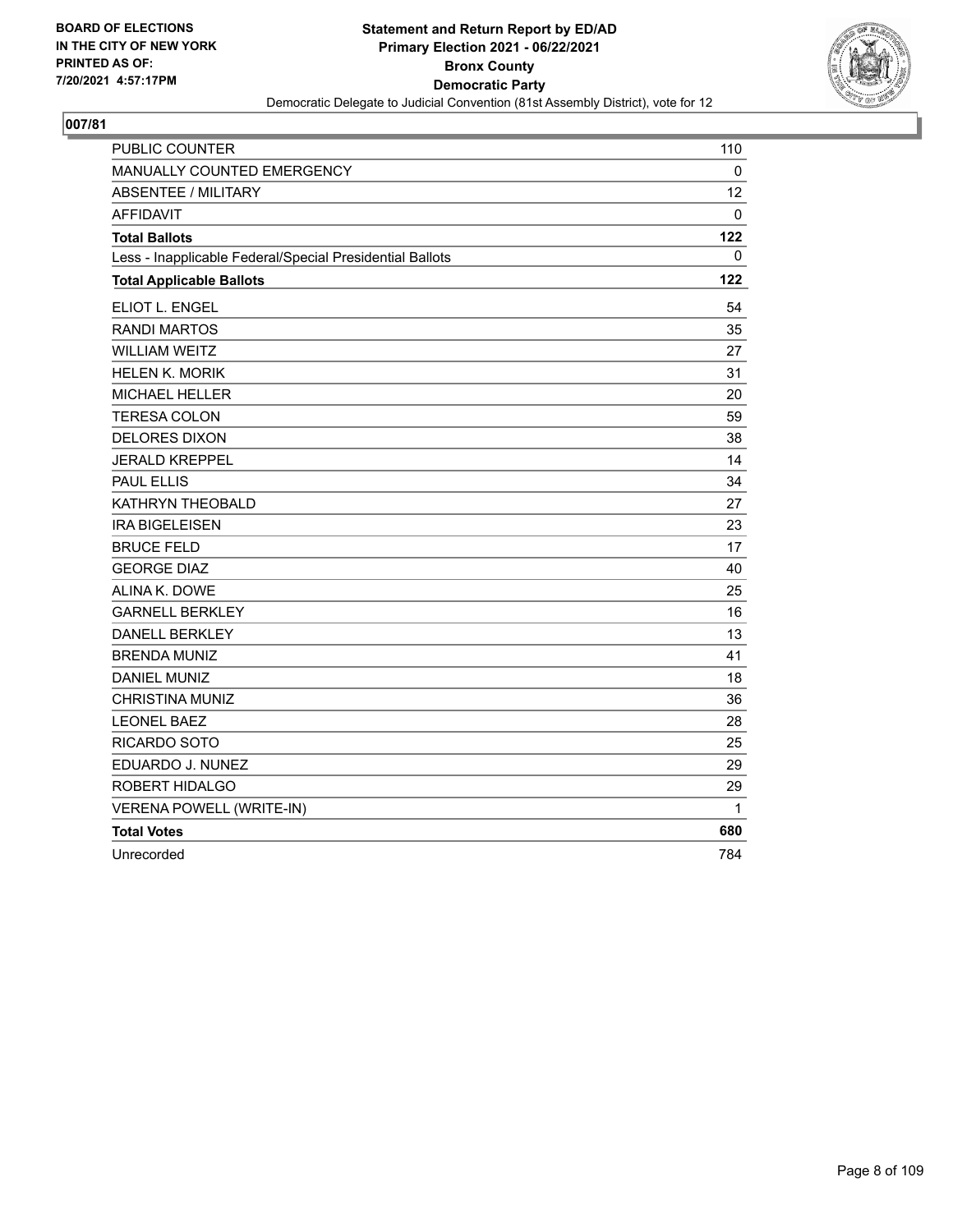

| <b>PUBLIC COUNTER</b>                                    | 90               |
|----------------------------------------------------------|------------------|
| MANUALLY COUNTED EMERGENCY                               | $\mathbf 0$      |
| <b>ABSENTEE / MILITARY</b>                               | 6                |
| <b>AFFIDAVIT</b>                                         | $\mathbf 0$      |
| <b>Total Ballots</b>                                     | 96               |
| Less - Inapplicable Federal/Special Presidential Ballots | $\Omega$         |
| <b>Total Applicable Ballots</b>                          | 96               |
| ELIOT L. ENGEL                                           | 33               |
| <b>RANDI MARTOS</b>                                      | 16               |
| <b>WILLIAM WEITZ</b>                                     | 12               |
| <b>HELEN K. MORIK</b>                                    | 16               |
| <b>MICHAEL HELLER</b>                                    | 15               |
| <b>TERESA COLON</b>                                      | 27               |
| <b>DELORES DIXON</b>                                     | 21               |
| <b>JERALD KREPPEL</b>                                    | 10               |
| <b>PAUL ELLIS</b>                                        | 17               |
| KATHRYN THEOBALD                                         | 14               |
| <b>IRA BIGELEISEN</b>                                    | $\overline{7}$   |
| <b>BRUCE FELD</b>                                        | 11               |
| <b>GEORGE DIAZ</b>                                       | 13               |
| ALINA K. DOWE                                            | 13               |
| <b>GARNELL BERKLEY</b>                                   | 10               |
| <b>DANELL BERKLEY</b>                                    | 13               |
| <b>BRENDA MUNIZ</b>                                      | 12               |
| <b>DANIEL MUNIZ</b>                                      | 4                |
| <b>CHRISTINA MUNIZ</b>                                   | $\boldsymbol{9}$ |
| <b>LEONEL BAEZ</b>                                       | 8                |
| RICARDO SOTO                                             | 11               |
| EDUARDO J. NUNEZ                                         | 6                |
| ROBERT HIDALGO                                           | 13               |
| <b>Total Votes</b>                                       | 311              |
| Unrecorded                                               | 841              |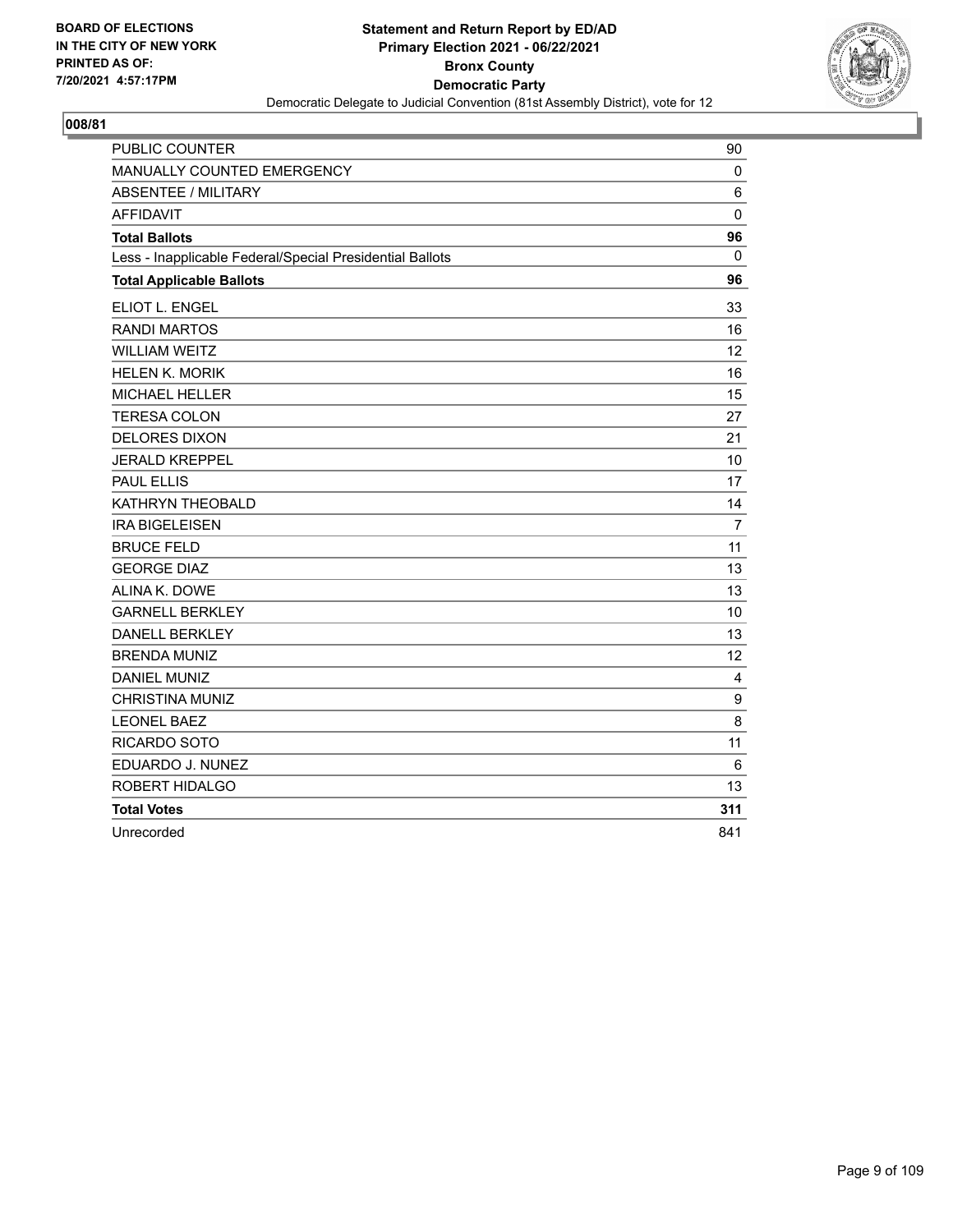

| PUBLIC COUNTER                                           | 60             |
|----------------------------------------------------------|----------------|
| MANUALLY COUNTED EMERGENCY                               | 0              |
| <b>ABSENTEE / MILITARY</b>                               | 18             |
| <b>AFFIDAVIT</b>                                         | 0              |
| <b>Total Ballots</b>                                     | 78             |
| Less - Inapplicable Federal/Special Presidential Ballots | $\mathbf 0$    |
| <b>Total Applicable Ballots</b>                          | 78             |
| ELIOT L. ENGEL                                           | 32             |
| <b>RANDI MARTOS</b>                                      | 11             |
| <b>WILLIAM WEITZ</b>                                     | 9              |
| <b>HELEN K. MORIK</b>                                    | 10             |
| <b>MICHAEL HELLER</b>                                    | 11             |
| <b>TERESA COLON</b>                                      | 24             |
| <b>DELORES DIXON</b>                                     | 23             |
| <b>JERALD KREPPEL</b>                                    | 5              |
| <b>PAUL ELLIS</b>                                        | 9              |
| KATHRYN THEOBALD                                         | 10             |
| <b>IRA BIGELEISEN</b>                                    | 4              |
| <b>BRUCE FELD</b>                                        | $\overline{7}$ |
| <b>GEORGE DIAZ</b>                                       | 22             |
| ALINA K. DOWE                                            | 11             |
| <b>GARNELL BERKLEY</b>                                   | $\overline{7}$ |
| <b>DANELL BERKLEY</b>                                    | 10             |
| <b>BRENDA MUNIZ</b>                                      | 17             |
| <b>DANIEL MUNIZ</b>                                      | 10             |
| <b>CHRISTINA MUNIZ</b>                                   | 15             |
| <b>LEONEL BAEZ</b>                                       | 16             |
| RICARDO SOTO                                             | 12             |
| EDUARDO J. NUNEZ                                         | 12             |
| ROBERT HIDALGO                                           | 11             |
| <b>Total Votes</b>                                       | 298            |
| Unrecorded                                               | 638            |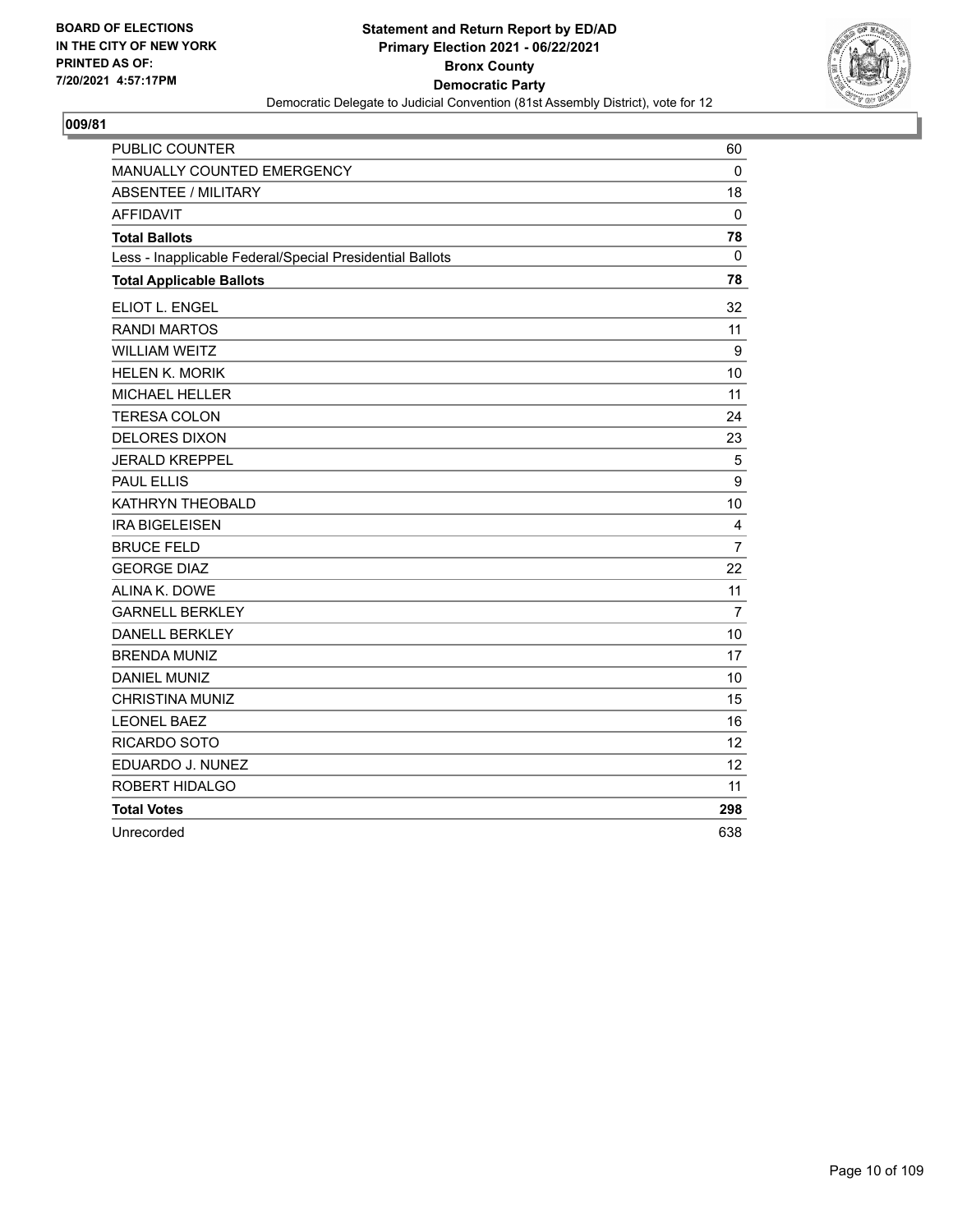

| PUBLIC COUNTER                                           | 34               |
|----------------------------------------------------------|------------------|
| MANUALLY COUNTED EMERGENCY                               | 0                |
| <b>ABSENTEE / MILITARY</b>                               | 4                |
| <b>AFFIDAVIT</b>                                         | $\mathbf 0$      |
| <b>Total Ballots</b>                                     | 38               |
| Less - Inapplicable Federal/Special Presidential Ballots | 0                |
| <b>Total Applicable Ballots</b>                          | 38               |
| ELIOT L. ENGEL                                           | 16               |
| <b>RANDI MARTOS</b>                                      | 11               |
| <b>WILLIAM WEITZ</b>                                     | 7                |
| <b>HELEN K. MORIK</b>                                    | 9                |
| MICHAEL HELLER                                           | 10               |
| <b>TERESA COLON</b>                                      | 15               |
| <b>DELORES DIXON</b>                                     | 13               |
| <b>JERALD KREPPEL</b>                                    | 5                |
| <b>PAUL ELLIS</b>                                        | 4                |
| KATHRYN THEOBALD                                         | 10               |
| <b>IRA BIGELEISEN</b>                                    | 4                |
| <b>BRUCE FELD</b>                                        | $\overline{7}$   |
| <b>GEORGE DIAZ</b>                                       | 11               |
| ALINA K. DOWE                                            | 6                |
| <b>GARNELL BERKLEY</b>                                   | 4                |
| DANELL BERKLEY                                           | $\overline{c}$   |
| <b>BRENDA MUNIZ</b>                                      | $\boldsymbol{9}$ |
| <b>DANIEL MUNIZ</b>                                      | $6\phantom{1}6$  |
| <b>CHRISTINA MUNIZ</b>                                   | 10               |
| <b>LEONEL BAEZ</b>                                       | 7                |
| RICARDO SOTO                                             | 10               |
| EDUARDO J. NUNEZ                                         | 6                |
| ROBERT HIDALGO                                           | 7                |
| ROBERT EISMAN (WRITE-IN)                                 | 1                |
| <b>Total Votes</b>                                       | 190              |
| Unrecorded                                               | 266              |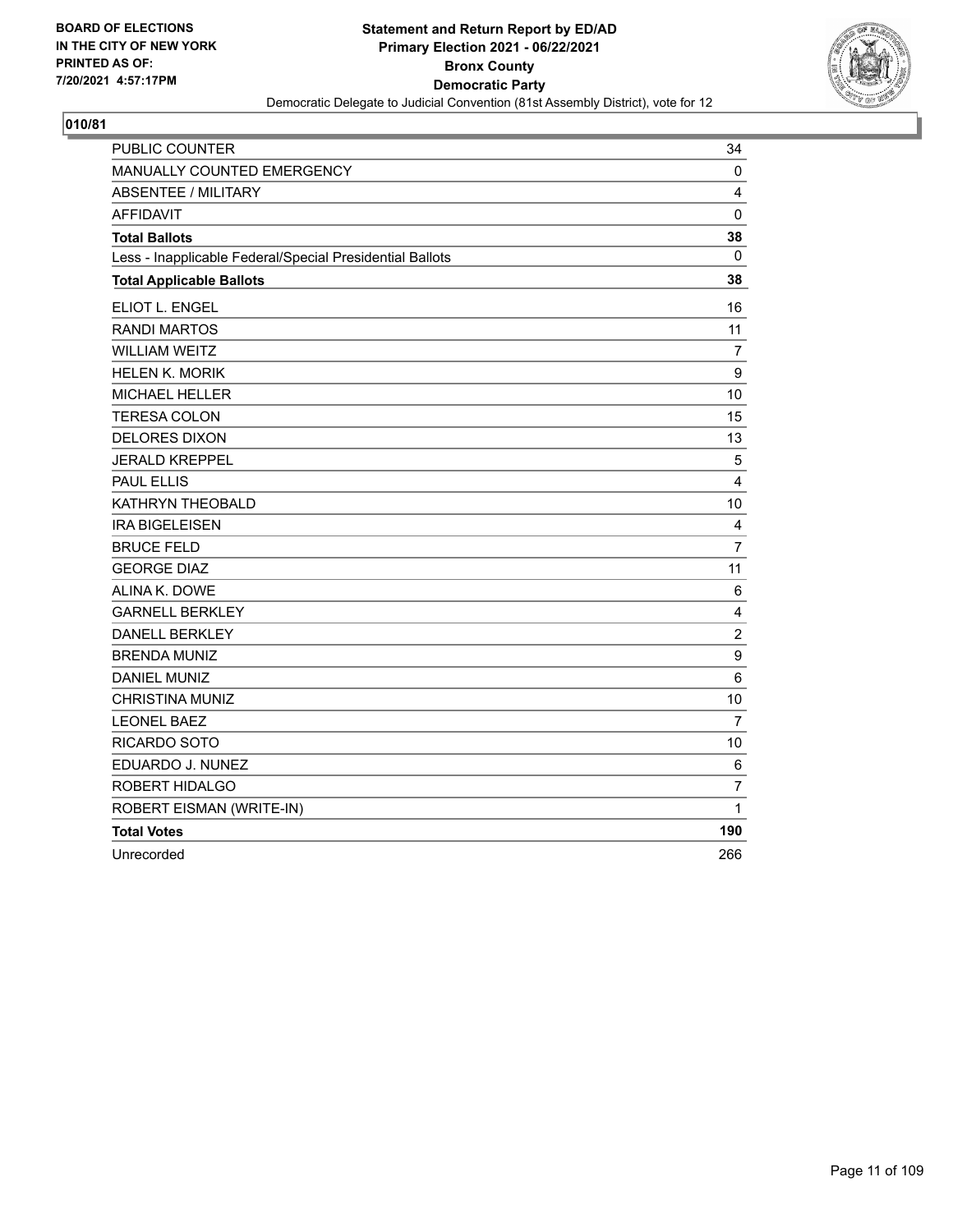

| PUBLIC COUNTER                                           | 29                      |
|----------------------------------------------------------|-------------------------|
| MANUALLY COUNTED EMERGENCY                               | $\mathbf 0$             |
| <b>ABSENTEE / MILITARY</b>                               | $\mathbf{1}$            |
| <b>AFFIDAVIT</b>                                         | $\Omega$                |
| <b>Total Ballots</b>                                     | 30                      |
| Less - Inapplicable Federal/Special Presidential Ballots | $\Omega$                |
| <b>Total Applicable Ballots</b>                          | 30                      |
| ELIOT L. ENGEL                                           | 15                      |
| <b>RANDI MARTOS</b>                                      | $\mathbf{3}$            |
| <b>WILLIAM WEITZ</b>                                     | 4                       |
| <b>HELEN K. MORIK</b>                                    | $\overline{7}$          |
| <b>MICHAEL HELLER</b>                                    | $\overline{7}$          |
| <b>TERESA COLON</b>                                      | 10                      |
| <b>DELORES DIXON</b>                                     | 11                      |
| <b>JERALD KREPPEL</b>                                    | 4                       |
| <b>PAUL ELLIS</b>                                        | $\overline{7}$          |
| KATHRYN THEOBALD                                         | 7                       |
| <b>IRA BIGELEISEN</b>                                    | 6                       |
| <b>BRUCE FELD</b>                                        | $\overline{\mathbf{4}}$ |
| <b>GEORGE DIAZ</b>                                       | $\,6\,$                 |
| ALINA K. DOWE                                            | $\boldsymbol{9}$        |
| <b>GARNELL BERKLEY</b>                                   | 6                       |
| <b>DANELL BERKLEY</b>                                    | 6                       |
| <b>BRENDA MUNIZ</b>                                      | 6                       |
| <b>DANIEL MUNIZ</b>                                      | $\mathsf 3$             |
| <b>CHRISTINA MUNIZ</b>                                   | $\,6\,$                 |
| <b>LEONEL BAEZ</b>                                       | $\overline{c}$          |
| RICARDO SOTO                                             | $6\phantom{1}6$         |
| EDUARDO J. NUNEZ                                         | $\sqrt{2}$              |
| ROBERT HIDALGO                                           | 3                       |
| <b>Total Votes</b>                                       | 140                     |
| Unrecorded                                               | 220                     |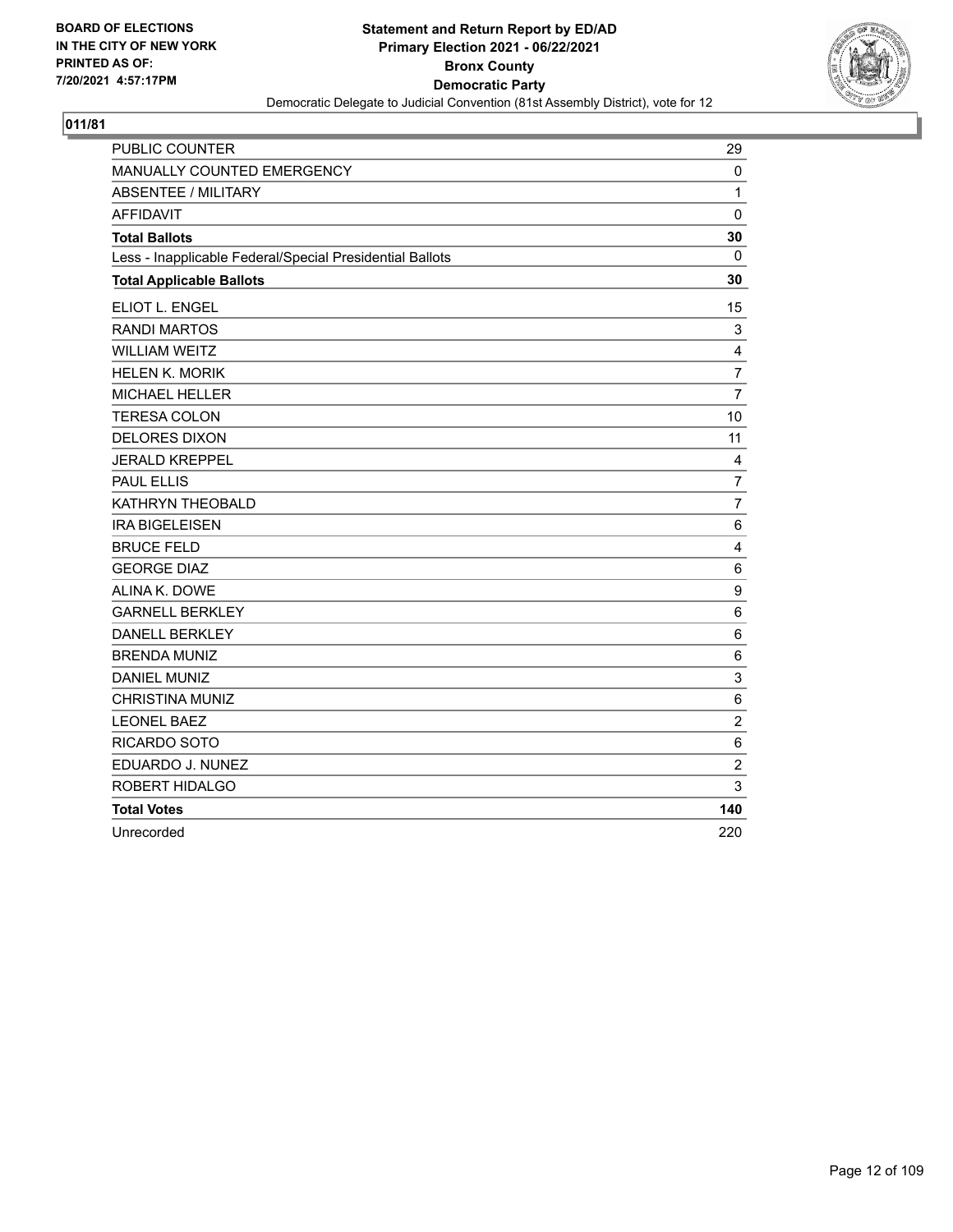

| PUBLIC COUNTER                                           | 197            |
|----------------------------------------------------------|----------------|
| MANUALLY COUNTED EMERGENCY                               | 0              |
| <b>ABSENTEE / MILITARY</b>                               | 34             |
| <b>AFFIDAVIT</b>                                         | $\mathbf{0}$   |
| <b>Total Ballots</b>                                     | 231            |
| Less - Inapplicable Federal/Special Presidential Ballots | 0              |
| <b>Total Applicable Ballots</b>                          | 231            |
| ELIOT L. ENGEL                                           | 109            |
| <b>RANDI MARTOS</b>                                      | 72             |
| <b>WILLIAM WEITZ</b>                                     | 54             |
| <b>HELEN K. MORIK</b>                                    | 67             |
| <b>MICHAEL HELLER</b>                                    | 61             |
| <b>TERESA COLON</b>                                      | 105            |
| <b>DELORES DIXON</b>                                     | 100            |
| <b>JERALD KREPPEL</b>                                    | 35             |
| <b>PAUL ELLIS</b>                                        | 58             |
| KATHRYN THEOBALD                                         | 66             |
| <b>IRA BIGELEISEN</b>                                    | 45             |
| <b>BRUCE FELD</b>                                        | 42             |
| <b>GEORGE DIAZ</b>                                       | 75             |
| ALINA K. DOWE                                            | 68             |
| <b>GARNELL BERKLEY</b>                                   | 41             |
| <b>DANELL BERKLEY</b>                                    | 41             |
| <b>BRENDA MUNIZ</b>                                      | 90             |
| DANIEL MUNIZ                                             | 53             |
| <b>CHRISTINA MUNIZ</b>                                   | 80             |
| <b>LEONEL BAEZ</b>                                       | 54             |
| <b>RICARDO SOTO</b>                                      | 65             |
| EDUARDO J. NUNEZ                                         | 65             |
| ROBERT HIDALGO                                           | 70             |
| UNATTRIBUTABLE WRITE-IN (WRITE-IN)                       | $\overline{2}$ |
| <b>Total Votes</b>                                       | 1,518          |
| Unrecorded                                               | 1,254          |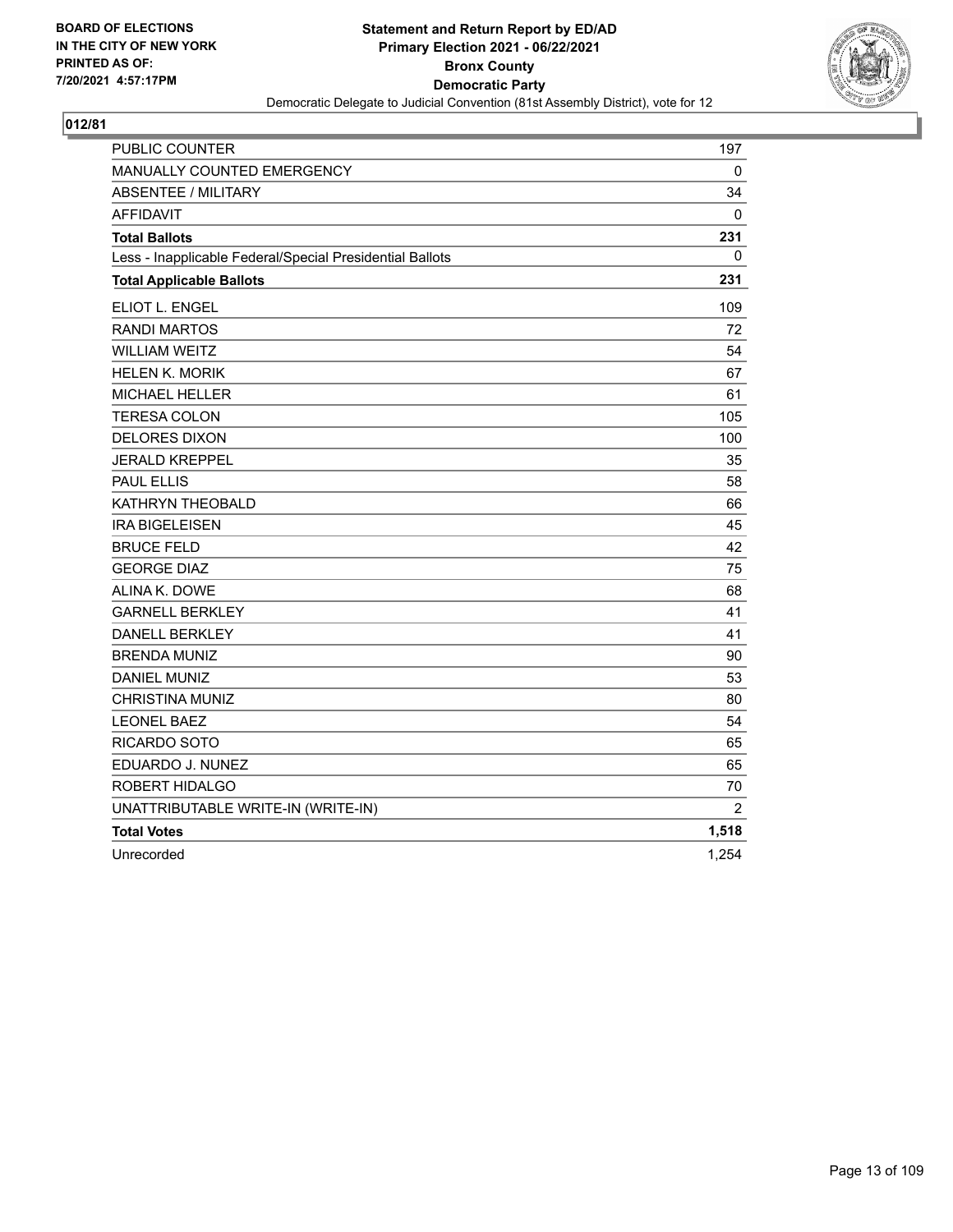

| <b>PUBLIC COUNTER</b>                                    | 86             |
|----------------------------------------------------------|----------------|
| <b>MANUALLY COUNTED EMERGENCY</b>                        | 0              |
| <b>ABSENTEE / MILITARY</b>                               | 7              |
| <b>AFFIDAVIT</b>                                         | 0              |
| <b>Total Ballots</b>                                     | 93             |
| Less - Inapplicable Federal/Special Presidential Ballots | 0              |
| <b>Total Applicable Ballots</b>                          | 93             |
| ELIOT L. ENGEL                                           | 29             |
| <b>RANDI MARTOS</b>                                      | 23             |
| <b>WILLIAM WEITZ</b>                                     | 11             |
| <b>HELEN K. MORIK</b>                                    | 14             |
| <b>MICHAEL HELLER</b>                                    | 11             |
| <b>TERESA COLON</b>                                      | 35             |
| <b>DELORES DIXON</b>                                     | 23             |
| <b>JERALD KREPPEL</b>                                    | 10             |
| <b>PAUL ELLIS</b>                                        | 8              |
| KATHRYN THEOBALD                                         | 17             |
| <b>IRA BIGELEISEN</b>                                    | 11             |
| <b>BRUCE FELD</b>                                        | 8              |
| <b>GEORGE DIAZ</b>                                       | 24             |
| ALINA K. DOWE                                            | 23             |
| <b>GARNELL BERKLEY</b>                                   | 14             |
| DANELL BERKLEY                                           | 13             |
| <b>BRENDA MUNIZ</b>                                      | 24             |
| <b>DANIEL MUNIZ</b>                                      | 15             |
| CHRISTINA MUNIZ                                          | 24             |
| <b>LEONEL BAEZ</b>                                       | 15             |
| RICARDO SOTO                                             | 18             |
| EDUARDO J. NUNEZ                                         | 16             |
| ROBERT HIDALGO                                           | 19             |
| <b>CORNELIUS MILES (WRITE-IN)</b>                        | $\overline{c}$ |
| JOANNE TROTTER (WRITE-IN)                                | 1              |
| <b>Total Votes</b>                                       | 408            |
| Unrecorded                                               | 708            |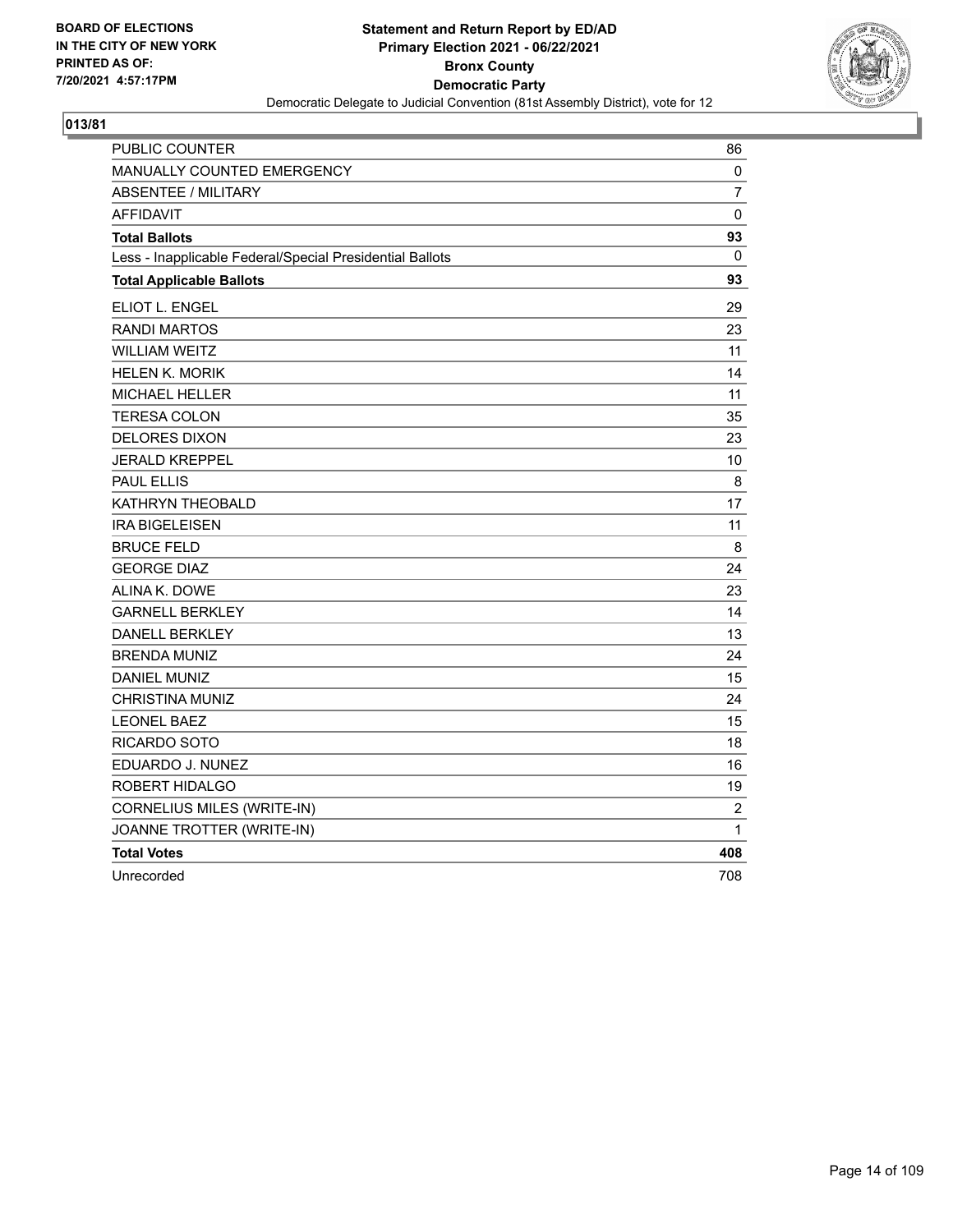

| PUBLIC COUNTER                                           | 152   |
|----------------------------------------------------------|-------|
| MANUALLY COUNTED EMERGENCY                               | 0     |
| <b>ABSENTEE / MILITARY</b>                               | 42    |
| <b>AFFIDAVIT</b>                                         | 1     |
| <b>Total Ballots</b>                                     | 195   |
| Less - Inapplicable Federal/Special Presidential Ballots | 0     |
| <b>Total Applicable Ballots</b>                          | 195   |
| ELIOT L. ENGEL                                           | 111   |
| <b>RANDI MARTOS</b>                                      | 61    |
| <b>WILLIAM WEITZ</b>                                     | 37    |
| <b>HELEN K. MORIK</b>                                    | 46    |
| <b>MICHAEL HELLER</b>                                    | 58    |
| <b>TERESA COLON</b>                                      | 71    |
| <b>DELORES DIXON</b>                                     | 56    |
| <b>JERALD KREPPEL</b>                                    | 35    |
| <b>PAUL ELLIS</b>                                        | 46    |
| KATHRYN THEOBALD                                         | 46    |
| <b>IRA BIGELEISEN</b>                                    | 38    |
| <b>BRUCE FELD</b>                                        | 28    |
| <b>GEORGE DIAZ</b>                                       | 47    |
| ALINA K. DOWE                                            | 30    |
| <b>GARNELL BERKLEY</b>                                   | 19    |
| <b>DANELL BERKLEY</b>                                    | 18    |
| <b>BRENDA MUNIZ</b>                                      | 41    |
| <b>DANIEL MUNIZ</b>                                      | 33    |
| <b>CHRISTINA MUNIZ</b>                                   | 43    |
| <b>LEONEL BAEZ</b>                                       | 32    |
| RICARDO SOTO                                             | 38    |
| EDUARDO J. NUNEZ                                         | 34    |
| ROBERT HIDALGO                                           | 42    |
| UNATTRIBUTABLE WRITE-IN (WRITE-IN)                       | 1     |
| <b>Total Votes</b>                                       | 1,011 |
| Unrecorded                                               | 1,329 |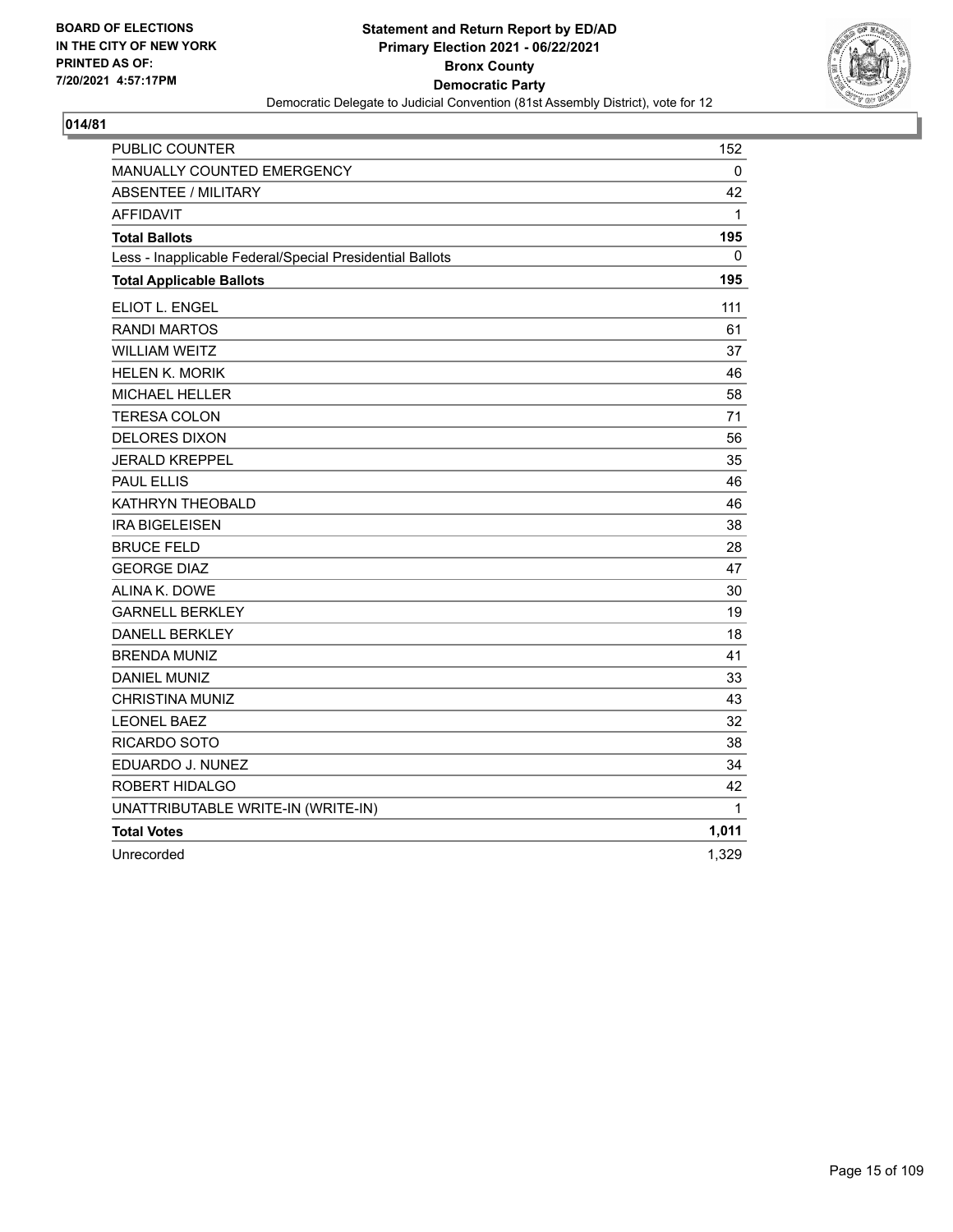

| PUBLIC COUNTER                                           | 194         |
|----------------------------------------------------------|-------------|
| MANUALLY COUNTED EMERGENCY                               | 0           |
| <b>ABSENTEE / MILITARY</b>                               | 35          |
| <b>AFFIDAVIT</b>                                         | $\mathbf 1$ |
| <b>Total Ballots</b>                                     | 230         |
| Less - Inapplicable Federal/Special Presidential Ballots | 0           |
| <b>Total Applicable Ballots</b>                          | 230         |
| ELIOT L. ENGEL                                           | 117         |
| <b>RANDI MARTOS</b>                                      | 68          |
| <b>WILLIAM WEITZ</b>                                     | 49          |
| <b>HELEN K. MORIK</b>                                    | 64          |
| MICHAEL HELLER                                           | 56          |
| <b>TERESA COLON</b>                                      | 94          |
| <b>DELORES DIXON</b>                                     | 76          |
| JERALD KREPPEL                                           | 44          |
| <b>PAUL ELLIS</b>                                        | 55          |
| KATHRYN THEOBALD                                         | 58          |
| <b>IRA BIGELEISEN</b>                                    | 50          |
| <b>BRUCE FELD</b>                                        | 49          |
| <b>GEORGE DIAZ</b>                                       | 58          |
| ALINA K. DOWE                                            | 46          |
| <b>GARNELL BERKLEY</b>                                   | 25          |
| <b>DANELL BERKLEY</b>                                    | 23          |
| <b>BRENDA MUNIZ</b>                                      | 50          |
| <b>DANIEL MUNIZ</b>                                      | 32          |
| CHRISTINA MUNIZ                                          | 53          |
| <b>LEONEL BAEZ</b>                                       | 31          |
| RICARDO SOTO                                             | 41          |
| EDUARDO J. NUNEZ                                         | 47          |
| ROBERT HIDALGO                                           | 51          |
| DANIELLE ROSE (WRITE-IN)                                 | 1           |
| JANELLE KING (WRITE-IN)                                  | 1           |
| UNATTRIBUTABLE WRITE-IN (WRITE-IN)                       | 1           |
| <b>Total Votes</b>                                       | 1,240       |
| Unrecorded                                               | 1,520       |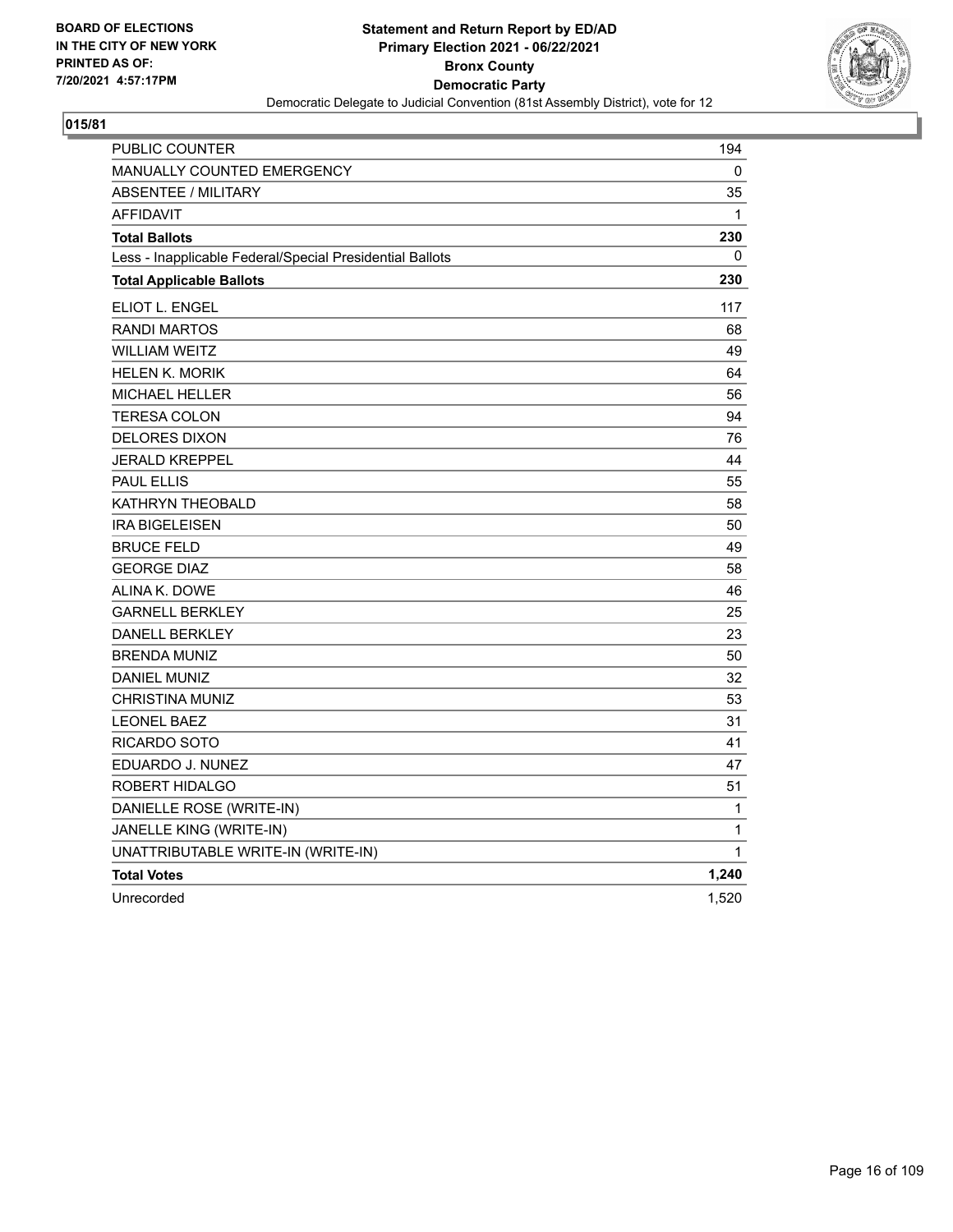

| PUBLIC COUNTER                                           | 0            |
|----------------------------------------------------------|--------------|
| MANUALLY COUNTED EMERGENCY                               | $\mathbf 0$  |
| <b>ABSENTEE / MILITARY</b>                               | $\mathbf 0$  |
| <b>AFFIDAVIT</b>                                         | $\mathbf 0$  |
| <b>Total Ballots</b>                                     | $\mathbf 0$  |
| Less - Inapplicable Federal/Special Presidential Ballots | $\mathbf{0}$ |
| <b>Total Applicable Ballots</b>                          | $\mathbf 0$  |
| ELIOT L. ENGEL                                           | 0            |
| <b>RANDI MARTOS</b>                                      | $\mathbf 0$  |
| <b>WILLIAM WEITZ</b>                                     | $\mathbf 0$  |
| <b>HELEN K. MORIK</b>                                    | $\mathbf 0$  |
| <b>MICHAEL HELLER</b>                                    | $\mathbf 0$  |
| <b>TERESA COLON</b>                                      | $\mathbf 0$  |
| <b>DELORES DIXON</b>                                     | $\mathbf 0$  |
| <b>JERALD KREPPEL</b>                                    | $\mathbf 0$  |
| <b>PAUL ELLIS</b>                                        | $\mathbf 0$  |
| KATHRYN THEOBALD                                         | 0            |
| <b>IRA BIGELEISEN</b>                                    | $\mathbf 0$  |
| <b>BRUCE FELD</b>                                        | $\mathbf 0$  |
| <b>GEORGE DIAZ</b>                                       | $\mathbf 0$  |
| ALINA K. DOWE                                            | $\mathbf 0$  |
| <b>GARNELL BERKLEY</b>                                   | $\mathbf 0$  |
| <b>DANELL BERKLEY</b>                                    | $\mathbf 0$  |
| <b>BRENDA MUNIZ</b>                                      | $\mathbf 0$  |
| <b>DANIEL MUNIZ</b>                                      | $\mathbf 0$  |
| <b>CHRISTINA MUNIZ</b>                                   | $\mathbf 0$  |
| <b>LEONEL BAEZ</b>                                       | $\mathbf 0$  |
| <b>RICARDO SOTO</b>                                      | $\mathbf 0$  |
| EDUARDO J. NUNEZ                                         | $\mathbf 0$  |
| ROBERT HIDALGO                                           | $\mathbf 0$  |
| <b>Total Votes</b>                                       | $\mathbf 0$  |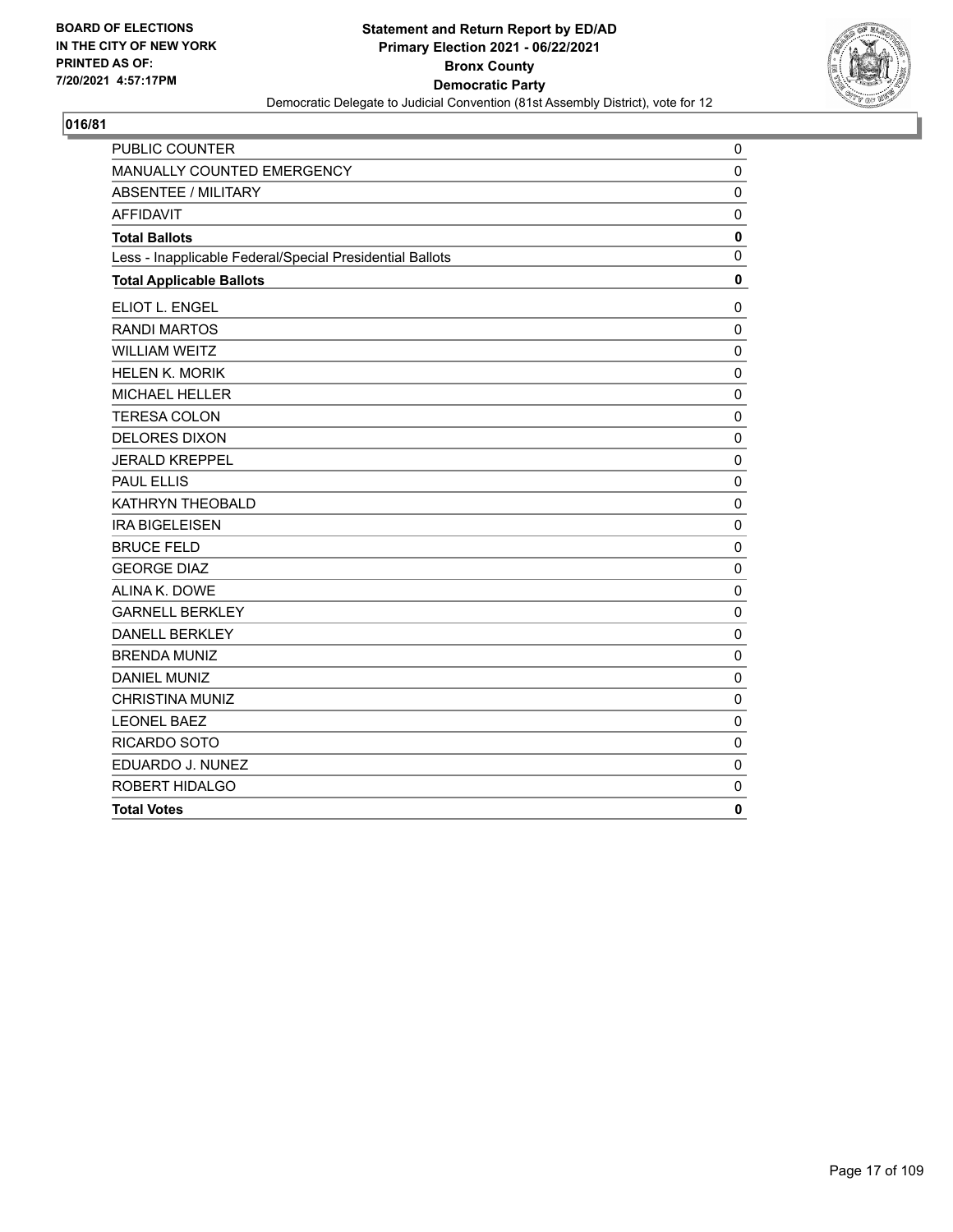

| PUBLIC COUNTER                                           | 124          |
|----------------------------------------------------------|--------------|
| MANUALLY COUNTED EMERGENCY                               | 0            |
| <b>ABSENTEE / MILITARY</b>                               | 14           |
| <b>AFFIDAVIT</b>                                         | 0            |
| <b>Total Ballots</b>                                     | 138          |
| Less - Inapplicable Federal/Special Presidential Ballots | 0            |
| <b>Total Applicable Ballots</b>                          | 138          |
| ELIOT L. ENGEL                                           | 81           |
| <b>RANDI MARTOS</b>                                      | 21           |
| <b>WILLIAM WEITZ</b>                                     | 29           |
| <b>HELEN K. MORIK</b>                                    | 31           |
| <b>MICHAEL HELLER</b>                                    | 33           |
| <b>TERESA COLON</b>                                      | 45           |
| <b>DELORES DIXON</b>                                     | 51           |
| <b>JERALD KREPPEL</b>                                    | 20           |
| <b>PAUL ELLIS</b>                                        | 37           |
| KATHRYN THEOBALD                                         | 34           |
| <b>IRA BIGELEISEN</b>                                    | 22           |
| <b>BRUCE FELD</b>                                        | 22           |
| <b>GEORGE DIAZ</b>                                       | 31           |
| <b>ALINA K. DOWE</b>                                     | 26           |
| <b>GARNELL BERKLEY</b>                                   | 18           |
| <b>DANELL BERKLEY</b>                                    | 27           |
| <b>BRENDA MUNIZ</b>                                      | 33           |
| <b>DANIEL MUNIZ</b>                                      | 20           |
| <b>CHRISTINA MUNIZ</b>                                   | 31           |
| <b>LEONEL BAEZ</b>                                       | 16           |
| RICARDO SOTO                                             | 22           |
| EDUARDO J. NUNEZ                                         | 22           |
| ROBERT HIDALGO                                           | 27           |
| JESSICA FLORES (WRITE-IN)                                | 1            |
| JOHN RODRIGUEZ (WRITE-IN)                                | $\mathbf{1}$ |
| UNATTRIBUTABLE WRITE-IN (WRITE-IN)                       | 4            |
| <b>Total Votes</b>                                       | 705          |
| Unrecorded                                               | 951          |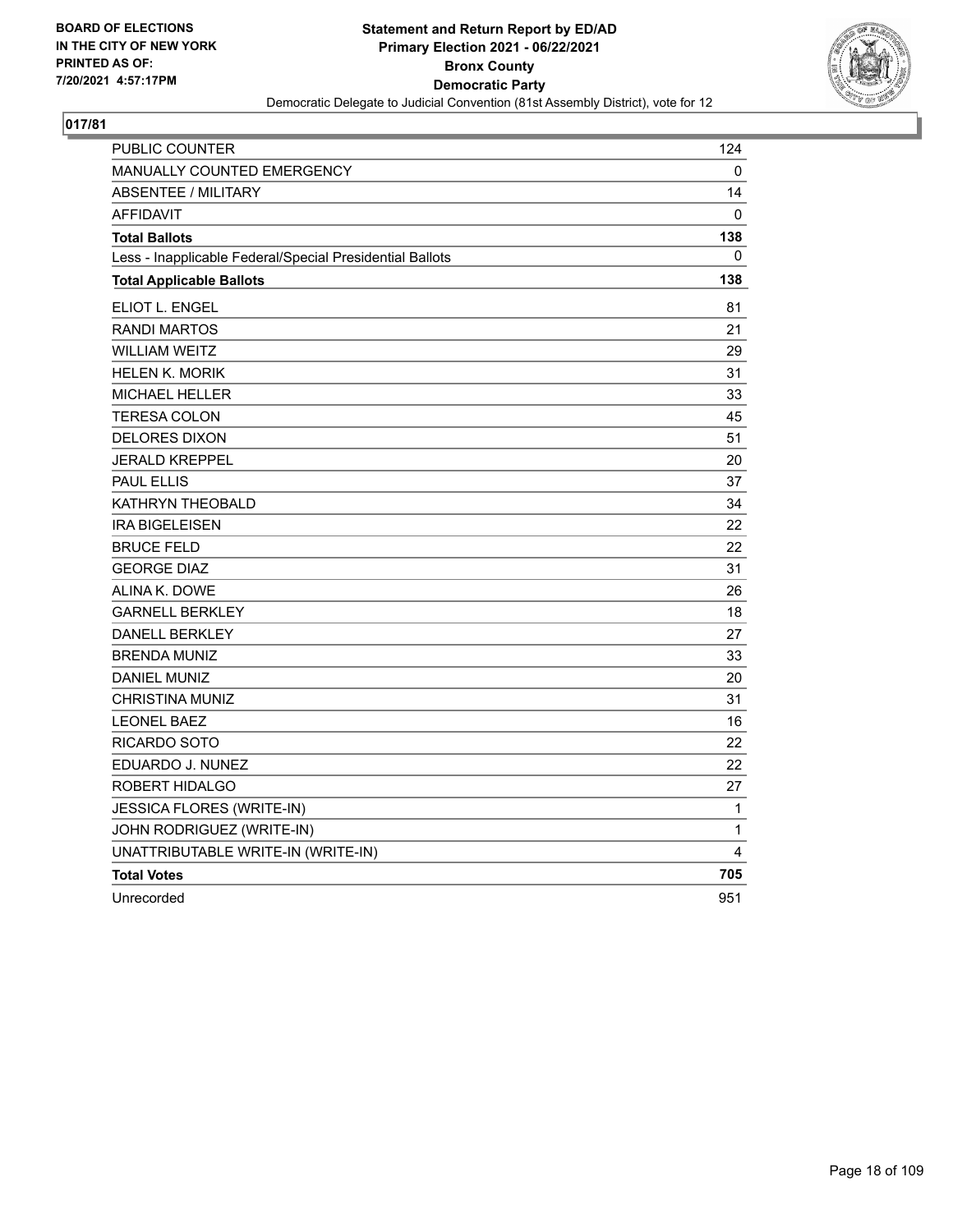

| PUBLIC COUNTER                                           | 95        |
|----------------------------------------------------------|-----------|
| MANUALLY COUNTED EMERGENCY                               | 0         |
| <b>ABSENTEE / MILITARY</b>                               | 11        |
| <b>AFFIDAVIT</b>                                         | $\pmb{0}$ |
| <b>Total Ballots</b>                                     | 106       |
| Less - Inapplicable Federal/Special Presidential Ballots | 0         |
| <b>Total Applicable Ballots</b>                          | 106       |
| ELIOT L. ENGEL                                           | 68        |
| <b>RANDI MARTOS</b>                                      | 15        |
| <b>WILLIAM WEITZ</b>                                     | 22        |
| <b>HELEN K. MORIK</b>                                    | 14        |
| MICHAEL HELLER                                           | 26        |
| <b>TERESA COLON</b>                                      | 23        |
| <b>DELORES DIXON</b>                                     | 34        |
| <b>JERALD KREPPEL</b>                                    | 9         |
| <b>PAUL ELLIS</b>                                        | 23        |
| KATHRYN THEOBALD                                         | 23        |
| <b>IRA BIGELEISEN</b>                                    | 10        |
| <b>BRUCE FELD</b>                                        | 17        |
| <b>GEORGE DIAZ</b>                                       | 27        |
| ALINA K. DOWE                                            | 22        |
| <b>GARNELL BERKLEY</b>                                   | 18        |
| <b>DANELL BERKLEY</b>                                    | 26        |
| <b>BRENDA MUNIZ</b>                                      | 19        |
| <b>DANIEL MUNIZ</b>                                      | 16        |
| <b>CHRISTINA MUNIZ</b>                                   | 22        |
| <b>LEONEL BAEZ</b>                                       | 12        |
| RICARDO SOTO                                             | 20        |
| EDUARDO J. NUNEZ                                         | 14        |
| ROBERT HIDALGO                                           | 15        |
| REV. DR. JILL STEIN (WRITE-IN)                           | 1         |
| <b>Total Votes</b>                                       | 496       |
| Unrecorded                                               | 776       |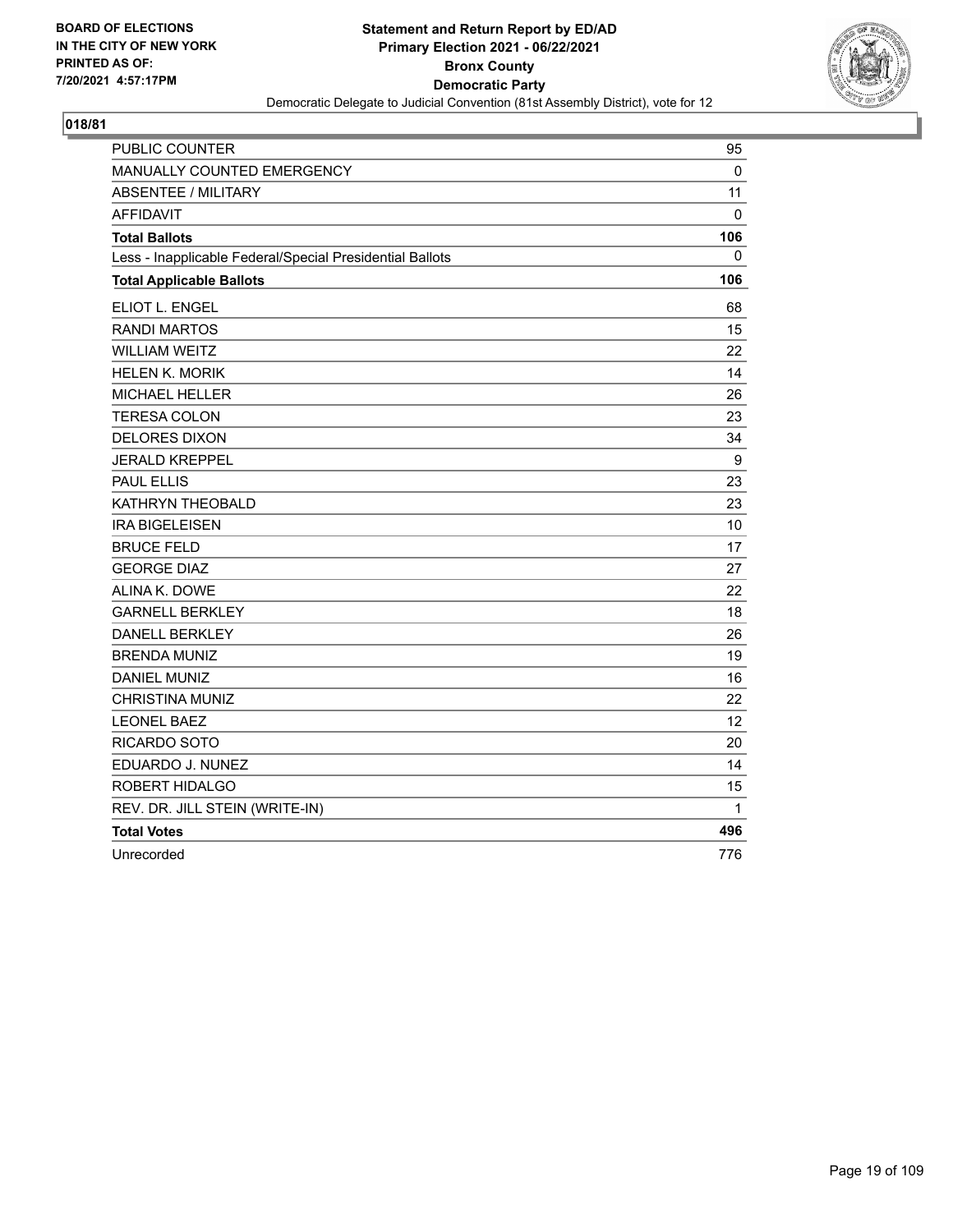

| <b>PUBLIC COUNTER</b>                                    | 111               |
|----------------------------------------------------------|-------------------|
| <b>MANUALLY COUNTED EMERGENCY</b>                        | 0                 |
| <b>ABSENTEE / MILITARY</b>                               | 29                |
| <b>AFFIDAVIT</b>                                         | $\Omega$          |
| <b>Total Ballots</b>                                     | 140               |
| Less - Inapplicable Federal/Special Presidential Ballots | 0                 |
| <b>Total Applicable Ballots</b>                          | 140               |
| ELIOT L. ENGEL                                           | 93                |
| <b>RANDI MARTOS</b>                                      | 20                |
| <b>WILLIAM WEITZ</b>                                     | 26                |
| <b>HELEN K. MORIK</b>                                    | 24                |
| MICHAEL HELLER                                           | 24                |
| TERESA COLON                                             | 42                |
| <b>DELORES DIXON</b>                                     | 37                |
| <b>JERALD KREPPEL</b>                                    | 15                |
| <b>PAUL ELLIS</b>                                        | 32                |
| KATHRYN THEOBALD                                         | 31                |
| <b>IRA BIGELEISEN</b>                                    | $12 \overline{ }$ |
| <b>BRUCE FELD</b>                                        | 20                |
| <b>GEORGE DIAZ</b>                                       | 39                |
| ALINA K. DOWE                                            | 19                |
| <b>GARNELL BERKLEY</b>                                   | 19                |
| <b>DANELL BERKLEY</b>                                    | 18                |
| <b>BRENDA MUNIZ</b>                                      | 24                |
| <b>DANIEL MUNIZ</b>                                      | 14                |
| <b>CHRISTINA MUNIZ</b>                                   | 29                |
| <b>LEONEL BAEZ</b>                                       | 14                |
| RICARDO SOTO                                             | 16                |
| EDUARDO J. NUNEZ                                         | 19                |
| ROBERT HIDALGO                                           | 20                |
| JESSICA FLORES (WRITE-IN)                                | 1                 |
| JOHN RODRIGUEZ (WRITE-IN)                                | 1                 |
| <b>Total Votes</b>                                       | 609               |
| Unrecorded                                               | 1,071             |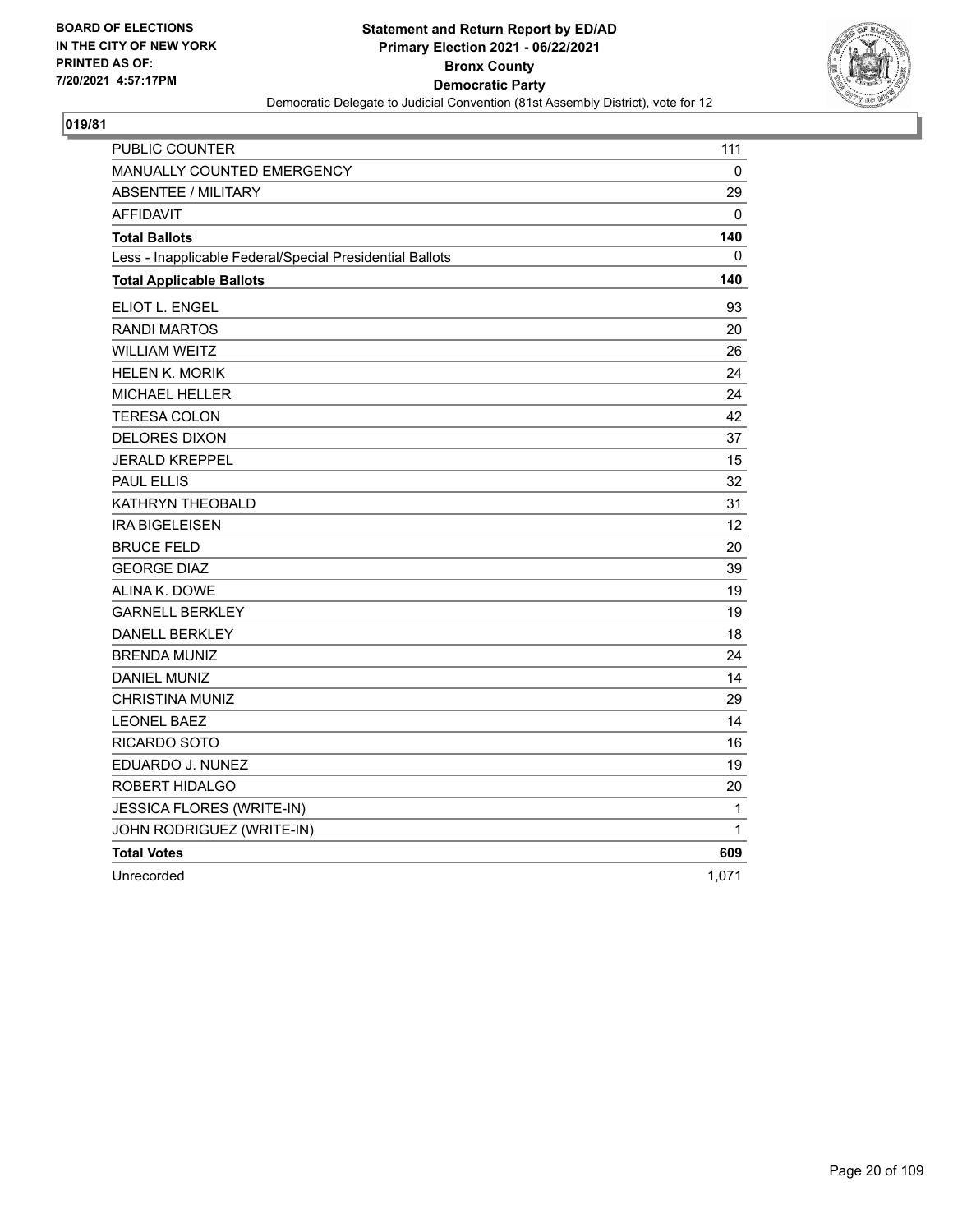

| PUBLIC COUNTER                                           | 145            |
|----------------------------------------------------------|----------------|
| <b>MANUALLY COUNTED EMERGENCY</b>                        | 0              |
| <b>ABSENTEE / MILITARY</b>                               | 26             |
| <b>AFFIDAVIT</b>                                         | 0              |
| <b>Total Ballots</b>                                     | 171            |
| Less - Inapplicable Federal/Special Presidential Ballots | 0              |
| <b>Total Applicable Ballots</b>                          | 171            |
| ELIOT L. ENGEL                                           | 102            |
| <b>RANDI MARTOS</b>                                      | 32             |
| <b>WILLIAM WEITZ</b>                                     | 35             |
| <b>HELEN K. MORIK</b>                                    | 30             |
| <b>MICHAEL HELLER</b>                                    | 47             |
| <b>TERESA COLON</b>                                      | 60             |
| <b>DELORES DIXON</b>                                     | 66             |
| <b>JERALD KREPPEL</b>                                    | 28             |
| <b>PAUL ELLIS</b>                                        | 41             |
| KATHRYN THEOBALD                                         | 40             |
| <b>IRA BIGELEISEN</b>                                    | 18             |
| <b>BRUCE FELD</b>                                        | 26             |
| <b>GEORGE DIAZ</b>                                       | 48             |
| ALINA K. DOWE                                            | 35             |
| <b>GARNELL BERKLEY</b>                                   | 30             |
| <b>DANELL BERKLEY</b>                                    | 40             |
| <b>BRENDA MUNIZ</b>                                      | 32             |
| <b>DANIEL MUNIZ</b>                                      | 23             |
| <b>CHRISTINA MUNIZ</b>                                   | 38             |
| <b>LEONEL BAEZ</b>                                       | 27             |
| <b>RICARDO SOTO</b>                                      | 38             |
| EDUARDO J. NUNEZ                                         | 23             |
| ROBERT HIDALGO                                           | 29             |
| UNATTRIBUTABLE WRITE-IN (WRITE-IN)                       | $\overline{c}$ |
| VERENA C. POWELL (WRITE-IN)                              | $\overline{c}$ |
| YADHIRA GONZALEZ-TAYLOR (WRITE-IN)                       | $\overline{2}$ |
| <b>Total Votes</b>                                       | 894            |
| Unrecorded                                               | 1,158          |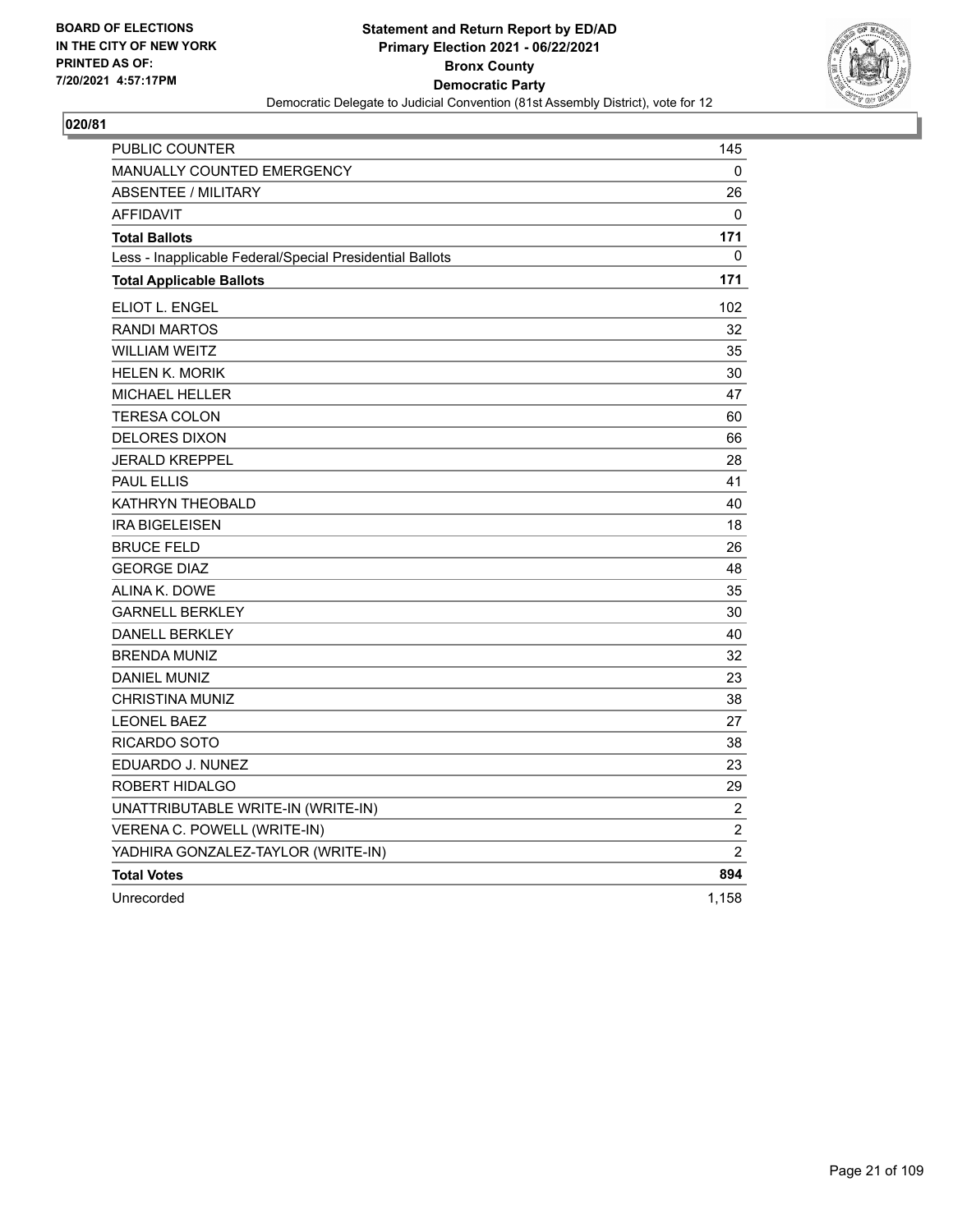

| PUBLIC COUNTER                                           | 132 |
|----------------------------------------------------------|-----|
| MANUALLY COUNTED EMERGENCY                               | 0   |
| <b>ABSENTEE / MILITARY</b>                               | 15  |
| <b>AFFIDAVIT</b>                                         | 1   |
| <b>Total Ballots</b>                                     | 148 |
| Less - Inapplicable Federal/Special Presidential Ballots | 0   |
| <b>Total Applicable Ballots</b>                          | 148 |
| ELIOT L. ENGEL                                           | 102 |
| <b>RANDI MARTOS</b>                                      | 29  |
| <b>WILLIAM WEITZ</b>                                     | 42  |
| <b>HELEN K. MORIK</b>                                    | 39  |
| <b>MICHAEL HELLER</b>                                    | 49  |
| <b>TERESA COLON</b>                                      | 60  |
| <b>DELORES DIXON</b>                                     | 72  |
| <b>JERALD KREPPEL</b>                                    | 30  |
| <b>PAUL ELLIS</b>                                        | 49  |
| KATHRYN THEOBALD                                         | 49  |
| <b>IRA BIGELEISEN</b>                                    | 23  |
| <b>BRUCE FELD</b>                                        | 34  |
| <b>GEORGE DIAZ</b>                                       | 40  |
| ALINA K. DOWE                                            | 31  |
| <b>GARNELL BERKLEY</b>                                   | 33  |
| <b>DANELL BERKLEY</b>                                    | 42  |
| <b>BRENDA MUNIZ</b>                                      | 33  |
| <b>DANIEL MUNIZ</b>                                      | 21  |
| <b>CHRISTINA MUNIZ</b>                                   | 45  |
| <b>LEONEL BAEZ</b>                                       | 24  |
| RICARDO SOTO                                             | 38  |
| EDUARDO J. NUNEZ                                         | 26  |
| ROBERT HIDALGO                                           | 21  |
| UNATTRIBUTABLE WRITE-IN (WRITE-IN)                       | 5   |
| <b>Total Votes</b>                                       | 937 |
| Unrecorded                                               | 839 |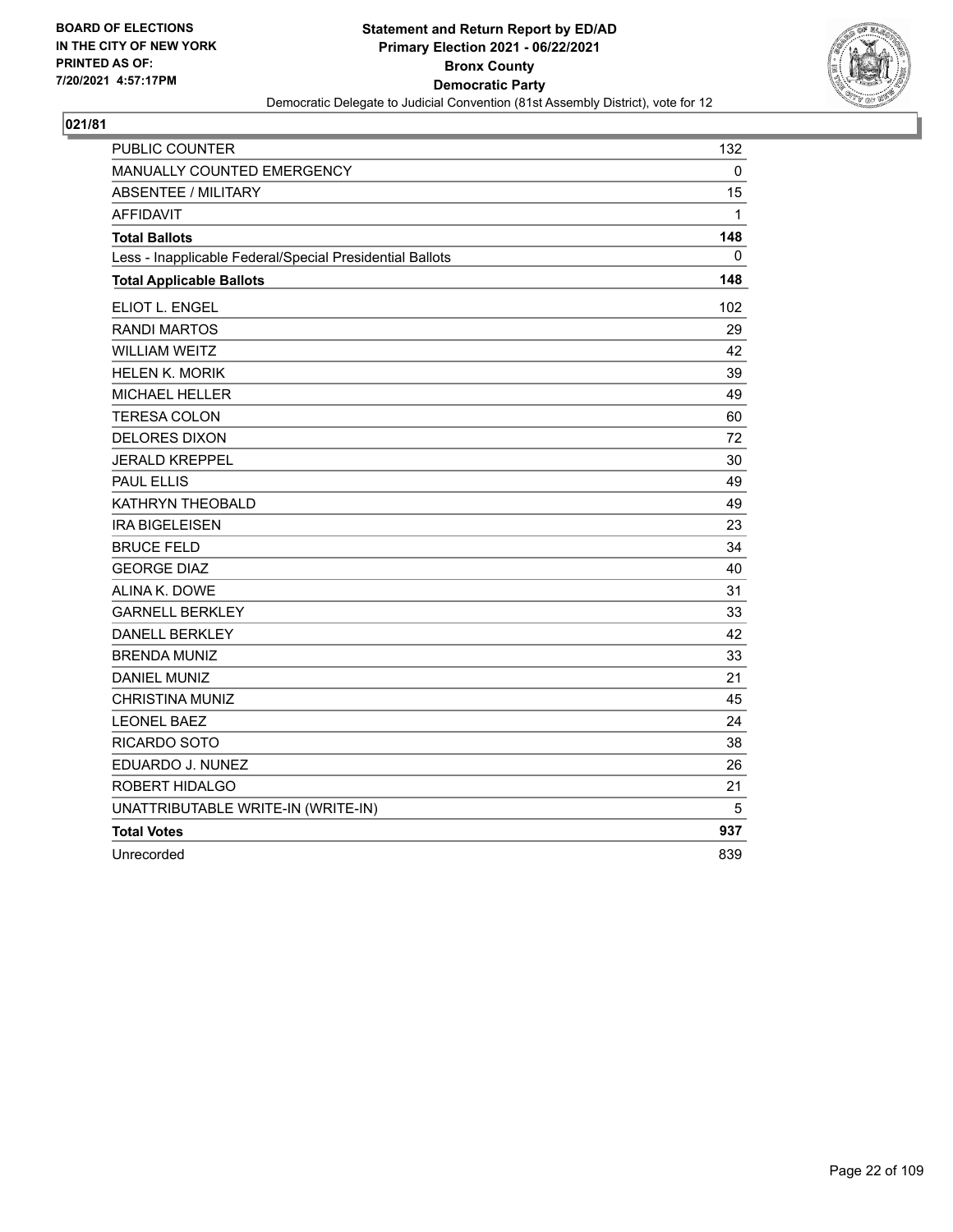

| PUBLIC COUNTER                                           | 102 |
|----------------------------------------------------------|-----|
| MANUALLY COUNTED EMERGENCY                               | 0   |
| <b>ABSENTEE / MILITARY</b>                               | 16  |
| <b>AFFIDAVIT</b>                                         | 0   |
| <b>Total Ballots</b>                                     | 118 |
| Less - Inapplicable Federal/Special Presidential Ballots | 0   |
| <b>Total Applicable Ballots</b>                          | 118 |
| ELIOT L. ENGEL                                           | 68  |
| <b>RANDI MARTOS</b>                                      | 24  |
| <b>WILLIAM WEITZ</b>                                     | 21  |
| <b>HELEN K. MORIK</b>                                    | 14  |
| <b>MICHAEL HELLER</b>                                    | 26  |
| <b>TERESA COLON</b>                                      | 28  |
| <b>DELORES DIXON</b>                                     | 47  |
| <b>JERALD KREPPEL</b>                                    | 10  |
| <b>PAUL ELLIS</b>                                        | 25  |
| KATHRYN THEOBALD                                         | 21  |
| <b>IRA BIGELEISEN</b>                                    | 10  |
| <b>BRUCE FELD</b>                                        | 14  |
| <b>GEORGE DIAZ</b>                                       | 25  |
| ALINA K. DOWE                                            | 17  |
| <b>GARNELL BERKLEY</b>                                   | 21  |
| <b>DANELL BERKLEY</b>                                    | 21  |
| <b>BRENDA MUNIZ</b>                                      | 22  |
| DANIEL MUNIZ                                             | 8   |
| <b>CHRISTINA MUNIZ</b>                                   | 18  |
| <b>LEONEL BAEZ</b>                                       | 9   |
| RICARDO SOTO                                             | 15  |
| EDUARDO J. NUNEZ                                         | 19  |
| ROBERT HIDALGO                                           | 21  |
| UNATTRIBUTABLE WRITE-IN (WRITE-IN)                       | 3   |
| <b>Total Votes</b>                                       | 507 |
| Unrecorded                                               | 909 |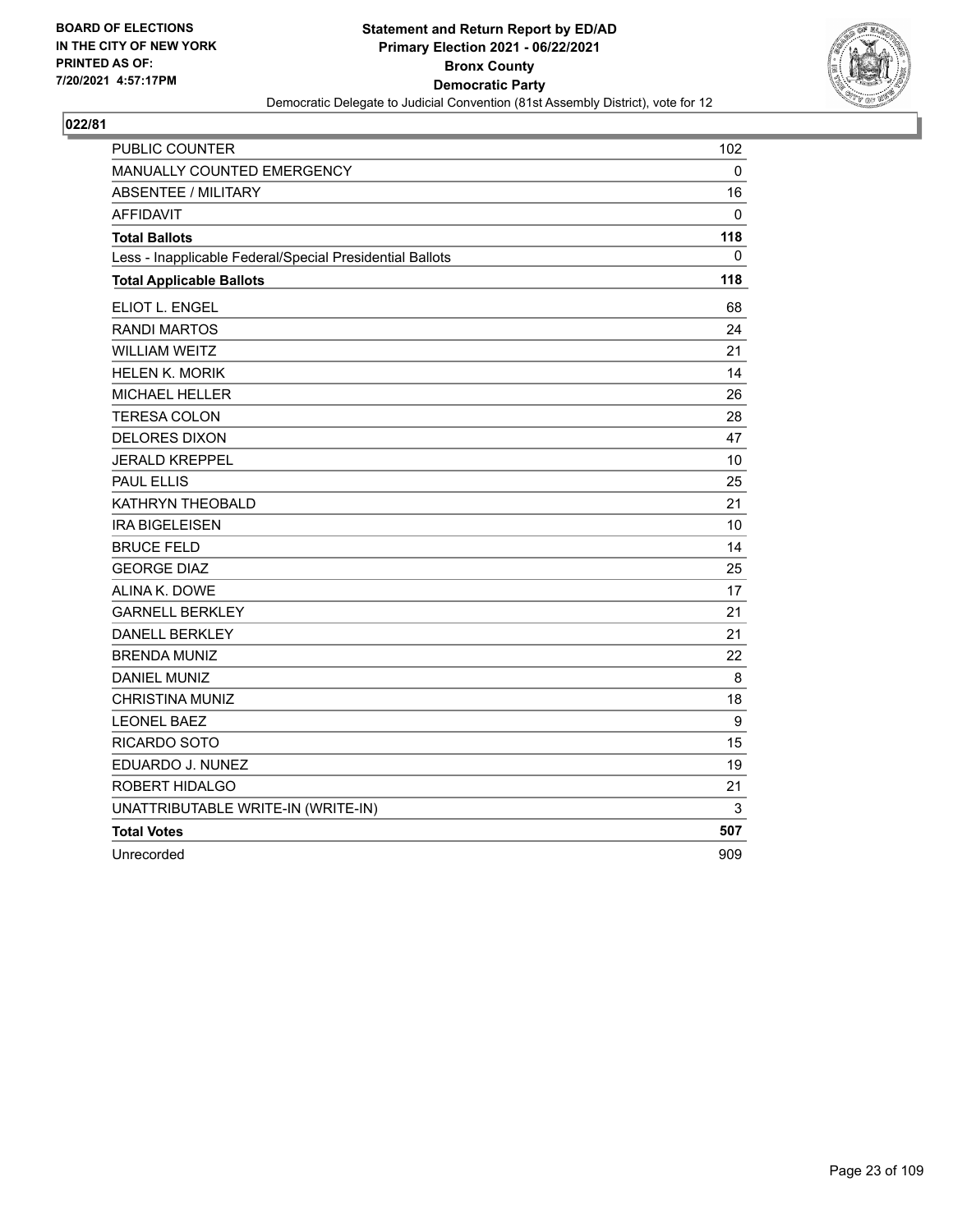

| PUBLIC COUNTER                                           | 234            |
|----------------------------------------------------------|----------------|
| MANUALLY COUNTED EMERGENCY                               | 0              |
| <b>ABSENTEE / MILITARY</b>                               | 14             |
| <b>AFFIDAVIT</b>                                         | $\overline{2}$ |
| <b>Total Ballots</b>                                     | 250            |
| Less - Inapplicable Federal/Special Presidential Ballots | 0              |
| <b>Total Applicable Ballots</b>                          | 250            |
| ELIOT L. ENGEL                                           | 146            |
| <b>RANDI MARTOS</b>                                      | 44             |
| <b>WILLIAM WEITZ</b>                                     | 40             |
| <b>HELEN K. MORIK</b>                                    | 51             |
| <b>MICHAEL HELLER</b>                                    | 51             |
| <b>TERESA COLON</b>                                      | 72             |
| <b>DELORES DIXON</b>                                     | 85             |
| <b>JERALD KREPPEL</b>                                    | 22             |
| <b>PAUL ELLIS</b>                                        | 57             |
| KATHRYN THEOBALD                                         | 48             |
| <b>IRA BIGELEISEN</b>                                    | 26             |
| <b>BRUCE FELD</b>                                        | 40             |
| <b>GEORGE DIAZ</b>                                       | 49             |
| <b>ALINA K. DOWE</b>                                     | 54             |
| <b>GARNELL BERKLEY</b>                                   | 39             |
| <b>DANELL BERKLEY</b>                                    | 36             |
| <b>BRENDA MUNIZ</b>                                      | 56             |
| <b>DANIEL MUNIZ</b>                                      | 18             |
| <b>CHRISTINA MUNIZ</b>                                   | 52             |
| <b>LEONEL BAEZ</b>                                       | 29             |
| RICARDO SOTO                                             | 32             |
| EDUARDO J. NUNEZ                                         | 38             |
| ROBERT HIDALGO                                           | 31             |
| JESSICA FLORES (WRITE-IN)                                | 1              |
| UNATTRIBUTABLE WRITE-IN (WRITE-IN)                       | 1              |
| <b>VERENA POWELL (WRITE-IN)</b>                          | 1              |
| <b>Total Votes</b>                                       | 1,119          |
| Unrecorded                                               | 1,881          |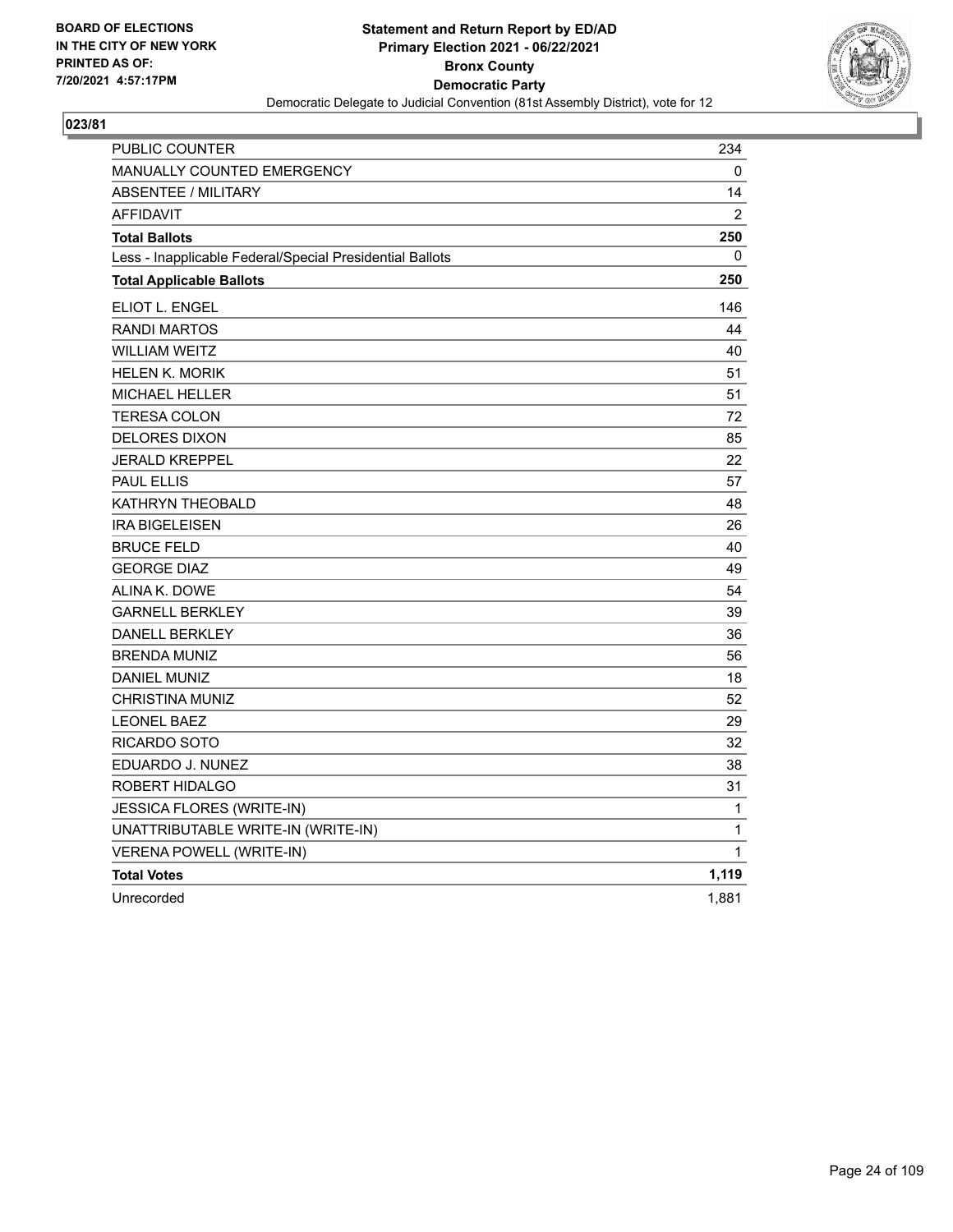

| PUBLIC COUNTER                                           | 95  |
|----------------------------------------------------------|-----|
| MANUALLY COUNTED EMERGENCY                               | 0   |
| <b>ABSENTEE / MILITARY</b>                               | 8   |
| <b>AFFIDAVIT</b>                                         | 1   |
| <b>Total Ballots</b>                                     | 104 |
| Less - Inapplicable Federal/Special Presidential Ballots | 0   |
| <b>Total Applicable Ballots</b>                          | 104 |
| ELIOT L. ENGEL                                           | 50  |
| <b>RANDI MARTOS</b>                                      | 21  |
| <b>WILLIAM WEITZ</b>                                     | 18  |
| <b>HELEN K. MORIK</b>                                    | 19  |
| <b>MICHAEL HELLER</b>                                    | 29  |
| <b>TERESA COLON</b>                                      | 33  |
| <b>DELORES DIXON</b>                                     | 33  |
| <b>JERALD KREPPEL</b>                                    | 16  |
| <b>PAUL ELLIS</b>                                        | 24  |
| KATHRYN THEOBALD                                         | 24  |
| <b>IRA BIGELEISEN</b>                                    | 10  |
| <b>BRUCE FELD</b>                                        | 17  |
| <b>GEORGE DIAZ</b>                                       | 24  |
| ALINA K. DOWE                                            | 20  |
| <b>GARNELL BERKLEY</b>                                   | 19  |
| <b>DANELL BERKLEY</b>                                    | 22  |
| <b>BRENDA MUNIZ</b>                                      | 20  |
| <b>DANIEL MUNIZ</b>                                      | 22  |
| <b>CHRISTINA MUNIZ</b>                                   | 19  |
| <b>LEONEL BAEZ</b>                                       | 23  |
| RICARDO SOTO                                             | 22  |
| EDUARDO J. NUNEZ                                         | 19  |
| <b>ROBERT HIDALGO</b>                                    | 20  |
| UNATTRIBUTABLE WRITE-IN (WRITE-IN)                       | 8   |
| <b>Total Votes</b>                                       | 532 |
| Unrecorded                                               | 716 |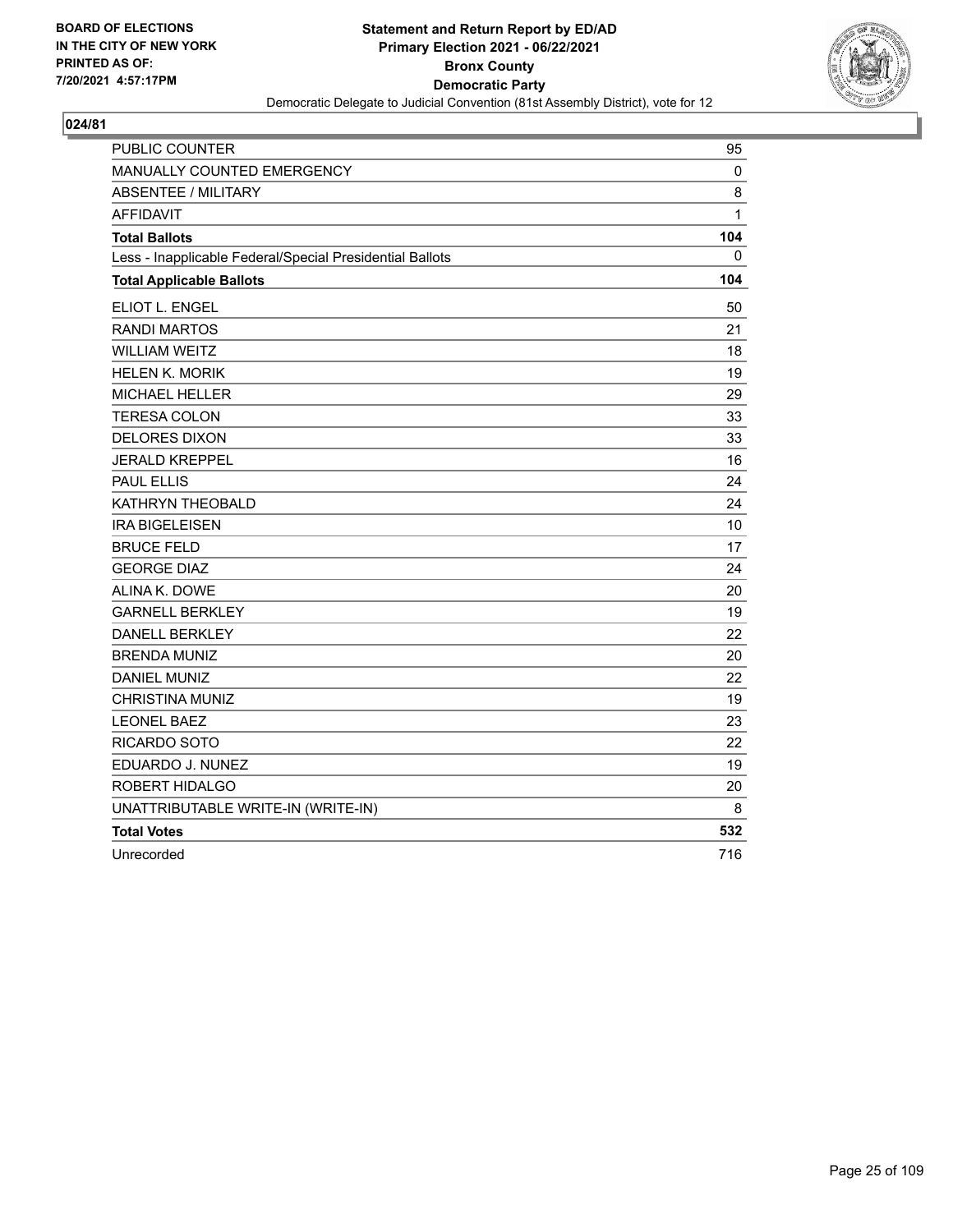

| <b>PUBLIC COUNTER</b>                                    | 68           |
|----------------------------------------------------------|--------------|
| MANUALLY COUNTED EMERGENCY                               | 0            |
| <b>ABSENTEE / MILITARY</b>                               | 14           |
| AFFIDAVIT                                                | $\mathbf{1}$ |
| <b>Total Ballots</b>                                     | 83           |
| Less - Inapplicable Federal/Special Presidential Ballots | 0            |
| <b>Total Applicable Ballots</b>                          | 83           |
| ELIOT L. ENGEL                                           | 59           |
| <b>RANDI MARTOS</b>                                      | 26           |
| <b>WILLIAM WEITZ</b>                                     | 19           |
| <b>HELEN K. MORIK</b>                                    | 28           |
| <b>MICHAEL HELLER</b>                                    | 20           |
| <b>TERESA COLON</b>                                      | 32           |
| <b>DELORES DIXON</b>                                     | 27           |
| <b>JERALD KREPPEL</b>                                    | 23           |
| <b>PAUL ELLIS</b>                                        | 19           |
| KATHRYN THEOBALD                                         | 33           |
| <b>IRA BIGELEISEN</b>                                    | 16           |
| <b>BRUCE FELD</b>                                        | 17           |
| <b>GEORGE DIAZ</b>                                       | 13           |
| ALINA K. DOWE                                            | 15           |
| <b>GARNELL BERKLEY</b>                                   | 7            |
| <b>DANELL BERKLEY</b>                                    | 11           |
| <b>BRENDA MUNIZ</b>                                      | 17           |
| <b>DANIEL MUNIZ</b>                                      | 10           |
| <b>CHRISTINA MUNIZ</b>                                   | 16           |
| <b>LEONEL BAEZ</b>                                       | 9            |
| RICARDO SOTO                                             | 18           |
| EDUARDO J. NUNEZ                                         | 14           |
| ROBERT HIDALGO                                           | 13           |
| HENRY HERBERT (WRITE-IN)                                 | 1            |
| <b>Total Votes</b>                                       | 463          |
| Unrecorded                                               | 533          |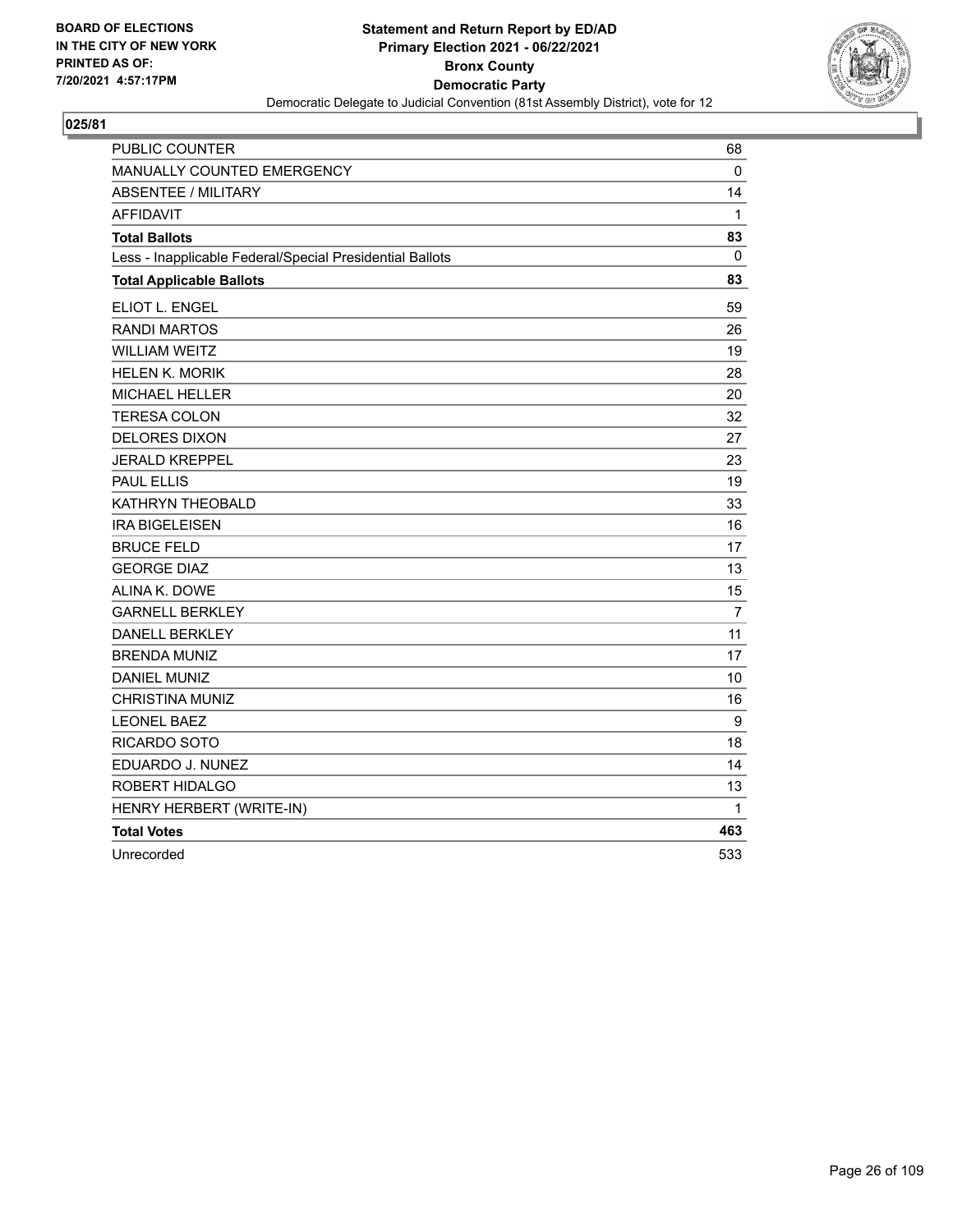

| PUBLIC COUNTER                                           | 71          |
|----------------------------------------------------------|-------------|
| MANUALLY COUNTED EMERGENCY                               | $\mathbf 0$ |
| <b>ABSENTEE / MILITARY</b>                               | 22          |
| <b>AFFIDAVIT</b>                                         | 1           |
| <b>Total Ballots</b>                                     | 94          |
| Less - Inapplicable Federal/Special Presidential Ballots | $\Omega$    |
| <b>Total Applicable Ballots</b>                          | 94          |
| <b>ELIOT L. ENGEL</b>                                    | 47          |
| <b>RANDI MARTOS</b>                                      | 31          |
| <b>WILLIAM WEITZ</b>                                     | 22          |
| <b>HELEN K. MORIK</b>                                    | 32          |
| <b>MICHAEL HELLER</b>                                    | 25          |
| <b>TERESA COLON</b>                                      | 36          |
| <b>DELORES DIXON</b>                                     | 34          |
| <b>JERALD KREPPEL</b>                                    | 21          |
| <b>PAUL ELLIS</b>                                        | 23          |
| KATHRYN THEOBALD                                         | 32          |
| <b>IRA BIGELEISEN</b>                                    | 18          |
| <b>BRUCE FELD</b>                                        | 21          |
| <b>GEORGE DIAZ</b>                                       | 28          |
| ALINA K. DOWE                                            | 27          |
| <b>GARNELL BERKLEY</b>                                   | 17          |
| <b>DANELL BERKLEY</b>                                    | 16          |
| <b>BRENDA MUNIZ</b>                                      | 26          |
| <b>DANIEL MUNIZ</b>                                      | 18          |
| <b>CHRISTINA MUNIZ</b>                                   | 30          |
| <b>LEONEL BAEZ</b>                                       | 19          |
| RICARDO SOTO                                             | 22          |
| EDUARDO J. NUNEZ                                         | 20          |
| ROBERT HIDALGO                                           | 20          |
| <b>Total Votes</b>                                       | 585         |
| Unrecorded                                               | 543         |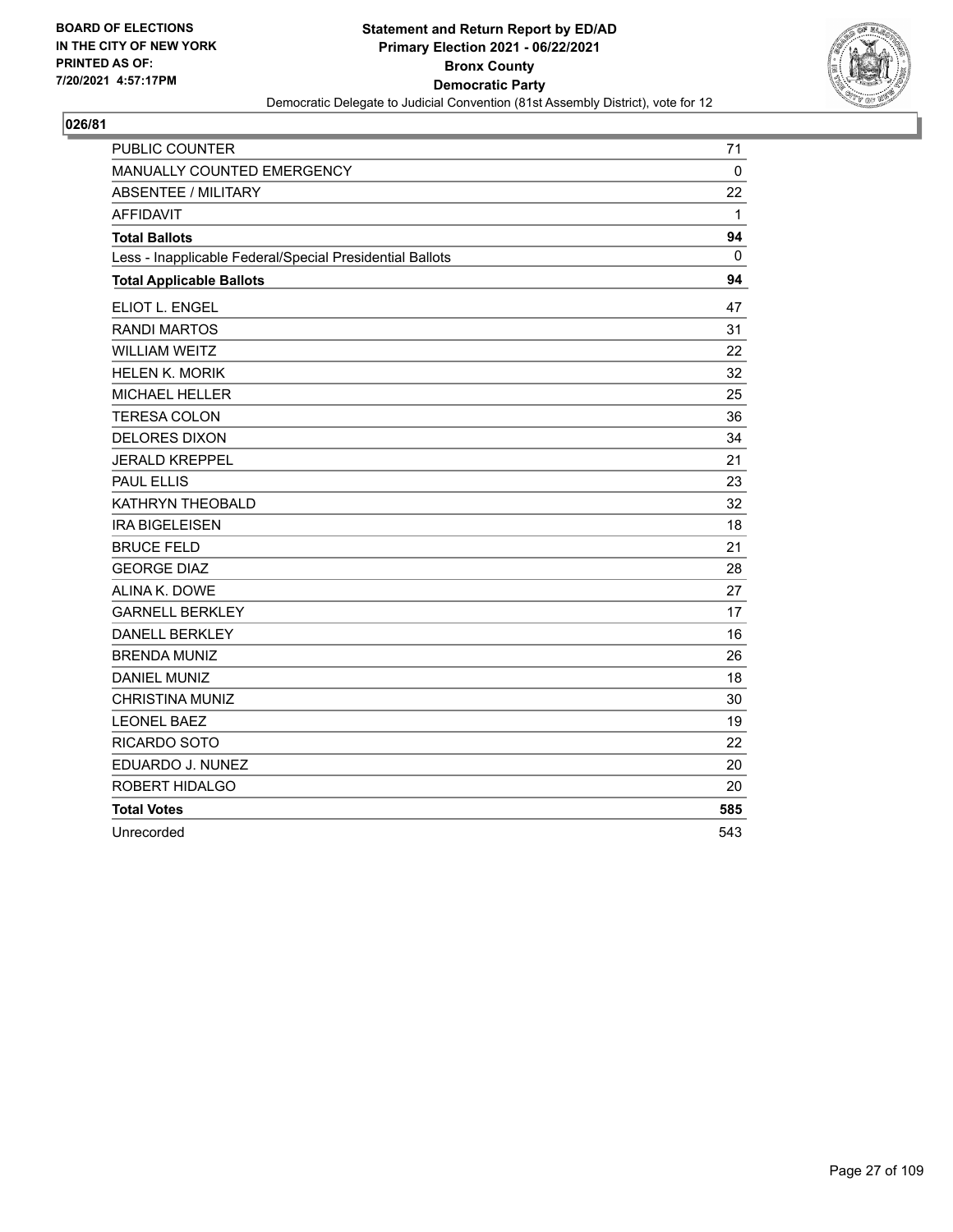

| PUBLIC COUNTER                                           | 81           |
|----------------------------------------------------------|--------------|
| MANUALLY COUNTED EMERGENCY                               | 0            |
| <b>ABSENTEE / MILITARY</b>                               | 9            |
| <b>AFFIDAVIT</b>                                         | $\mathbf{0}$ |
| <b>Total Ballots</b>                                     | 90           |
| Less - Inapplicable Federal/Special Presidential Ballots | 0            |
| <b>Total Applicable Ballots</b>                          | 90           |
| ELIOT L. ENGEL                                           | 51           |
| <b>RANDI MARTOS</b>                                      | 22           |
| <b>WILLIAM WEITZ</b>                                     | 15           |
| <b>HELEN K. MORIK</b>                                    | 24           |
| <b>MICHAEL HELLER</b>                                    | 15           |
| <b>TERESA COLON</b>                                      | 32           |
| <b>DELORES DIXON</b>                                     | 32           |
| <b>JERALD KREPPEL</b>                                    | 13           |
| <b>PAUL ELLIS</b>                                        | 21           |
| KATHRYN THEOBALD                                         | 26           |
| <b>IRA BIGELEISEN</b>                                    | 11           |
| <b>BRUCE FELD</b>                                        | 13           |
| <b>GEORGE DIAZ</b>                                       | 17           |
| ALINA K. DOWE                                            | 24           |
| <b>GARNELL BERKLEY</b>                                   | 9            |
| <b>DANELL BERKLEY</b>                                    | 6            |
| <b>BRENDA MUNIZ</b>                                      | 21           |
| <b>DANIEL MUNIZ</b>                                      | 15           |
| <b>CHRISTINA MUNIZ</b>                                   | 21           |
| <b>LEONEL BAEZ</b>                                       | 11           |
| RICARDO SOTO                                             | 18           |
| EDUARDO J. NUNEZ                                         | 13           |
| ROBERT HIDALGO                                           | 11           |
| JAMES REILLY (WRITE-IN)                                  | 3            |
| <b>Total Votes</b>                                       | 444          |
| Unrecorded                                               | 636          |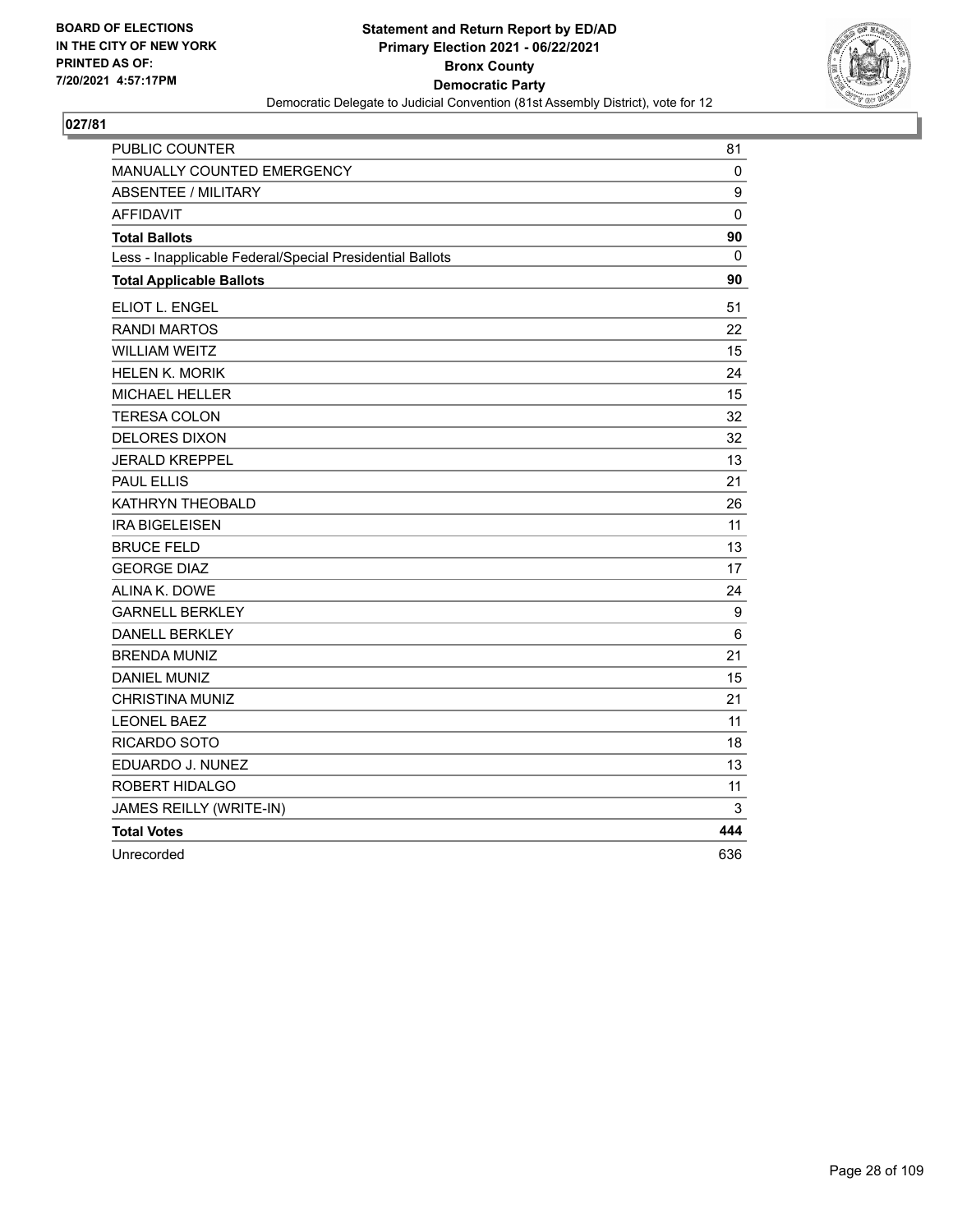

| PUBLIC COUNTER                                           | 93           |
|----------------------------------------------------------|--------------|
| MANUALLY COUNTED EMERGENCY                               | 0            |
| <b>ABSENTEE / MILITARY</b>                               | 16           |
| <b>AFFIDAVIT</b>                                         | $\mathbf{1}$ |
| <b>Total Ballots</b>                                     | 110          |
| Less - Inapplicable Federal/Special Presidential Ballots | 0            |
| <b>Total Applicable Ballots</b>                          | 110          |
| ELIOT L. ENGEL                                           | 62           |
| <b>RANDI MARTOS</b>                                      | 25           |
| <b>WILLIAM WEITZ</b>                                     | 26           |
| HELEN K. MORIK                                           | 28           |
| <b>MICHAEL HELLER</b>                                    | 22           |
| <b>TERESA COLON</b>                                      | 35           |
| <b>DELORES DIXON</b>                                     | 32           |
| <b>JERALD KREPPEL</b>                                    | 15           |
| <b>PAUL ELLIS</b>                                        | 20           |
| KATHRYN THEOBALD                                         | 31           |
| <b>IRA BIGELEISEN</b>                                    | 19           |
| <b>BRUCE FELD</b>                                        | 12           |
| <b>GEORGE DIAZ</b>                                       | 21           |
| ALINA K. DOWE                                            | 24           |
| <b>GARNELL BERKLEY</b>                                   | 8            |
| <b>DANELL BERKLEY</b>                                    | 8            |
| <b>BRENDA MUNIZ</b>                                      | 25           |
| <b>DANIEL MUNIZ</b>                                      | 9            |
| <b>CHRISTINA MUNIZ</b>                                   | 20           |
| <b>LEONEL BAEZ</b>                                       | 12           |
| RICARDO SOTO                                             | 13           |
| EDUARDO J. NUNEZ                                         | 18           |
| ROBERT HIDALGO                                           | 13           |
| <b>GAYLE SHIBLE (WRITE-IN)</b>                           | $\mathbf{1}$ |
| JOHN MARTH (WRITE-IN)                                    | $\mathbf{1}$ |
| JOHN VILLANOVA (WRITE-IN)                                | 1            |
| MICHAEL VILLANOVA (WRITE-IN)                             | 1            |
| <b>Total Votes</b>                                       | 502          |
| Unrecorded                                               | 818          |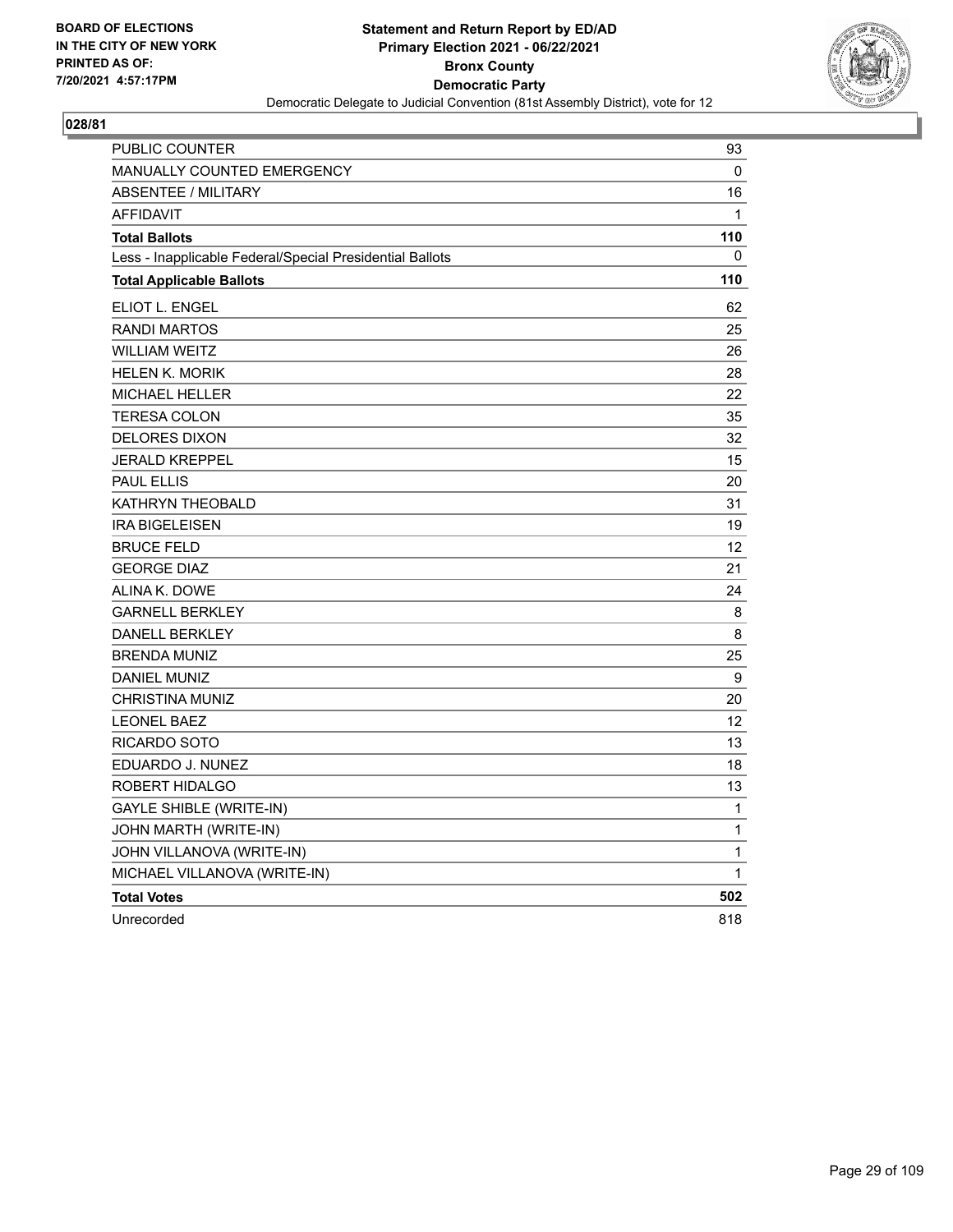

| <b>PUBLIC COUNTER</b>                                    | 63           |
|----------------------------------------------------------|--------------|
| MANUALLY COUNTED EMERGENCY                               | $\mathbf{0}$ |
| <b>ABSENTEE / MILITARY</b>                               | 12           |
| <b>AFFIDAVIT</b>                                         | 0            |
| <b>Total Ballots</b>                                     | 75           |
| Less - Inapplicable Federal/Special Presidential Ballots | $\mathbf{0}$ |
| <b>Total Applicable Ballots</b>                          | 75           |
| ELIOT L. ENGEL                                           | 47           |
| <b>RANDI MARTOS</b>                                      | 17           |
| <b>WILLIAM WEITZ</b>                                     | 18           |
| <b>HELEN K. MORIK</b>                                    | 15           |
| MICHAEL HELLER                                           | 18           |
| <b>TERESA COLON</b>                                      | 21           |
| <b>DELORES DIXON</b>                                     | 19           |
| <b>JERALD KREPPEL</b>                                    | 10           |
| <b>PAUL ELLIS</b>                                        | 18           |
| KATHRYN THEOBALD                                         | 16           |
| <b>IRA BIGELEISEN</b>                                    | 14           |
| <b>BRUCE FELD</b>                                        | 15           |
| <b>GEORGE DIAZ</b>                                       | 17           |
| ALINA K. DOWE                                            | 9            |
| <b>GARNELL BERKLEY</b>                                   | 6            |
| <b>DANELL BERKLEY</b>                                    | 10           |
| <b>BRENDA MUNIZ</b>                                      | 18           |
| <b>DANIEL MUNIZ</b>                                      | 11           |
| <b>CHRISTINA MUNIZ</b>                                   | 17           |
| <b>LEONEL BAEZ</b>                                       | 12           |
| RICARDO SOTO                                             | 16           |
| EDUARDO J. NUNEZ                                         | 12           |
| ROBERT HIDALGO                                           | 15           |
| <b>Total Votes</b>                                       | 371          |
| Unrecorded                                               | 529          |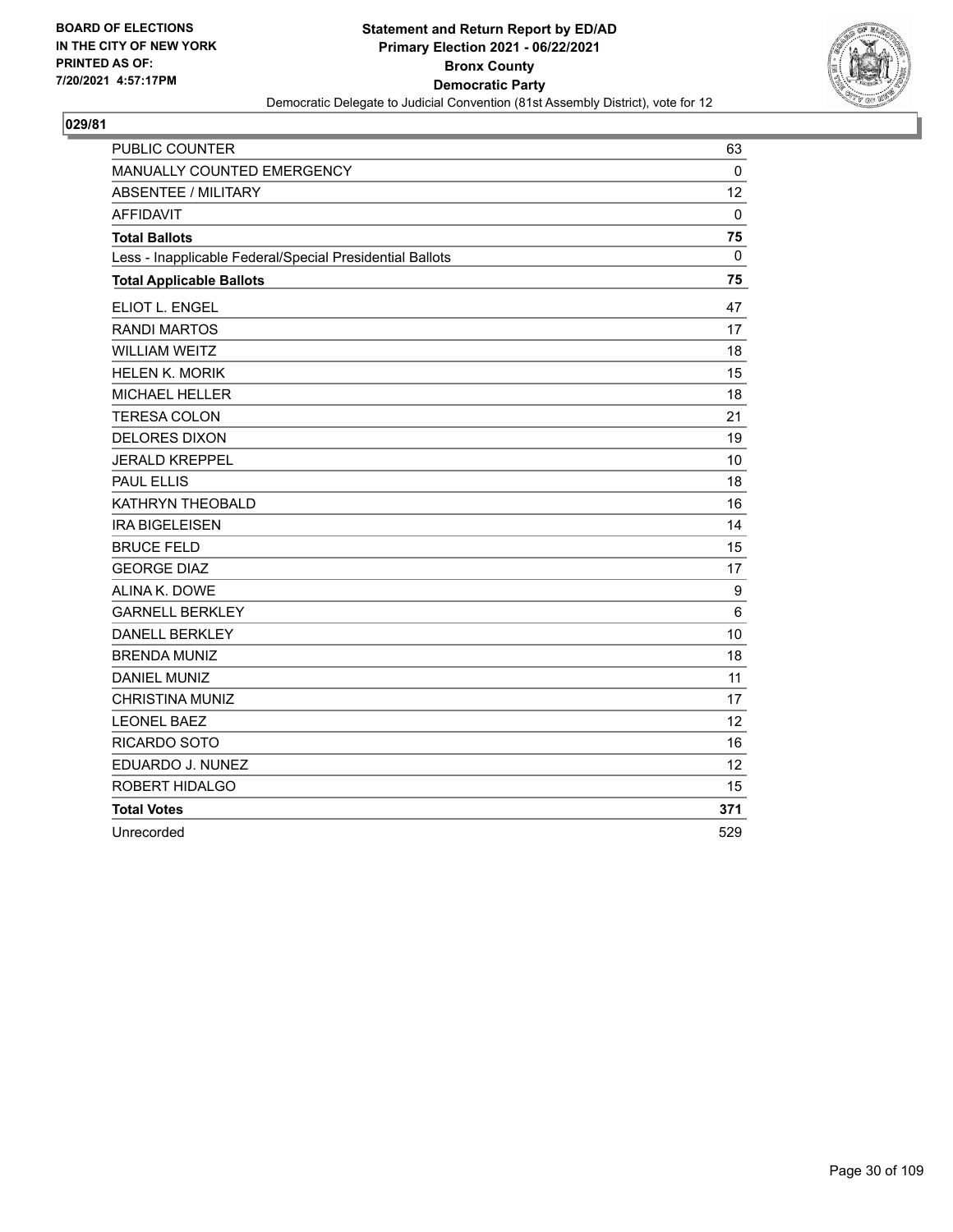

| PUBLIC COUNTER                                           | 91           |
|----------------------------------------------------------|--------------|
| MANUALLY COUNTED EMERGENCY                               | 0            |
| ABSENTEE / MILITARY                                      | 11           |
| <b>AFFIDAVIT</b>                                         | 0            |
| <b>Total Ballots</b>                                     | 102          |
| Less - Inapplicable Federal/Special Presidential Ballots | $\Omega$     |
| <b>Total Applicable Ballots</b>                          | 102          |
| ELIOT L. ENGEL                                           | 62           |
| <b>RANDI MARTOS</b>                                      | 25           |
| <b>WILLIAM WEITZ</b>                                     | 29           |
| <b>HELEN K. MORIK</b>                                    | 37           |
| MICHAEL HELLER                                           | 34           |
| <b>TERESA COLON</b>                                      | 36           |
| DELORES DIXON                                            | 39           |
| <b>JERALD KREPPEL</b>                                    | 22           |
| <b>PAUL ELLIS</b>                                        | 30           |
| KATHRYN THEOBALD                                         | 35           |
| <b>IRA BIGELEISEN</b>                                    | 31           |
| <b>BRUCE FELD</b>                                        | 30           |
| <b>GEORGE DIAZ</b>                                       | 25           |
| ALINA K. DOWE                                            | 30           |
| <b>GARNELL BERKLEY</b>                                   | 8            |
| <b>DANELL BERKLEY</b>                                    | 20           |
| <b>BRENDA MUNIZ</b>                                      | 30           |
| <b>DANIEL MUNIZ</b>                                      | 19           |
| CHRISTINA MUNIZ                                          | 30           |
| <b>LEONEL BAEZ</b>                                       | 15           |
| <b>RICARDO SOTO</b>                                      | 18           |
| EDUARDO J. NUNEZ                                         | 23           |
| ROBERT HIDALGO                                           | 20           |
| DANIEL MURPHY (WRITE-IN)                                 | 1            |
| ED SHIBLE (WRITE-IN)                                     | $\mathbf{1}$ |
| <b>GAYLE SHIBLE (WRITE-IN)</b>                           | $\mathbf{1}$ |
| <b>Total Votes</b>                                       | 651          |
| Unrecorded                                               | 573          |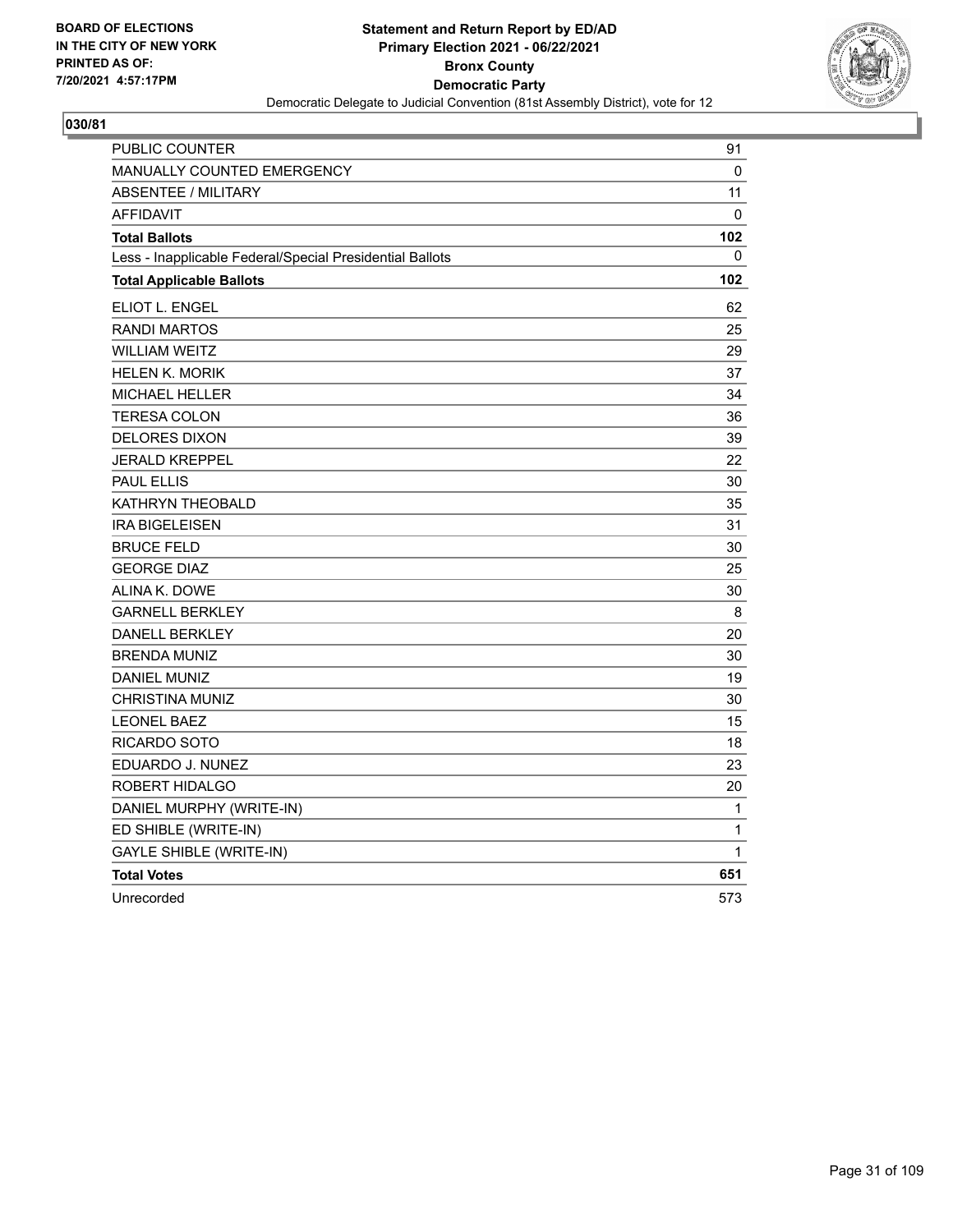

| <b>PUBLIC COUNTER</b>                                    | 73          |
|----------------------------------------------------------|-------------|
| <b>MANUALLY COUNTED EMERGENCY</b>                        | 0           |
| <b>ABSENTEE / MILITARY</b>                               | 10          |
| <b>AFFIDAVIT</b>                                         | $\mathbf 0$ |
| <b>Total Ballots</b>                                     | 83          |
| Less - Inapplicable Federal/Special Presidential Ballots | 0           |
| <b>Total Applicable Ballots</b>                          | 83          |
| ELIOT L. ENGEL                                           | 45          |
| <b>RANDI MARTOS</b>                                      | 17          |
| <b>WILLIAM WEITZ</b>                                     | 15          |
| <b>HELEN K. MORIK</b>                                    | 16          |
| MICHAEL HELLER                                           | 19          |
| TERESA COLON                                             | 25          |
| <b>DELORES DIXON</b>                                     | 20          |
| <b>JERALD KREPPEL</b>                                    | 15          |
| <b>PAUL ELLIS</b>                                        | 15          |
| KATHRYN THEOBALD                                         | 17          |
| <b>IRA BIGELEISEN</b>                                    | 16          |
| <b>BRUCE FELD</b>                                        | 17          |
| <b>GEORGE DIAZ</b>                                       | 14          |
| ALINA K. DOWE                                            | 19          |
| <b>GARNELL BERKLEY</b>                                   | 7           |
| <b>DANELL BERKLEY</b>                                    | 11          |
| <b>BRENDA MUNIZ</b>                                      | 17          |
| <b>DANIEL MUNIZ</b>                                      | 15          |
| <b>CHRISTINA MUNIZ</b>                                   | 17          |
| <b>LEONEL BAEZ</b>                                       | 9           |
| RICARDO SOTO                                             | 12          |
| EDUARDO J. NUNEZ                                         | 11          |
| ROBERT HIDALGO                                           | 11          |
| CATHY ROJAS (WRITE-IN)                                   | 1           |
| VENUS PAINZ (WRITE-IN)                                   | $\mathbf 1$ |
| <b>Total Votes</b>                                       | 382         |
| Unrecorded                                               | 614         |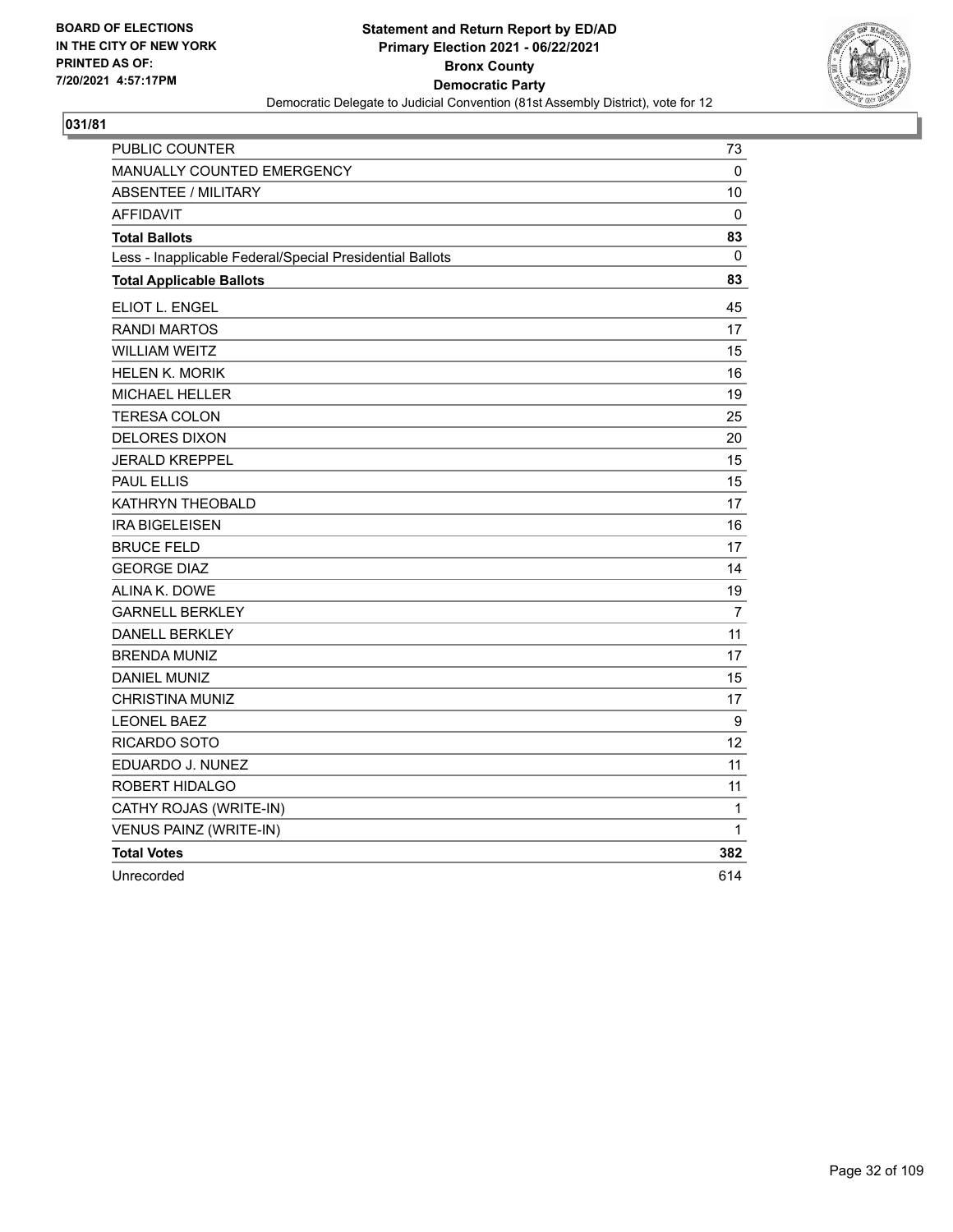

| PUBLIC COUNTER                                           | 62  |
|----------------------------------------------------------|-----|
| MANUALLY COUNTED EMERGENCY                               | 0   |
| <b>ABSENTEE / MILITARY</b>                               | 14  |
| <b>AFFIDAVIT</b>                                         | 0   |
| <b>Total Ballots</b>                                     | 76  |
| Less - Inapplicable Federal/Special Presidential Ballots | 0   |
| <b>Total Applicable Ballots</b>                          | 76  |
| <b>ELIOT L. ENGEL</b>                                    | 44  |
| <b>RANDI MARTOS</b>                                      | 23  |
| <b>WILLIAM WEITZ</b>                                     | 18  |
| <b>HELEN K. MORIK</b>                                    | 21  |
| <b>MICHAEL HELLER</b>                                    | 20  |
| <b>TERESA COLON</b>                                      | 34  |
| <b>DELORES DIXON</b>                                     | 27  |
| <b>JERALD KREPPEL</b>                                    | 13  |
| <b>PAUL ELLIS</b>                                        | 22  |
| KATHRYN THEOBALD                                         | 24  |
| <b>IRA BIGELEISEN</b>                                    | 17  |
| <b>BRUCE FELD</b>                                        | 18  |
| <b>GEORGE DIAZ</b>                                       | 16  |
| ALINA K. DOWE                                            | 14  |
| <b>GARNELL BERKLEY</b>                                   | 9   |
| <b>DANELL BERKLEY</b>                                    | 8   |
| <b>BRENDA MUNIZ</b>                                      | 16  |
| <b>DANIEL MUNIZ</b>                                      | 14  |
| <b>CHRISTINA MUNIZ</b>                                   | 15  |
| <b>LEONEL BAEZ</b>                                       | 11  |
| RICARDO SOTO                                             | 18  |
| EDUARDO J. NUNEZ                                         | 17  |
| ROBERT HIDALGO                                           | 12  |
| KRISTIN KEHOE (WRITE-IN)                                 | 1   |
| <b>Total Votes</b>                                       | 432 |
| Unrecorded                                               | 480 |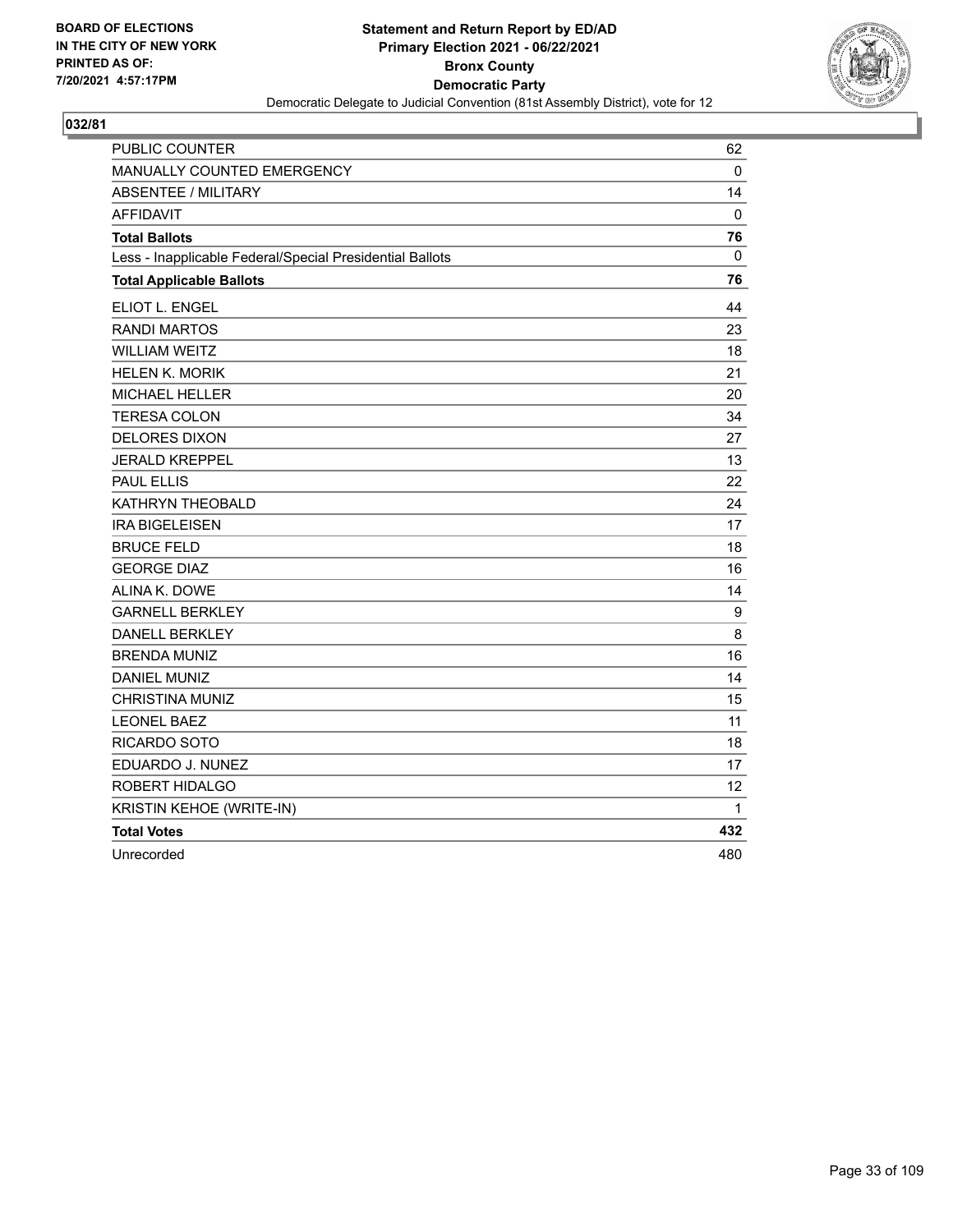

| PUBLIC COUNTER                                           | 165          |
|----------------------------------------------------------|--------------|
| <b>MANUALLY COUNTED EMERGENCY</b>                        | 0            |
| <b>ABSENTEE / MILITARY</b>                               | 15           |
| <b>AFFIDAVIT</b>                                         | 1            |
| <b>Total Ballots</b>                                     | 181          |
| Less - Inapplicable Federal/Special Presidential Ballots | 0            |
| <b>Total Applicable Ballots</b>                          | 181          |
| ELIOT L. ENGEL                                           | 98           |
| <b>RANDI MARTOS</b>                                      | 44           |
| <b>WILLIAM WEITZ</b>                                     | 33           |
| <b>HELEN K. MORIK</b>                                    | 33           |
| <b>MICHAEL HELLER</b>                                    | 40           |
| TERESA COLON                                             | 69           |
| <b>DELORES DIXON</b>                                     | 49           |
| <b>JERALD KREPPEL</b>                                    | 25           |
| PAUL ELLIS                                               | 34           |
| KATHRYN THEOBALD                                         | 34           |
| <b>IRA BIGELEISEN</b>                                    | 23           |
| <b>BRUCE FELD</b>                                        | 29           |
| <b>GEORGE DIAZ</b>                                       | 44           |
| ALINA K. DOWE                                            | 39           |
| <b>GARNELL BERKLEY</b>                                   | 14           |
| <b>DANELL BERKLEY</b>                                    | 22           |
| <b>BRENDA MUNIZ</b>                                      | 41           |
| <b>DANIEL MUNIZ</b>                                      | 27           |
| <b>CHRISTINA MUNIZ</b>                                   | 41           |
| <b>LEONEL BAEZ</b>                                       | 29           |
| RICARDO SOTO                                             | 38           |
| EDUARDO J. NUNEZ                                         | 40           |
| ROBERT HIDALGO                                           | 37           |
| BRENDA MUNIZ (WRITE-IN)                                  | 1            |
| IRA BIGELESEISEM (WRITE-IN)                              | $\mathbf{1}$ |
| TERESA COLON (WRITE-IN)                                  | 1            |
| UNATTRIBUTABLE WRITE-IN (WRITE-IN)                       | 3            |
| <b>Total Votes</b>                                       | 889          |
| Unrecorded                                               | 1,283        |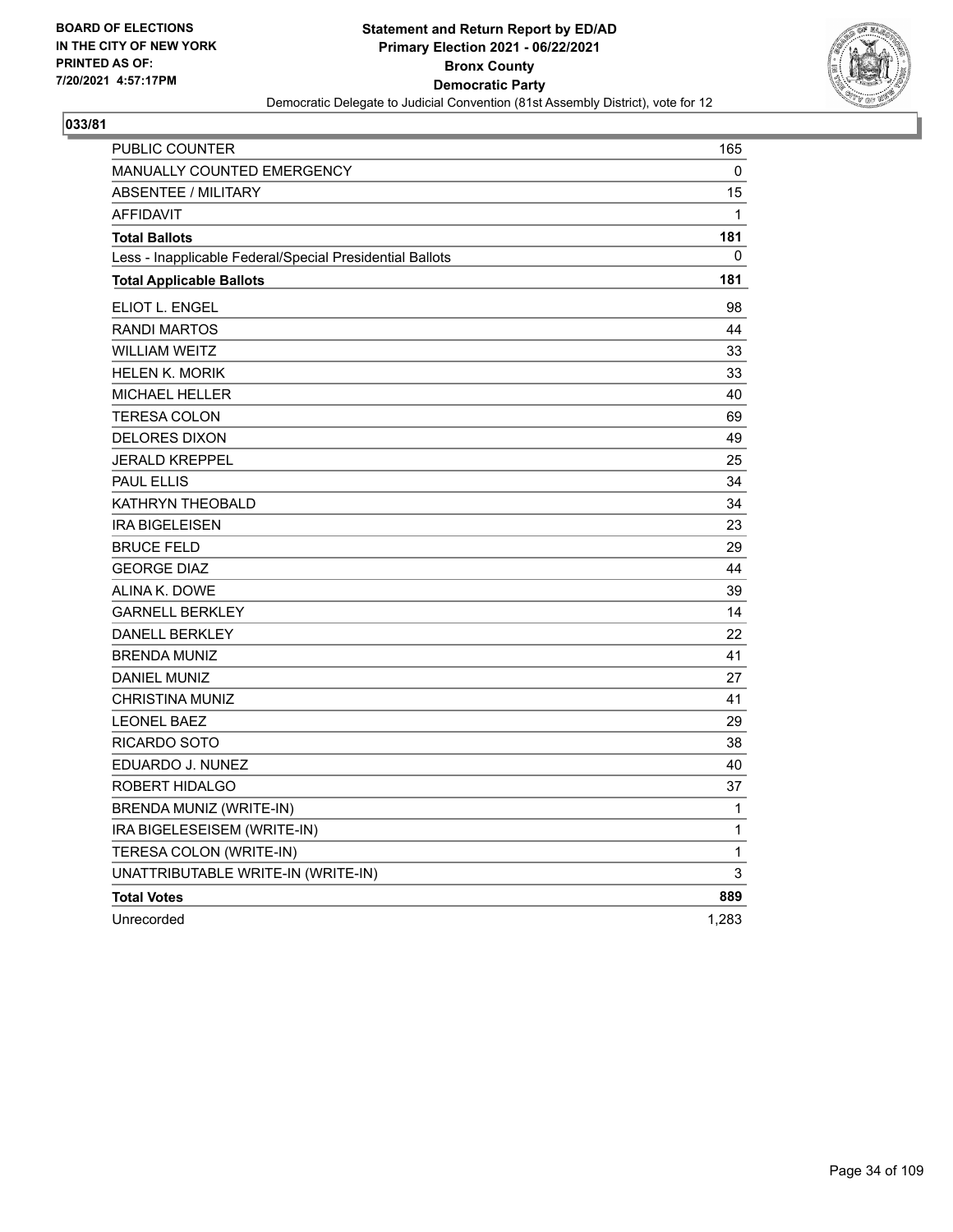

| PUBLIC COUNTER                                           | 219   |
|----------------------------------------------------------|-------|
| MANUALLY COUNTED EMERGENCY                               | 0     |
| <b>ABSENTEE / MILITARY</b>                               | 33    |
| <b>AFFIDAVIT</b>                                         | 5     |
| <b>Total Ballots</b>                                     | 257   |
| Less - Inapplicable Federal/Special Presidential Ballots | 0     |
| <b>Total Applicable Ballots</b>                          | 257   |
| ELIOT L. ENGEL                                           | 123   |
| <b>RANDI MARTOS</b>                                      | 60    |
| <b>WILLIAM WEITZ</b>                                     | 55    |
| <b>HELEN K. MORIK</b>                                    | 57    |
| <b>MICHAEL HELLER</b>                                    | 51    |
| <b>TERESA COLON</b>                                      | 83    |
| <b>DELORES DIXON</b>                                     | 73    |
| <b>JERALD KREPPEL</b>                                    | 48    |
| <b>PAUL ELLIS</b>                                        | 50    |
| KATHRYN THEOBALD                                         | 52    |
| <b>IRA BIGELEISEN</b>                                    | 47    |
| <b>BRUCE FELD</b>                                        | 46    |
| <b>GEORGE DIAZ</b>                                       | 39    |
| ALINA K. DOWE                                            | 37    |
| <b>GARNELL BERKLEY</b>                                   | 21    |
| <b>DANELL BERKLEY</b>                                    | 24    |
| <b>BRENDA MUNIZ</b>                                      | 41    |
| <b>DANIEL MUNIZ</b>                                      | 21    |
| CHRISTINA MUNIZ                                          | 44    |
| <b>LEONEL BAEZ</b>                                       | 26    |
| RICARDO SOTO                                             | 27    |
| EDUARDO J. NUNEZ                                         | 33    |
| ROBERT HIDALGO                                           | 26    |
| RUSSELL KANEY (WRITE-IN)                                 | 1     |
| UNATTRIBUTABLE WRITE-IN (WRITE-IN)                       | 12    |
| <b>Total Votes</b>                                       | 1,097 |
| Unrecorded                                               | 1,987 |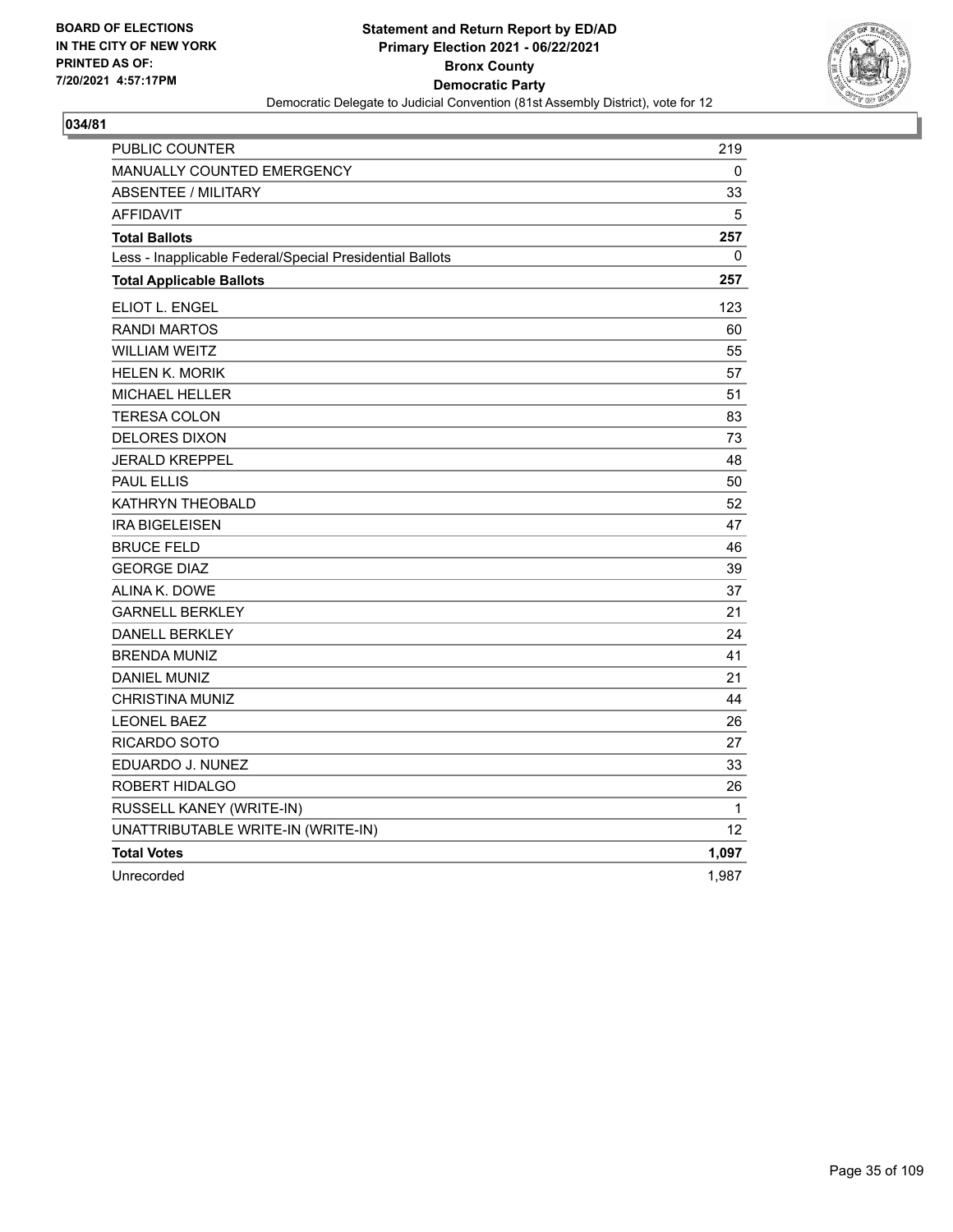

| PUBLIC COUNTER                                           | 204          |
|----------------------------------------------------------|--------------|
| MANUALLY COUNTED EMERGENCY                               | 0            |
| <b>ABSENTEE / MILITARY</b>                               | 38           |
| <b>AFFIDAVIT</b>                                         | 3            |
| <b>Total Ballots</b>                                     | 245          |
| Less - Inapplicable Federal/Special Presidential Ballots | 0            |
| <b>Total Applicable Ballots</b>                          | 245          |
| ELIOT L. ENGEL                                           | 121          |
| <b>RANDI MARTOS</b>                                      | 60           |
| <b>WILLIAM WEITZ</b>                                     | 42           |
| <b>HELEN K. MORIK</b>                                    | 46           |
| <b>MICHAEL HELLER</b>                                    | 38           |
| <b>TERESA COLON</b>                                      | 84           |
| <b>DELORES DIXON</b>                                     | 50           |
| <b>JERALD KREPPEL</b>                                    | 38           |
| <b>PAUL ELLIS</b>                                        | 33           |
| KATHRYN THEOBALD                                         | 46           |
| <b>IRA BIGELEISEN</b>                                    | 33           |
| <b>BRUCE FELD</b>                                        | 37           |
| <b>GEORGE DIAZ</b>                                       | 50           |
| ALINA K. DOWE                                            | 44           |
| <b>GARNELL BERKLEY</b>                                   | 27           |
| <b>DANELL BERKLEY</b>                                    | 28           |
| <b>BRENDA MUNIZ</b>                                      | 53           |
| <b>DANIEL MUNIZ</b>                                      | 33           |
| <b>CHRISTINA MUNIZ</b>                                   | 55           |
| <b>LEONEL BAEZ</b>                                       | 35           |
| RICARDO SOTO                                             | 43           |
| EDUARDO J. NUNEZ                                         | 36           |
| ROBERT HIDALGO                                           | 36           |
| BRIAN DE NAULT (WRITE-IN)                                | $\mathbf{1}$ |
| ELLA MCGLYNN (WRITE-IN)                                  | 1            |
| JOHN B FEERICK (WRITE-IN)                                | 1            |
| JOHN FEERICK (WRITE-IN)                                  | $\mathbf{1}$ |
| MARILYN FEERICK (WRITE-IN)                               | 2            |
| PEPPER FEERICK (WRITE-IN)                                | 1            |
| TRACY FEERICK (WRITE-IN)                                 | $\mathbf 1$  |
| UNATTRIBUTABLE WRITE-IN (WRITE-IN)                       | 1            |
| WILLIAM FEERICK (WRITE-IN)                               | 2            |
| <b>Total Votes</b>                                       | 1,079        |
| Unrecorded                                               | 1,861        |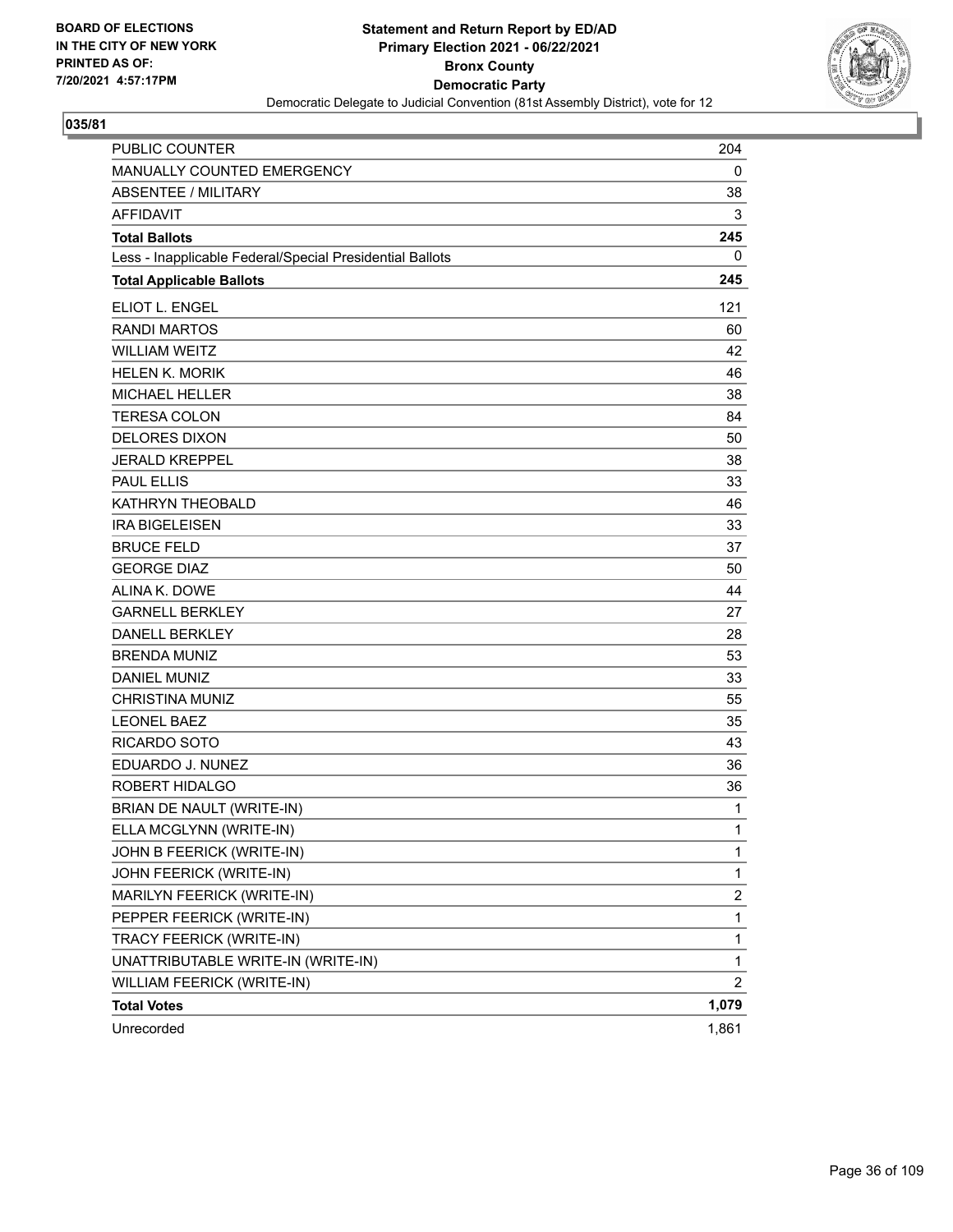

| PUBLIC COUNTER                                           | 105         |
|----------------------------------------------------------|-------------|
| MANUALLY COUNTED EMERGENCY                               | 0           |
| <b>ABSENTEE / MILITARY</b>                               | 19          |
| <b>AFFIDAVIT</b>                                         | 1           |
| <b>Total Ballots</b>                                     | 125         |
| Less - Inapplicable Federal/Special Presidential Ballots | 0           |
| <b>Total Applicable Ballots</b>                          | 125         |
| ELIOT L. ENGEL                                           | 56          |
| <b>RANDI MARTOS</b>                                      | 28          |
| <b>WILLIAM WEITZ</b>                                     | 17          |
| <b>HELEN K. MORIK</b>                                    | 24          |
| <b>MICHAEL HELLER</b>                                    | 14          |
| <b>TERESA COLON</b>                                      | 41          |
| <b>DELORES DIXON</b>                                     | 37          |
| <b>JERALD KREPPEL</b>                                    | 15          |
| <b>PAUL ELLIS</b>                                        | 22          |
| KATHRYN THEOBALD                                         | 27          |
| <b>IRA BIGELEISEN</b>                                    | 13          |
| <b>BRUCE FELD</b>                                        | 14          |
| <b>GEORGE DIAZ</b>                                       | 37          |
| ALINA K. DOWE                                            | 37          |
| <b>GARNELL BERKLEY</b>                                   | 16          |
| <b>DANELL BERKLEY</b>                                    | 20          |
| <b>BRENDA MUNIZ</b>                                      | 47          |
| <b>DANIEL MUNIZ</b>                                      | 33          |
| <b>CHRISTINA MUNIZ</b>                                   | 39          |
| <b>LEONEL BAEZ</b>                                       | 34          |
| RICARDO SOTO                                             | 34          |
| EDUARDO J. NUNEZ                                         | 28          |
| <b>ROBERT HIDALGO</b>                                    | 35          |
| EDWARD ARFE (WRITE-IN)                                   | 1           |
| JOHN MARTH (WRITE-IN)                                    | 1           |
| MARK SLOMZAWY (WRITE-IN)                                 | 1           |
| MONICA ESKIN, ESQ (WRITE-IN)                             | 1           |
| NOAH POWLEN (WRITE-IN)                                   | 1           |
| UNATTRIBUTABLE WRITE-IN (WRITE-IN)                       | $\mathbf 1$ |
| <b>Total Votes</b>                                       | 674         |
| Unrecorded                                               | 826         |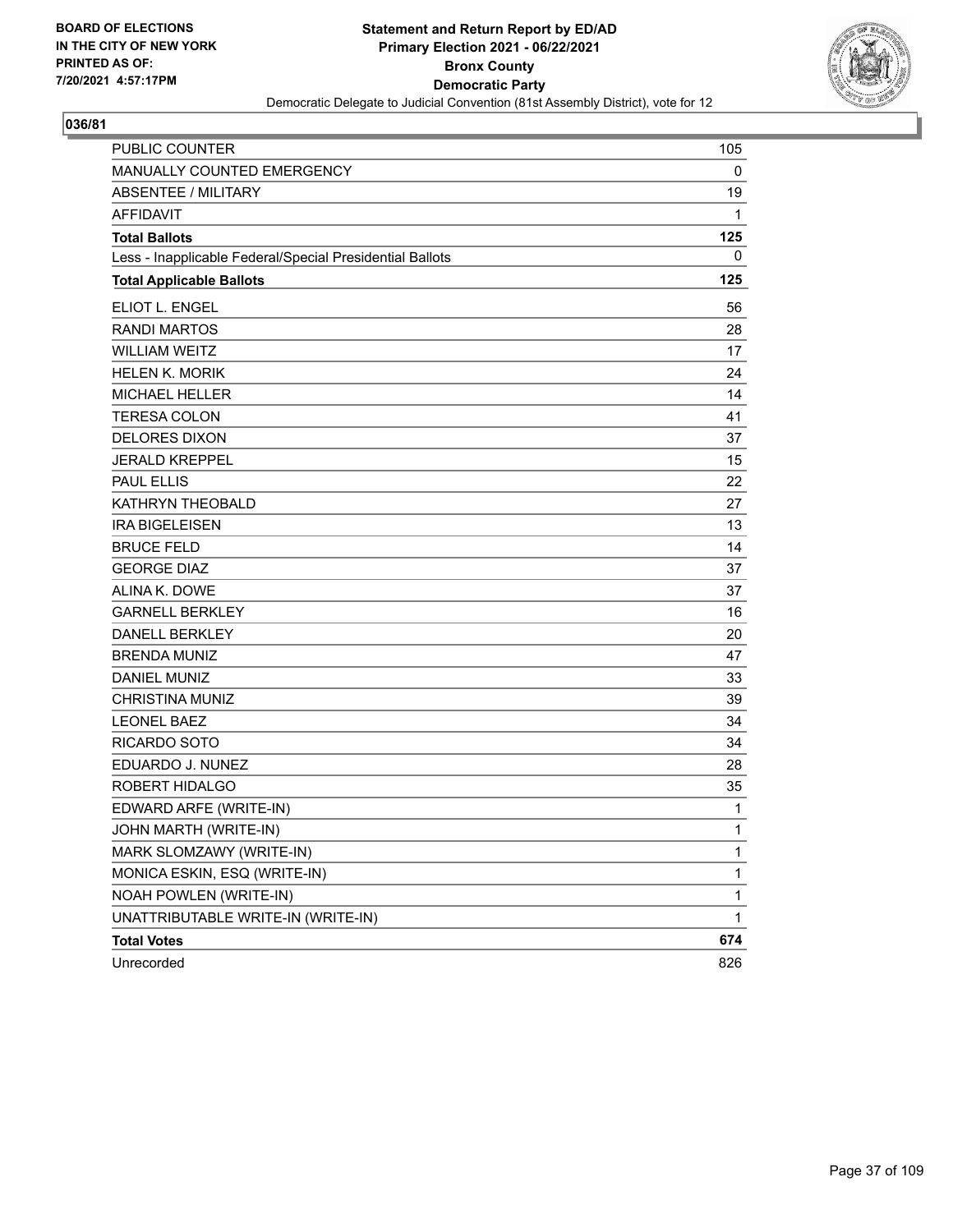

| PUBLIC COUNTER                                           | 116            |
|----------------------------------------------------------|----------------|
| MANUALLY COUNTED EMERGENCY                               | 0              |
| <b>ABSENTEE / MILITARY</b>                               | 21             |
| <b>AFFIDAVIT</b>                                         | 0              |
| <b>Total Ballots</b>                                     | 137            |
| Less - Inapplicable Federal/Special Presidential Ballots | 0              |
| <b>Total Applicable Ballots</b>                          | 137            |
| ELIOT L. ENGEL                                           | 67             |
| <b>RANDI MARTOS</b>                                      | 37             |
| <b>WILLIAM WEITZ</b>                                     | 23             |
| <b>HELEN K. MORIK</b>                                    | 32             |
| <b>MICHAEL HELLER</b>                                    | 30             |
| <b>TERESA COLON</b>                                      | 52             |
| <b>DELORES DIXON</b>                                     | 40             |
| <b>JERALD KREPPEL</b>                                    | 23             |
| <b>PAUL ELLIS</b>                                        | 26             |
| KATHRYN THEOBALD                                         | 31             |
| <b>IRA BIGELEISEN</b>                                    | 27             |
| <b>BRUCE FELD</b>                                        | 18             |
| <b>GEORGE DIAZ</b>                                       | 30             |
| ALINA K. DOWE                                            | 19             |
| <b>GARNELL BERKLEY</b>                                   | 16             |
| <b>DANELL BERKLEY</b>                                    | 13             |
| <b>BRENDA MUNIZ</b>                                      | 31             |
| <b>DANIEL MUNIZ</b>                                      | 17             |
| <b>CHRISTINA MUNIZ</b>                                   | 27             |
| <b>LEONEL BAEZ</b>                                       | 20             |
| RICARDO SOTO                                             | 22             |
| EDUARDO J. NUNEZ                                         | 34             |
| ROBERT HIDALGO                                           | 30             |
| ANNA GEAGAN (WRITE-IN)                                   | 1              |
| ELEANOR GEAGAN (WRITE-IN)                                | 1              |
| JOHN MOORE (WRITE-IN)                                    | $\overline{c}$ |
| PATRICK GEAGAN (WRITE-IN)                                | 1              |
| RANDI ABREU (WRITE-IN)                                   | $\mathbf{1}$   |
| WILMA TAMAYO (WRITE-IN)                                  | $\mathbf 1$    |
| WILMA TOMAYO (WRITE-IN)                                  | 1              |
| <b>Total Votes</b>                                       | 673            |
| Unrecorded                                               | 971            |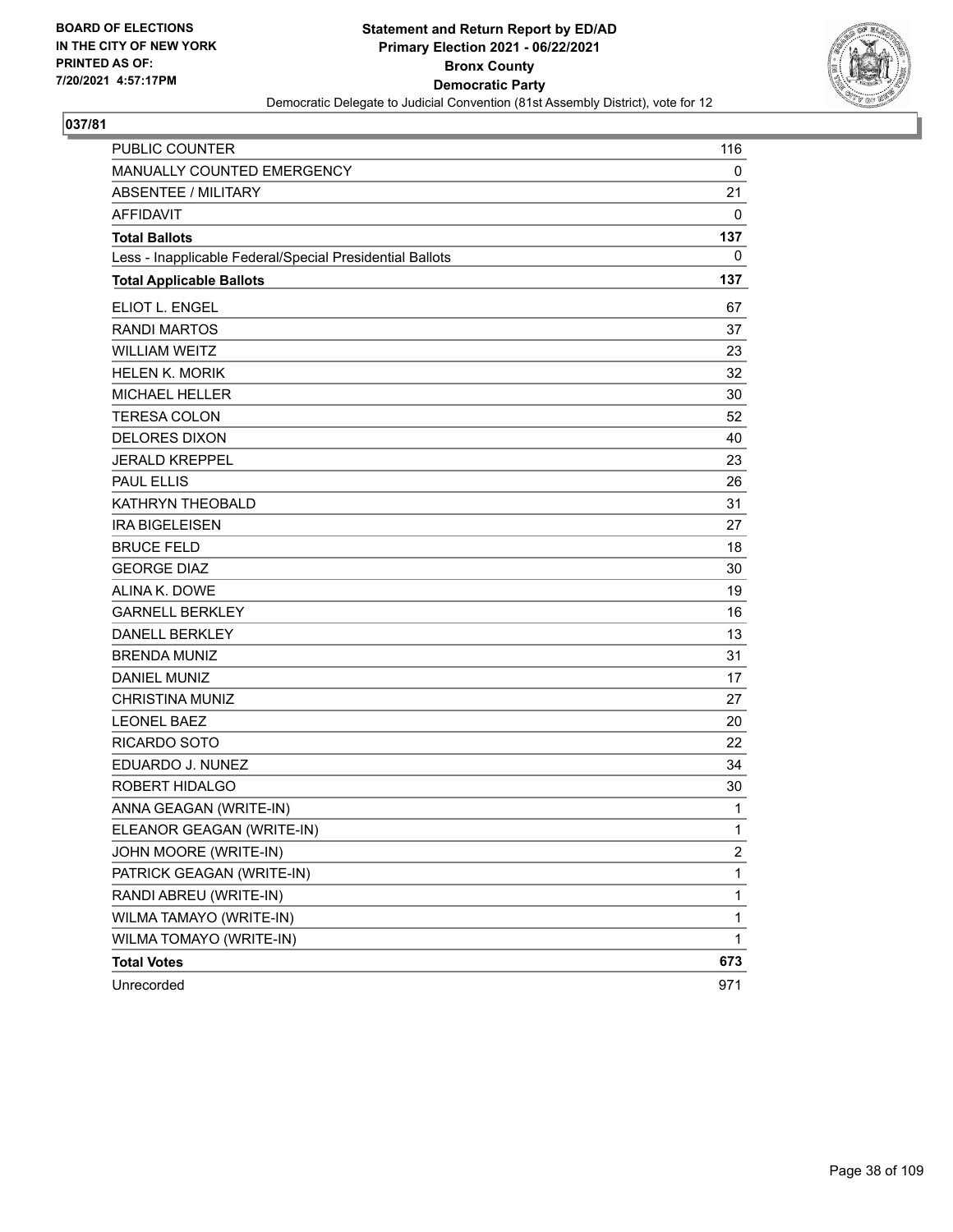

| PUBLIC COUNTER                                           | 172            |
|----------------------------------------------------------|----------------|
| MANUALLY COUNTED EMERGENCY                               | 0              |
| ABSENTEE / MILITARY                                      | 6              |
| <b>AFFIDAVIT</b>                                         | $\overline{2}$ |
| <b>Total Ballots</b>                                     | 180            |
| Less - Inapplicable Federal/Special Presidential Ballots | 0              |
| <b>Total Applicable Ballots</b>                          | 180            |
| ELIOT L. ENGEL                                           | 61             |
| <b>RANDI MARTOS</b>                                      | 32             |
| <b>WILLIAM WEITZ</b>                                     | 14             |
| <b>HELEN K. MORIK</b>                                    | 18             |
| MICHAEL HELLER                                           | 17             |
| <b>TERESA COLON</b>                                      | 49             |
| <b>DELORES DIXON</b>                                     | 34             |
| <b>JERALD KREPPEL</b>                                    | 12             |
| <b>PAUL ELLIS</b>                                        | 19             |
| <b>KATHRYN THEOBALD</b>                                  | 20             |
| <b>IRA BIGELEISEN</b>                                    | 10             |
| <b>BRUCE FELD</b>                                        | 13             |
| <b>GEORGE DIAZ</b>                                       | 33             |
| ALINA K. DOWE                                            | 19             |
| <b>GARNELL BERKLEY</b>                                   | 13             |
| <b>DANELL BERKLEY</b>                                    | 13             |
| <b>BRENDA MUNIZ</b>                                      | 30             |
| <b>DANIEL MUNIZ</b>                                      | 9              |
| <b>CHRISTINA MUNIZ</b>                                   | 28             |
| <b>LEONEL BAEZ</b>                                       | 19             |
| <b>RICARDO SOTO</b>                                      | 27             |
| EDUARDO J. NUNEZ                                         | 24             |
| ROBERT HIDALGO                                           | 21             |
| ANGEL CRUZ (WRITE-IN)                                    | 1              |
| ERIC ADAMS (WRITE-IN)                                    | 1              |
| FERNANDO CABRERRA (WRITE-IN)                             | $\mathbf{1}$   |
| ISCHIA BRAVO (WRITE-IN)                                  | 1              |
| MICHELLE CARRUSO (WRITE-IN)                              | 1              |
| MONIQUE JOHNSON C (WRITE-IN)                             | 1              |
| WILLIAM RIVERA (WRITE-IN)                                | 1              |
| YUDELKA TAPIA (WRITE-IN)                                 | 1              |
| <b>Total Votes</b>                                       | 543            |
| Unrecorded                                               | 1,617          |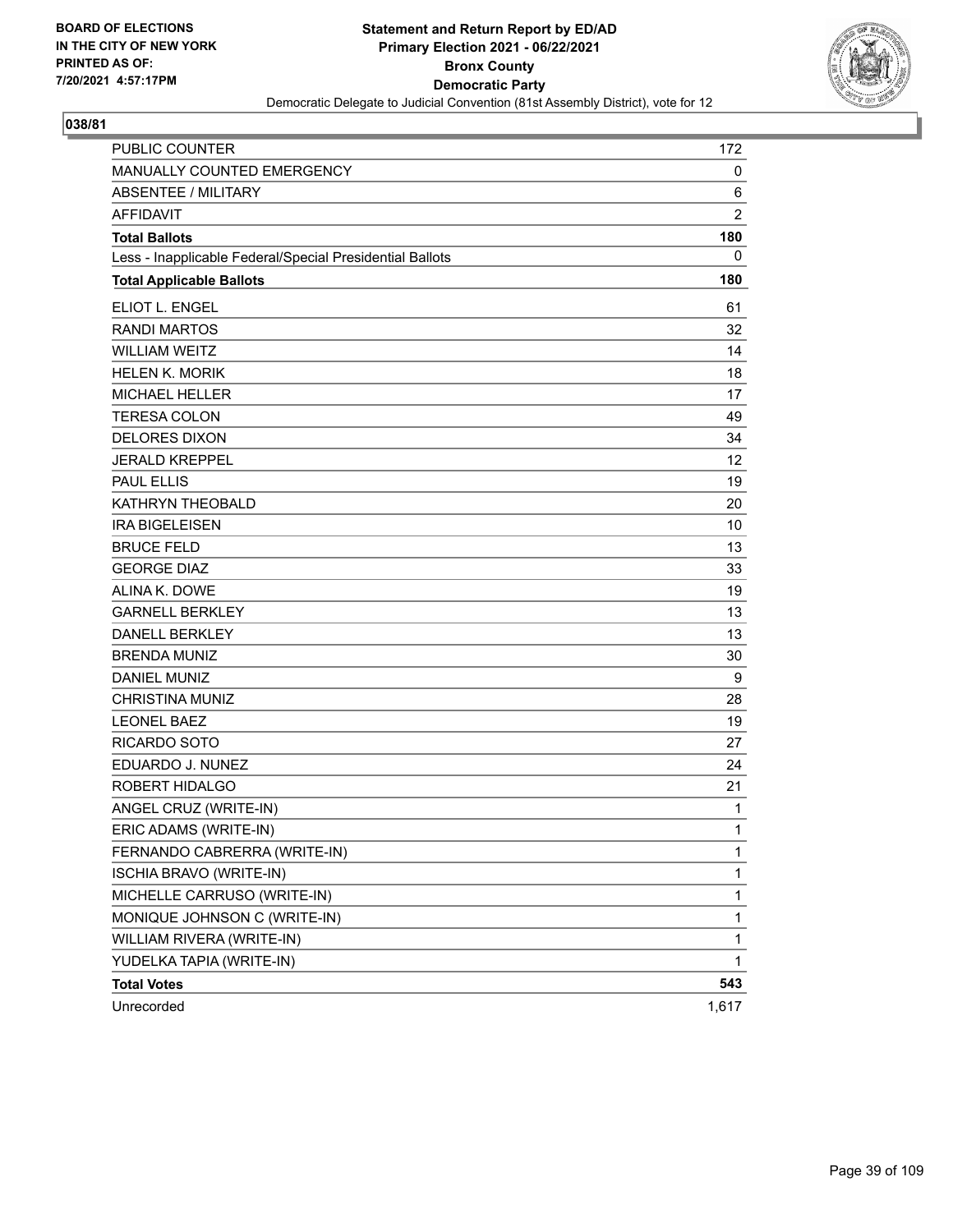

| <b>PUBLIC COUNTER</b>                                    | 77             |
|----------------------------------------------------------|----------------|
| MANUALLY COUNTED EMERGENCY                               | 0              |
| <b>ABSENTEE / MILITARY</b>                               | 8              |
| <b>AFFIDAVIT</b>                                         | $\mathbf 0$    |
| <b>Total Ballots</b>                                     | 85             |
| Less - Inapplicable Federal/Special Presidential Ballots | $\Omega$       |
| <b>Total Applicable Ballots</b>                          | 85             |
| ELIOT L. ENGEL                                           | 30             |
| <b>RANDI MARTOS</b>                                      | 18             |
| <b>WILLIAM WEITZ</b>                                     | 10             |
| <b>HELEN K. MORIK</b>                                    | 12             |
| <b>MICHAEL HELLER</b>                                    | 11             |
| <b>TERESA COLON</b>                                      | 40             |
| <b>DELORES DIXON</b>                                     | 16             |
| <b>JERALD KREPPEL</b>                                    | 8              |
| <b>PAUL ELLIS</b>                                        | 15             |
| KATHRYN THEOBALD                                         | 12             |
| <b>IRA BIGELEISEN</b>                                    | 10             |
| <b>BRUCE FELD</b>                                        | 11             |
| <b>GEORGE DIAZ</b>                                       | 27             |
| ALINA K. DOWE                                            | 14             |
| <b>GARNELL BERKLEY</b>                                   | $\overline{7}$ |
| <b>DANELL BERKLEY</b>                                    | 5              |
| <b>BRENDA MUNIZ</b>                                      | 18             |
| <b>DANIEL MUNIZ</b>                                      | 11             |
| <b>CHRISTINA MUNIZ</b>                                   | 17             |
| <b>LEONEL BAEZ</b>                                       | 12             |
| RICARDO SOTO                                             | 19             |
| EDUARDO J. NUNEZ                                         | 17             |
| ROBERT HIDALGO                                           | 21             |
| <b>Total Votes</b>                                       | 361            |
| Unrecorded                                               | 659            |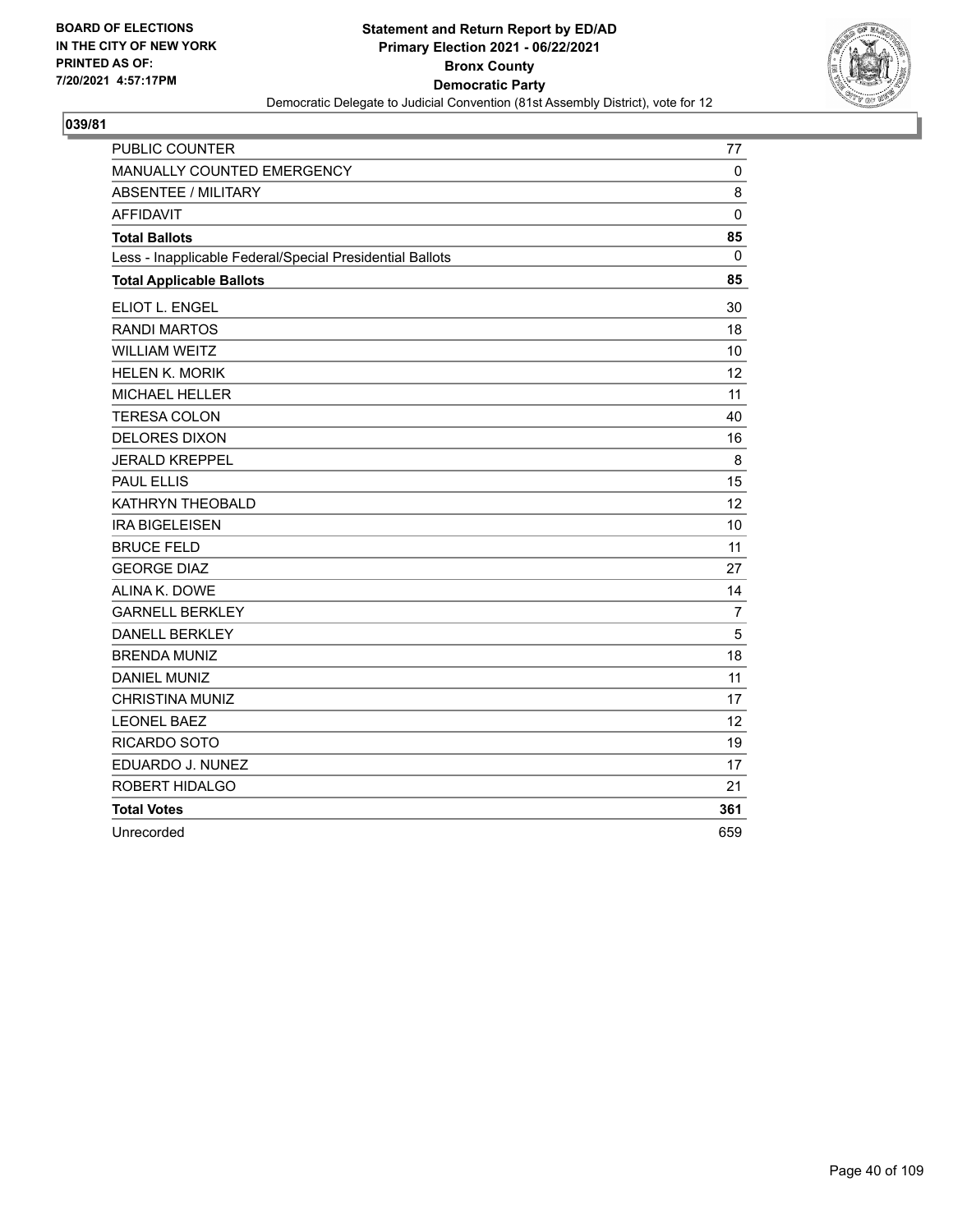

| <b>PUBLIC COUNTER</b>                                    | 179            |
|----------------------------------------------------------|----------------|
| MANUALLY COUNTED EMERGENCY                               | 0              |
| <b>ABSENTEE / MILITARY</b>                               | 6              |
| <b>AFFIDAVIT</b>                                         | 1              |
| <b>Total Ballots</b>                                     | 186            |
| Less - Inapplicable Federal/Special Presidential Ballots | 0              |
| <b>Total Applicable Ballots</b>                          | 186            |
| <b>ELIOT L. ENGEL</b>                                    | 75             |
| <b>RANDI MARTOS</b>                                      | 43             |
| <b>WILLIAM WEITZ</b>                                     | 30             |
| <b>HELEN K. MORIK</b>                                    | 38             |
| <b>MICHAEL HELLER</b>                                    | 34             |
| <b>TERESA COLON</b>                                      | 55             |
| <b>DELORES DIXON</b>                                     | 45             |
| <b>JERALD KREPPEL</b>                                    | 23             |
| <b>PAUL ELLIS</b>                                        | 33             |
| <b>KATHRYN THEOBALD</b>                                  | 32             |
| <b>IRA BIGELEISEN</b>                                    | 24             |
| <b>BRUCE FELD</b>                                        | 20             |
| <b>GEORGE DIAZ</b>                                       | 41             |
| ALINA K. DOWE                                            | 28             |
| <b>GARNELL BERKLEY</b>                                   | 16             |
| <b>DANELL BERKLEY</b>                                    | 18             |
| <b>BRENDA MUNIZ</b>                                      | 36             |
| <b>DANIEL MUNIZ</b>                                      | 28             |
| <b>CHRISTINA MUNIZ</b>                                   | 37             |
| <b>LEONEL BAEZ</b>                                       | 21             |
| <b>RICARDO SOTO</b>                                      | 32             |
| EDUARDO J. NUNEZ                                         | 29             |
| ROBERT HIDALGO                                           | 24             |
| CAROL INCARNACAO SCHIRM (WRITE-IN)                       | 1              |
| EVERETT STEMBRIDGE (WRITE-IN)                            | 1              |
| <b>GABRIEL NUNEZ (WRITE-IN)</b>                          | $\mathbf{1}$   |
| KELVYN JACKSON (WRITE-IN)                                | $\mathbf{1}$   |
| RAMADAT SINGH (WRITE-IN)                                 | $\mathbf{1}$   |
| RAMDAT SINGH (WRITE-IN)                                  | 1              |
| UNATTRIBUTABLE WRITE-IN (WRITE-IN)                       | $\overline{2}$ |
| <b>Total Votes</b>                                       | 770            |
| Unrecorded                                               | 1,462          |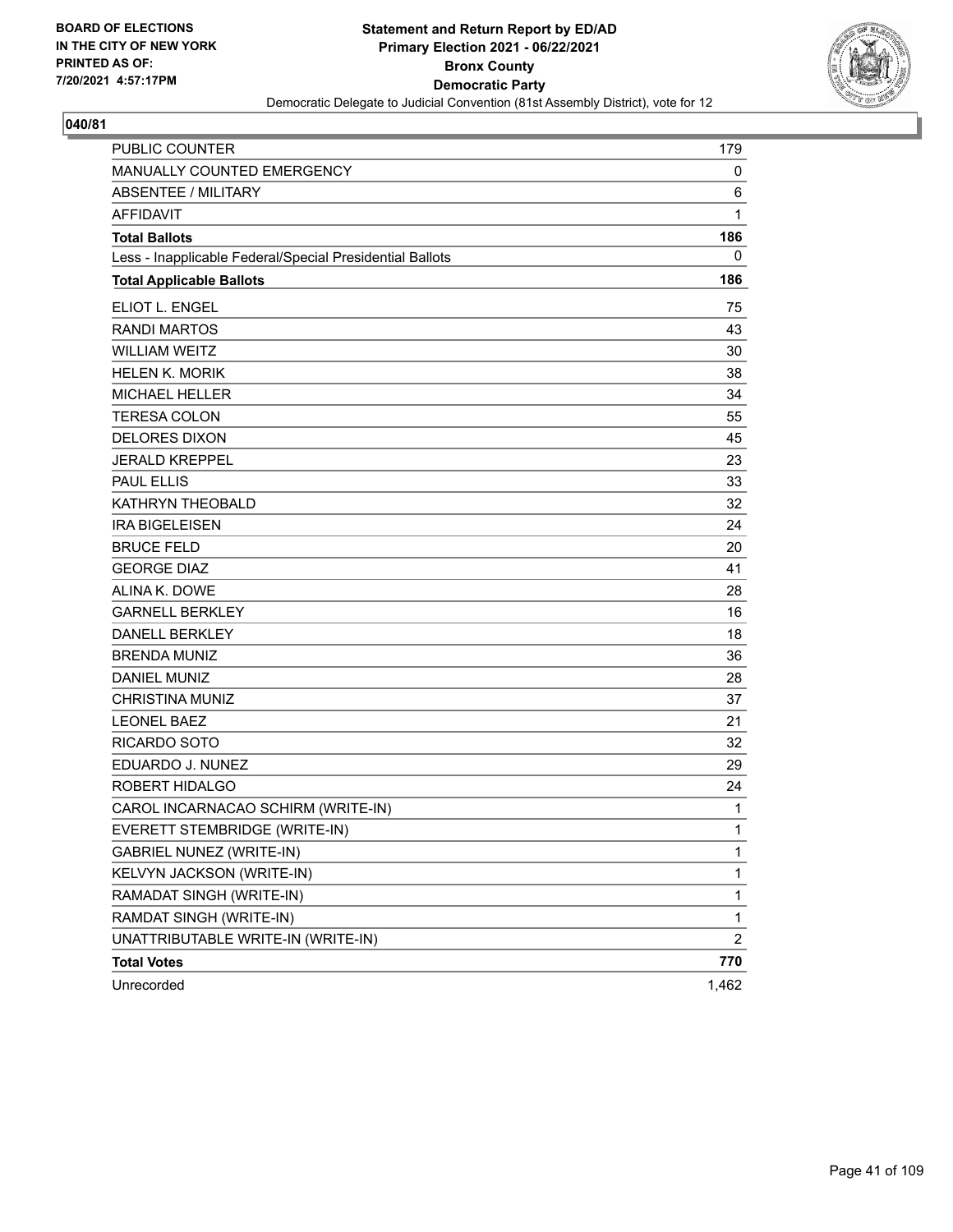

| <b>PUBLIC COUNTER</b>                                    | 181   |
|----------------------------------------------------------|-------|
| MANUALLY COUNTED EMERGENCY                               | 0     |
| <b>ABSENTEE / MILITARY</b>                               | 29    |
| <b>AFFIDAVIT</b>                                         | 4     |
| <b>Total Ballots</b>                                     | 214   |
| Less - Inapplicable Federal/Special Presidential Ballots | 0     |
| <b>Total Applicable Ballots</b>                          | 214   |
| ELIOT L. ENGEL                                           | 97    |
| <b>RANDI MARTOS</b>                                      | 59    |
| <b>WILLIAM WEITZ</b>                                     | 43    |
| <b>HELEN K. MORIK</b>                                    | 54    |
| <b>MICHAEL HELLER</b>                                    | 56    |
| <b>TERESA COLON</b>                                      | 79    |
| <b>DELORES DIXON</b>                                     | 65    |
| <b>JERALD KREPPEL</b>                                    | 32    |
| <b>PAUL ELLIS</b>                                        | 44    |
| KATHRYN THEOBALD                                         | 56    |
| <b>IRA BIGELEISEN</b>                                    | 41    |
| <b>BRUCE FELD</b>                                        | 38    |
| <b>GEORGE DIAZ</b>                                       | 38    |
| ALINA K. DOWE                                            | 41    |
| <b>GARNELL BERKLEY</b>                                   | 22    |
| <b>DANELL BERKLEY</b>                                    | 27    |
| <b>BRENDA MUNIZ</b>                                      | 49    |
| <b>DANIEL MUNIZ</b>                                      | 27    |
| <b>CHRISTINA MUNIZ</b>                                   | 44    |
| <b>LEONEL BAEZ</b>                                       | 32    |
| <b>RICARDO SOTO</b>                                      | 38    |
| EDUARDO J. NUNEZ                                         | 33    |
| ROBERT HIDALGO                                           | 37    |
| <b>Total Votes</b>                                       | 1,052 |
| Unrecorded                                               | 1,516 |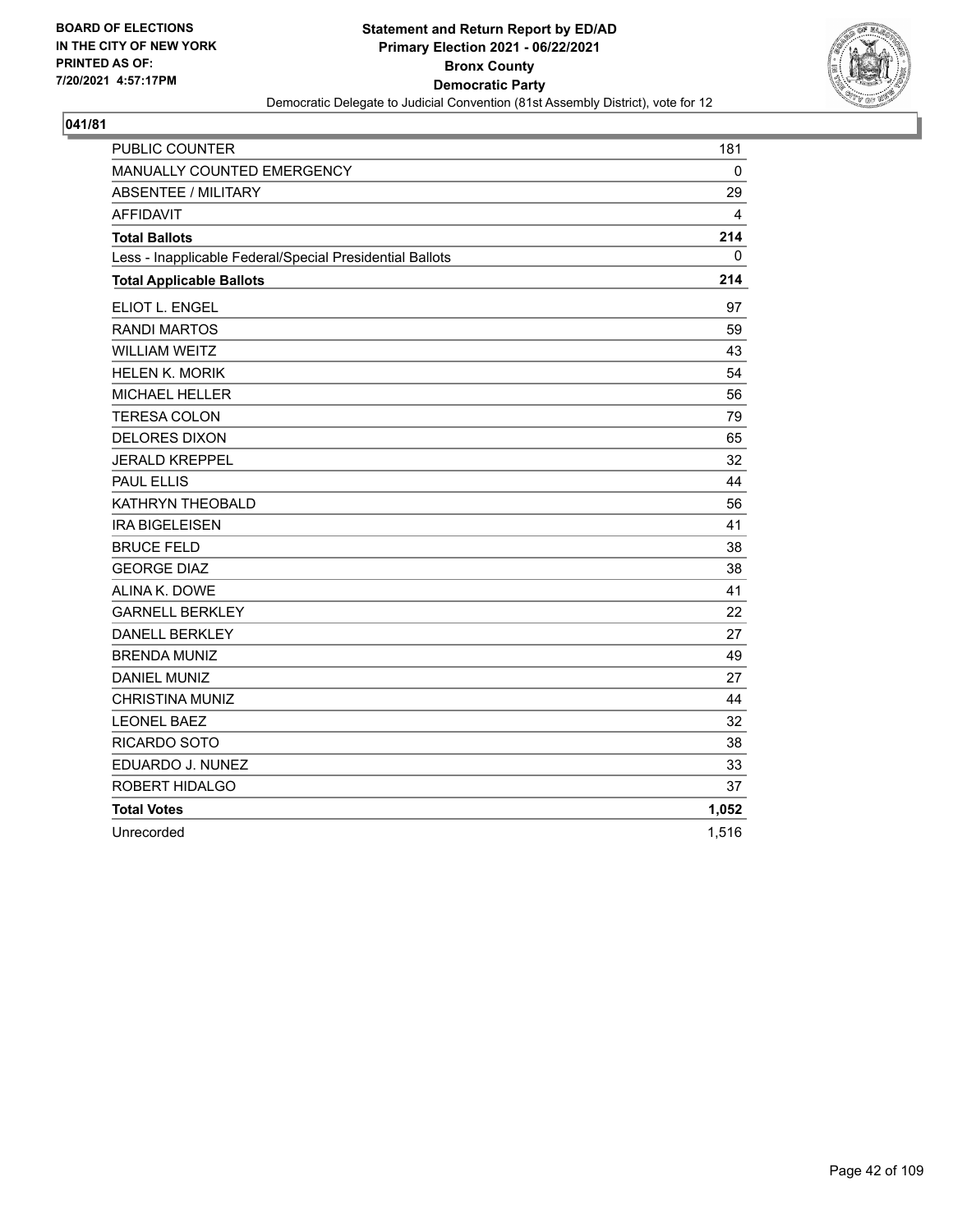

| <b>PUBLIC COUNTER</b>                                    | 42           |
|----------------------------------------------------------|--------------|
| <b>MANUALLY COUNTED EMERGENCY</b>                        | 0            |
| <b>ABSENTEE / MILITARY</b>                               | 4            |
| <b>AFFIDAVIT</b>                                         | $\mathbf 0$  |
| <b>Total Ballots</b>                                     | 46           |
| Less - Inapplicable Federal/Special Presidential Ballots | 0            |
| <b>Total Applicable Ballots</b>                          | 46           |
| ELIOT L. ENGEL                                           | 27           |
| <b>RANDI MARTOS</b>                                      | 20           |
| <b>WILLIAM WEITZ</b>                                     | 11           |
| <b>HELEN K. MORIK</b>                                    | 11           |
| <b>MICHAEL HELLER</b>                                    | 10           |
| <b>TERESA COLON</b>                                      | 19           |
| <b>DELORES DIXON</b>                                     | 16           |
| <b>JERALD KREPPEL</b>                                    | 8            |
| <b>PAUL ELLIS</b>                                        | 9            |
| KATHRYN THEOBALD                                         | 13           |
| <b>IRA BIGELEISEN</b>                                    | 11           |
| <b>BRUCE FELD</b>                                        | 10           |
| <b>GEORGE DIAZ</b>                                       | 9            |
| ALINA K. DOWE                                            | 4            |
| <b>GARNELL BERKLEY</b>                                   | 6            |
| <b>DANELL BERKLEY</b>                                    | $\mathbf{1}$ |
| <b>BRENDA MUNIZ</b>                                      | 11           |
| <b>DANIEL MUNIZ</b>                                      | 4            |
| CHRISTINA MUNIZ                                          | 8            |
| <b>LEONEL BAEZ</b>                                       | 6            |
| RICARDO SOTO                                             | 7            |
| EDUARDO J. NUNEZ                                         | 1            |
| ROBERT HIDALGO                                           | 6            |
| JOHN RODRIGUEZ (WRITE-IN)                                | 1            |
| UNATTRIBUTABLE WRITE-IN (WRITE-IN)                       | 1            |
| <b>Total Votes</b>                                       | 230          |
| Unrecorded                                               | 322          |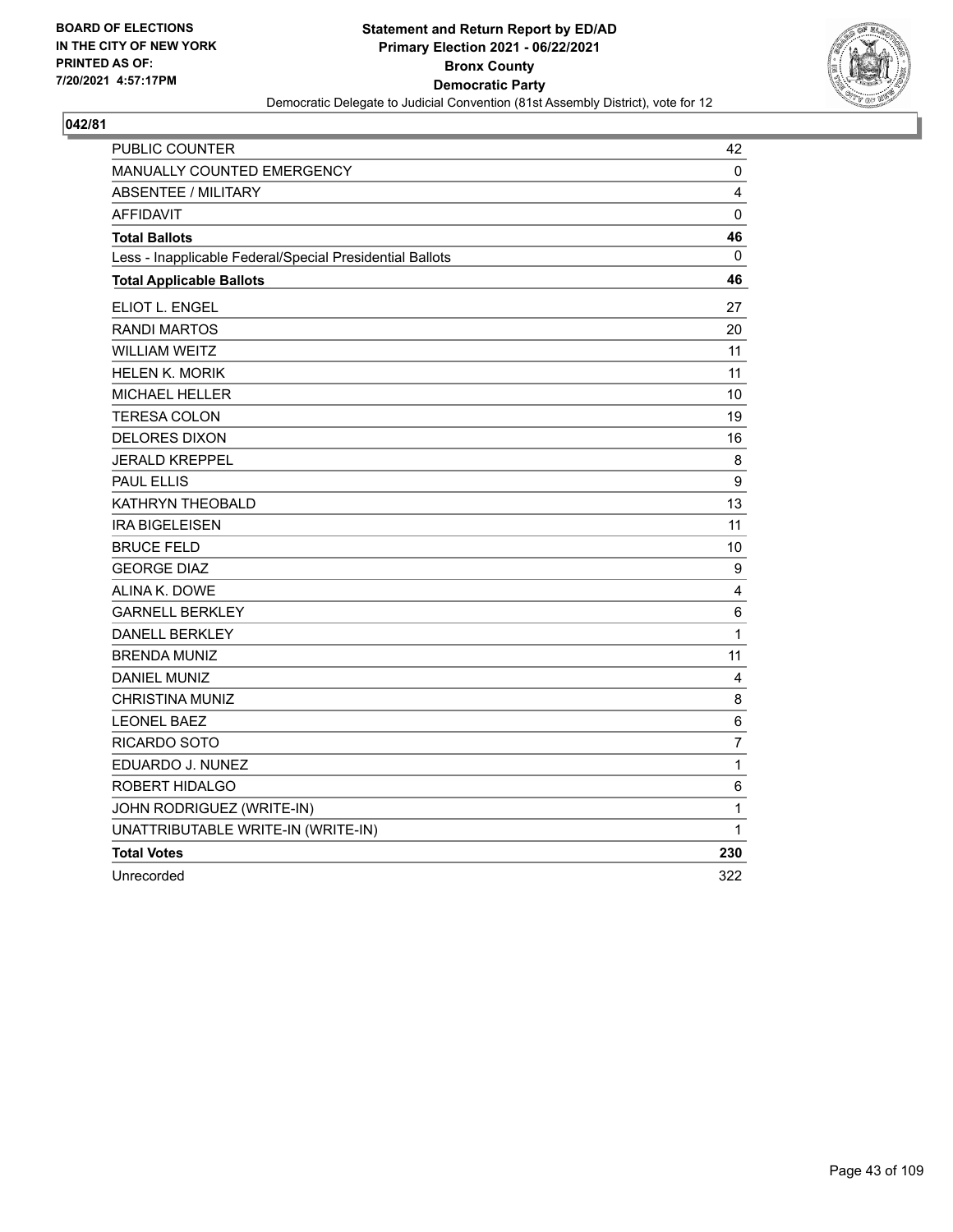

| <b>PUBLIC COUNTER</b>                                    | 145      |
|----------------------------------------------------------|----------|
| MANUALLY COUNTED EMERGENCY                               | 0        |
| <b>ABSENTEE / MILITARY</b>                               | 34       |
| <b>AFFIDAVIT</b>                                         | 0        |
| <b>Total Ballots</b>                                     | 179      |
| Less - Inapplicable Federal/Special Presidential Ballots | $\Omega$ |
| <b>Total Applicable Ballots</b>                          | 179      |
| ELIOT L. ENGEL                                           | 100      |
| <b>RANDI MARTOS</b>                                      | 65       |
| <b>WILLIAM WEITZ</b>                                     | 43       |
| <b>HELEN K. MORIK</b>                                    | 58       |
| <b>MICHAEL HELLER</b>                                    | 43       |
| <b>TERESA COLON</b>                                      | 67       |
| <b>DELORES DIXON</b>                                     | 62       |
| <b>JERALD KREPPEL</b>                                    | 31       |
| <b>PAUL ELLIS</b>                                        | 36       |
| KATHRYN THEOBALD                                         | 54       |
| <b>IRA BIGELEISEN</b>                                    | 42       |
| <b>BRUCE FELD</b>                                        | 33       |
| <b>GEORGE DIAZ</b>                                       | 33       |
| ALINA K. DOWE                                            | 31       |
| <b>GARNELL BERKLEY</b>                                   | 19       |
| <b>DANELL BERKLEY</b>                                    | 19       |
| <b>BRENDA MUNIZ</b>                                      | 45       |
| <b>DANIEL MUNIZ</b>                                      | 26       |
| <b>CHRISTINA MUNIZ</b>                                   | 46       |
| <b>LEONEL BAEZ</b>                                       | 30       |
| RICARDO SOTO                                             | 31       |
| EDUARDO J. NUNEZ                                         | 31       |
| ROBERT HIDALGO                                           | 30       |
| <b>Total Votes</b>                                       | 975      |
| Unrecorded                                               | 1,173    |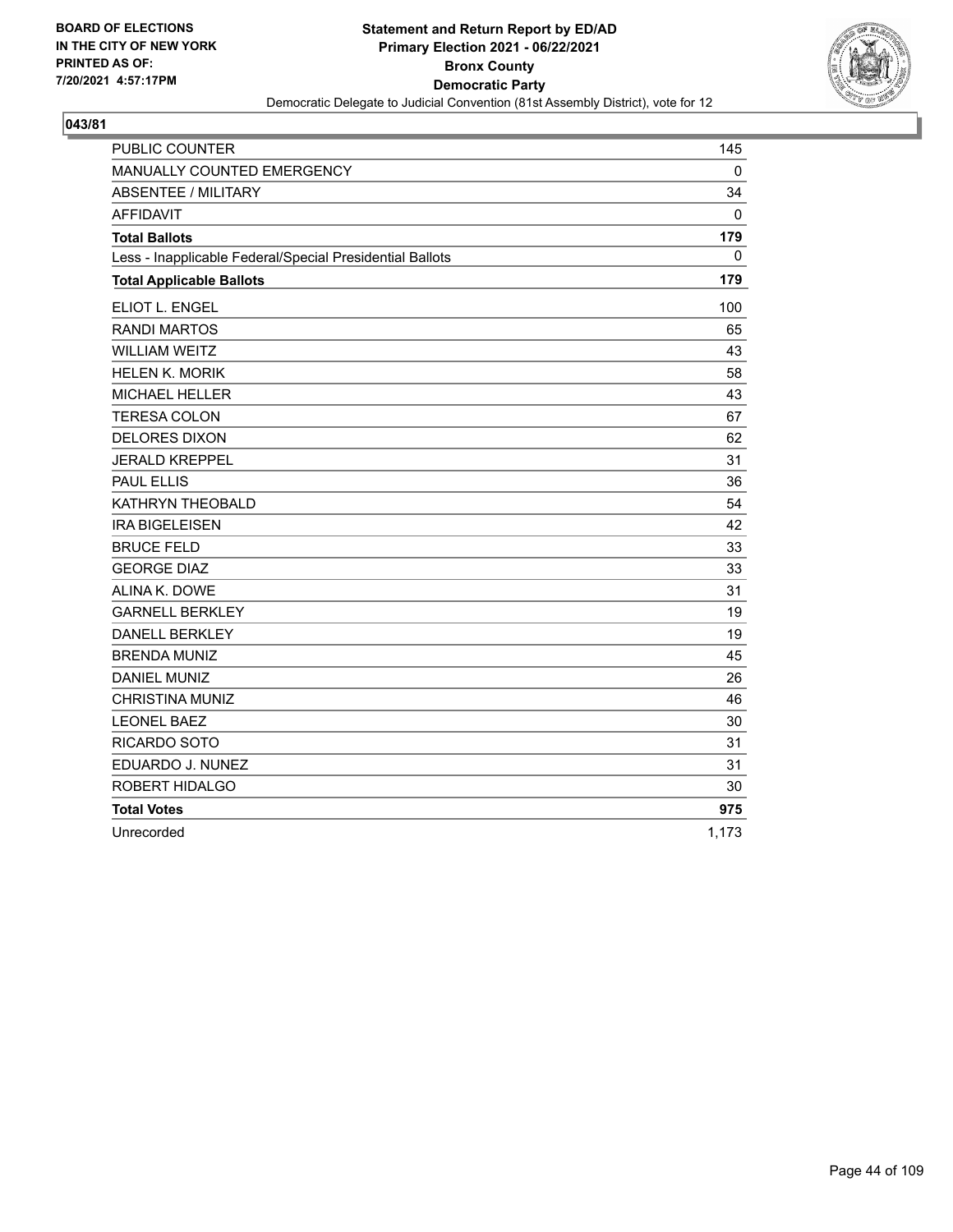

| <b>PUBLIC COUNTER</b>                                    | 84             |
|----------------------------------------------------------|----------------|
| MANUALLY COUNTED EMERGENCY                               | $\mathbf{0}$   |
| <b>ABSENTEE / MILITARY</b>                               | 14             |
| <b>AFFIDAVIT</b>                                         | $\mathbf{1}$   |
| <b>Total Ballots</b>                                     | 99             |
| Less - Inapplicable Federal/Special Presidential Ballots | $\mathbf{0}$   |
| <b>Total Applicable Ballots</b>                          | 99             |
| <b>ELIOT L. ENGEL</b>                                    | 52             |
| <b>RANDI MARTOS</b>                                      | 24             |
| <b>WILLIAM WEITZ</b>                                     | 14             |
| <b>HELEN K. MORIK</b>                                    | 21             |
| <b>MICHAEL HELLER</b>                                    | 20             |
| <b>TERESA COLON</b>                                      | 33             |
| <b>DELORES DIXON</b>                                     | 31             |
| <b>JERALD KREPPEL</b>                                    | 17             |
| <b>PAUL ELLIS</b>                                        | 17             |
| KATHRYN THEOBALD                                         | 23             |
| <b>IRA BIGELEISEN</b>                                    | 16             |
| <b>BRUCE FELD</b>                                        | 17             |
| <b>GEORGE DIAZ</b>                                       | 14             |
| ALINA K. DOWE                                            | 20             |
| <b>GARNELL BERKLEY</b>                                   | $\overline{7}$ |
| <b>DANELL BERKLEY</b>                                    | 8              |
| <b>BRENDA MUNIZ</b>                                      | 21             |
| <b>DANIEL MUNIZ</b>                                      | 13             |
| <b>CHRISTINA MUNIZ</b>                                   | 17             |
| <b>LEONEL BAEZ</b>                                       | 8              |
| RICARDO SOTO                                             | 12             |
| EDUARDO J. NUNEZ                                         | 18             |
| ROBERT HIDALGO                                           | 14             |
| <b>Total Votes</b>                                       | 437            |
| Unrecorded                                               | 751            |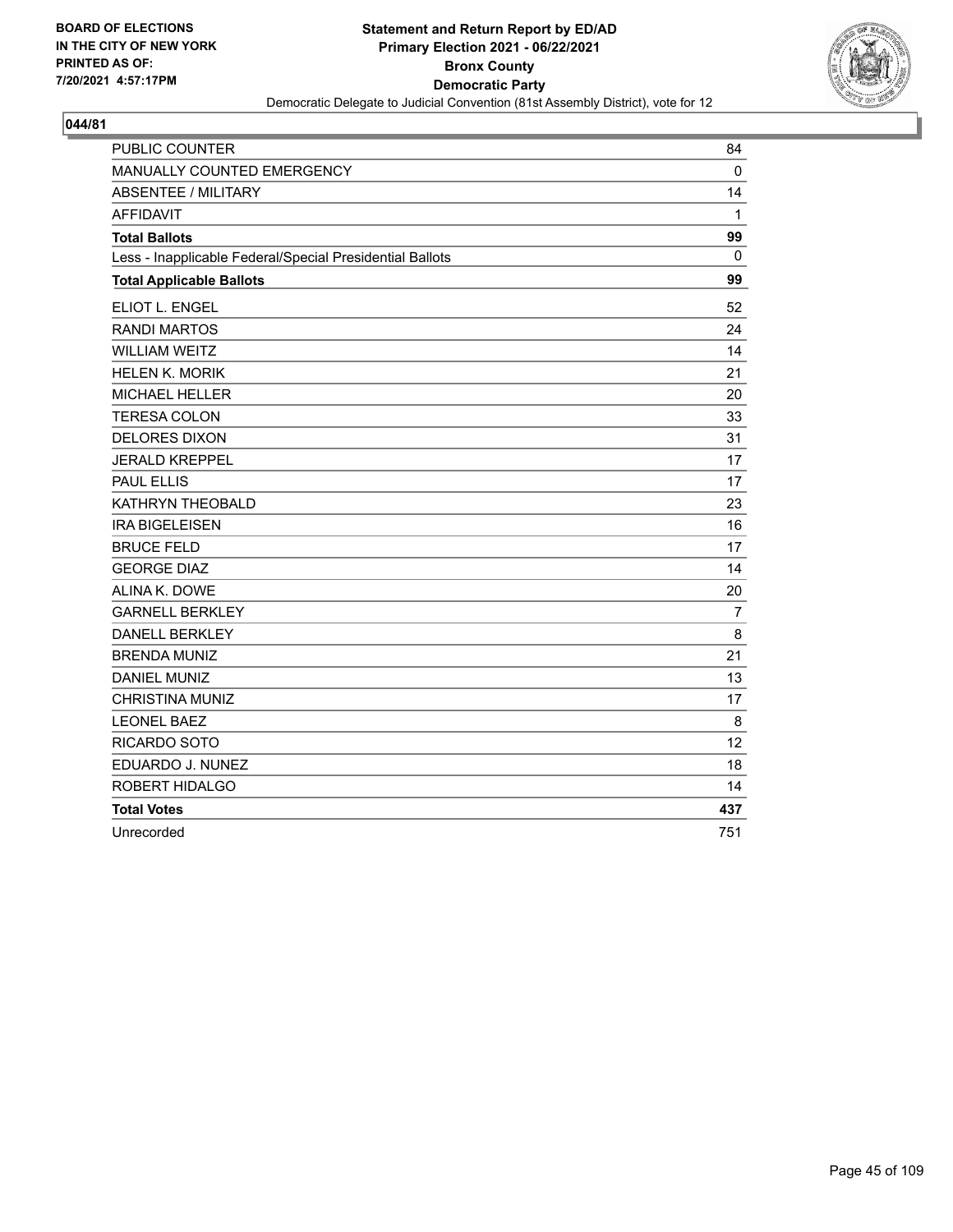

| PUBLIC COUNTER                                           | 26                      |
|----------------------------------------------------------|-------------------------|
| MANUALLY COUNTED EMERGENCY                               | 0                       |
| <b>ABSENTEE / MILITARY</b>                               | $\pmb{0}$               |
| <b>AFFIDAVIT</b>                                         | 1                       |
| <b>Total Ballots</b>                                     | 27                      |
| Less - Inapplicable Federal/Special Presidential Ballots | 0                       |
| <b>Total Applicable Ballots</b>                          | 27                      |
| <b>ELIOT L. ENGEL</b>                                    | 10                      |
| <b>RANDI MARTOS</b>                                      | 10                      |
| <b>WILLIAM WEITZ</b>                                     | 5                       |
| <b>HELEN K. MORIK</b>                                    | 6                       |
| <b>MICHAEL HELLER</b>                                    | $\overline{\mathbf{4}}$ |
| <b>TERESA COLON</b>                                      | 12                      |
| <b>DELORES DIXON</b>                                     | 6                       |
| <b>JERALD KREPPEL</b>                                    | 3                       |
| <b>PAUL ELLIS</b>                                        | $\sqrt{5}$              |
| KATHRYN THEOBALD                                         | $\overline{4}$          |
| <b>IRA BIGELEISEN</b>                                    | 3                       |
| <b>BRUCE FELD</b>                                        | $\overline{4}$          |
| <b>GEORGE DIAZ</b>                                       | 4                       |
| ALINA K. DOWE                                            | 5                       |
| <b>GARNELL BERKLEY</b>                                   | 1                       |
| <b>DANELL BERKLEY</b>                                    | $\mathbf{1}$            |
| <b>BRENDA MUNIZ</b>                                      | 6                       |
| <b>DANIEL MUNIZ</b>                                      | $\mathsf 3$             |
| <b>CHRISTINA MUNIZ</b>                                   | $\mathbf 5$             |
| <b>LEONEL BAEZ</b>                                       | 3                       |
| RICARDO SOTO                                             | 4                       |
| EDUARDO J. NUNEZ                                         | 5                       |
| ROBERT HIDALGO                                           | 4                       |
| ALEXANDER M. MARTIN (WRITE-IN)                           | 1                       |
| <b>Total Votes</b>                                       | 114                     |
| Unrecorded                                               | 210                     |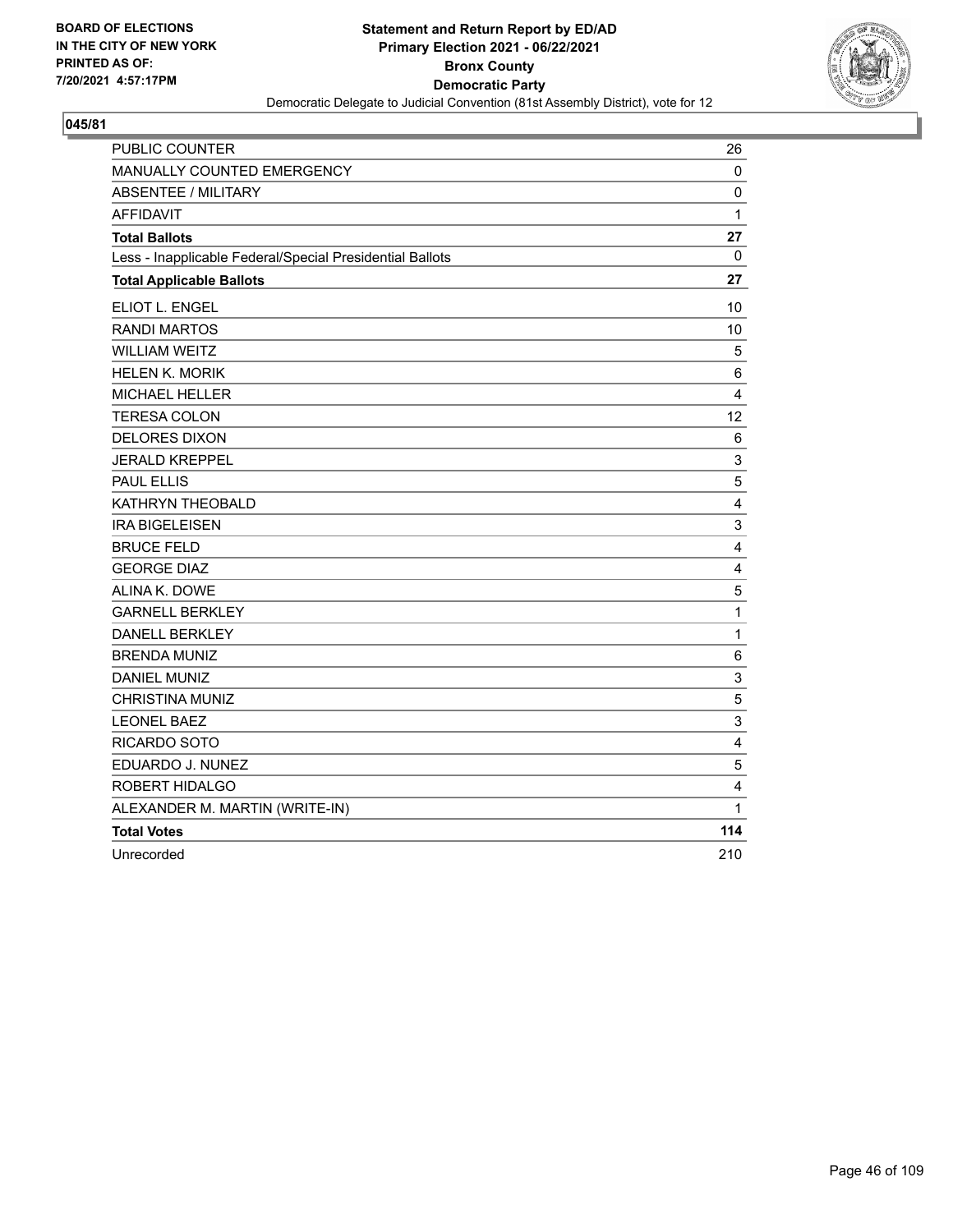

| PUBLIC COUNTER                                           | 52             |
|----------------------------------------------------------|----------------|
| MANUALLY COUNTED EMERGENCY                               | 0              |
| <b>ABSENTEE / MILITARY</b>                               | 8              |
| <b>AFFIDAVIT</b>                                         | $\mathbf{1}$   |
| <b>Total Ballots</b>                                     | 61             |
| Less - Inapplicable Federal/Special Presidential Ballots | $\mathbf{0}$   |
| <b>Total Applicable Ballots</b>                          | 61             |
| <b>ELIOT L. ENGEL</b>                                    | 39             |
| <b>RANDI MARTOS</b>                                      | 26             |
| <b>WILLIAM WEITZ</b>                                     | 16             |
| <b>HELEN K. MORIK</b>                                    | 19             |
| <b>MICHAEL HELLER</b>                                    | 19             |
| <b>TERESA COLON</b>                                      | 27             |
| <b>DELORES DIXON</b>                                     | 18             |
| <b>JERALD KREPPEL</b>                                    | 15             |
| <b>PAUL ELLIS</b>                                        | 16             |
| KATHRYN THEOBALD                                         | 19             |
| <b>IRA BIGELEISEN</b>                                    | 14             |
| <b>BRUCE FELD</b>                                        | 13             |
| <b>GEORGE DIAZ</b>                                       | 11             |
| ALINA K. DOWE                                            | $\overline{7}$ |
| <b>GARNELL BERKLEY</b>                                   | 4              |
| <b>DANELL BERKLEY</b>                                    | 3              |
| <b>BRENDA MUNIZ</b>                                      | $6\phantom{1}$ |
| <b>DANIEL MUNIZ</b>                                      | 3              |
| <b>CHRISTINA MUNIZ</b>                                   | $\overline{7}$ |
| <b>LEONEL BAEZ</b>                                       | $\mathbf{1}$   |
| RICARDO SOTO                                             | $\overline{7}$ |
| EDUARDO J. NUNEZ                                         | 8              |
| ROBERT HIDALGO                                           | $\overline{7}$ |
| <b>Total Votes</b>                                       | 305            |
| Unrecorded                                               | 427            |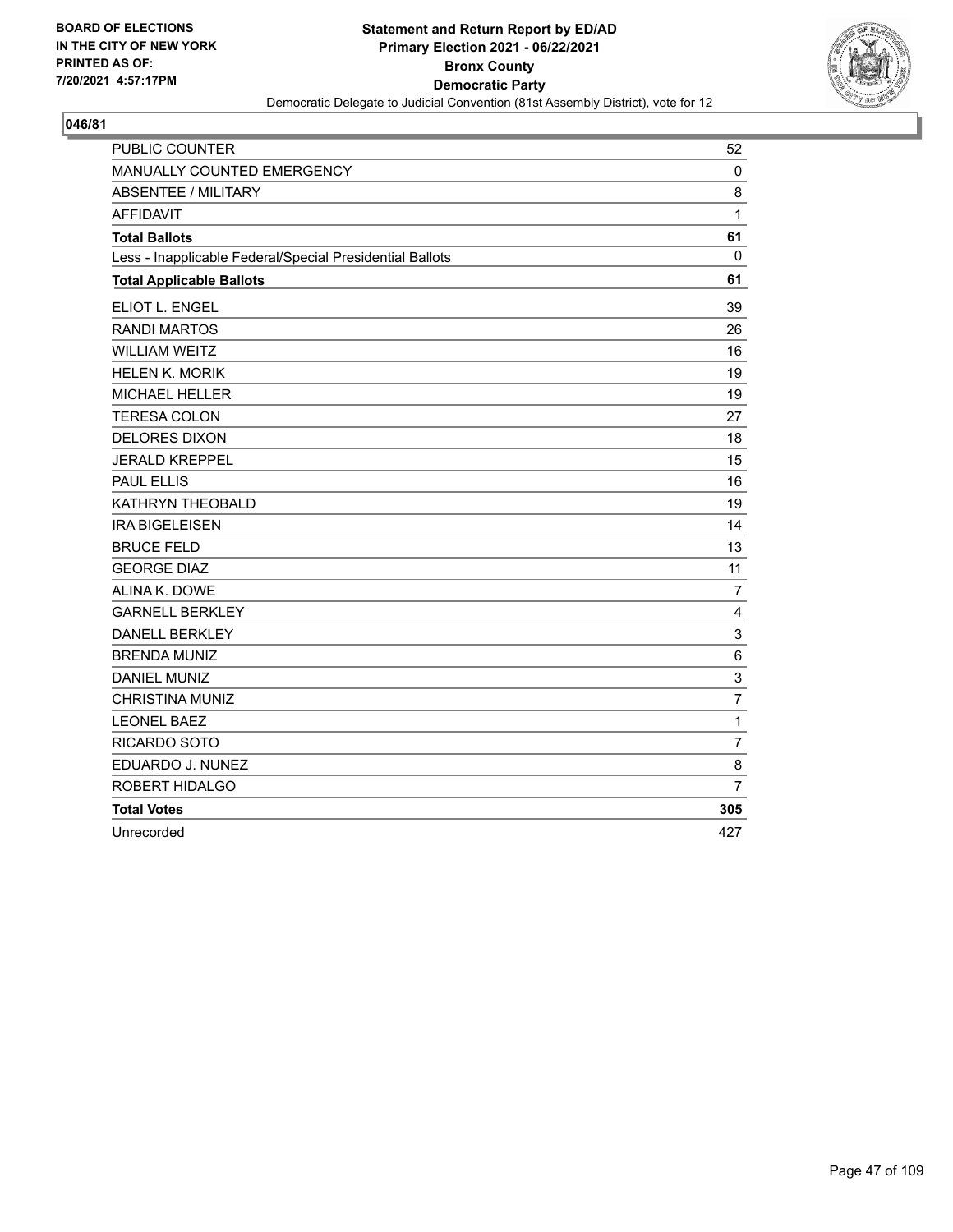

| PUBLIC COUNTER                                           | 37  |
|----------------------------------------------------------|-----|
| MANUALLY COUNTED EMERGENCY                               | 0   |
| <b>ABSENTEE / MILITARY</b>                               | 7   |
| <b>AFFIDAVIT</b>                                         | 1   |
| <b>Total Ballots</b>                                     | 45  |
| Less - Inapplicable Federal/Special Presidential Ballots | 0   |
| <b>Total Applicable Ballots</b>                          | 45  |
| ELIOT L. ENGEL                                           | 25  |
| <b>RANDI MARTOS</b>                                      | 15  |
| <b>WILLIAM WEITZ</b>                                     | 15  |
| <b>HELEN K. MORIK</b>                                    | 19  |
| <b>MICHAEL HELLER</b>                                    | 13  |
| <b>TERESA COLON</b>                                      | 24  |
| <b>DELORES DIXON</b>                                     | 19  |
| <b>JERALD KREPPEL</b>                                    | 10  |
| <b>PAUL ELLIS</b>                                        | 13  |
| KATHRYN THEOBALD                                         | 15  |
| <b>IRA BIGELEISEN</b>                                    | 11  |
| <b>BRUCE FELD</b>                                        | 8   |
| <b>GEORGE DIAZ</b>                                       | 14  |
| ALINA K. DOWE                                            | 12  |
| <b>GARNELL BERKLEY</b>                                   | 10  |
| <b>DANELL BERKLEY</b>                                    | 10  |
| <b>BRENDA MUNIZ</b>                                      | 12  |
| <b>DANIEL MUNIZ</b>                                      | 5   |
| <b>CHRISTINA MUNIZ</b>                                   | 14  |
| <b>LEONEL BAEZ</b>                                       | 8   |
| RICARDO SOTO                                             | 10  |
| EDUARDO J. NUNEZ                                         | 9   |
| ROBERT HIDALGO                                           | 8   |
| EAMON COFFEY (WRITE-IN)                                  | 1   |
| <b>Total Votes</b>                                       | 300 |
| Unrecorded                                               | 240 |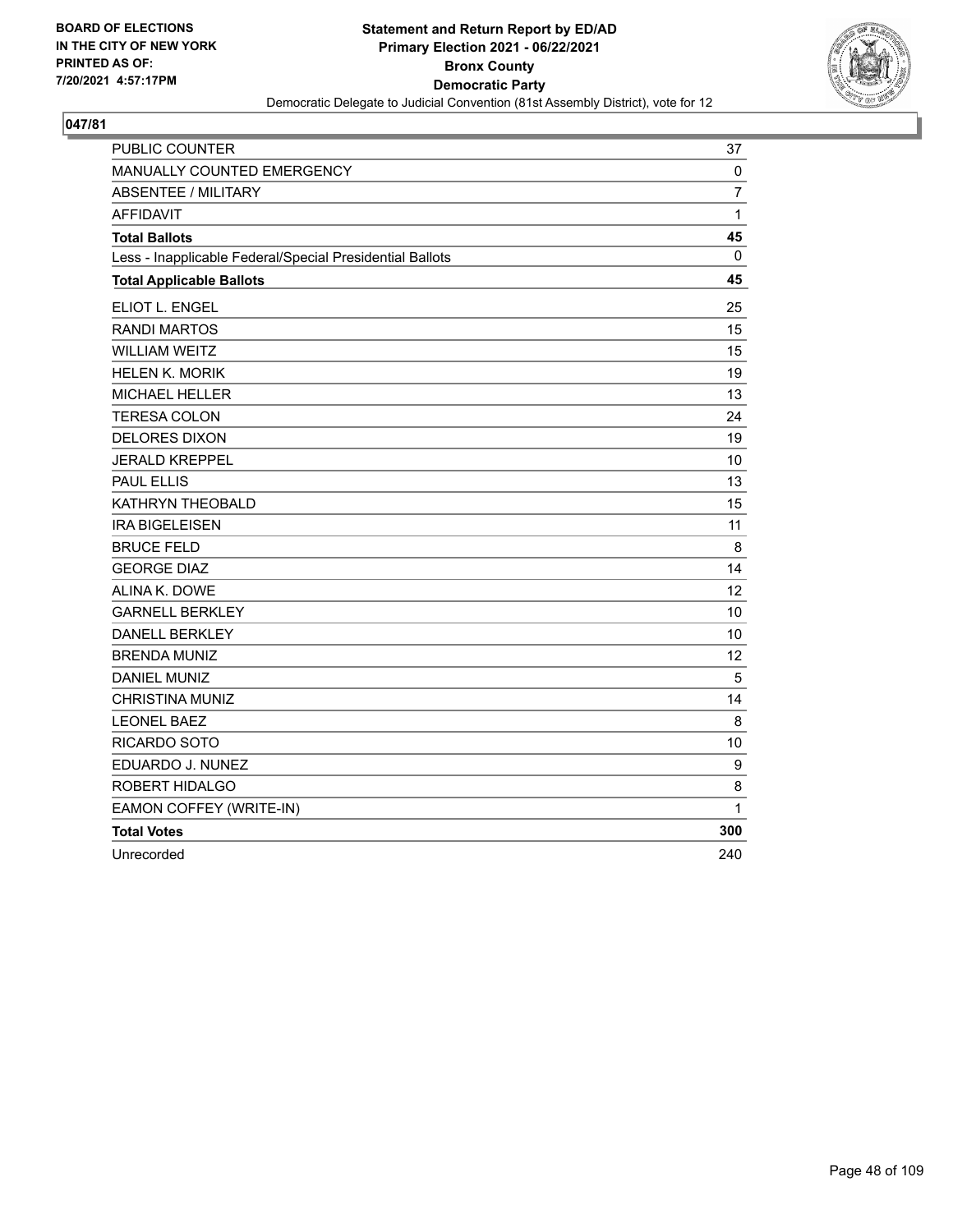

| PUBLIC COUNTER                                           | 150             |
|----------------------------------------------------------|-----------------|
| MANUALLY COUNTED EMERGENCY                               | 0               |
| <b>ABSENTEE / MILITARY</b>                               | 29              |
| <b>AFFIDAVIT</b>                                         | 0               |
| <b>Total Ballots</b>                                     | 179             |
| Less - Inapplicable Federal/Special Presidential Ballots | 0               |
| <b>Total Applicable Ballots</b>                          | 179             |
| ELIOT L. ENGEL                                           | 91              |
| <b>RANDI MARTOS</b>                                      | 58              |
| <b>WILLIAM WEITZ</b>                                     | 50              |
| <b>HELEN K. MORIK</b>                                    | 58              |
| <b>MICHAEL HELLER</b>                                    | 55              |
| <b>TERESA COLON</b>                                      | 63              |
| <b>DELORES DIXON</b>                                     | 59              |
| <b>JERALD KREPPEL</b>                                    | 42              |
| <b>PAUL ELLIS</b>                                        | 45              |
| KATHRYN THEOBALD                                         | 56              |
| <b>IRA BIGELEISEN</b>                                    | 45              |
| <b>BRUCE FELD</b>                                        | 54              |
| <b>GEORGE DIAZ</b>                                       | 29              |
| ALINA K. DOWE                                            | 33              |
| <b>GARNELL BERKLEY</b>                                   | 18              |
| <b>DANELL BERKLEY</b>                                    | 18              |
| <b>BRENDA MUNIZ</b>                                      | 33              |
| <b>DANIEL MUNIZ</b>                                      | 18              |
| CHRISTINA MUNIZ                                          | 34              |
| <b>LEONEL BAEZ</b>                                       | 20              |
| RICARDO SOTO                                             | 24              |
| EDUARDO J. NUNEZ                                         | 21              |
| ROBERT HIDALGO                                           | 27              |
| JULIET BAILEY (WRITE-IN)                                 | $\mathbf{1}$    |
| UNATTRIBUTABLE WRITE-IN (WRITE-IN)                       | 12 <sup>2</sup> |
| <b>Total Votes</b>                                       | 964             |
| Unrecorded                                               | 1,184           |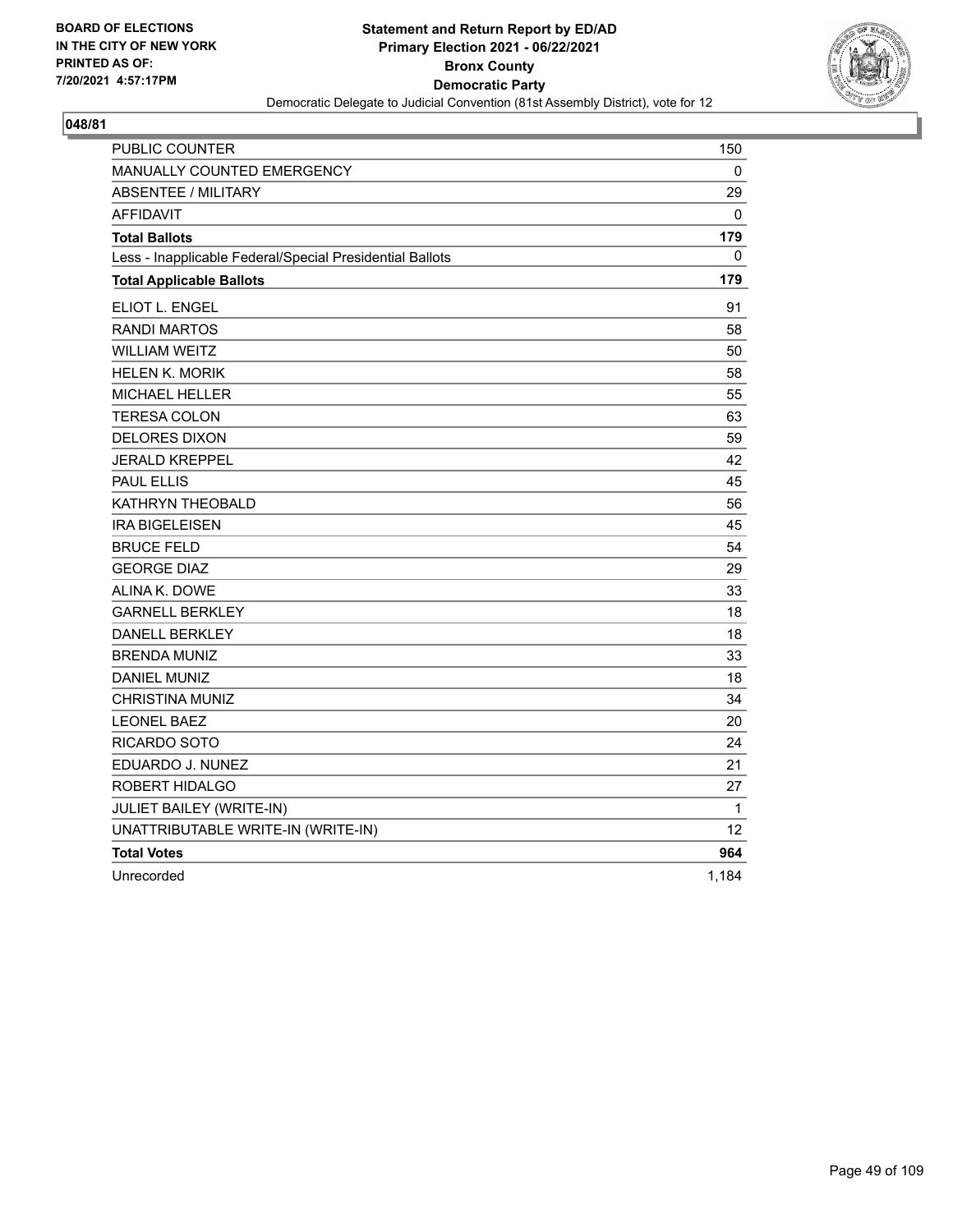

| <b>PUBLIC COUNTER</b>                                    | 154          |
|----------------------------------------------------------|--------------|
| <b>MANUALLY COUNTED EMERGENCY</b>                        | 0            |
| <b>ABSENTEE / MILITARY</b>                               | 27           |
| <b>AFFIDAVIT</b>                                         | $\mathbf{1}$ |
| <b>Total Ballots</b>                                     | 182          |
| Less - Inapplicable Federal/Special Presidential Ballots | 0            |
| <b>Total Applicable Ballots</b>                          | 182          |
| ELIOT L. ENGEL                                           | 115          |
| <b>RANDI MARTOS</b>                                      | 47           |
| <b>WILLIAM WEITZ</b>                                     | 45           |
| <b>HELEN K. MORIK</b>                                    | 46           |
| MICHAEL HELLER                                           | 52           |
| <b>TERESA COLON</b>                                      | 61           |
| <b>DELORES DIXON</b>                                     | 54           |
| <b>JERALD KREPPEL</b>                                    | 40           |
| <b>PAUL ELLIS</b>                                        | 41           |
| KATHRYN THEOBALD                                         | 54           |
| <b>IRA BIGELEISEN</b>                                    | 43           |
| <b>BRUCE FELD</b>                                        | 39           |
| <b>GEORGE DIAZ</b>                                       | 30           |
| ALINA K. DOWE                                            | 27           |
| <b>GARNELL BERKLEY</b>                                   | 21           |
| <b>DANELL BERKLEY</b>                                    | 16           |
| <b>BRENDA MUNIZ</b>                                      | 31           |
| <b>DANIEL MUNIZ</b>                                      | 17           |
| <b>CHRISTINA MUNIZ</b>                                   | 24           |
| <b>LEONEL BAEZ</b>                                       | 18           |
| RICARDO SOTO                                             | 26           |
| EDUARDO J. NUNEZ                                         | 24           |
| ROBERT HIDALGO                                           | 25           |
| ALANA CURTIS-RODRGUEZ (WRITE-IN)                         | $\mathbf{1}$ |
| <b>Total Votes</b>                                       | 897          |
| Unrecorded                                               | 1,287        |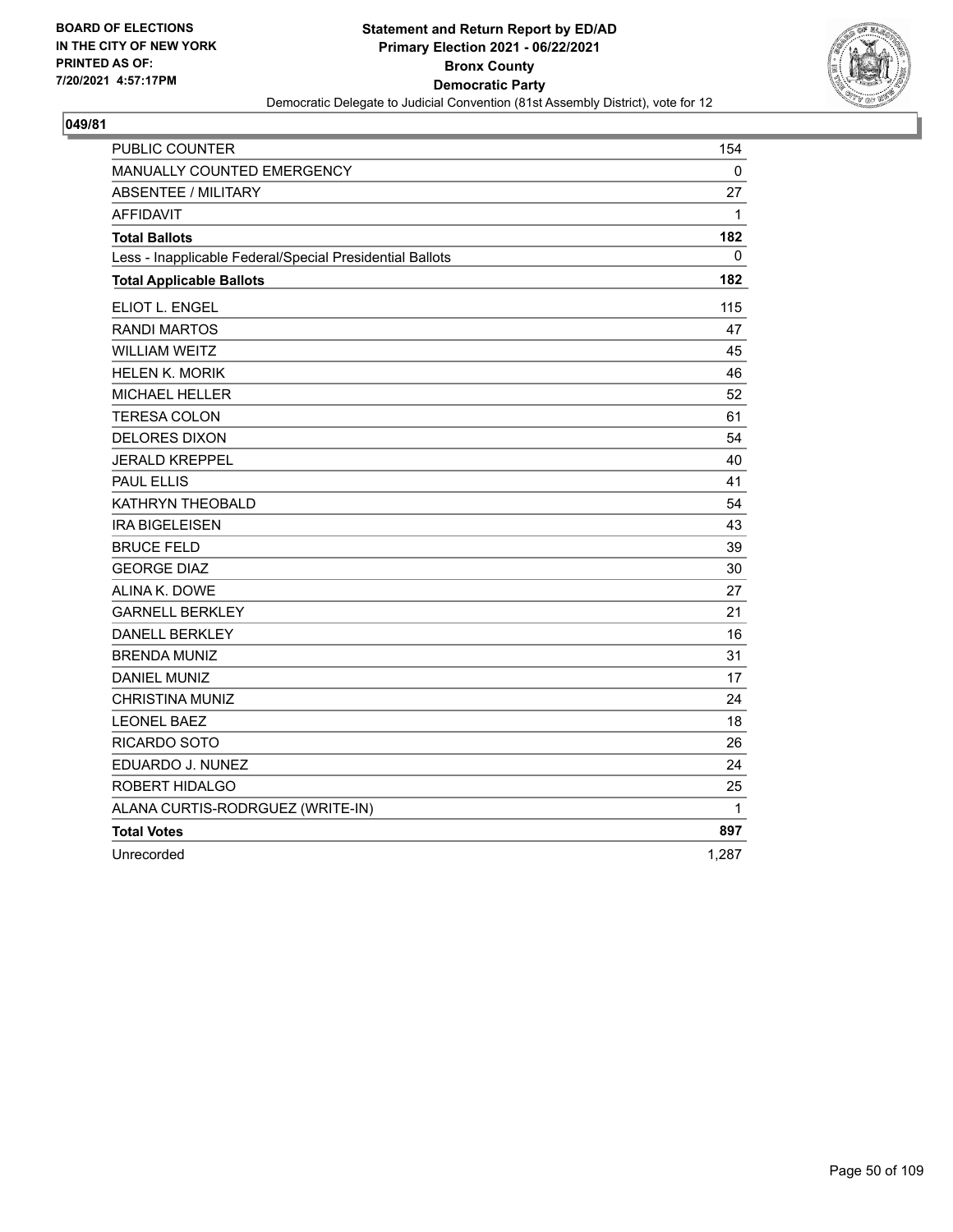

| <b>PUBLIC COUNTER</b>                                    | 165   |
|----------------------------------------------------------|-------|
| MANUALLY COUNTED EMERGENCY                               | 0     |
| <b>ABSENTEE / MILITARY</b>                               | 26    |
| <b>AFFIDAVIT</b>                                         | 1     |
| <b>Total Ballots</b>                                     | 192   |
| Less - Inapplicable Federal/Special Presidential Ballots | 0     |
| <b>Total Applicable Ballots</b>                          | 192   |
| ELIOT L. ENGEL                                           | 102   |
| <b>RANDI MARTOS</b>                                      | 65    |
| <b>WILLIAM WEITZ</b>                                     | 36    |
| <b>HELEN K. MORIK</b>                                    | 74    |
| <b>MICHAEL HELLER</b>                                    | 45    |
| <b>TERESA COLON</b>                                      | 93    |
| <b>DELORES DIXON</b>                                     | 86    |
| <b>JERALD KREPPEL</b>                                    | 31    |
| <b>PAUL ELLIS</b>                                        | 45    |
| <b>KATHRYN THEOBALD</b>                                  | 71    |
| <b>IRA BIGELEISEN</b>                                    | 39    |
| <b>BRUCE FELD</b>                                        | 32    |
| <b>GEORGE DIAZ</b>                                       | 46    |
| ALINA K. DOWE                                            | 49    |
| <b>GARNELL BERKLEY</b>                                   | 22    |
| <b>DANELL BERKLEY</b>                                    | 21    |
| <b>BRENDA MUNIZ</b>                                      | 62    |
| <b>DANIEL MUNIZ</b>                                      | 28    |
| <b>CHRISTINA MUNIZ</b>                                   | 68    |
| <b>LEONEL BAEZ</b>                                       | 33    |
| <b>RICARDO SOTO</b>                                      | 33    |
| EDUARDO J. NUNEZ                                         | 41    |
| ROBERT HIDALGO                                           | 30    |
| AMISCH SABUR-MUMIN (WRITE-IN)                            | 1     |
| DAVID STUDTMOVER (WRITE-IN)                              | 1     |
| JACK MARTH (WRITE-IN)                                    | 1     |
| JOHN SIEGEL (WRITE-IN)                                   | 1     |
| JUAN NUNEZ (WRITE-IN)                                    | 1     |
| LUAL CHARLES (WRITE-IN)                                  | 1     |
| MARSHALL STRUBRIDGE (WRITE-IN)                           | 1     |
| PERRY CAROSSMAN (WRITE-IN)                               | 1     |
| ROBERTA TODD (WRITE-IN)                                  | 1     |
| ROGER HAYES (WRITE-IN)                                   | 1     |
| SANDRA LOBO (WRITE-IN)                                   | 1     |
| STEVEN FROT (WRITE-IN)                                   | 1     |
| <b>Total Votes</b>                                       | 1,164 |
| Unrecorded                                               | 1,140 |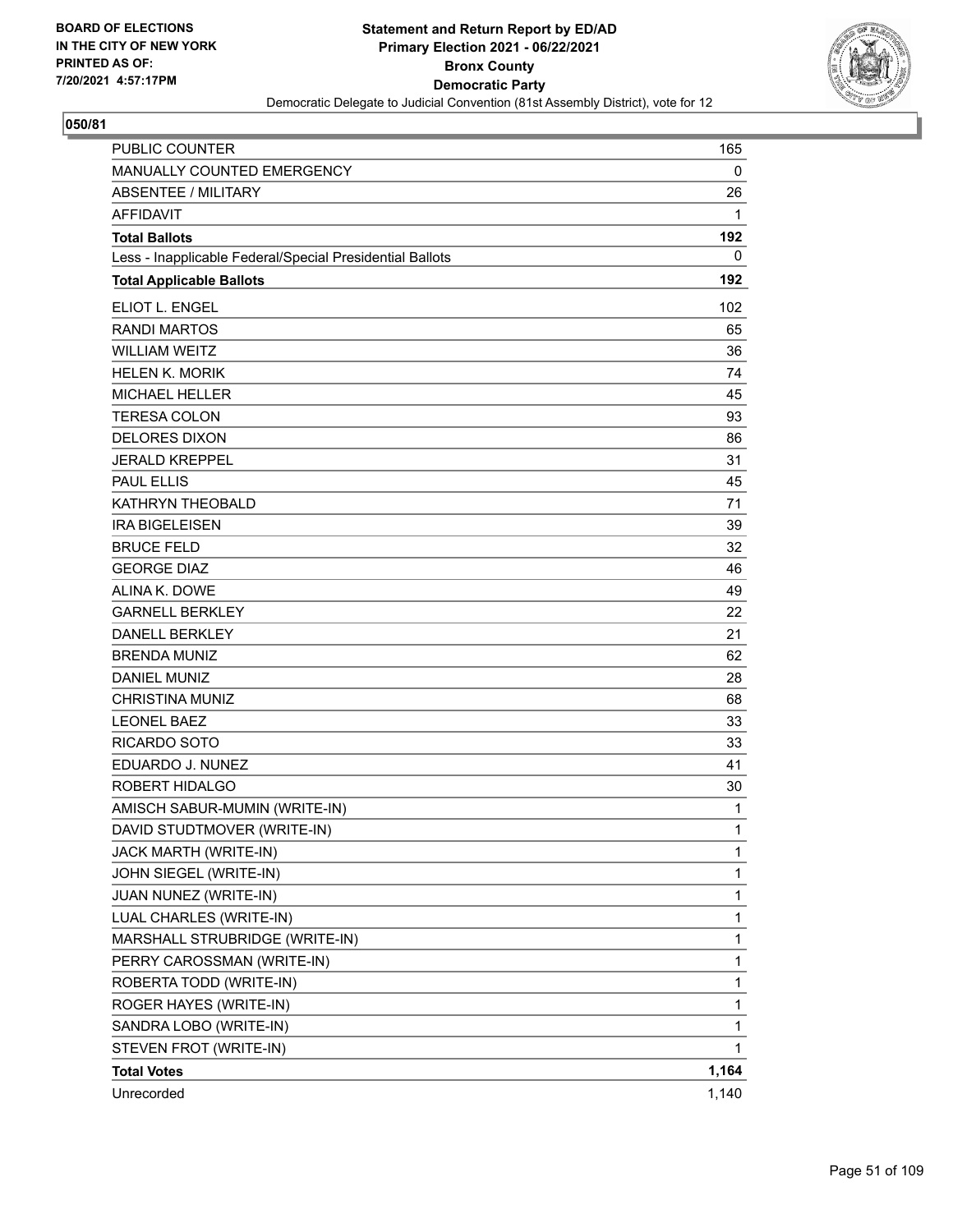

| PUBLIC COUNTER                                           | 136   |
|----------------------------------------------------------|-------|
| <b>MANUALLY COUNTED EMERGENCY</b>                        | 0     |
| <b>ABSENTEE / MILITARY</b>                               | 26    |
| <b>AFFIDAVIT</b>                                         | 1     |
| <b>Total Ballots</b>                                     | 163   |
| Less - Inapplicable Federal/Special Presidential Ballots | 0     |
| <b>Total Applicable Ballots</b>                          | 163   |
| ELIOT L. ENGEL                                           | 91    |
| <b>RANDI MARTOS</b>                                      | 51    |
| <b>WILLIAM WEITZ</b>                                     | 34    |
| <b>HELEN K. MORIK</b>                                    | 55    |
| MICHAEL HELLER                                           | 49    |
| <b>TERESA COLON</b>                                      | 64    |
| <b>DELORES DIXON</b>                                     | 61    |
| <b>JERALD KREPPEL</b>                                    | 31    |
| <b>PAUL ELLIS</b>                                        | 43    |
| KATHRYN THEOBALD                                         | 57    |
| <b>IRA BIGELEISEN</b>                                    | 30    |
| <b>BRUCE FELD</b>                                        | 32    |
| <b>GEORGE DIAZ</b>                                       | 28    |
| ALINA K. DOWE                                            | 36    |
| <b>GARNELL BERKLEY</b>                                   | 20    |
| <b>DANELL BERKLEY</b>                                    | 22    |
| <b>BRENDA MUNIZ</b>                                      | 37    |
| <b>DANIEL MUNIZ</b>                                      | 15    |
| <b>CHRISTINA MUNIZ</b>                                   | 38    |
| <b>LEONEL BAEZ</b>                                       | 21    |
| RICARDO SOTO                                             | 31    |
| EDUARDO J. NUNEZ                                         | 25    |
| ROBERT HIDALGO                                           | 31    |
| UNATTRIBUTABLE WRITE-IN (WRITE-IN)                       | 1     |
| WILLIAM HENRY WALTERS (WRITE-IN)                         | 1     |
| <b>Total Votes</b>                                       | 904   |
| Unrecorded                                               | 1,052 |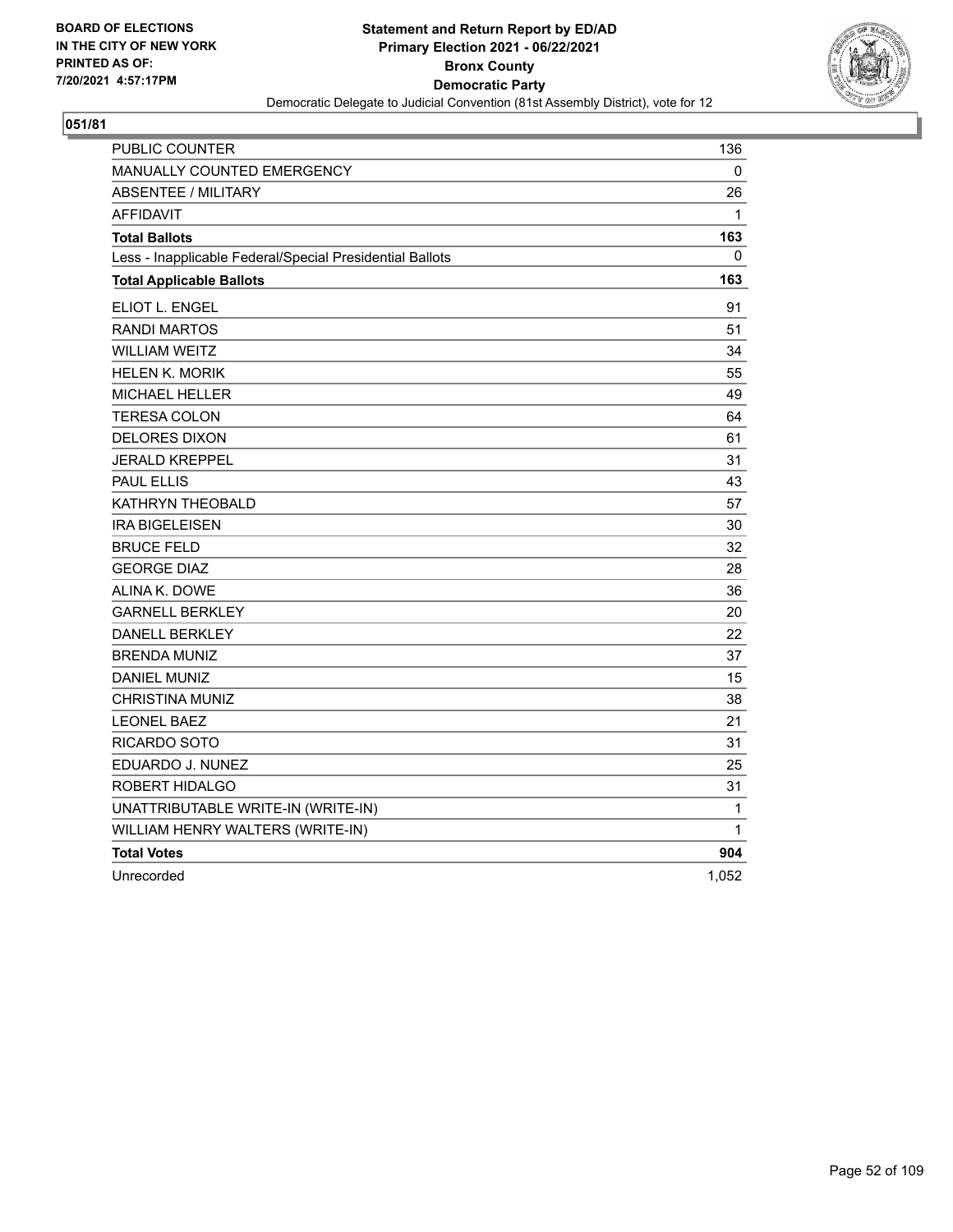

| PUBLIC COUNTER                                           | 84           |
|----------------------------------------------------------|--------------|
| <b>MANUALLY COUNTED EMERGENCY</b>                        | 0            |
| <b>ABSENTEE / MILITARY</b>                               | 14           |
| <b>AFFIDAVIT</b>                                         | 0            |
| <b>Total Ballots</b>                                     | 98           |
| Less - Inapplicable Federal/Special Presidential Ballots | $\mathbf{0}$ |
| <b>Total Applicable Ballots</b>                          | 98           |
| ELIOT L. ENGEL                                           | 76           |
| <b>RANDI MARTOS</b>                                      | 41           |
| <b>WILLIAM WEITZ</b>                                     | 33           |
| <b>HELEN K. MORIK</b>                                    | 43           |
| <b>MICHAEL HELLER</b>                                    | 33           |
| <b>TERESA COLON</b>                                      | 35           |
| <b>DELORES DIXON</b>                                     | 34           |
| <b>JERALD KREPPEL</b>                                    | 26           |
| <b>PAUL ELLIS</b>                                        | 28           |
| KATHRYN THEOBALD                                         | 31           |
| <b>IRA BIGELEISEN</b>                                    | 26           |
| <b>BRUCE FELD</b>                                        | 29           |
| <b>GEORGE DIAZ</b>                                       | 15           |
| ALINA K. DOWE                                            | 18           |
| <b>GARNELL BERKLEY</b>                                   | 6            |
| <b>DANELL BERKLEY</b>                                    | 5            |
| <b>BRENDA MUNIZ</b>                                      | 15           |
| <b>DANIEL MUNIZ</b>                                      | 6            |
| <b>CHRISTINA MUNIZ</b>                                   | 13           |
| <b>LEONEL BAEZ</b>                                       | 9            |
| RICARDO SOTO                                             | 14           |
| EDUARDO J. NUNEZ                                         | 9            |
| ROBERT HIDALGO                                           | 11           |
| ANDREA LUCIANO (WRITE-IN)                                | 1            |
| JESSICA HALLER (WRITE-IN)                                | $\mathbf{1}$ |
| MICHAEL FENERMAN (WRITE-IN)                              | 1            |
| <b>Total Votes</b>                                       | 559          |
| Unrecorded                                               | 617          |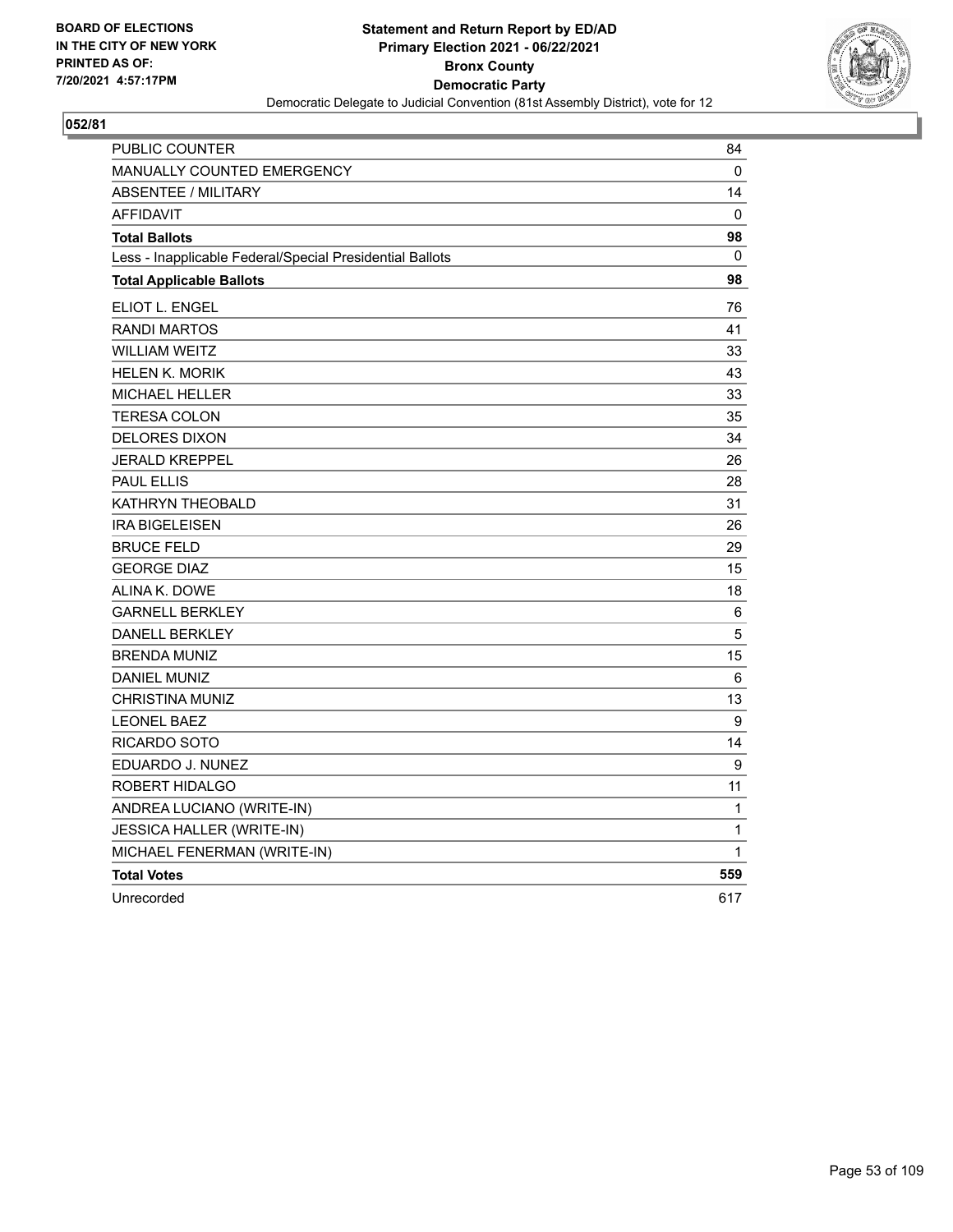

| <b>PUBLIC COUNTER</b>                                    | 79                      |
|----------------------------------------------------------|-------------------------|
| <b>MANUALLY COUNTED EMERGENCY</b>                        | 0                       |
| <b>ABSENTEE / MILITARY</b>                               | 23                      |
| <b>AFFIDAVIT</b>                                         | $\Omega$                |
| <b>Total Ballots</b>                                     | 102                     |
| Less - Inapplicable Federal/Special Presidential Ballots | 0                       |
| <b>Total Applicable Ballots</b>                          | 102                     |
| ELIOT L. ENGEL                                           | 73                      |
| <b>RANDI MARTOS</b>                                      | 27                      |
| <b>WILLIAM WEITZ</b>                                     | 28                      |
| <b>HELEN K. MORIK</b>                                    | 22                      |
| MICHAEL HELLER                                           | 29                      |
| TERESA COLON                                             | 23                      |
| <b>DELORES DIXON</b>                                     | 18                      |
| <b>JERALD KREPPEL</b>                                    | 22                      |
| <b>PAUL ELLIS</b>                                        | 20                      |
| KATHRYN THEOBALD                                         | 22                      |
| <b>IRA BIGELEISEN</b>                                    | 26                      |
| <b>BRUCE FELD</b>                                        | 31                      |
| <b>GEORGE DIAZ</b>                                       | 8                       |
| ALINA K. DOWE                                            | $\overline{7}$          |
| <b>GARNELL BERKLEY</b>                                   | $\pmb{0}$               |
| <b>DANELL BERKLEY</b>                                    | 4                       |
| <b>BRENDA MUNIZ</b>                                      | $\overline{7}$          |
| <b>DANIEL MUNIZ</b>                                      | $\overline{\mathbf{4}}$ |
| <b>CHRISTINA MUNIZ</b>                                   | $\mathbf 5$             |
| <b>LEONEL BAEZ</b>                                       | $\sqrt{5}$              |
| RICARDO SOTO                                             | 6                       |
| EDUARDO J. NUNEZ                                         | 4                       |
| ROBERT HIDALGO                                           | 5                       |
| DAVID STADTMANN (WRITE-IN)                               | $\mathbf{1}$            |
| TRAVIS EPPS (WRITE-IN)                                   | 1                       |
| <b>Total Votes</b>                                       | 398                     |
| Unrecorded                                               | 826                     |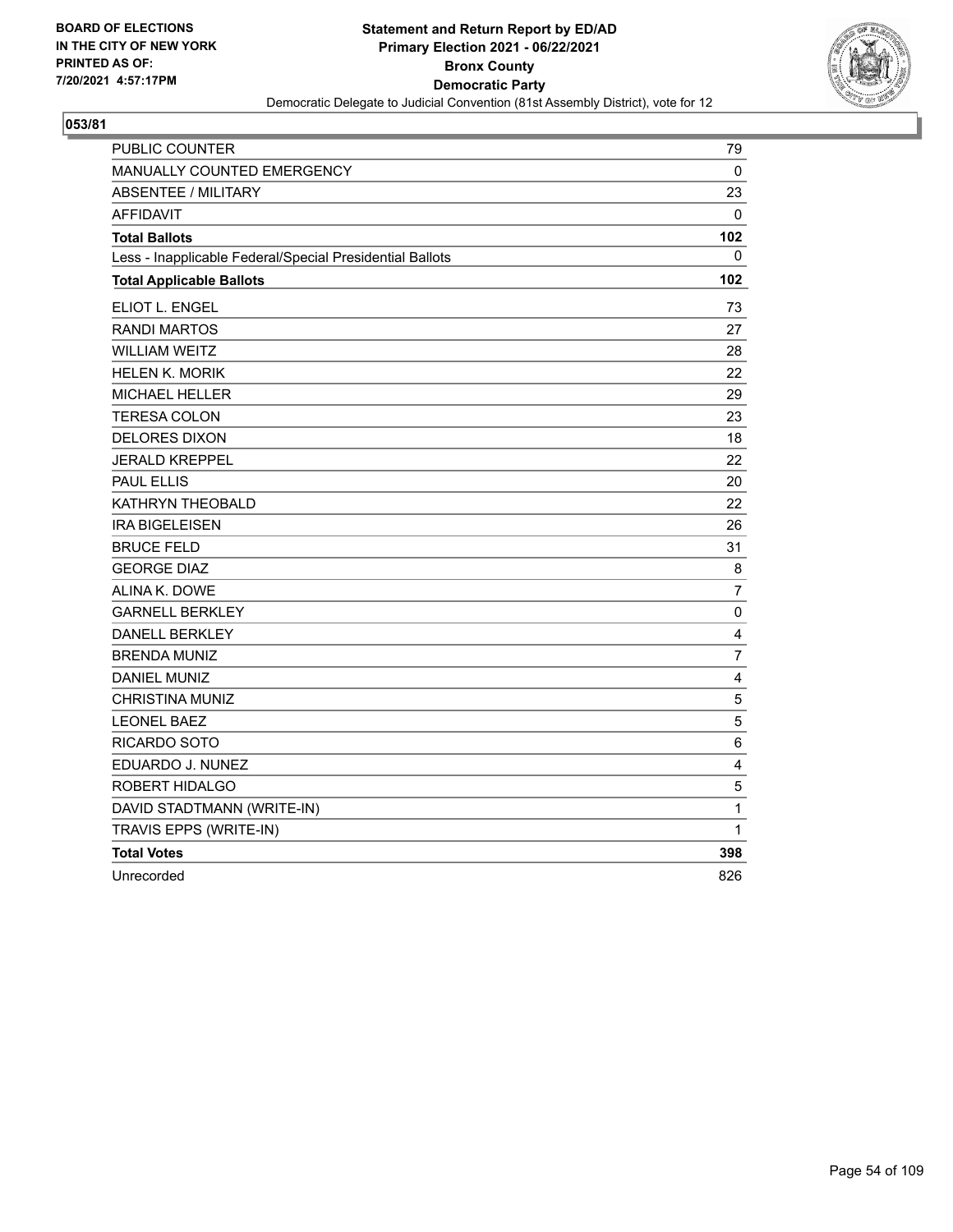

| PUBLIC COUNTER                                           | 164   |
|----------------------------------------------------------|-------|
| <b>MANUALLY COUNTED EMERGENCY</b>                        | 0     |
| <b>ABSENTEE / MILITARY</b>                               | 40    |
| <b>AFFIDAVIT</b>                                         | 1     |
| <b>Total Ballots</b>                                     | 205   |
| Less - Inapplicable Federal/Special Presidential Ballots | 0     |
| <b>Total Applicable Ballots</b>                          | 205   |
| ELIOT L. ENGEL                                           | 97    |
| <b>RANDI MARTOS</b>                                      | 57    |
| <b>WILLIAM WEITZ</b>                                     | 39    |
| <b>HELEN K. MORIK</b>                                    | 57    |
| MICHAEL HELLER                                           | 42    |
| <b>TERESA COLON</b>                                      | 73    |
| <b>DELORES DIXON</b>                                     | 62    |
| <b>JERALD KREPPEL</b>                                    | 28    |
| <b>PAUL ELLIS</b>                                        | 41    |
| KATHRYN THEOBALD                                         | 54    |
| <b>IRA BIGELEISEN</b>                                    | 35    |
| <b>BRUCE FELD</b>                                        | 35    |
| <b>GEORGE DIAZ</b>                                       | 50    |
| ALINA K. DOWE                                            | 46    |
| <b>GARNELL BERKLEY</b>                                   | 23    |
| <b>DANELL BERKLEY</b>                                    | 26    |
| <b>BRENDA MUNIZ</b>                                      | 51    |
| <b>DANIEL MUNIZ</b>                                      | 34    |
| <b>CHRISTINA MUNIZ</b>                                   | 52    |
| <b>LEONEL BAEZ</b>                                       | 36    |
| RICARDO SOTO                                             | 35    |
| EDUARDO J. NUNEZ                                         | 40    |
| ROBERT HIDALGO                                           | 41    |
| RALPH JOHNSON (WRITE-IN)                                 | 1     |
| UNATTRIBUTABLE WRITE-IN (WRITE-IN)                       | 15    |
| <b>Total Votes</b>                                       | 1,070 |
| Unrecorded                                               | 1,390 |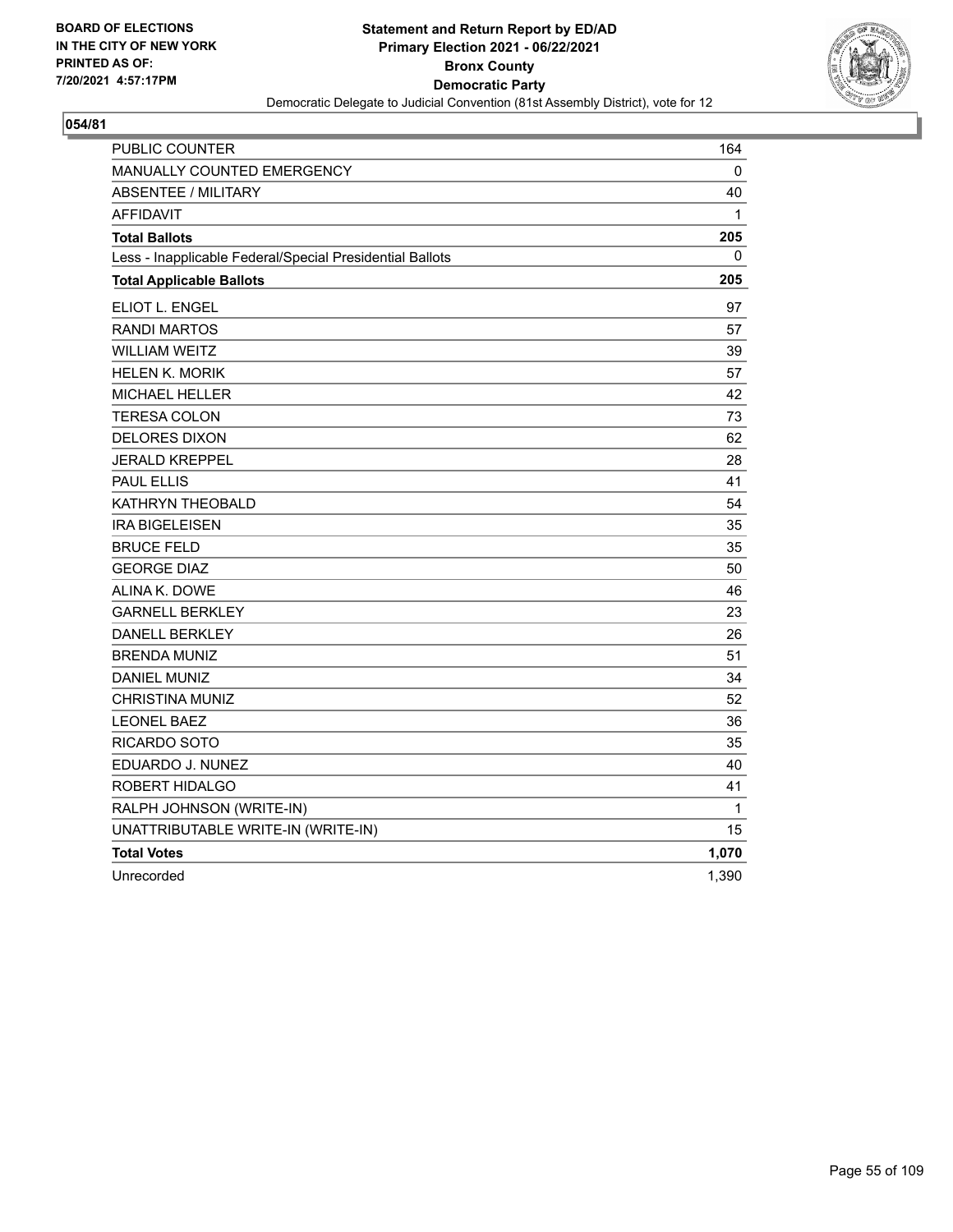

| PUBLIC COUNTER                                           | 197          |
|----------------------------------------------------------|--------------|
| MANUALLY COUNTED EMERGENCY                               | 0            |
| <b>ABSENTEE / MILITARY</b>                               | 52           |
| <b>AFFIDAVIT</b>                                         | 3            |
| <b>Total Ballots</b>                                     | 252          |
| Less - Inapplicable Federal/Special Presidential Ballots | 0            |
| <b>Total Applicable Ballots</b>                          | 252          |
| ELIOT L. ENGEL                                           | 160          |
| <b>RANDI MARTOS</b>                                      | 91           |
| <b>WILLIAM WEITZ</b>                                     | 61           |
| <b>HELEN K. MORIK</b>                                    | 74           |
| <b>MICHAEL HELLER</b>                                    | 70           |
| <b>TERESA COLON</b>                                      | 102          |
| <b>DELORES DIXON</b>                                     | 95           |
| <b>JERALD KREPPEL</b>                                    | 49           |
| <b>PAUL ELLIS</b>                                        | 64           |
| KATHRYN THEOBALD                                         | 79           |
| <b>IRA BIGELEISEN</b>                                    | 59           |
| <b>BRUCE FELD</b>                                        | 57           |
| <b>GEORGE DIAZ</b>                                       | 61           |
| ALINA K. DOWE                                            | 55           |
| <b>GARNELL BERKLEY</b>                                   | 30           |
| <b>DANELL BERKLEY</b>                                    | 31           |
| <b>BRENDA MUNIZ</b>                                      | 62           |
| <b>DANIEL MUNIZ</b>                                      | 40           |
| <b>CHRISTINA MUNIZ</b>                                   | 62           |
| <b>LEONEL BAEZ</b>                                       | 42           |
| RICARDO SOTO                                             | 47           |
| EDUARDO J. NUNEZ                                         | 43           |
| ROBERT HIDALGO                                           | 49           |
| JAMES CALDERON (WRITE-IN)                                | 1            |
| JOHN J. ROONEY (WRITE-IN)                                | 1            |
| MARIA LIZABETH PARDO (WRITE-IN)                          | 1            |
| NATALIE GIONEL VELEZ (WRITE-IN)                          | 1            |
| THOMAS A. CAREY (WRITE-IN)                               | 1            |
| UNATTRIBUTABLE WRITE-IN (WRITE-IN)                       | $\mathbf{1}$ |
| <b>Total Votes</b>                                       | 1,489        |
| Unrecorded                                               | 1,535        |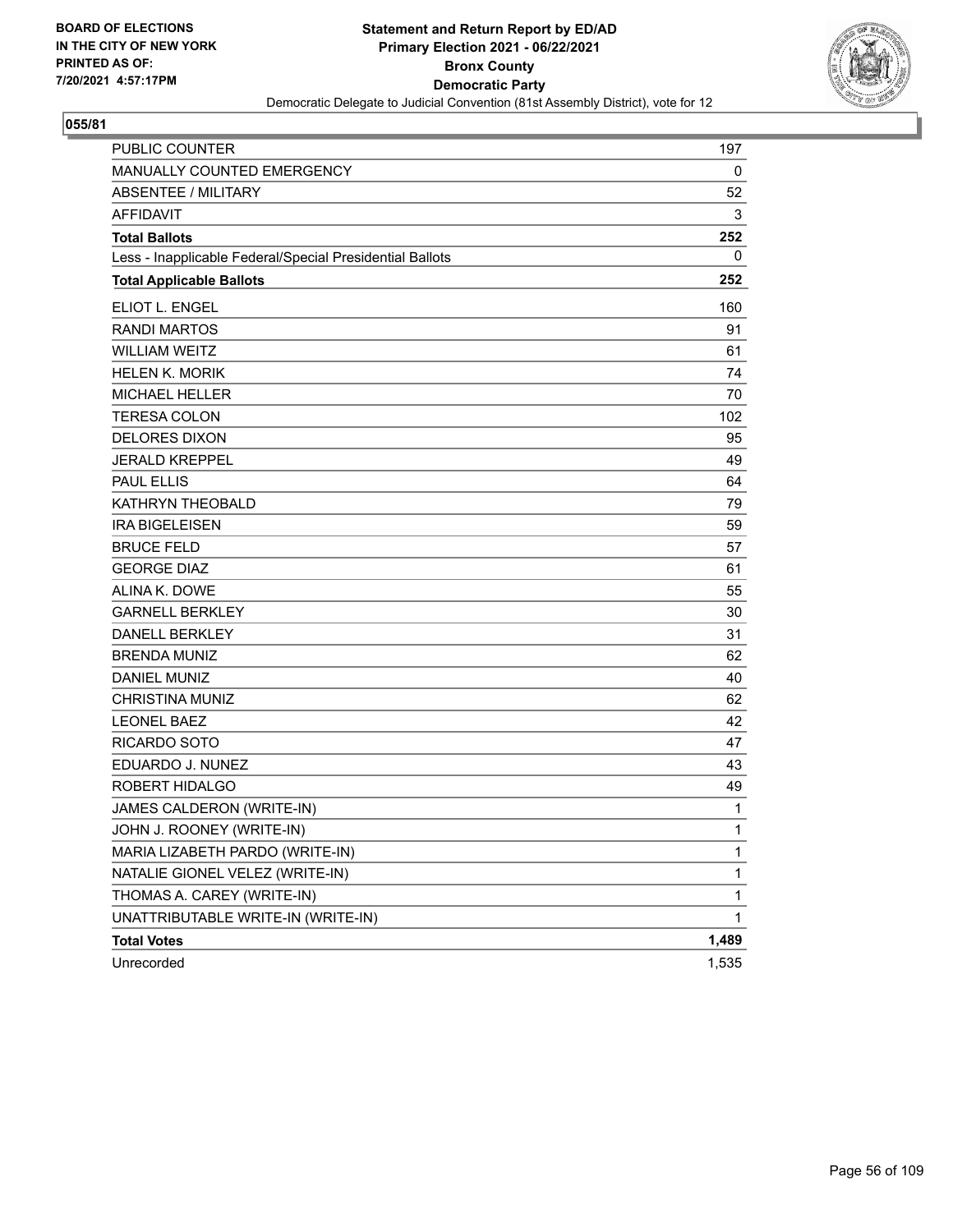

| <b>PUBLIC COUNTER</b>                                    | 173         |
|----------------------------------------------------------|-------------|
| MANUALLY COUNTED EMERGENCY                               | 0           |
| <b>ABSENTEE / MILITARY</b>                               | 42          |
| <b>AFFIDAVIT</b>                                         | 1           |
| <b>Total Ballots</b>                                     | 216         |
| Less - Inapplicable Federal/Special Presidential Ballots | 0           |
| <b>Total Applicable Ballots</b>                          | 216         |
| <b>ELIOT L. ENGEL</b>                                    | 113         |
| <b>RANDI MARTOS</b>                                      | 60          |
| <b>WILLIAM WEITZ</b>                                     | 44          |
| <b>HELEN K. MORIK</b>                                    | 54          |
| <b>MICHAEL HELLER</b>                                    | 49          |
| <b>TERESA COLON</b>                                      | 79          |
| <b>DELORES DIXON</b>                                     | 65          |
| <b>JERALD KREPPEL</b>                                    | 34          |
| <b>PAUL ELLIS</b>                                        | 39          |
| <b>KATHRYN THEOBALD</b>                                  | 54          |
| <b>IRA BIGELEISEN</b>                                    | 36          |
| <b>BRUCE FELD</b>                                        | 40          |
| <b>GEORGE DIAZ</b>                                       | 34          |
| ALINA K. DOWE                                            | 43          |
| <b>GARNELL BERKLEY</b>                                   | 21          |
| <b>DANELL BERKLEY</b>                                    | 21          |
| <b>BRENDA MUNIZ</b>                                      | 48          |
| <b>DANIEL MUNIZ</b>                                      | 23          |
| <b>CHRISTINA MUNIZ</b>                                   | 40          |
| <b>LEONEL BAEZ</b>                                       | 31          |
| <b>RICARDO SOTO</b>                                      | 32          |
| EDUARDO J. NUNEZ                                         | 31          |
| ROBERT HIDALGO                                           | 41          |
| ADAM ARKIN (WRITE-IN)                                    | 1           |
| ALYSSA EDWARDS (WRITE-IN)                                | 1           |
| <b>BARNABAS COLLINS (WRITE-IN)</b>                       | 1           |
| CHEYENNE JACKSON (WRITE-IN)                              | 1           |
| HARVEY MILK (WRITE-IN)                                   | $\mathbf 1$ |
| LILY RABE (WRITE-IN)                                     | 1           |
| MICHELLE VISAGE (WRITE-IN)                               | 1           |
| MOSHE PIPILS (WRITE-IN)                                  | 1           |
| NATALIE GOMEZ VELEZ (WRITE-IN)                           | 1           |
| PAUL MORIARTY (WRITE-IN)                                 | 1           |
| ROGUE PRESTON (WRITE-IN)                                 | 1           |
| STRAND VON ZAROVICH (WRITE-IN)                           | 1           |
| TRACY PARDO (WRITE-IN)                                   | 1           |
| UNATTRIBUTABLE WRITE-IN (WRITE-IN)                       | 4           |
| VLAD VON TEPISCH (WRITE-IN)                              | 1           |
| <b>Total Votes</b>                                       | 1,050       |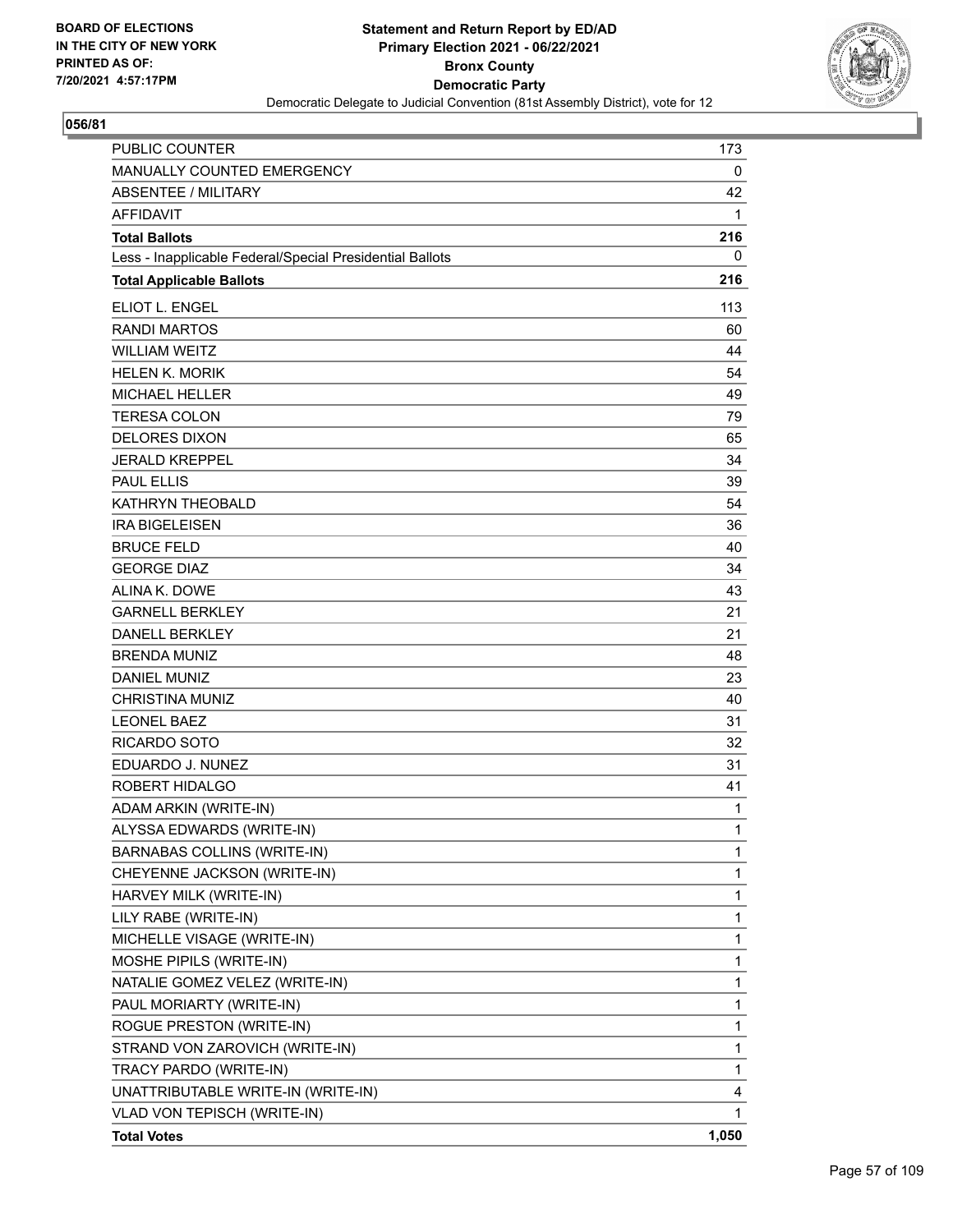

Unrecorded 1,542

| PUBLIC COUNTER                                           | 132          |
|----------------------------------------------------------|--------------|
| MANUALLY COUNTED EMERGENCY                               | $\mathbf 0$  |
| <b>ABSENTEE / MILITARY</b>                               | 19           |
| <b>AFFIDAVIT</b>                                         | 0            |
| <b>Total Ballots</b>                                     | 151          |
| Less - Inapplicable Federal/Special Presidential Ballots | 0            |
| <b>Total Applicable Ballots</b>                          | 151          |
| ELIOT L. ENGEL                                           | 79           |
| <b>RANDI MARTOS</b>                                      | 49           |
| <b>WILLIAM WEITZ</b>                                     | 40           |
| <b>HELEN K. MORIK</b>                                    | 49           |
| MICHAEL HELLER                                           | 42           |
| <b>TERESA COLON</b>                                      | 57           |
| <b>DELORES DIXON</b>                                     | 52           |
| <b>JERALD KREPPEL</b>                                    | 31           |
| <b>PAUL ELLIS</b>                                        | 34           |
| KATHRYN THEOBALD                                         | 50           |
| <b>IRA BIGELEISEN</b>                                    | 38           |
| <b>BRUCE FELD</b>                                        | 45           |
| <b>GEORGE DIAZ</b>                                       | 22           |
| ALINA K. DOWE                                            | 37           |
| <b>GARNELL BERKLEY</b>                                   | 10           |
| <b>DANELL BERKLEY</b>                                    | 13           |
| <b>BRENDA MUNIZ</b>                                      | 34           |
| <b>DANIEL MUNIZ</b>                                      | 15           |
| <b>CHRISTINA MUNIZ</b>                                   | 31           |
| <b>LEONEL BAEZ</b>                                       | 13           |
| <b>RICARDO SOTO</b>                                      | 14           |
| EDUARDO J. NUNEZ                                         | 20           |
| ROBERT HIDALGO                                           | 20           |
| BETSY KNAPP (WRITE-IN)                                   | 1            |
| DAMIAN MCSHANE (WRITE-IN)                                | 1            |
| DAVID KNAPP (WRITE-IN)                                   | $\mathbf{1}$ |
| DONALD GOLDBERG (WRITE-IN)                               | 1            |
| ELIABETH GARY (WRITE-IN)                                 | 1            |
| FRANK NUGENT (WRITE-IN)                                  | $\mathbf{1}$ |
| KATHY SOLOMON (WRITE-IN)                                 | 1            |
| KRYSTAL SNOW (WRITE-IN)                                  | 1            |
| LORI LASSON (WRITE-IN)                                   | $\mathbf{1}$ |
| MARC MESSENGER (WRITE-IN)                                | 1            |
| PATRICK SMITH (WRITE-IN)                                 | 1            |
| SAMANTHA NUGENT (WRITE-IN)                               | $\mathbf{1}$ |
| SUE ELLEN DODELL (WRITE-IN)                              | 1            |
| <b>Total Votes</b>                                       | 808          |
| Unrecorded                                               | 1,004        |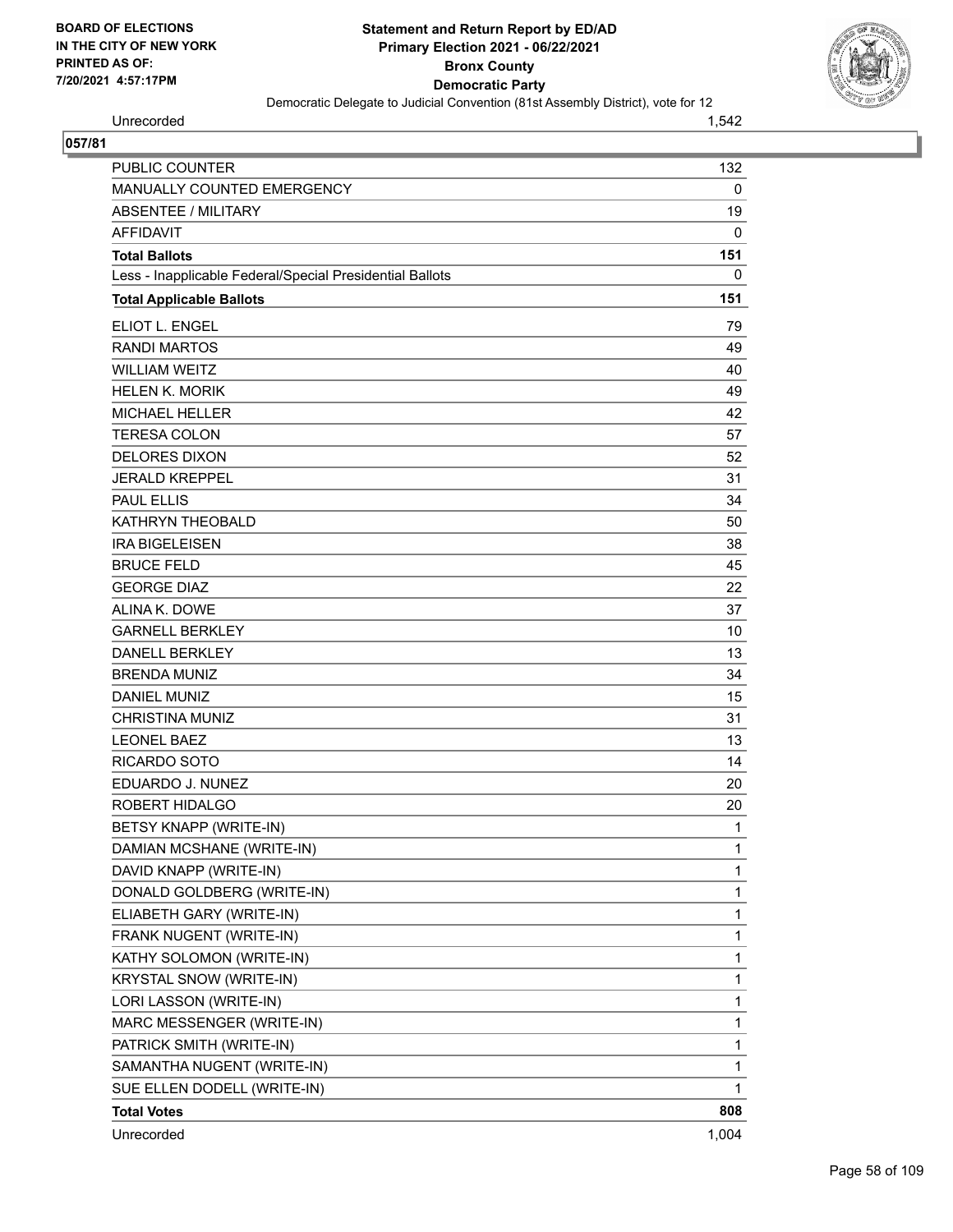

| <b>PUBLIC COUNTER</b>                                    | 112          |
|----------------------------------------------------------|--------------|
| MANUALLY COUNTED EMERGENCY                               | 0            |
| <b>ABSENTEE / MILITARY</b>                               | 34           |
| <b>AFFIDAVIT</b>                                         | 1            |
| <b>Total Ballots</b>                                     | 147          |
| Less - Inapplicable Federal/Special Presidential Ballots | 0            |
| <b>Total Applicable Ballots</b>                          | 147          |
| ELIOT L. ENGEL                                           | 87           |
| <b>RANDI MARTOS</b>                                      | 60           |
| <b>WILLIAM WEITZ</b>                                     | 30           |
| <b>HELEN K. MORIK</b>                                    | 40           |
| <b>MICHAEL HELLER</b>                                    | 39           |
| <b>TERESA COLON</b>                                      | 68           |
| <b>DELORES DIXON</b>                                     | 54           |
| <b>JERALD KREPPEL</b>                                    | 19           |
| <b>PAUL ELLIS</b>                                        | 34           |
| <b>KATHRYN THEOBALD</b>                                  | 46           |
| <b>IRA BIGELEISEN</b>                                    | 31           |
| <b>BRUCE FELD</b>                                        | 29           |
| <b>GEORGE DIAZ</b>                                       | 35           |
| ALINA K. DOWE                                            | 37           |
| <b>GARNELL BERKLEY</b>                                   | 18           |
| <b>DANELL BERKLEY</b>                                    | 16           |
| <b>BRENDA MUNIZ</b>                                      | 44           |
| <b>DANIEL MUNIZ</b>                                      | 25           |
| <b>CHRISTINA MUNIZ</b>                                   | 34           |
| <b>LEONEL BAEZ</b>                                       | 26           |
| <b>RICARDO SOTO</b>                                      | 29           |
| EDUARDO J. NUNEZ                                         | 29           |
| ROBERT HIDALGO                                           | 29           |
| ANDREW T. JACKSON (WRITE-IN)                             | 1            |
| BRYAN GRANNUM (WRITE-IN)                                 | 1            |
| EFRAIN GONZALEZ (WRITE-IN)                               | 1            |
| JOSE F. MORENO (WRITE-IN)                                | 1            |
| LUIS GUTIERREZ (WRITE-IN)                                | $\mathbf{1}$ |
| MICHAEL SUSANA (WRITE-IN)                                | 1            |
| PAULE RIVERA (WRITE-IN)                                  | 1            |
| UNATTRIBUTABLE WRITE-IN (WRITE-IN)                       | 1            |
| <b>Total Votes</b>                                       | 867          |
| Unrecorded                                               | 897          |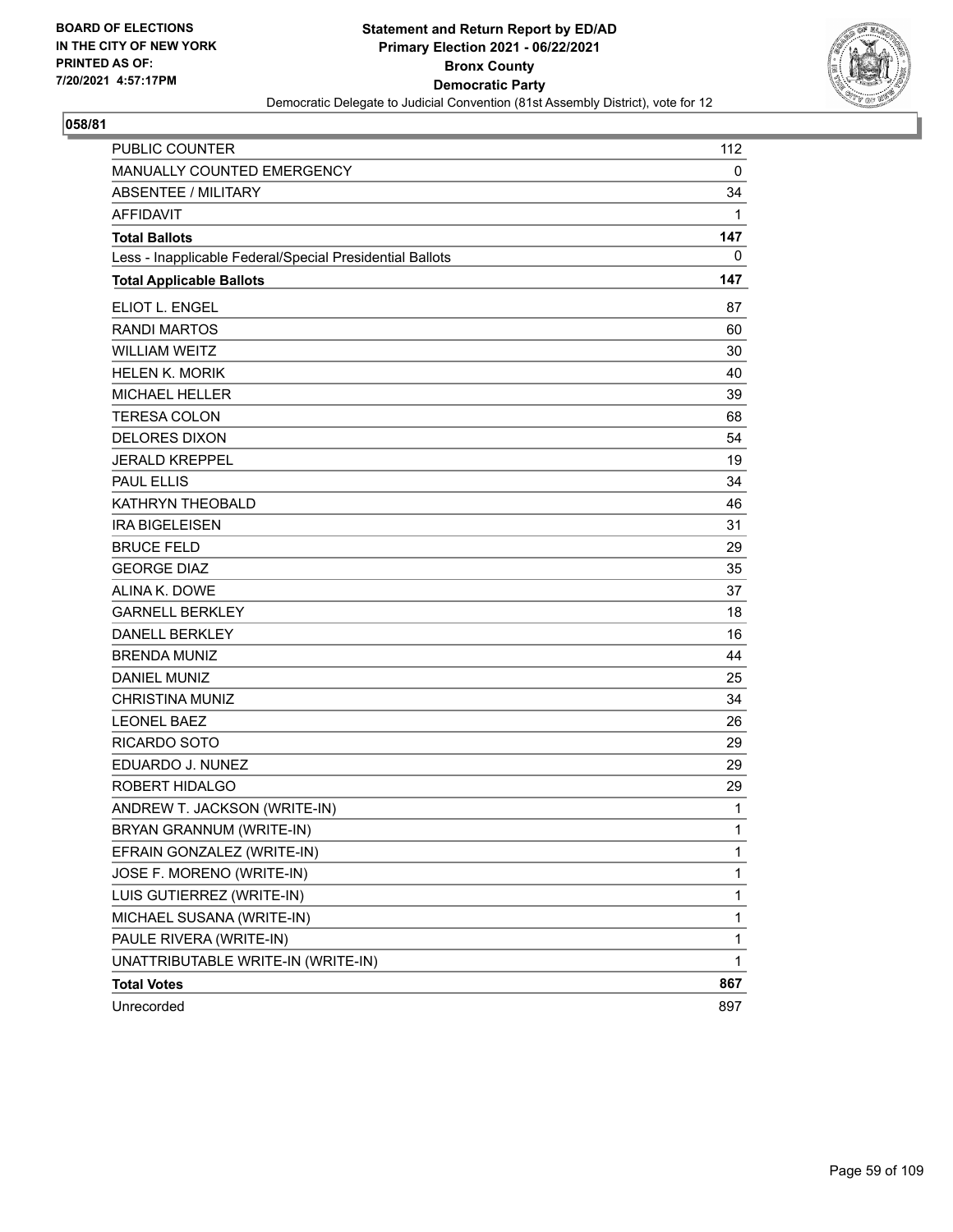

| PUBLIC COUNTER                                           | 142   |
|----------------------------------------------------------|-------|
| MANUALLY COUNTED EMERGENCY                               | 0     |
| ABSENTEE / MILITARY                                      | 25    |
| <b>AFFIDAVIT</b>                                         | 1     |
| <b>Total Ballots</b>                                     | 168   |
| Less - Inapplicable Federal/Special Presidential Ballots | 0     |
| <b>Total Applicable Ballots</b>                          | 168   |
| ELIOT L. ENGEL                                           | 85    |
| <b>RANDI MARTOS</b>                                      | 53    |
| <b>WILLIAM WEITZ</b>                                     | 29    |
| <b>HELEN K. MORIK</b>                                    | 52    |
| <b>MICHAEL HELLER</b>                                    | 44    |
| <b>TERESA COLON</b>                                      | 55    |
| <b>DELORES DIXON</b>                                     | 48    |
| <b>JERALD KREPPEL</b>                                    | 34    |
| <b>PAUL ELLIS</b>                                        | 36    |
| KATHRYN THEOBALD                                         | 49    |
| <b>IRA BIGELEISEN</b>                                    | 39    |
| <b>BRUCE FELD</b>                                        | 38    |
| <b>GEORGE DIAZ</b>                                       | 35    |
| ALINA K. DOWE                                            | 46    |
| <b>GARNELL BERKLEY</b>                                   | 25    |
| <b>DANELL BERKLEY</b>                                    | 21    |
| <b>BRENDA MUNIZ</b>                                      | 45    |
| <b>DANIEL MUNIZ</b>                                      | 25    |
| <b>CHRISTINA MUNIZ</b>                                   | 42    |
| <b>LEONEL BAEZ</b>                                       | 35    |
| <b>RICARDO SOTO</b>                                      | 31    |
| EDUARDO J. NUNEZ                                         | 32    |
| <b>ROBERT HIDALGO</b>                                    | 33    |
| AARON GHITELMAN (WRITE-IN)                               | 1     |
| BEN ARONOWITZ (WRITE-IN)                                 | 1     |
| BETTY BAUMEL (WRITE-IN)                                  | 1     |
| CHARLIE FRIEDBERG (WRITE-IN)                             | 1     |
| DAVID ARONOWITZ (WRITE-IN)                               | 1     |
| GIOVANNI CIPOLLA (WRITE-IN)                              | 1     |
| JOSHUA HILL (WRITE-IN)                                   | 1     |
| JUDITH BAUMEL (WRITE-IN)                                 | 1     |
| NETANEL LINZER (WRITE-IN)                                | 1     |
| PAUL V. HAGAR (WRITE-IN)                                 | 1     |
| PEGGY ARONOWITZ (WRITE-IN)                               | 1     |
| PHILIP ALCABES (WRITE-IN)                                | 1     |
| SAMUEL GHITELMAN (WRITE-IN)                              | 1     |
| SUE DODELL (WRITE-IN)                                    | 1     |
| <b>Total Votes</b>                                       | 946   |
| Unrecorded                                               | 1,070 |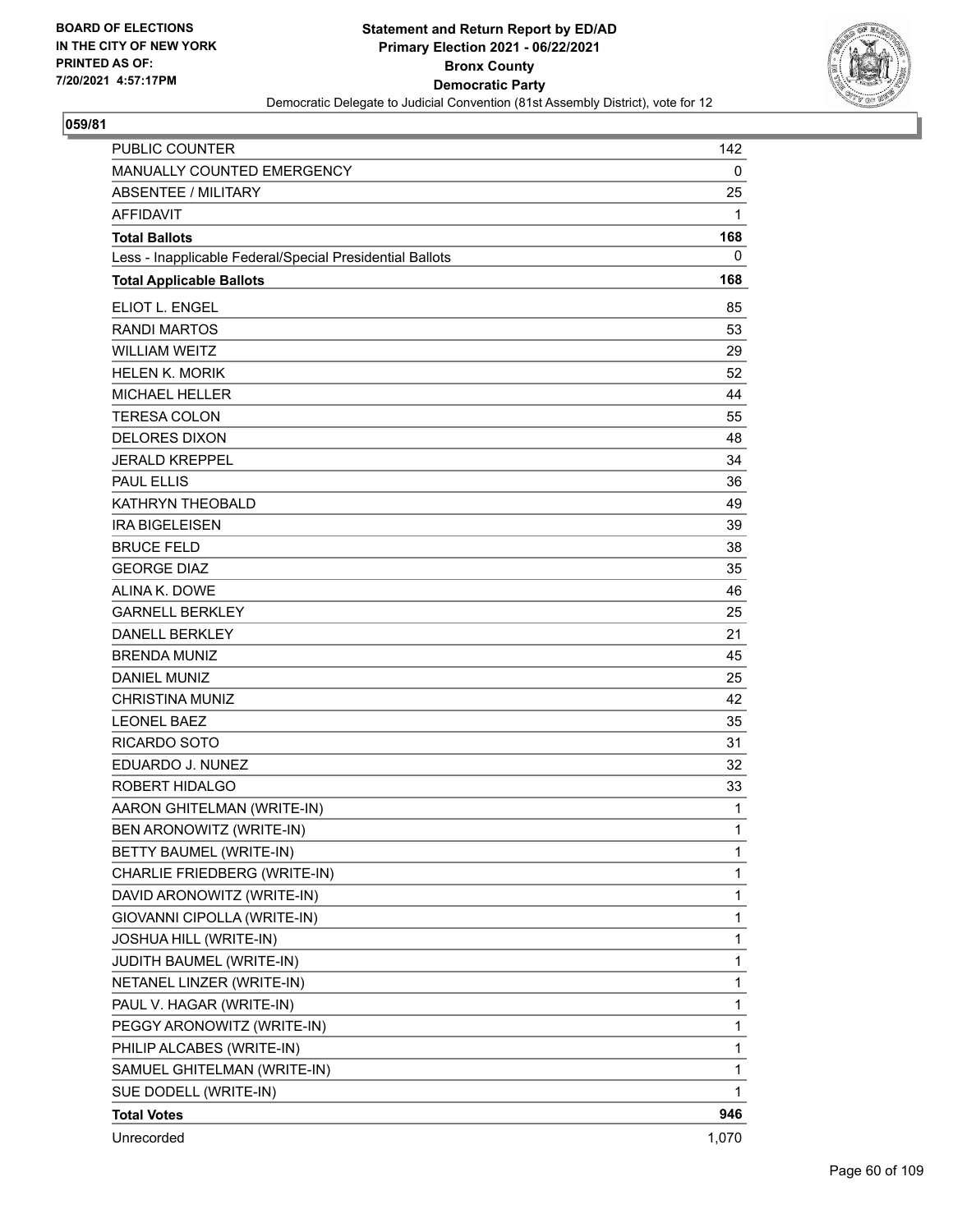

| <b>PUBLIC COUNTER</b>                                    | 154   |
|----------------------------------------------------------|-------|
| <b>MANUALLY COUNTED EMERGENCY</b>                        | 0     |
| <b>ABSENTEE / MILITARY</b>                               | 30    |
| <b>AFFIDAVIT</b>                                         | 1     |
| <b>Total Ballots</b>                                     | 185   |
| Less - Inapplicable Federal/Special Presidential Ballots | 0     |
| <b>Total Applicable Ballots</b>                          | 185   |
| ELIOT L. ENGEL                                           | 111   |
| <b>RANDI MARTOS</b>                                      | 78    |
| <b>WILLIAM WEITZ</b>                                     | 48    |
| <b>HELEN K. MORIK</b>                                    | 64    |
| <b>MICHAEL HELLER</b>                                    | 51    |
| <b>TERESA COLON</b>                                      | 84    |
| <b>DELORES DIXON</b>                                     | 74    |
| <b>JERALD KREPPEL</b>                                    | 41    |
| <b>PAUL ELLIS</b>                                        | 47    |
| KATHRYN THEOBALD                                         | 71    |
| <b>IRA BIGELEISEN</b>                                    | 59    |
| <b>BRUCE FELD</b>                                        | 38    |
| <b>GEORGE DIAZ</b>                                       | 35    |
| ALINA K. DOWE                                            | 46    |
| <b>GARNELL BERKLEY</b>                                   | 22    |
| <b>DANELL BERKLEY</b>                                    | 21    |
| <b>BRENDA MUNIZ</b>                                      | 54    |
| DANIEL MUNIZ                                             | 27    |
| <b>CHRISTINA MUNIZ</b>                                   | 55    |
| <b>LEONEL BAEZ</b>                                       | 33    |
| RICARDO SOTO                                             | 30    |
| EDUARDO J. NUNEZ                                         | 32    |
| ROBERT HIDALGO                                           | 38    |
| SYLVIA LASK (WRITE-IN)                                   | 1     |
| <b>Total Votes</b>                                       | 1,160 |
| Unrecorded                                               | 1,060 |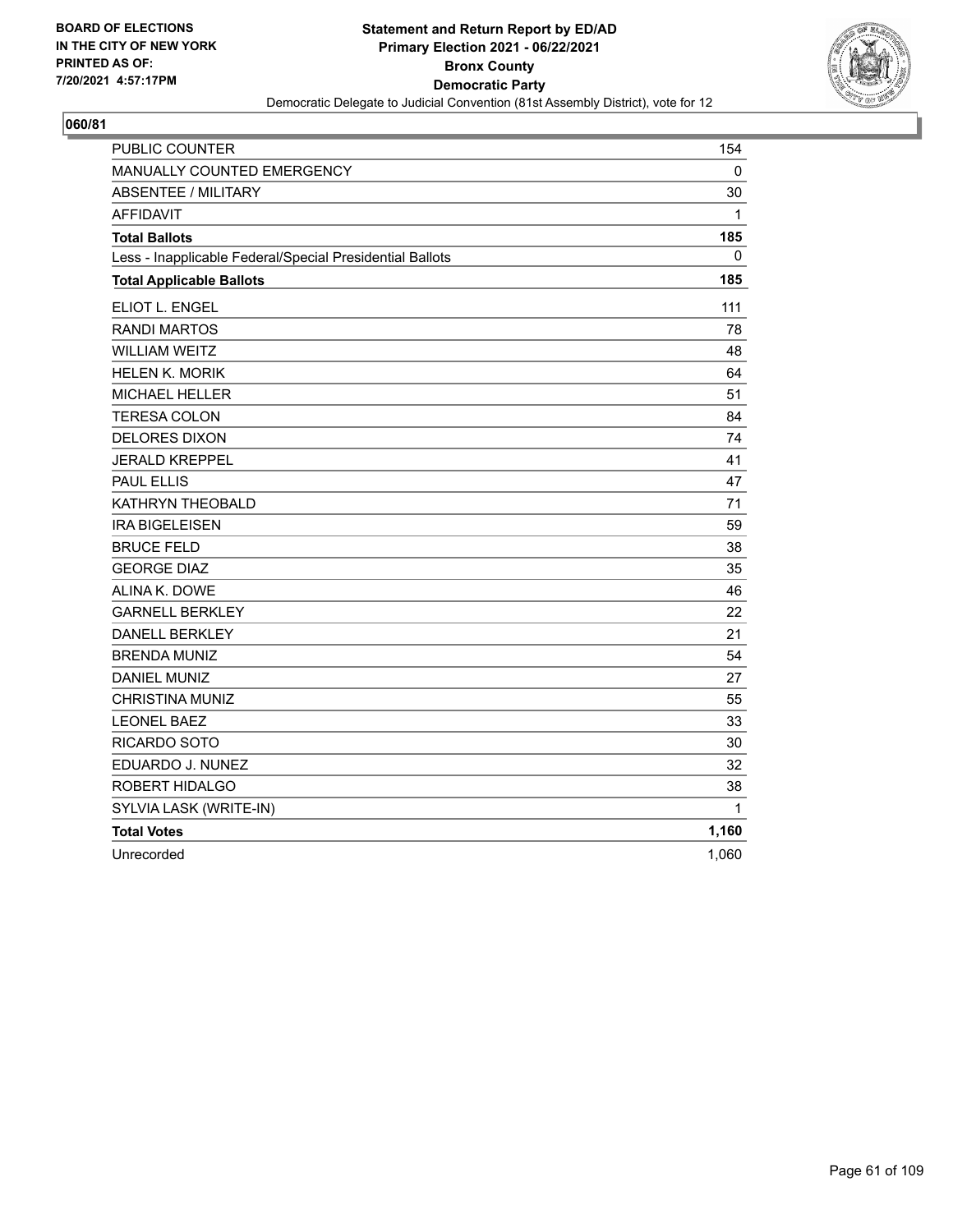

| <b>PUBLIC COUNTER</b>                                    | 70             |
|----------------------------------------------------------|----------------|
| MANUALLY COUNTED EMERGENCY                               | $\mathbf{0}$   |
| <b>ABSENTEE / MILITARY</b>                               | 40             |
| <b>AFFIDAVIT</b>                                         | 0              |
| <b>Total Ballots</b>                                     | 110            |
| Less - Inapplicable Federal/Special Presidential Ballots | $\Omega$       |
| <b>Total Applicable Ballots</b>                          | 110            |
| ELIOT L. ENGEL                                           | 82             |
| <b>RANDI MARTOS</b>                                      | 42             |
| <b>WILLIAM WEITZ</b>                                     | 31             |
| <b>HELEN K. MORIK</b>                                    | 43             |
| <b>MICHAEL HELLER</b>                                    | 27             |
| <b>TERESA COLON</b>                                      | 46             |
| <b>DELORES DIXON</b>                                     | 45             |
| <b>JERALD KREPPEL</b>                                    | 27             |
| <b>PAUL ELLIS</b>                                        | 41             |
| KATHRYN THEOBALD                                         | 46             |
| <b>IRA BIGELEISEN</b>                                    | 33             |
| <b>BRUCE FELD</b>                                        | 28             |
| <b>GEORGE DIAZ</b>                                       | 11             |
| ALINA K. DOWE                                            | 21             |
| <b>GARNELL BERKLEY</b>                                   | $\overline{4}$ |
| <b>DANELL BERKLEY</b>                                    | 11             |
| <b>BRENDA MUNIZ</b>                                      | 26             |
| <b>DANIEL MUNIZ</b>                                      | 8              |
| <b>CHRISTINA MUNIZ</b>                                   | 24             |
| <b>LEONEL BAEZ</b>                                       | $\overline{7}$ |
| RICARDO SOTO                                             | 11             |
| EDUARDO J. NUNEZ                                         | 10             |
| <b>ROBERT HIDALGO</b>                                    | 10             |
| <b>Total Votes</b>                                       | 634            |
| Unrecorded                                               | 686            |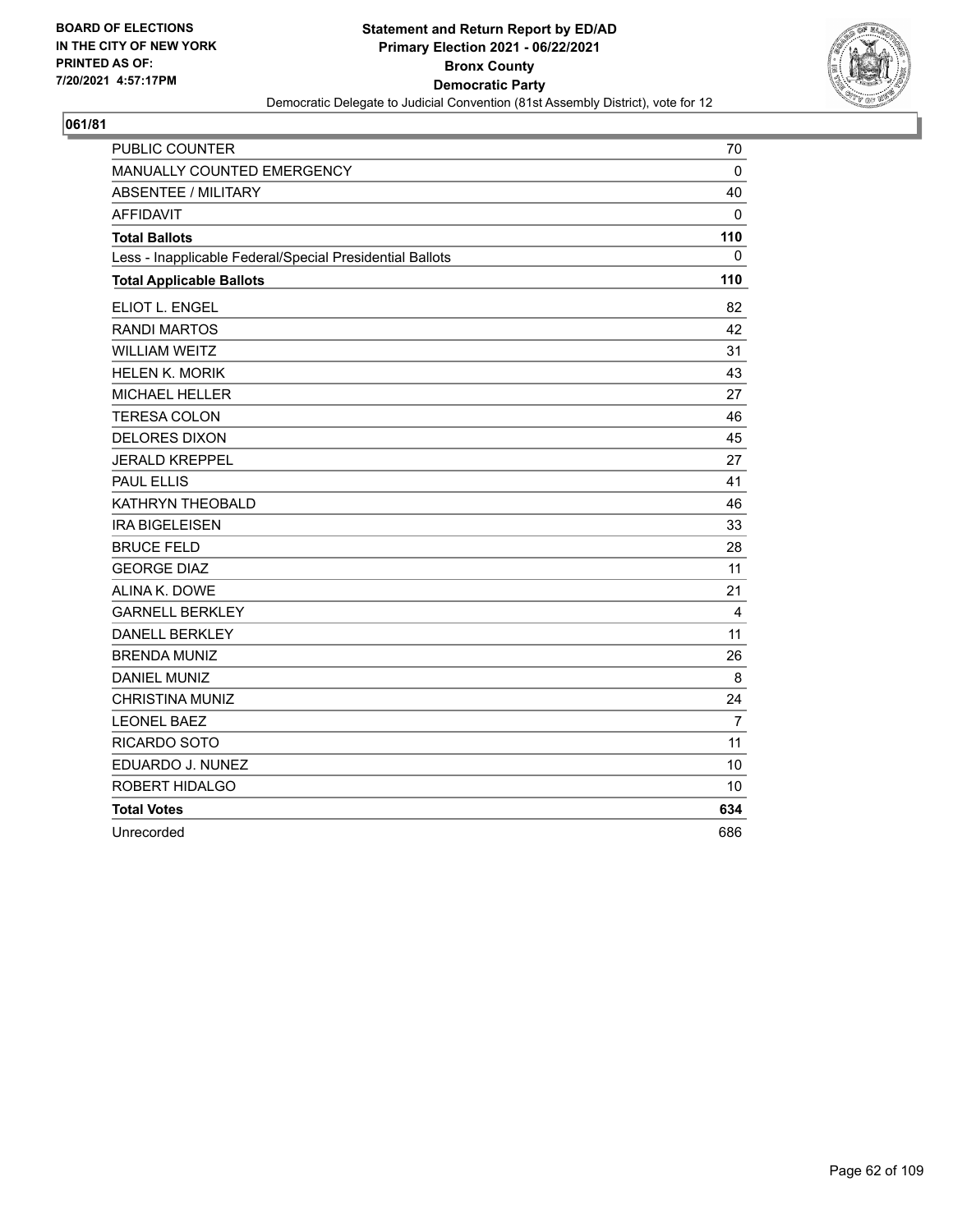

| PUBLIC COUNTER                                           | 217   |
|----------------------------------------------------------|-------|
| <b>MANUALLY COUNTED EMERGENCY</b>                        | 0     |
| <b>ABSENTEE / MILITARY</b>                               | 28    |
| <b>AFFIDAVIT</b>                                         | 0     |
| <b>Total Ballots</b>                                     | 245   |
| Less - Inapplicable Federal/Special Presidential Ballots | 0     |
| <b>Total Applicable Ballots</b>                          | 245   |
| <b>ELIOT L. ENGEL</b>                                    | 146   |
| <b>RANDI MARTOS</b>                                      | 78    |
| WILLIAM WEITZ                                            | 64    |
| <b>HELEN K. MORIK</b>                                    | 69    |
| <b>MICHAEL HELLER</b>                                    | 69    |
| <b>TERESA COLON</b>                                      | 85    |
| <b>DELORES DIXON</b>                                     | 83    |
| <b>JERALD KREPPEL</b>                                    | 49    |
| <b>PAUL ELLIS</b>                                        | 70    |
| KATHRYN THEOBALD                                         | 71    |
| <b>IRA BIGELEISEN</b>                                    | 54    |
| <b>BRUCE FELD</b>                                        | 62    |
| <b>GEORGE DIAZ</b>                                       | 45    |
| ALINA K. DOWE                                            | 39    |
| <b>GARNELL BERKLEY</b>                                   | 22    |
| <b>DANELL BERKLEY</b>                                    | 30    |
| <b>BRENDA MUNIZ</b>                                      | 53    |
| <b>DANIEL MUNIZ</b>                                      | 34    |
| CHRISTINA MUNIZ                                          | 51    |
| <b>LEONEL BAEZ</b>                                       | 36    |
| RICARDO SOTO                                             | 44    |
| EDUARDO J. NUNEZ                                         | 41    |
| ROBERT HIDALGO                                           | 39    |
| MICHAEL BLOOMBERG (WRITE-IN)                             | 1     |
| UNATTRIBUTABLE WRITE-IN (WRITE-IN)                       | 4     |
| <b>Total Votes</b>                                       | 1,339 |
| Unrecorded                                               | 1,601 |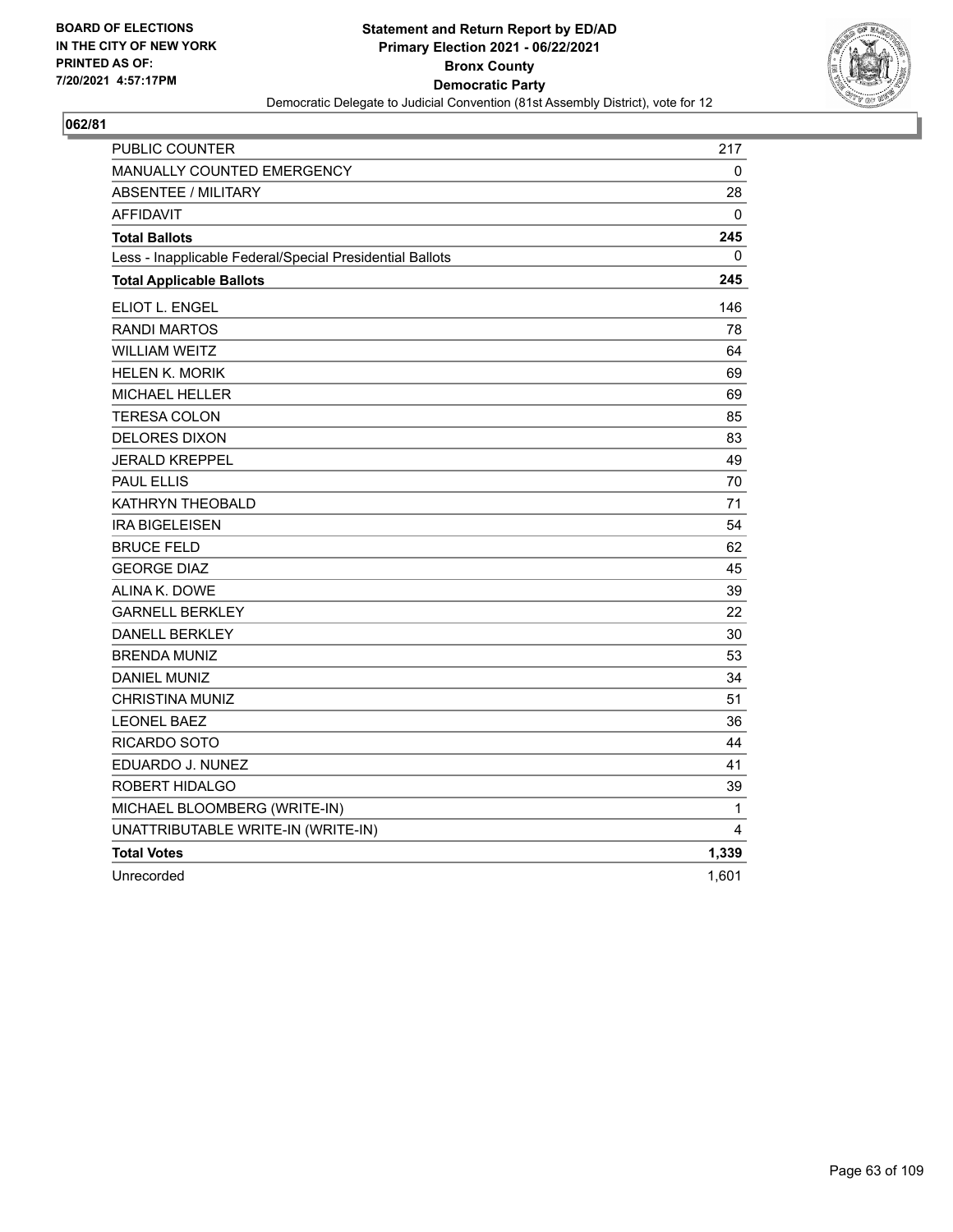

| PUBLIC COUNTER                                           | 168   |
|----------------------------------------------------------|-------|
| MANUALLY COUNTED EMERGENCY                               | 0     |
| <b>ABSENTEE / MILITARY</b>                               | 28    |
| <b>AFFIDAVIT</b>                                         | 0     |
| <b>Total Ballots</b>                                     | 196   |
| Less - Inapplicable Federal/Special Presidential Ballots | 0     |
| <b>Total Applicable Ballots</b>                          | 196   |
| ELIOT L. ENGEL                                           | 125   |
| <b>RANDI MARTOS</b>                                      | 75    |
| <b>WILLIAM WEITZ</b>                                     | 52    |
| <b>HELEN K. MORIK</b>                                    | 72    |
| <b>MICHAEL HELLER</b>                                    | 58    |
| <b>TERESA COLON</b>                                      | 81    |
| DELORES DIXON                                            | 74    |
| <b>JERALD KREPPEL</b>                                    | 52    |
| <b>PAUL ELLIS</b>                                        | 54    |
| KATHRYN THEOBALD                                         | 72    |
| <b>IRA BIGELEISEN</b>                                    | 51    |
| <b>BRUCE FELD</b>                                        | 52    |
| <b>GEORGE DIAZ</b>                                       | 29    |
| ALINA K. DOWE                                            | 42    |
| <b>GARNELL BERKLEY</b>                                   | 18    |
| <b>DANELL BERKLEY</b>                                    | 16    |
| <b>BRENDA MUNIZ</b>                                      | 40    |
| <b>DANIEL MUNIZ</b>                                      | 18    |
| <b>CHRISTINA MUNIZ</b>                                   | 40    |
| <b>LEONEL BAEZ</b>                                       | 20    |
| RICARDO SOTO                                             | 27    |
| EDUARDO J. NUNEZ                                         | 22    |
| ROBERT HIDALGO                                           | 27    |
| AARON FOLDENAUER (WRITE-IN)                              | 1     |
| ABIGAIL MARTIN (WRITE-IN)                                | 1     |
| BRIAN ALBERTS (WRITE-IN)                                 | 1     |
| ISAAC WRIGHT JR. (WRITE-IN)                              | 1     |
| MARTHA STARK (WRITE-IN)                                  | 1     |
| PRETE BAHARA (WRITE-IN)                                  | 1     |
| SHAWN DONOVAN (WRITE-IN)                                 | 1     |
| UNATTRIBUTABLE WRITE-IN (WRITE-IN)                       | 11    |
| ZACH ISCOL (WRITE-IN)                                    | 1     |
| ZEPHYR TEACHOUT (WRITE-IN)                               | 1     |
| <b>Total Votes</b>                                       | 1,137 |
| Unrecorded                                               | 1,215 |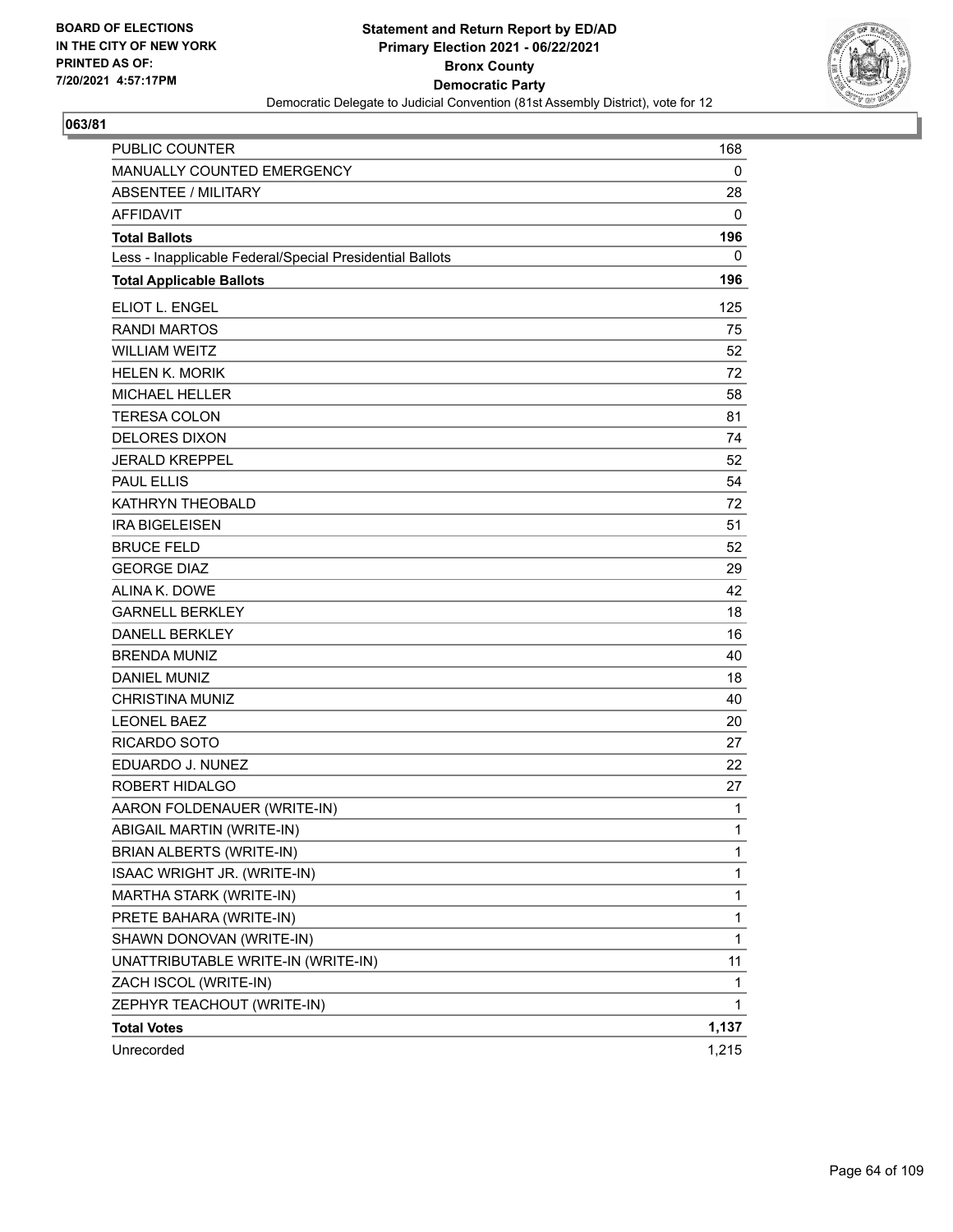

| <b>PUBLIC COUNTER</b>                                    | 318   |
|----------------------------------------------------------|-------|
| MANUALLY COUNTED EMERGENCY                               | 0     |
| ABSENTEE / MILITARY                                      | 64    |
| <b>AFFIDAVIT</b>                                         | 0     |
| <b>Total Ballots</b>                                     | 382   |
| Less - Inapplicable Federal/Special Presidential Ballots | 0     |
| <b>Total Applicable Ballots</b>                          | 382   |
| ELIOT L. ENGEL                                           | 235   |
| <b>RANDI MARTOS</b>                                      | 135   |
| <b>WILLIAM WEITZ</b>                                     | 98    |
| <b>HELEN K. MORIK</b>                                    | 125   |
| <b>MICHAEL HELLER</b>                                    | 118   |
| <b>TERESA COLON</b>                                      | 158   |
| <b>DELORES DIXON</b>                                     | 153   |
| <b>JERALD KREPPEL</b>                                    | 89    |
| <b>PAUL ELLIS</b>                                        | 121   |
| KATHRYN THEOBALD                                         | 123   |
| <b>IRA BIGELEISEN</b>                                    | 87    |
| <b>BRUCE FELD</b>                                        | 98    |
| <b>GEORGE DIAZ</b>                                       | 81    |
| ALINA K. DOWE                                            | 86    |
| <b>GARNELL BERKLEY</b>                                   | 44    |
| <b>DANELL BERKLEY</b>                                    | 59    |
| <b>BRENDA MUNIZ</b>                                      | 94    |
| <b>DANIEL MUNIZ</b>                                      | 49    |
| <b>CHRISTINA MUNIZ</b>                                   | 95    |
| <b>LEONEL BAEZ</b>                                       | 54    |
| RICARDO SOTO                                             | 71    |
| EDUARDO J. NUNEZ                                         | 66    |
| <b>ROBERT HIDALGO</b>                                    | 76    |
| ABIGAIL MARTIN (WRITE-IN)                                | 1     |
| ANDREW MARC KAUFMAN (WRITE-IN)                           | 1     |
| DAN PADERNACHT (WRITE-IN)                                | 1     |
| JULIE S. RAPHAEL (WRITE-IN)                              | 1     |
| MINO LORA (WRITE-IN)                                     | 1     |
| UNATTRIBUTABLE WRITE-IN (WRITE-IN)                       | 9     |
| <b>Total Votes</b>                                       | 2,329 |
| Unrecorded                                               | 2,255 |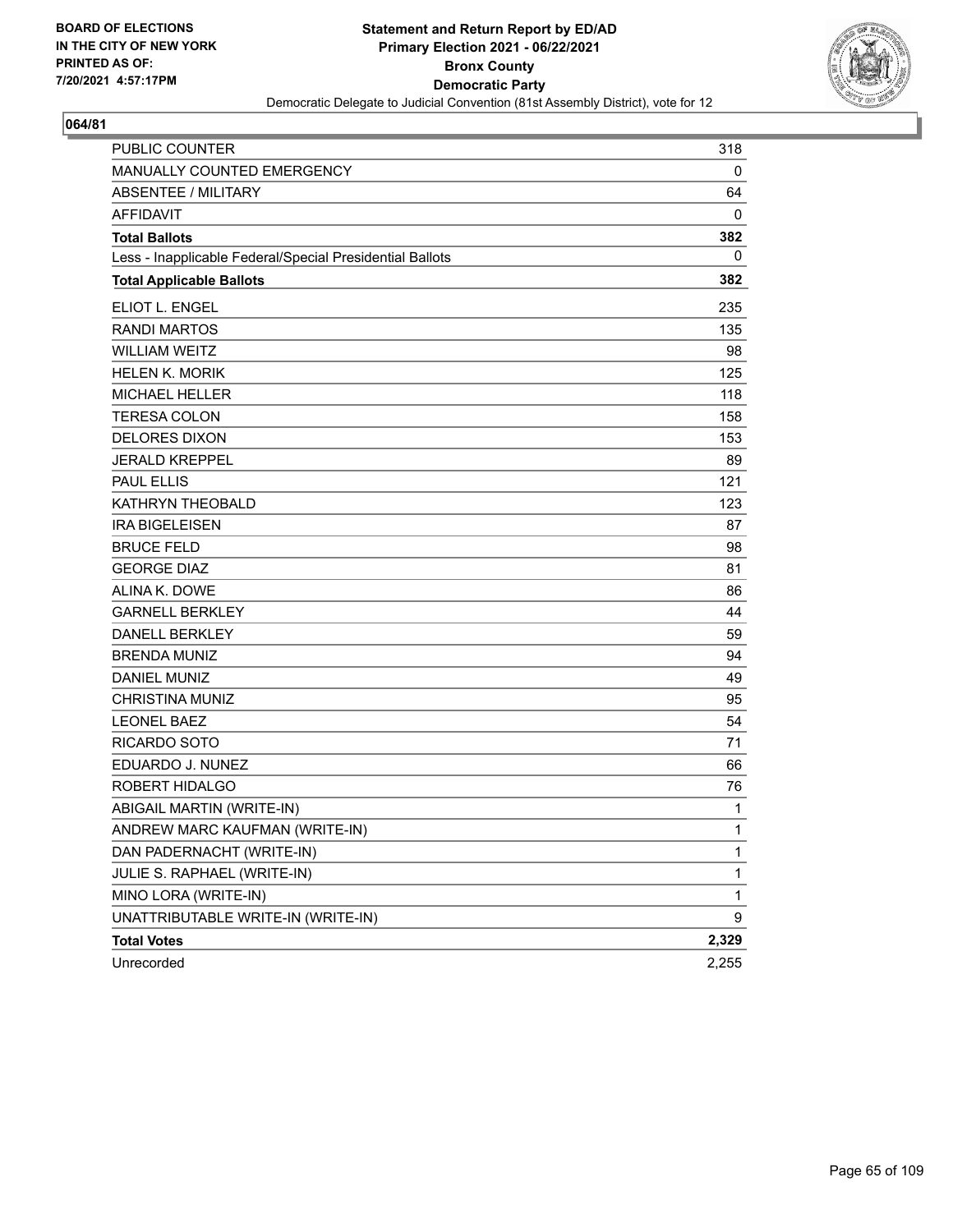

| PUBLIC COUNTER                                           | 206          |
|----------------------------------------------------------|--------------|
| MANUALLY COUNTED EMERGENCY                               | 0            |
| <b>ABSENTEE / MILITARY</b>                               | 45           |
| <b>AFFIDAVIT</b>                                         | $\mathbf{1}$ |
| <b>Total Ballots</b>                                     | 252          |
| Less - Inapplicable Federal/Special Presidential Ballots | 0            |
| <b>Total Applicable Ballots</b>                          | 252          |
| ELIOT L. ENGEL                                           | 152          |
| <b>RANDI MARTOS</b>                                      | 95           |
| <b>WILLIAM WEITZ</b>                                     | 81           |
| <b>HELEN K. MORIK</b>                                    | 92           |
| <b>MICHAEL HELLER</b>                                    | 88           |
| <b>TERESA COLON</b>                                      | 108          |
| <b>DELORES DIXON</b>                                     | 104          |
| <b>JERALD KREPPEL</b>                                    | 76           |
| <b>PAUL ELLIS</b>                                        | 82           |
| KATHRYN THEOBALD                                         | 104          |
| <b>IRA BIGELEISEN</b>                                    | 80           |
| <b>BRUCE FELD</b>                                        | 79           |
| <b>GEORGE DIAZ</b>                                       | 39           |
| ALINA K. DOWE                                            | 62           |
| <b>GARNELL BERKLEY</b>                                   | 30           |
| <b>DANELL BERKLEY</b>                                    | 26           |
| <b>BRENDA MUNIZ</b>                                      | 53           |
| DANIEL MUNIZ                                             | 27           |
| <b>CHRISTINA MUNIZ</b>                                   | 60           |
| <b>LEONEL BAEZ</b>                                       | 28           |
| RICARDO SOTO                                             | 39           |
| EDUARDO J. NUNEZ                                         | 32           |
| ROBERT HIDALGO                                           | 42           |
| DAVID INGRIM (WRITE-IN)                                  | 1            |
| <b>GREG OVERZAT (WRITE-IN)</b>                           | 1            |
| <b>Total Votes</b>                                       | 1,581        |
| Unrecorded                                               | 1,443        |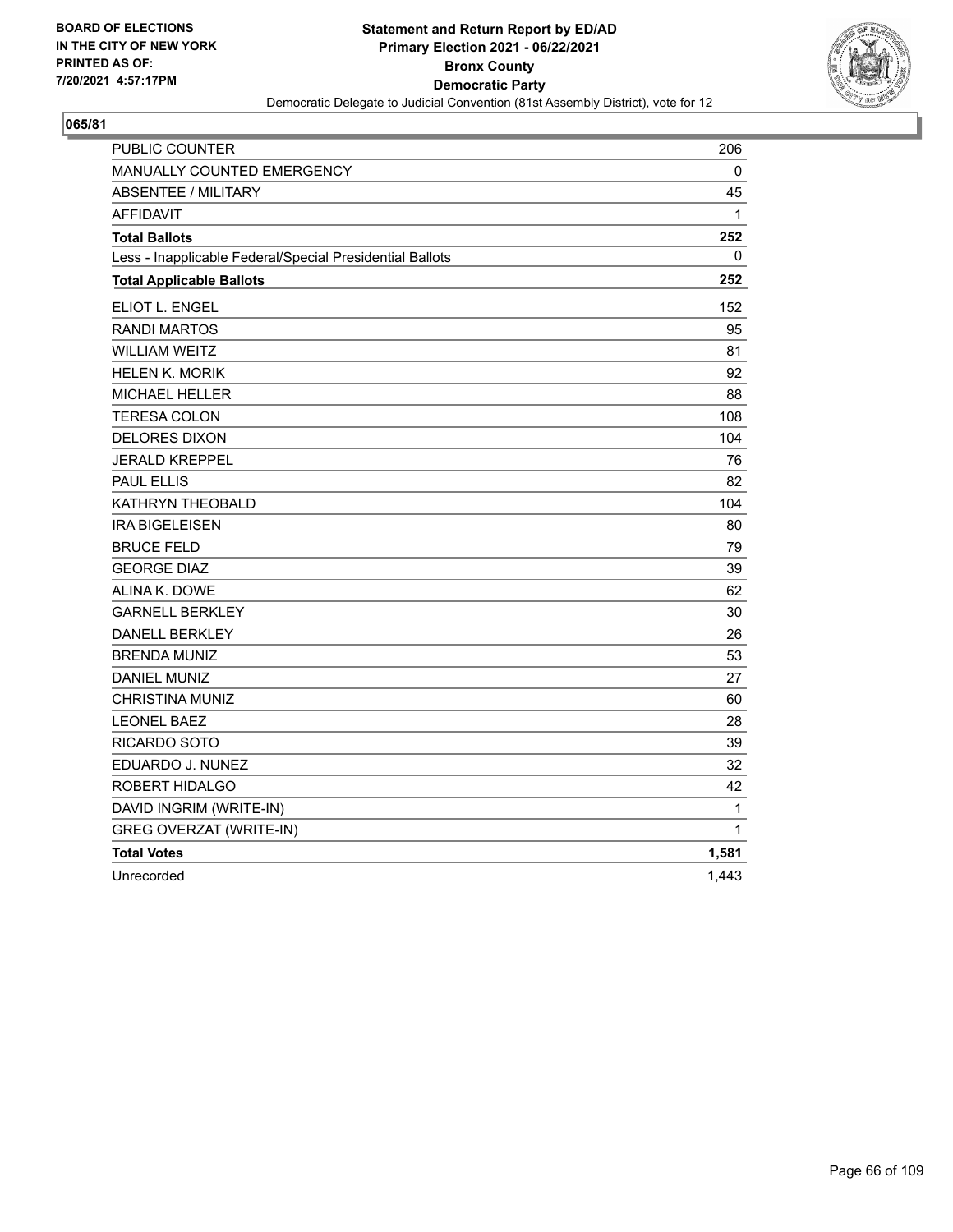

| <b>PUBLIC COUNTER</b>                                    | 117   |
|----------------------------------------------------------|-------|
| MANUALLY COUNTED EMERGENCY                               | 0     |
| <b>ABSENTEE / MILITARY</b>                               | 33    |
| <b>AFFIDAVIT</b>                                         | 0     |
| <b>Total Ballots</b>                                     | 150   |
| Less - Inapplicable Federal/Special Presidential Ballots | 0     |
| <b>Total Applicable Ballots</b>                          | 150   |
| ELIOT L. ENGEL                                           | 99    |
| <b>RANDI MARTOS</b>                                      | 49    |
| <b>WILLIAM WEITZ</b>                                     | 43    |
| <b>HELEN K. MORIK</b>                                    | 52    |
| <b>MICHAEL HELLER</b>                                    | 50    |
| <b>TERESA COLON</b>                                      | 53    |
| <b>DELORES DIXON</b>                                     | 54    |
| <b>JERALD KREPPEL</b>                                    | 41    |
| <b>PAUL ELLIS</b>                                        | 43    |
| KATHRYN THEOBALD                                         | 48    |
| <b>IRA BIGELEISEN</b>                                    | 42    |
| <b>BRUCE FELD</b>                                        | 46    |
| <b>GEORGE DIAZ</b>                                       | 16    |
| ALINA K. DOWE                                            | 22    |
| <b>GARNELL BERKLEY</b>                                   | 5     |
| <b>DANELL BERKLEY</b>                                    | 10    |
| <b>BRENDA MUNIZ</b>                                      | 21    |
| <b>DANIEL MUNIZ</b>                                      | 7     |
| <b>CHRISTINA MUNIZ</b>                                   | 19    |
| <b>LEONEL BAEZ</b>                                       | 10    |
| RICARDO SOTO                                             | 11    |
| EDUARDO J. NUNEZ                                         | 13    |
| ROBERT HIDALGO                                           | 16    |
| BILL DEBLASIO (WRITE-IN)                                 | 1     |
| <b>Total Votes</b>                                       | 771   |
| Unrecorded                                               | 1,029 |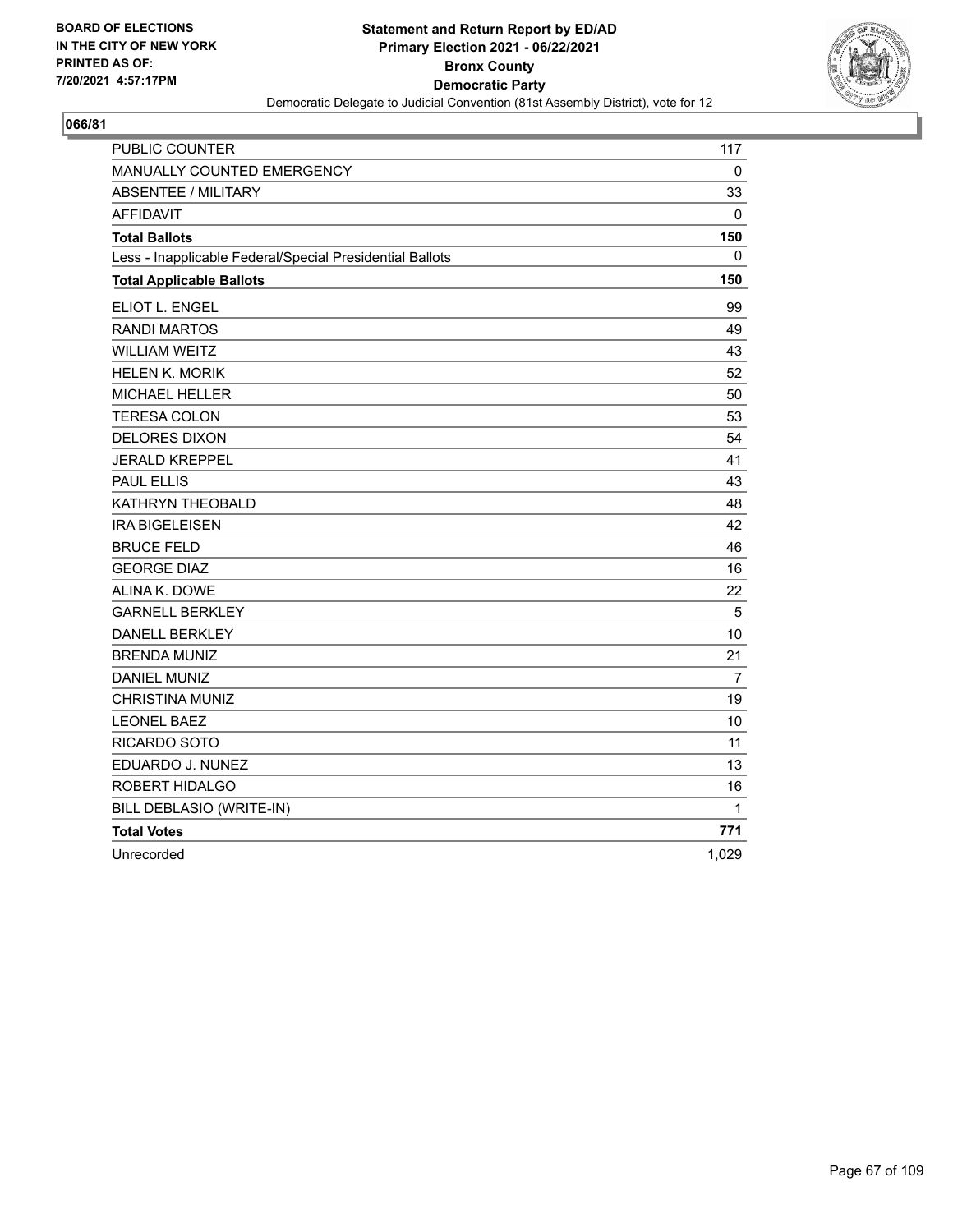

| PUBLIC COUNTER                                           | 142   |
|----------------------------------------------------------|-------|
| MANUALLY COUNTED EMERGENCY                               | 0     |
| <b>ABSENTEE / MILITARY</b>                               | 38    |
| <b>AFFIDAVIT</b>                                         | 0     |
| <b>Total Ballots</b>                                     | 180   |
| Less - Inapplicable Federal/Special Presidential Ballots | 0     |
| <b>Total Applicable Ballots</b>                          | 180   |
| ELIOT L. ENGEL                                           | 117   |
| <b>RANDI MARTOS</b>                                      | 68    |
| <b>WILLIAM WEITZ</b>                                     | 43    |
| <b>HELEN K. MORIK</b>                                    | 51    |
| <b>MICHAEL HELLER</b>                                    | 56    |
| <b>TERESA COLON</b>                                      | 64    |
| <b>DELORES DIXON</b>                                     | 57    |
| <b>JERALD KREPPEL</b>                                    | 41    |
| <b>PAUL ELLIS</b>                                        | 54    |
| KATHRYN THEOBALD                                         | 54    |
| <b>IRA BIGELEISEN</b>                                    | 43    |
| <b>BRUCE FELD</b>                                        | 52    |
| <b>GEORGE DIAZ</b>                                       | 31    |
| ALINA K. DOWE                                            | 28    |
| <b>GARNELL BERKLEY</b>                                   | 17    |
| <b>DANELL BERKLEY</b>                                    | 20    |
| <b>BRENDA MUNIZ</b>                                      | 38    |
| DANIEL MUNIZ                                             | 30    |
| <b>CHRISTINA MUNIZ</b>                                   | 38    |
| <b>LEONEL BAEZ</b>                                       | 30    |
| <b>RICARDO SOTO</b>                                      | 32    |
| EDUARDO J. NUNEZ                                         | 28    |
| ROBERT HIDALGO                                           | 30    |
| JULIE REYES (WRITE-IN)                                   | 1     |
| <b>Total Votes</b>                                       | 1,023 |
| Unrecorded                                               | 1,137 |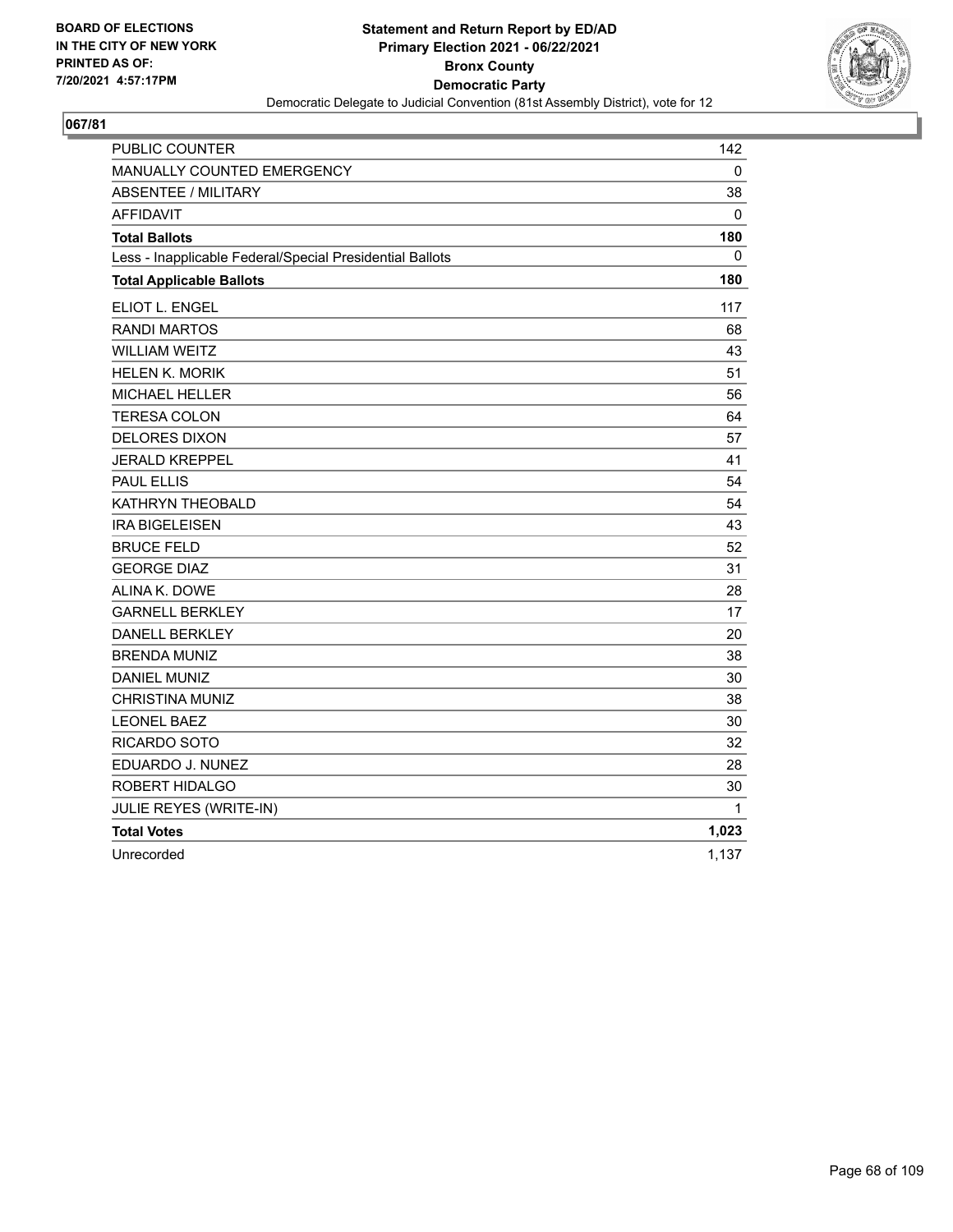

| PUBLIC COUNTER                                           | 220      |
|----------------------------------------------------------|----------|
| <b>MANUALLY COUNTED EMERGENCY</b>                        | 0        |
| <b>ABSENTEE / MILITARY</b>                               | 31       |
| <b>AFFIDAVIT</b>                                         | $\Omega$ |
| <b>Total Ballots</b>                                     | 251      |
| Less - Inapplicable Federal/Special Presidential Ballots | 0        |
| <b>Total Applicable Ballots</b>                          | 251      |
| ELIOT L. ENGEL                                           | 162      |
| <b>RANDI MARTOS</b>                                      | 94       |
| <b>WILLIAM WEITZ</b>                                     | 69       |
| <b>HELEN K. MORIK</b>                                    | 82       |
| <b>MICHAEL HELLER</b>                                    | 87       |
| <b>TERESA COLON</b>                                      | 86       |
| <b>DELORES DIXON</b>                                     | 71       |
| <b>JERALD KREPPEL</b>                                    | 62       |
| <b>PAUL ELLIS</b>                                        | 66       |
| KATHRYN THEOBALD                                         | 74       |
| <b>IRA BIGELEISEN</b>                                    | 67       |
| <b>BRUCE FELD</b>                                        | 80       |
| <b>GEORGE DIAZ</b>                                       | 41       |
| ALINA K. DOWE                                            | 45       |
| <b>GARNELL BERKLEY</b>                                   | 30       |
| <b>DANELL BERKLEY</b>                                    | 33       |
| <b>BRENDA MUNIZ</b>                                      | 50       |
| <b>DANIEL MUNIZ</b>                                      | 29       |
| <b>CHRISTINA MUNIZ</b>                                   | 45       |
| <b>LEONEL BAEZ</b>                                       | 35       |
| RICARDO SOTO                                             | 35       |
| EDUARDO J. NUNEZ                                         | 37       |
| ROBERT HIDALGO                                           | 34       |
| CHARLIE WOHLBERG (WRITE-IN)                              | 1        |
| ERIC DINOWITZ (WRITE-IN)                                 | 1        |
| UNATTRIBUTABLE WRITE-IN (WRITE-IN)                       | 4        |
| <b>Total Votes</b>                                       | 1,420    |
| Unrecorded                                               | 1,592    |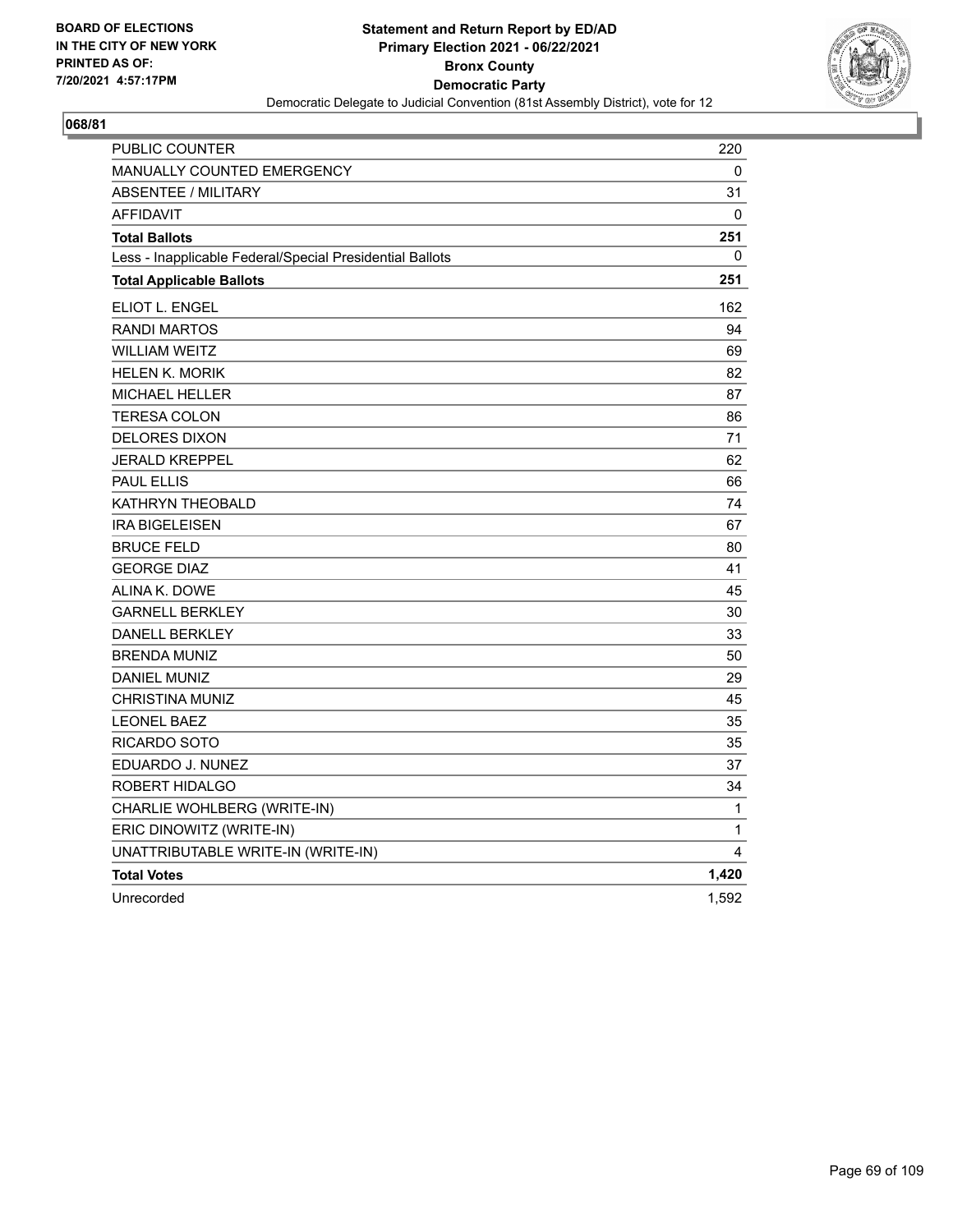

| PUBLIC COUNTER                                           | 243          |
|----------------------------------------------------------|--------------|
| <b>MANUALLY COUNTED EMERGENCY</b>                        | 0            |
| <b>ABSENTEE / MILITARY</b>                               | 60           |
| <b>AFFIDAVIT</b>                                         | $\mathbf{1}$ |
| <b>Total Ballots</b>                                     | 304          |
| Less - Inapplicable Federal/Special Presidential Ballots | 0            |
| <b>Total Applicable Ballots</b>                          | 304          |
| ELIOT L. ENGEL                                           | 225          |
| <b>RANDI MARTOS</b>                                      | 112          |
| <b>WILLIAM WEITZ</b>                                     | 109          |
| <b>HELEN K. MORIK</b>                                    | 116          |
| MICHAEL HELLER                                           | 112          |
| <b>TERESA COLON</b>                                      | 119          |
| <b>DELORES DIXON</b>                                     | 109          |
| <b>JERALD KREPPEL</b>                                    | 89           |
| PAUL ELLIS                                               | 100          |
| KATHRYN THEOBALD                                         | 110          |
| <b>IRA BIGELEISEN</b>                                    | 107          |
| <b>BRUCE FELD</b>                                        | 106          |
| <b>GEORGE DIAZ</b>                                       | 33           |
| ALINA K. DOWE                                            | 43           |
| <b>GARNELL BERKLEY</b>                                   | 23           |
| <b>DANELL BERKLEY</b>                                    | 23           |
| <b>BRENDA MUNIZ</b>                                      | 49           |
| <b>DANIEL MUNIZ</b>                                      | 26           |
| <b>CHRISTINA MUNIZ</b>                                   | 39           |
| <b>LEONEL BAEZ</b>                                       | 24           |
| RICARDO SOTO                                             | 35           |
| EDUARDO J. NUNEZ                                         | 28           |
| ROBERT HIDALGO                                           | 40           |
| AITAN ELIASH (WRITE-IN)                                  | 1            |
| EMILY YOLKUT (WRITE-IN)                                  | 1            |
| JEFFREY OKUN (WRITE-IN)                                  | 1            |
| JESSICA HILLIARD (WRITE-IN)                              | $\mathbf{1}$ |
| MICHELLE REUS (WRITE-IN)                                 | $\mathbf{1}$ |
| <b>Total Votes</b>                                       | 1,782        |
| Unrecorded                                               | 1,866        |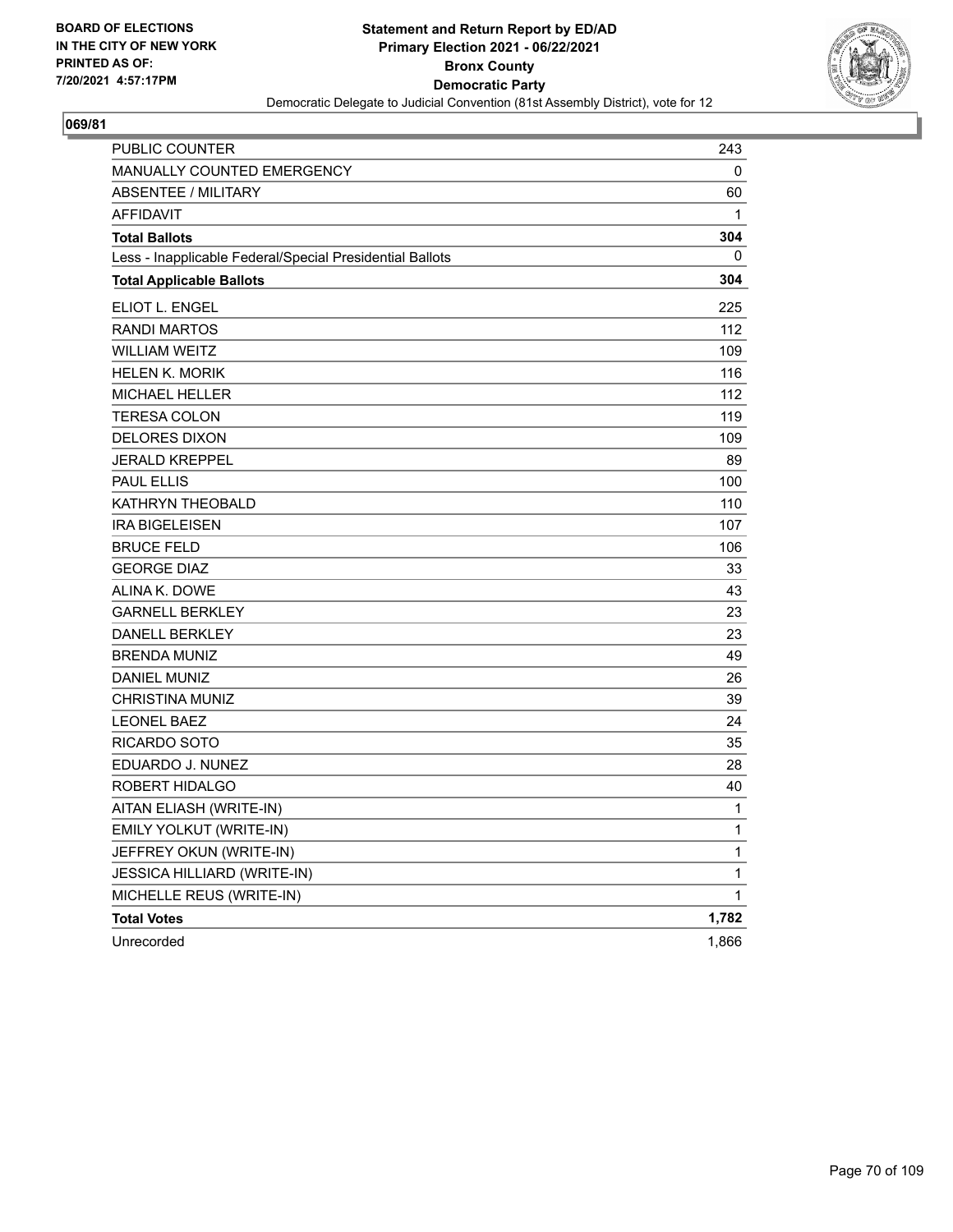

| <b>PUBLIC COUNTER</b>                                    | 80             |
|----------------------------------------------------------|----------------|
| MANUALLY COUNTED EMERGENCY                               | $\Omega$       |
| <b>ABSENTEE / MILITARY</b>                               | 24             |
| <b>AFFIDAVIT</b>                                         | 0              |
| <b>Total Ballots</b>                                     | 104            |
| Less - Inapplicable Federal/Special Presidential Ballots | 0              |
| <b>Total Applicable Ballots</b>                          | 104            |
| ELIOT L. ENGEL                                           | 69             |
| <b>RANDI MARTOS</b>                                      | 33             |
| <b>WILLIAM WEITZ</b>                                     | 34             |
| <b>HELEN K. MORIK</b>                                    | 34             |
| <b>MICHAEL HELLER</b>                                    | 31             |
| <b>TERESA COLON</b>                                      | 34             |
| <b>DELORES DIXON</b>                                     | 28             |
| <b>JERALD KREPPEL</b>                                    | 28             |
| <b>PAUL ELLIS</b>                                        | 28             |
| <b>KATHRYN THEOBALD</b>                                  | 38             |
| <b>IRA BIGELEISEN</b>                                    | 36             |
| <b>BRUCE FELD</b>                                        | 34             |
| <b>GEORGE DIAZ</b>                                       | 14             |
| ALINA K. DOWE                                            | 19             |
| <b>GARNELL BERKLEY</b>                                   | 11             |
| <b>DANELL BERKLEY</b>                                    | 11             |
| <b>BRENDA MUNIZ</b>                                      | 17             |
| <b>DANIEL MUNIZ</b>                                      | $\overline{7}$ |
| <b>CHRISTINA MUNIZ</b>                                   | 15             |
| <b>LEONEL BAEZ</b>                                       | 13             |
| RICARDO SOTO                                             | 17             |
| EDUARDO J. NUNEZ                                         | 12             |
| ROBERT HIDALGO                                           | 15             |
| <b>Total Votes</b>                                       | 578            |
| Unrecorded                                               | 670            |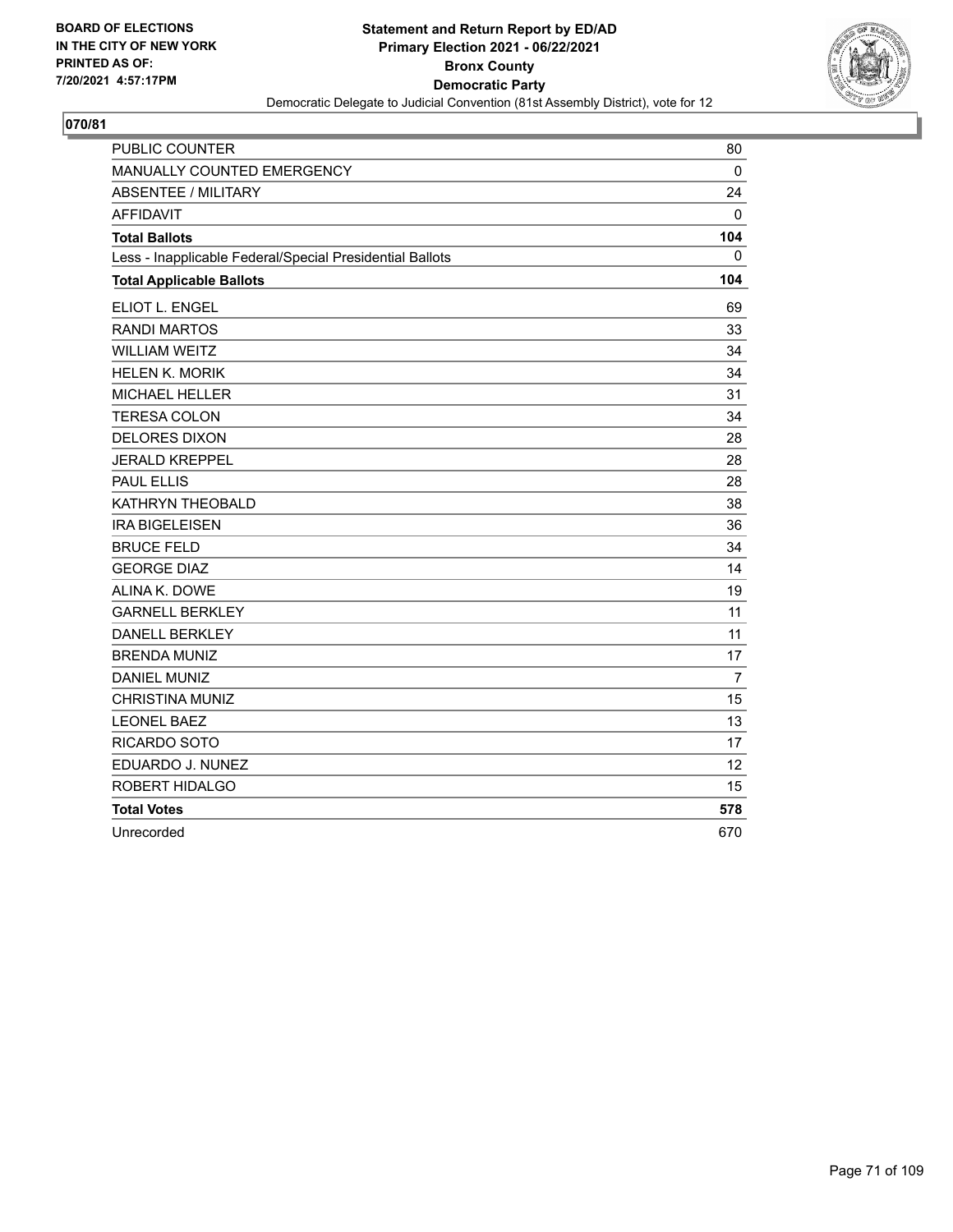

| PUBLIC COUNTER                                           | 149          |
|----------------------------------------------------------|--------------|
| <b>MANUALLY COUNTED EMERGENCY</b>                        | 0            |
| ABSENTEE / MILITARY                                      | 53           |
| <b>AFFIDAVIT</b>                                         | $\mathbf{1}$ |
| <b>Total Ballots</b>                                     | 203          |
| Less - Inapplicable Federal/Special Presidential Ballots | 0            |
| <b>Total Applicable Ballots</b>                          | 203          |
| <b>ELIOT L. ENGEL</b>                                    | 131          |
| <b>RANDI MARTOS</b>                                      | 73           |
| <b>WILLIAM WEITZ</b>                                     | 57           |
| HELEN K. MORIK                                           | 72           |
| <b>MICHAEL HELLER</b>                                    | 64           |
| <b>TERESA COLON</b>                                      | 77           |
| <b>DELORES DIXON</b>                                     | 75           |
| <b>JERALD KREPPEL</b>                                    | 44           |
| <b>PAUL ELLIS</b>                                        | 55           |
| KATHRYN THEOBALD                                         | 79           |
| <b>IRA BIGELEISEN</b>                                    | 54           |
| <b>BRUCE FELD</b>                                        | 59           |
| <b>GEORGE DIAZ</b>                                       | 33           |
| ALINA K. DOWE                                            | 47           |
| <b>GARNELL BERKLEY</b>                                   | 18           |
| <b>DANELL BERKLEY</b>                                    | 12           |
| <b>BRENDA MUNIZ</b>                                      | 38           |
| <b>DANIEL MUNIZ</b>                                      | 17           |
| CHRISTINA MUNIZ                                          | 45           |
| <b>LEONEL BAEZ</b>                                       | 20           |
| RICARDO SOTO                                             | 26           |
| EDUARDO J. NUNEZ                                         | 24           |
| ROBERT HIDALGO                                           | 28           |
| CARLOS EDUARDO RODRIGUEZ (WRITE-IN)                      | 1            |
| EDWARD CULLEN (WRITE-IN)                                 | 1            |
| SASHA PARKER (WRITE-IN)                                  | $\mathbf{1}$ |
| UNATTRIBUTABLE WRITE-IN (WRITE-IN)                       | 1            |
| <b>Total Votes</b>                                       | 1,152        |
| Unrecorded                                               | 1,284        |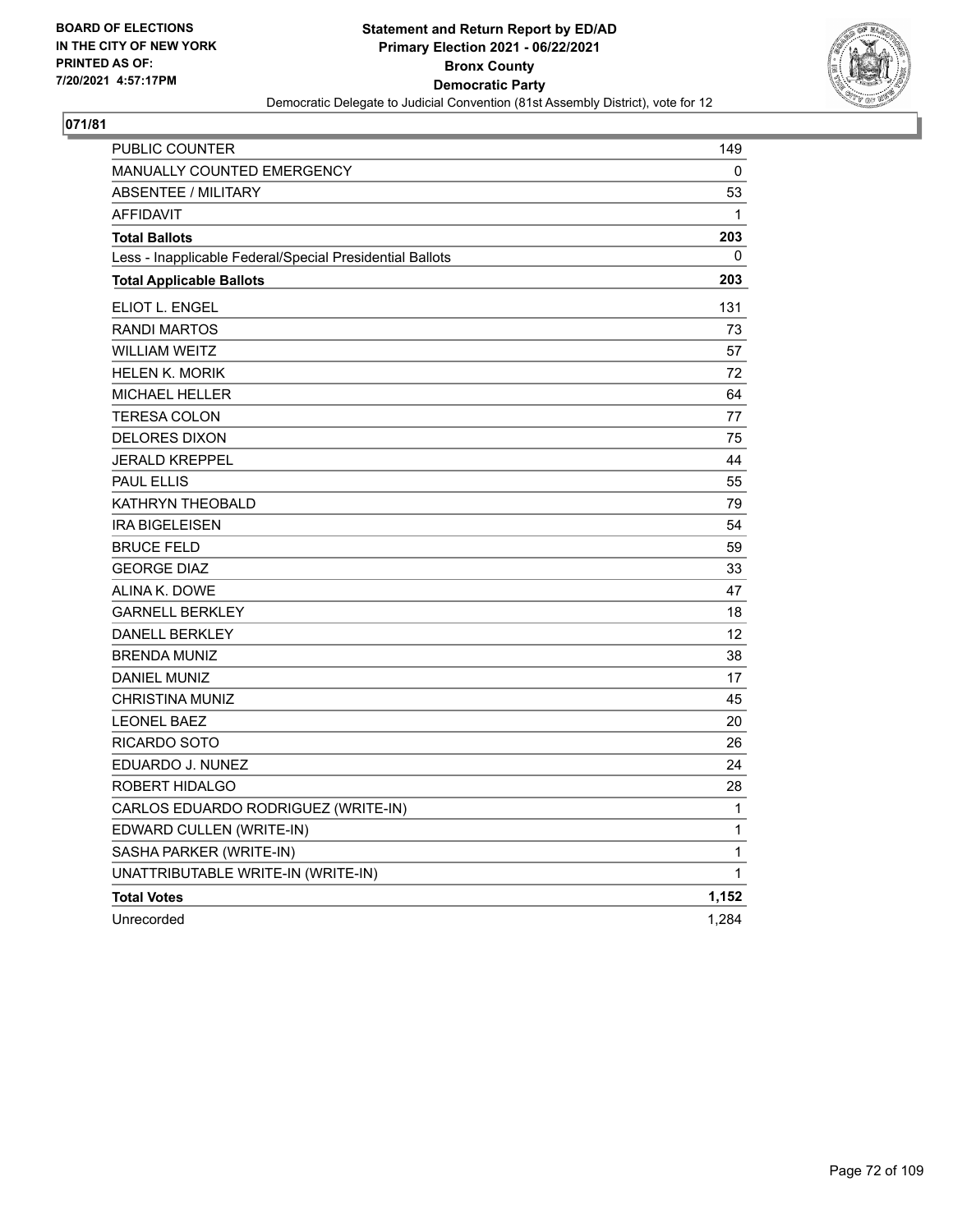

| PUBLIC COUNTER                                           | 266   |
|----------------------------------------------------------|-------|
| MANUALLY COUNTED EMERGENCY                               | 0     |
| <b>ABSENTEE / MILITARY</b>                               | 55    |
| <b>AFFIDAVIT</b>                                         | 0     |
| <b>Total Ballots</b>                                     | 321   |
| Less - Inapplicable Federal/Special Presidential Ballots | 0     |
| <b>Total Applicable Ballots</b>                          | 321   |
| ELIOT L. ENGEL                                           | 245   |
| <b>RANDI MARTOS</b>                                      | 135   |
| <b>WILLIAM WEITZ</b>                                     | 120   |
| <b>HELEN K. MORIK</b>                                    | 121   |
| <b>MICHAEL HELLER</b>                                    | 134   |
| <b>TERESA COLON</b>                                      | 129   |
| DELORES DIXON                                            | 118   |
| <b>JERALD KREPPEL</b>                                    | 99    |
| <b>PAUL ELLIS</b>                                        | 106   |
| KATHRYN THEOBALD                                         | 116   |
| <b>IRA BIGELEISEN</b>                                    | 112   |
| <b>BRUCE FELD</b>                                        | 122   |
| <b>GEORGE DIAZ</b>                                       | 37    |
| ALINA K. DOWE                                            | 46    |
| <b>GARNELL BERKLEY</b>                                   | 23    |
| <b>DANELL BERKLEY</b>                                    | 25    |
| <b>BRENDA MUNIZ</b>                                      | 47    |
| <b>DANIEL MUNIZ</b>                                      | 21    |
| <b>CHRISTINA MUNIZ</b>                                   | 41    |
| <b>LEONEL BAEZ</b>                                       | 24    |
| RICARDO SOTO                                             | 33    |
| EDUARDO J. NUNEZ                                         | 28    |
| ROBERT HIDALGO                                           | 33    |
| EFRAIM HERSTIE (WRITE-IN)                                | 1     |
| JOANNE SPIVAK (WRITE-IN)                                 | 1     |
| KATRINA FOSTER (WRITE-IN)                                | 1     |
| LISA ROSENBERG (WRITE-IN)                                | 1     |
| MARTIN ROSEN (WRITE-IN)                                  | 1     |
| MICHAEL SPIVAK (WRITE-IN)                                | 1     |
| MINO LORA (WRITE-IN)                                     | 1     |
| NETANEL FIORINO (WRITE-IN)                               | 1     |
| PAMELA KALLIMANIS (WRITE-IN)                             | 1     |
| RAFAEL N FISCHER (WRITE-IN)                              | 1     |
| RANDYE BERNFELD (WRITE-IN)                               | 1     |
| REUBEN DIAZ JR (WRITE-IN)                                | 1     |
| <b>Total Votes</b>                                       | 1,927 |
| Unrecorded                                               | 1,925 |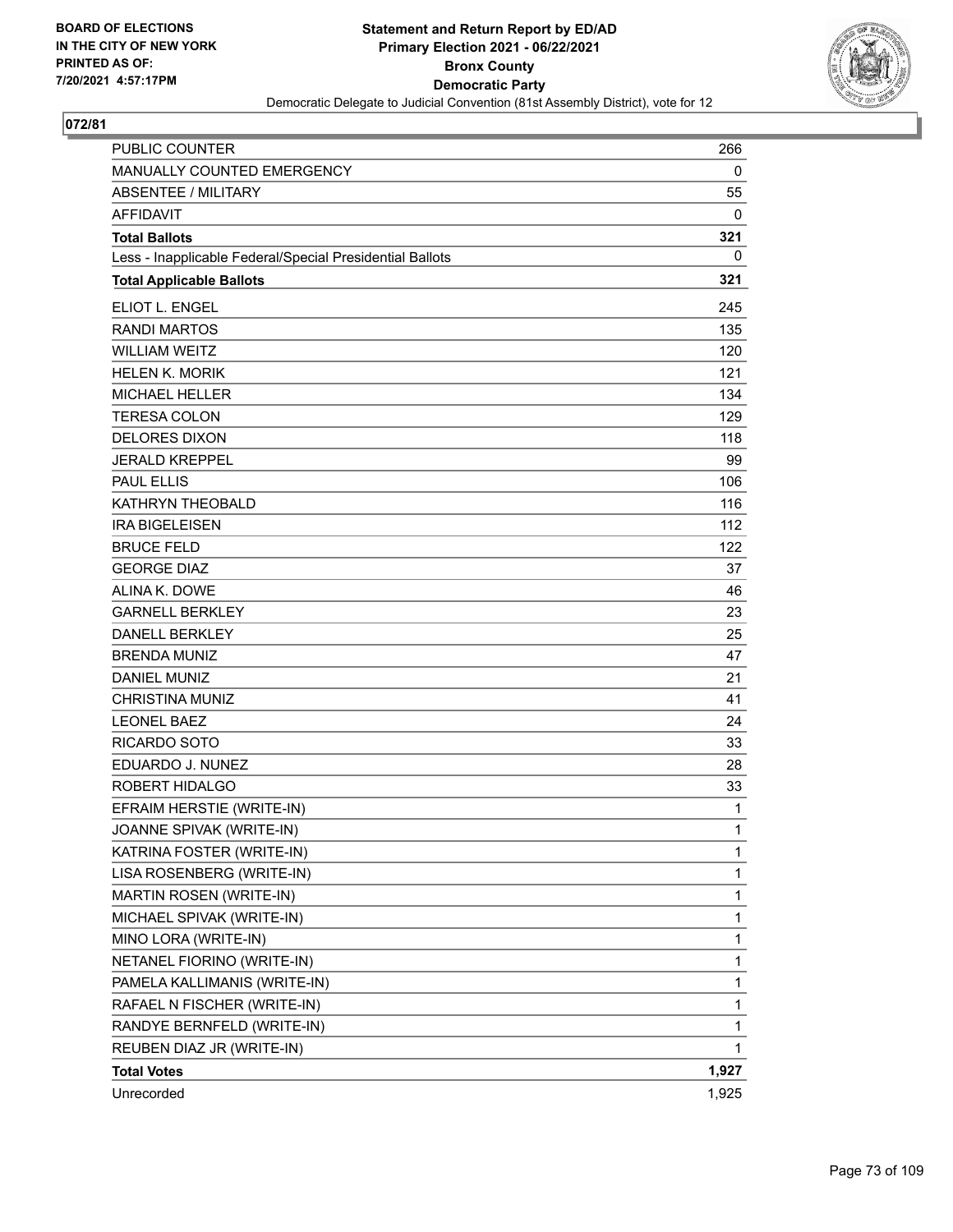

| <b>PUBLIC COUNTER</b>                                    | 302          |
|----------------------------------------------------------|--------------|
| MANUALLY COUNTED EMERGENCY                               | 0            |
| <b>ABSENTEE / MILITARY</b>                               | 51           |
| <b>AFFIDAVIT</b>                                         | 0            |
| <b>Total Ballots</b>                                     | 353          |
| Less - Inapplicable Federal/Special Presidential Ballots | 0            |
| <b>Total Applicable Ballots</b>                          | 353          |
| ELIOT L. ENGEL                                           | 235          |
| <b>RANDI MARTOS</b>                                      | 143          |
| <b>WILLIAM WEITZ</b>                                     | 131          |
| <b>HELEN K. MORIK</b>                                    | 142          |
| <b>MICHAEL HELLER</b>                                    | 127          |
| <b>TERESA COLON</b>                                      | 120          |
| <b>DELORES DIXON</b>                                     | 112          |
| <b>JERALD KREPPEL</b>                                    | 100          |
| <b>PAUL ELLIS</b>                                        | 100          |
| KATHRYN THEOBALD                                         | 105          |
| <b>IRA BIGELEISEN</b>                                    | 98           |
| <b>BRUCE FELD</b>                                        | 117          |
| <b>GEORGE DIAZ</b>                                       | 53           |
| ALINA K. DOWE                                            | 59           |
| <b>GARNELL BERKLEY</b>                                   | 38           |
| <b>DANELL BERKLEY</b>                                    | 36           |
| <b>BRENDA MUNIZ</b>                                      | 65           |
| <b>DANIEL MUNIZ</b>                                      | 42           |
| <b>CHRISTINA MUNIZ</b>                                   | 61           |
| <b>LEONEL BAEZ</b>                                       | 40           |
| <b>RICARDO SOTO</b>                                      | 49           |
| EDUARDO J. NUNEZ                                         | 48           |
| ROBERT HIDALGO                                           | 50           |
| AL HIGLER (WRITE-IN)                                     | 1            |
| ALF LANDOW (WRITE-IN)                                    | 1            |
| PAT PAULSON (WRITE-IN)                                   | 1            |
| TAO MORAN (WRITE-IN)                                     | 1            |
| TOM MCBRIDE (WRITE-IN)                                   | $\mathbf{1}$ |
| UNATTRIBUTABLE WRITE-IN (WRITE-IN)                       | 13           |
| <b>Total Votes</b>                                       | 2,089        |
| Unrecorded                                               | 2,147        |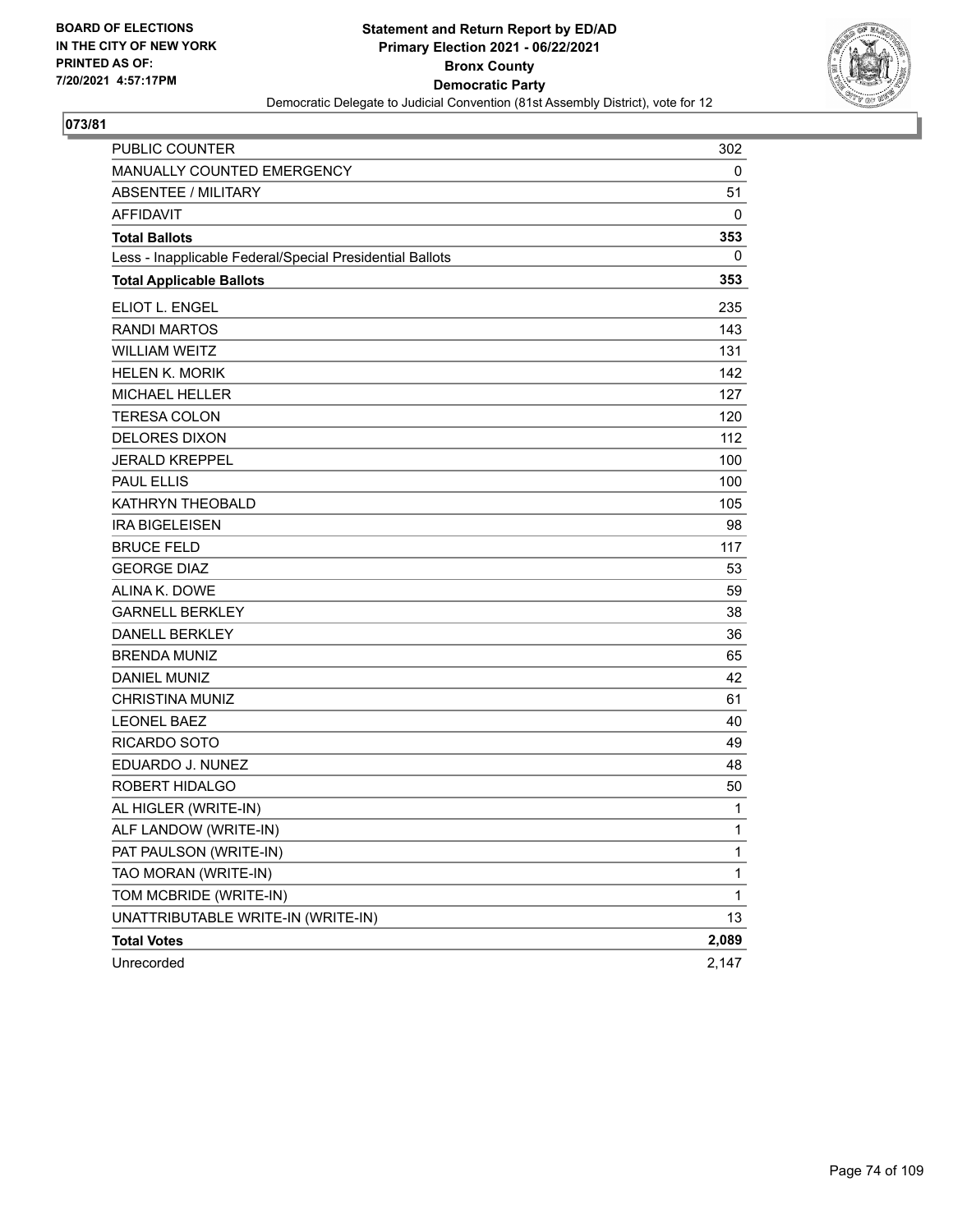

| <b>PUBLIC COUNTER</b>                                    | 191          |
|----------------------------------------------------------|--------------|
| MANUALLY COUNTED EMERGENCY                               | 0            |
| <b>ABSENTEE / MILITARY</b>                               | 36           |
| <b>AFFIDAVIT</b>                                         | 1            |
| <b>Total Ballots</b>                                     | 228          |
| Less - Inapplicable Federal/Special Presidential Ballots | 0            |
| <b>Total Applicable Ballots</b>                          | 228          |
| ELIOT L. ENGEL                                           | 129          |
| <b>RANDI MARTOS</b>                                      | 87           |
| <b>WILLIAM WEITZ</b>                                     | 68           |
| <b>HELEN K. MORIK</b>                                    | 83           |
| <b>MICHAEL HELLER</b>                                    | 65           |
| <b>TERESA COLON</b>                                      | 93           |
| <b>DELORES DIXON</b>                                     | 78           |
| <b>JERALD KREPPEL</b>                                    | 55           |
| <b>PAUL ELLIS</b>                                        | 55           |
| <b>KATHRYN THEOBALD</b>                                  | 80           |
| <b>IRA BIGELEISEN</b>                                    | 56           |
| <b>BRUCE FELD</b>                                        | 70           |
| <b>GEORGE DIAZ</b>                                       | 28           |
| ALINA K. DOWE                                            | 41           |
| <b>GARNELL BERKLEY</b>                                   | 10           |
| <b>DANELL BERKLEY</b>                                    | 8            |
| <b>BRENDA MUNIZ</b>                                      | 48           |
| <b>DANIEL MUNIZ</b>                                      | 22           |
| <b>CHRISTINA MUNIZ</b>                                   | 45           |
| <b>LEONEL BAEZ</b>                                       | 26           |
| <b>RICARDO SOTO</b>                                      | 29           |
| EDUARDO J. NUNEZ                                         | 34           |
| ROBERT HIDALGO                                           | 33           |
| JANEI PEGUERO (WRITE-IN)                                 | 1            |
| LARRY TOWERS (WRITE-IN)                                  | 1            |
| LENA MERCADO (WRITE-IN)                                  | $\mathbf{1}$ |
| MARYANN A YOUNG (WRITE-IN)                               | 1            |
| NICHOLAS MARTINEZ (WRITE-IN)                             | 1            |
| RADHY MIRANDA (WRITE-IN)                                 | 1            |
| RAYMOND P MERCADO (WRITE-IN)                             | 1            |
| ROBERT EISMAN (WRITE-IN)                                 | 1            |
| TIM V BROWN (WRITE-IN)                                   | 1            |
| <b>Total Votes</b>                                       | 1,252        |
| Unrecorded                                               | 1,484        |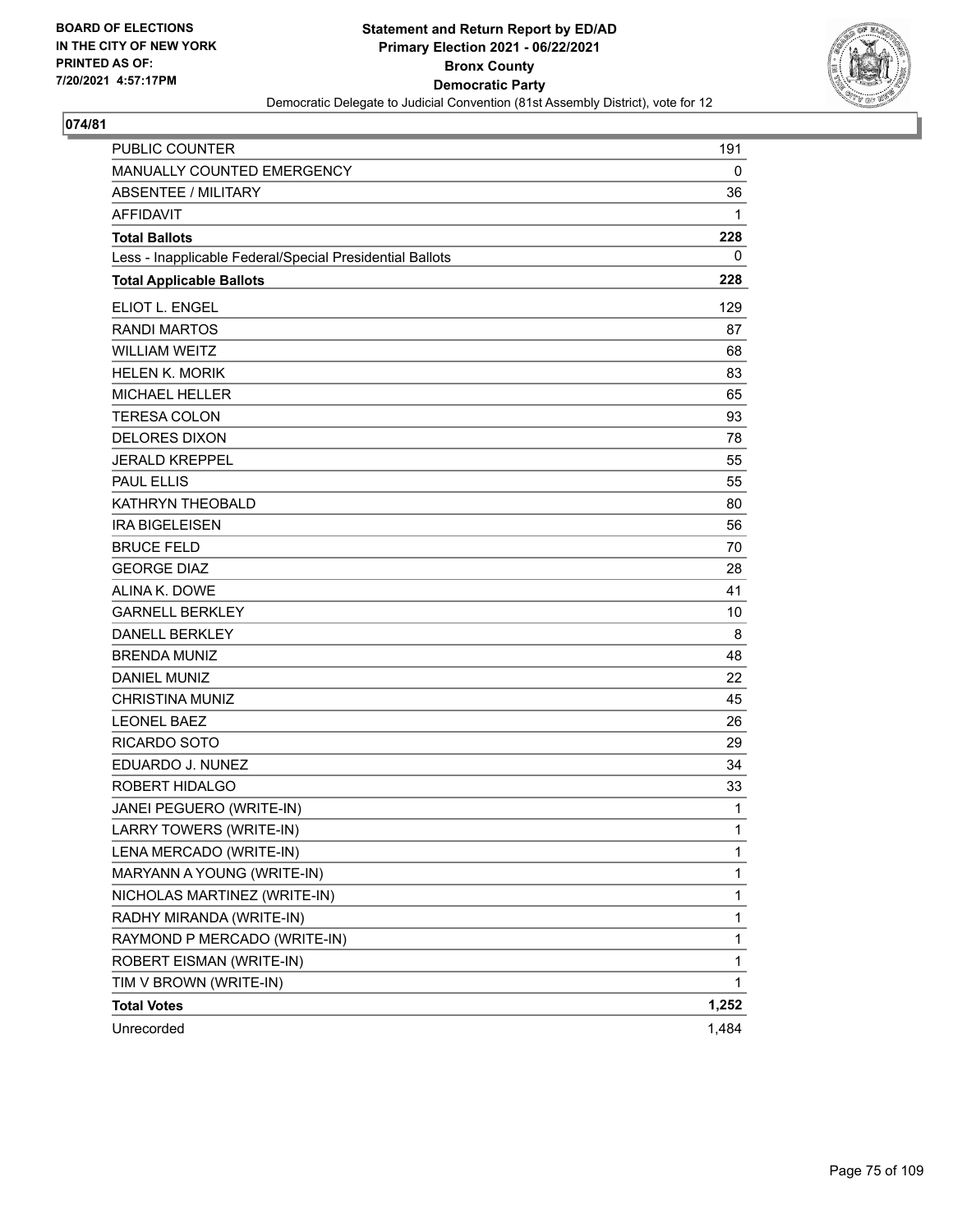

| <b>PUBLIC COUNTER</b>                                    | 195          |
|----------------------------------------------------------|--------------|
| MANUALLY COUNTED EMERGENCY                               | 0            |
| ABSENTEE / MILITARY                                      | 41           |
| <b>AFFIDAVIT</b>                                         | 6            |
| <b>Total Ballots</b>                                     | 242          |
| Less - Inapplicable Federal/Special Presidential Ballots | 0            |
| <b>Total Applicable Ballots</b>                          | 242          |
| <b>ELIOT L. ENGEL</b>                                    | 137          |
| <b>RANDI MARTOS</b>                                      | 76           |
| <b>WILLIAM WEITZ</b>                                     | 51           |
| <b>HELEN K. MORIK</b>                                    | 82           |
| MICHAEL HELLER                                           | 70           |
| <b>TERESA COLON</b>                                      | 104          |
| <b>DELORES DIXON</b>                                     | 90           |
| <b>JERALD KREPPEL</b>                                    | 55           |
| <b>PAUL ELLIS</b>                                        | 56           |
| KATHRYN THEOBALD                                         | 84           |
| <b>IRA BIGELEISEN</b>                                    | 63           |
| <b>BRUCE FELD</b>                                        | 53           |
| <b>GEORGE DIAZ</b>                                       | 53           |
| ALINA K. DOWE                                            | 66           |
| <b>GARNELL BERKLEY</b>                                   | 28           |
| <b>DANELL BERKLEY</b>                                    | 41           |
| <b>BRENDA MUNIZ</b>                                      | 65           |
| DANIEL MUNIZ                                             | 36           |
| CHRISTINA MUNIZ                                          | 62           |
| <b>LEONEL BAEZ</b>                                       | 38           |
| RICARDO SOTO                                             | 54           |
| EDUARDO J. NUNEZ                                         | 47           |
| ROBERT HIDALGO                                           | 50           |
| EITAN WEINSTEINER (WRITE-IN)                             | 1            |
| ILEANA TORRESS (WRITE-IN)                                | 1            |
| JONESHA VALENTINE (WRITE-IN)                             | 1            |
| UNATTRIBUTABLE WRITE-IN (WRITE-IN)                       | $\mathbf{1}$ |
| <b>Total Votes</b>                                       | 1,465        |
| Unrecorded                                               | 1,439        |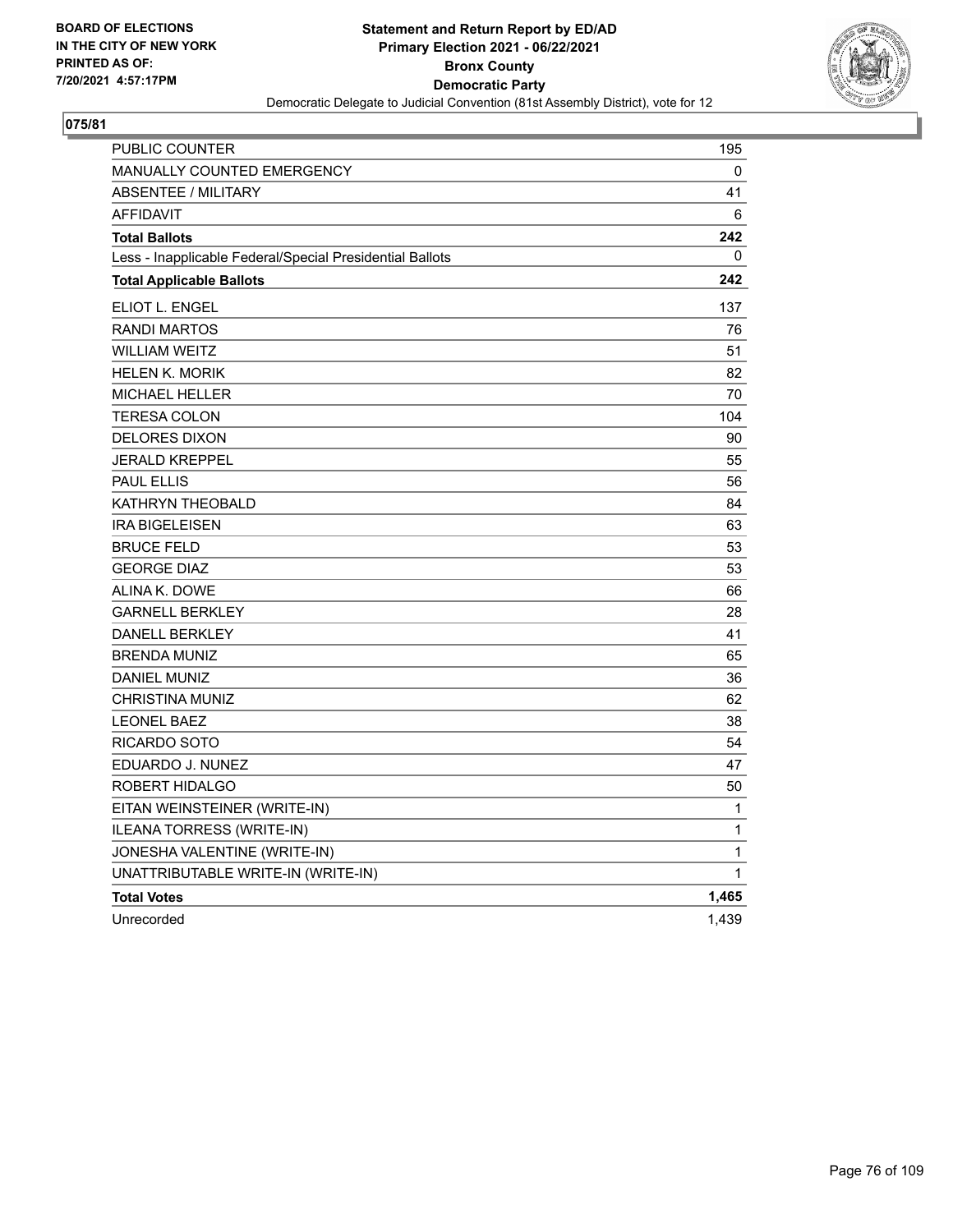

| <b>PUBLIC COUNTER</b>                                    | 208          |
|----------------------------------------------------------|--------------|
| MANUALLY COUNTED EMERGENCY                               | 0            |
| <b>ABSENTEE / MILITARY</b>                               | 49           |
| <b>AFFIDAVIT</b>                                         | 1            |
| <b>Total Ballots</b>                                     | 258          |
| Less - Inapplicable Federal/Special Presidential Ballots | 0            |
| <b>Total Applicable Ballots</b>                          | 258          |
| ELIOT L. ENGEL                                           | 181          |
| <b>RANDI MARTOS</b>                                      | 97           |
| <b>WILLIAM WEITZ</b>                                     | 86           |
| <b>HELEN K. MORIK</b>                                    | 92           |
| <b>MICHAEL HELLER</b>                                    | 86           |
| <b>TERESA COLON</b>                                      | 86           |
| <b>DELORES DIXON</b>                                     | 79           |
| <b>JERALD KREPPEL</b>                                    | 78           |
| <b>PAUL ELLIS</b>                                        | 75           |
| <b>KATHRYN THEOBALD</b>                                  | 88           |
| <b>IRA BIGELEISEN</b>                                    | 77           |
| <b>BRUCE FELD</b>                                        | 86           |
| <b>GEORGE DIAZ</b>                                       | 29           |
| ALINA K. DOWE                                            | 39           |
| <b>GARNELL BERKLEY</b>                                   | 13           |
| <b>DANELL BERKLEY</b>                                    | 14           |
| <b>BRENDA MUNIZ</b>                                      | 35           |
| <b>DANIEL MUNIZ</b>                                      | 18           |
| <b>CHRISTINA MUNIZ</b>                                   | 37           |
| <b>LEONEL BAEZ</b>                                       | 16           |
| <b>RICARDO SOTO</b>                                      | 17           |
| EDUARDO J. NUNEZ                                         | 21           |
| ROBERT HIDALGO                                           | 16           |
| AAMER TAHSEER (WRITE-IN)                                 | 1            |
| ADELRON DOSSANTOS (WRITE-IN)                             | 1            |
| ANDREW CARORIN (WRITE-IN)                                | 1            |
| ASA HENRY (WRITE-IN)                                     | 1            |
| BRENDA CARONIG (WRITE-IN)                                | $\mathbf{1}$ |
| CECIL BONITO (WRITE-IN)                                  | 1            |
| CLAIBOURNE HENRY (WRITE-IN)                              | 1            |
| EVANGELISTA ESCUBORES (WRITE-IN)                         | 1            |
| GARY AXELBANK (WRITE-IN)                                 | 1            |
| JOSE ALONZO (WRITE-IN)                                   | 1            |
| JUBA NOUR (WRITE-IN)                                     | 1            |
| KENNY MINAYA (WRITE-IN)                                  | 1            |
| MICHAEL HINMAN (WRITE-IN)                                | 1            |
| MICHAEL IUPINACCI (WRITE-IN)                             | 1            |
| MUHAMMAD MAHMUD (WRITE-IN)                               | 1            |
| NICOLE CARORIN (WRITE-IN)                                | 1            |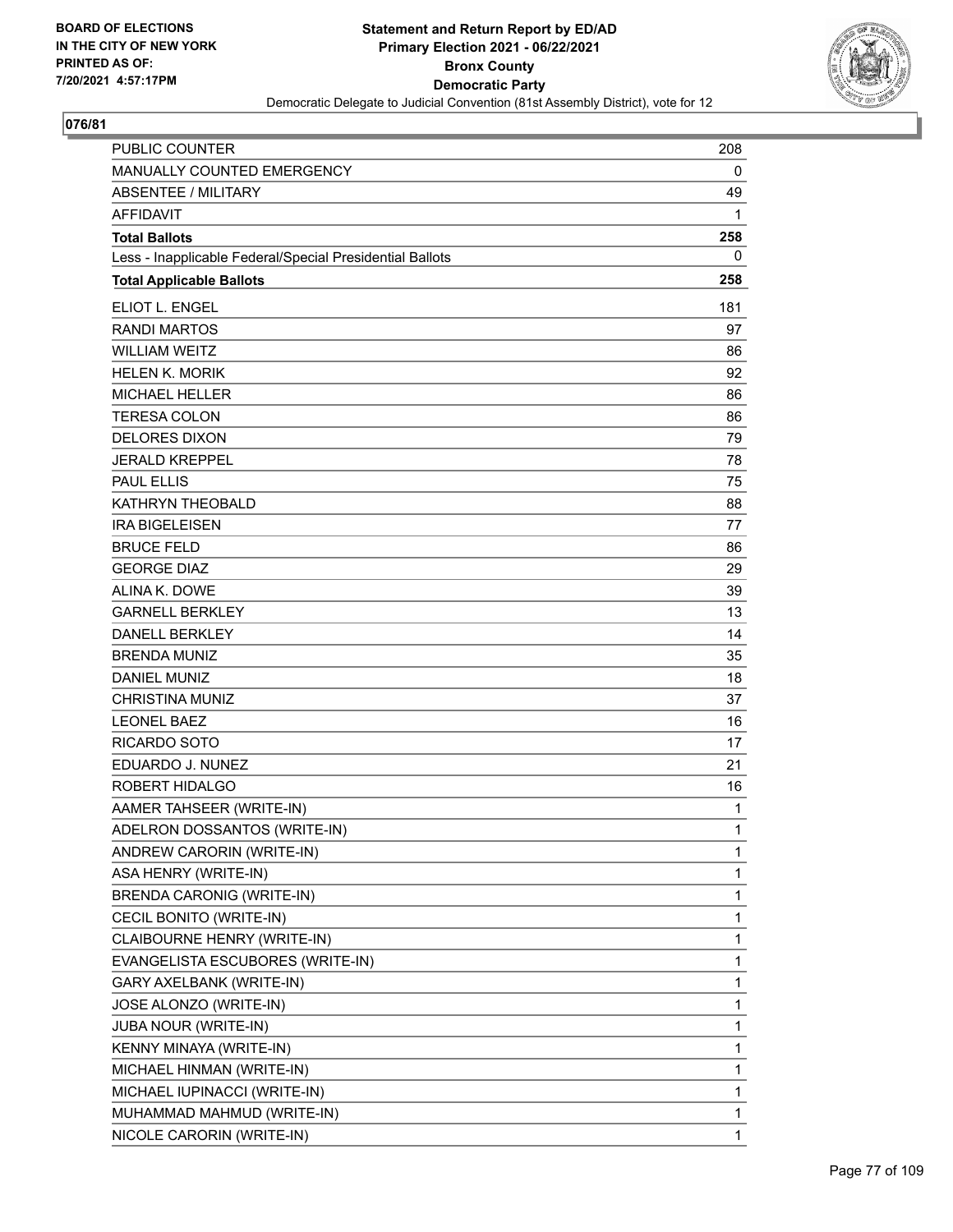

| YICANNY MINAYA (WRITE-IN) |       |
|---------------------------|-------|
| ZACHARY MAYER (WRITE-IN)  |       |
| <b>Total Votes</b>        | 1.384 |
| Unrecorded                | 1.712 |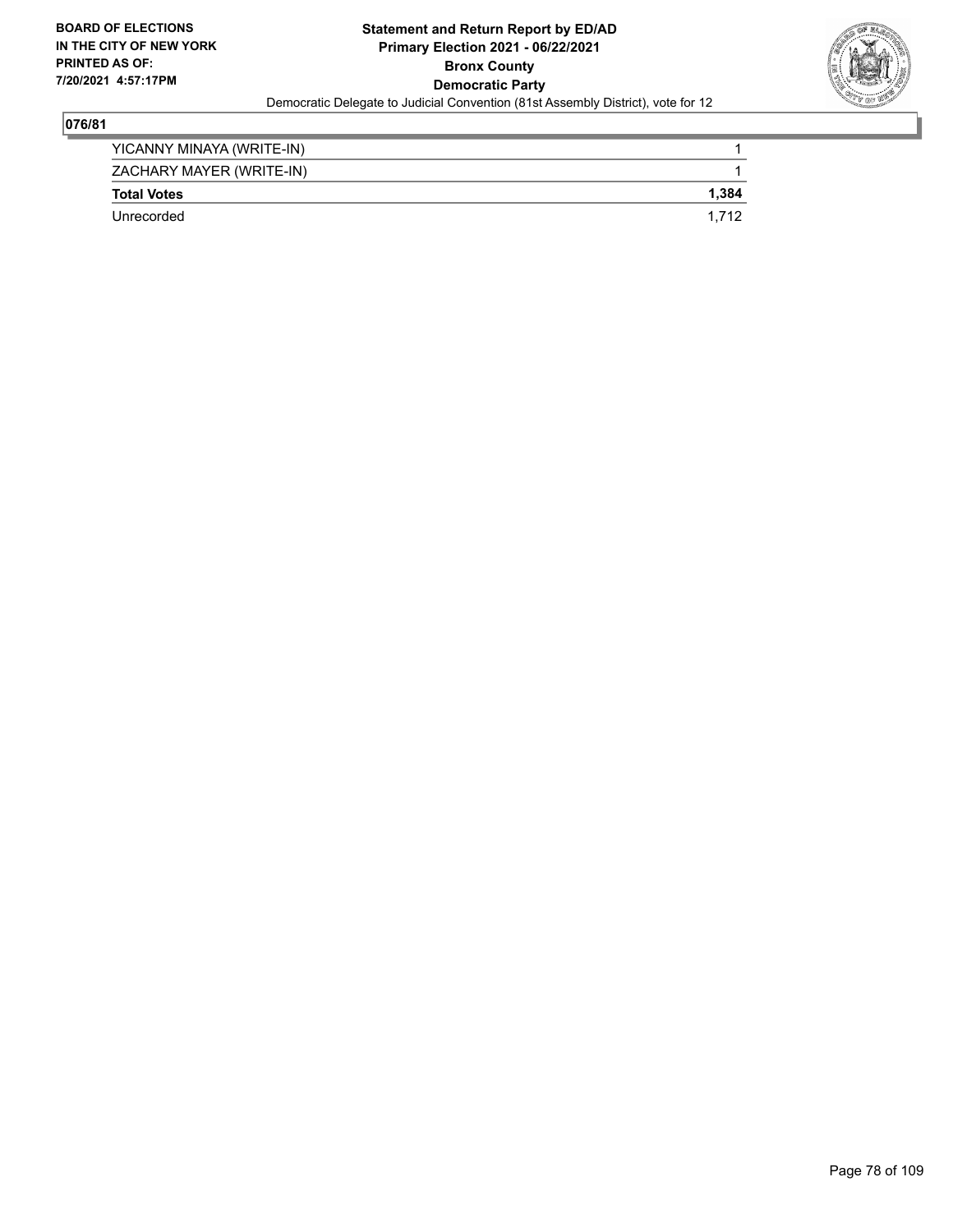

| PUBLIC COUNTER                                           | 200            |
|----------------------------------------------------------|----------------|
| MANUALLY COUNTED EMERGENCY                               | 0              |
| <b>ABSENTEE / MILITARY</b>                               | 24             |
| <b>AFFIDAVIT</b>                                         | 1              |
| <b>Total Ballots</b>                                     | 225            |
| Less - Inapplicable Federal/Special Presidential Ballots | 0              |
| <b>Total Applicable Ballots</b>                          | 225            |
| ELIOT L. ENGEL                                           | 117            |
| <b>RANDI MARTOS</b>                                      | 65             |
| <b>WILLIAM WEITZ</b>                                     | 45             |
| <b>HELEN K. MORIK</b>                                    | 64             |
| <b>MICHAEL HELLER</b>                                    | 58             |
| <b>TERESA COLON</b>                                      | 79             |
| <b>DELORES DIXON</b>                                     | 72             |
| <b>JERALD KREPPEL</b>                                    | 41             |
| <b>PAUL ELLIS</b>                                        | 48             |
| KATHRYN THEOBALD                                         | 66             |
| <b>IRA BIGELEISEN</b>                                    | 62             |
| <b>BRUCE FELD</b>                                        | 43             |
| <b>GEORGE DIAZ</b>                                       | 55             |
| ALINA K. DOWE                                            | 62             |
| <b>GARNELL BERKLEY</b>                                   | 42             |
| <b>DANELL BERKLEY</b>                                    | 37             |
| <b>BRENDA MUNIZ</b>                                      | 71             |
| <b>DANIEL MUNIZ</b>                                      | 38             |
| <b>CHRISTINA MUNIZ</b>                                   | 68             |
| <b>LEONEL BAEZ</b>                                       | 41             |
| RICARDO SOTO                                             | 50             |
| EDUARDO J. NUNEZ                                         | 52             |
| ROBERT HIDALGO                                           | 50             |
| AINNE GRAMER (WRITE-IN)                                  | 1              |
| CHERYL CHIOVETTA (WRITE-IN)                              | $\overline{2}$ |
| DAVID EISSIPP (WRITE-IN)                                 | 1              |
| DYLAN J KENNEDY (WRITE-IN)                               | 1              |
| ELIANN CHIOVETTA (WRITE-IN)                              | 1              |
| GIANNI CHIOVETTA (WRITE-IN)                              | 1              |
| LAUREN CHIOVETTA (WRITE-IN)                              | 2              |
| NICHOLAS CHIOVETTA (WRITE-IN)                            | 1              |
| NOSA LEVINSON (WRITE-IN)                                 | 1              |
| SHIRA ATIMAN (WRITE-IN)                                  | 1              |
| UNATTRIBUTABLE WRITE-IN (WRITE-IN)                       | 1              |
| WENDI SCHULMAN (WRITE-IN)                                | 1              |
| <b>Total Votes</b>                                       | 1,340          |
| Unrecorded                                               | 1,360          |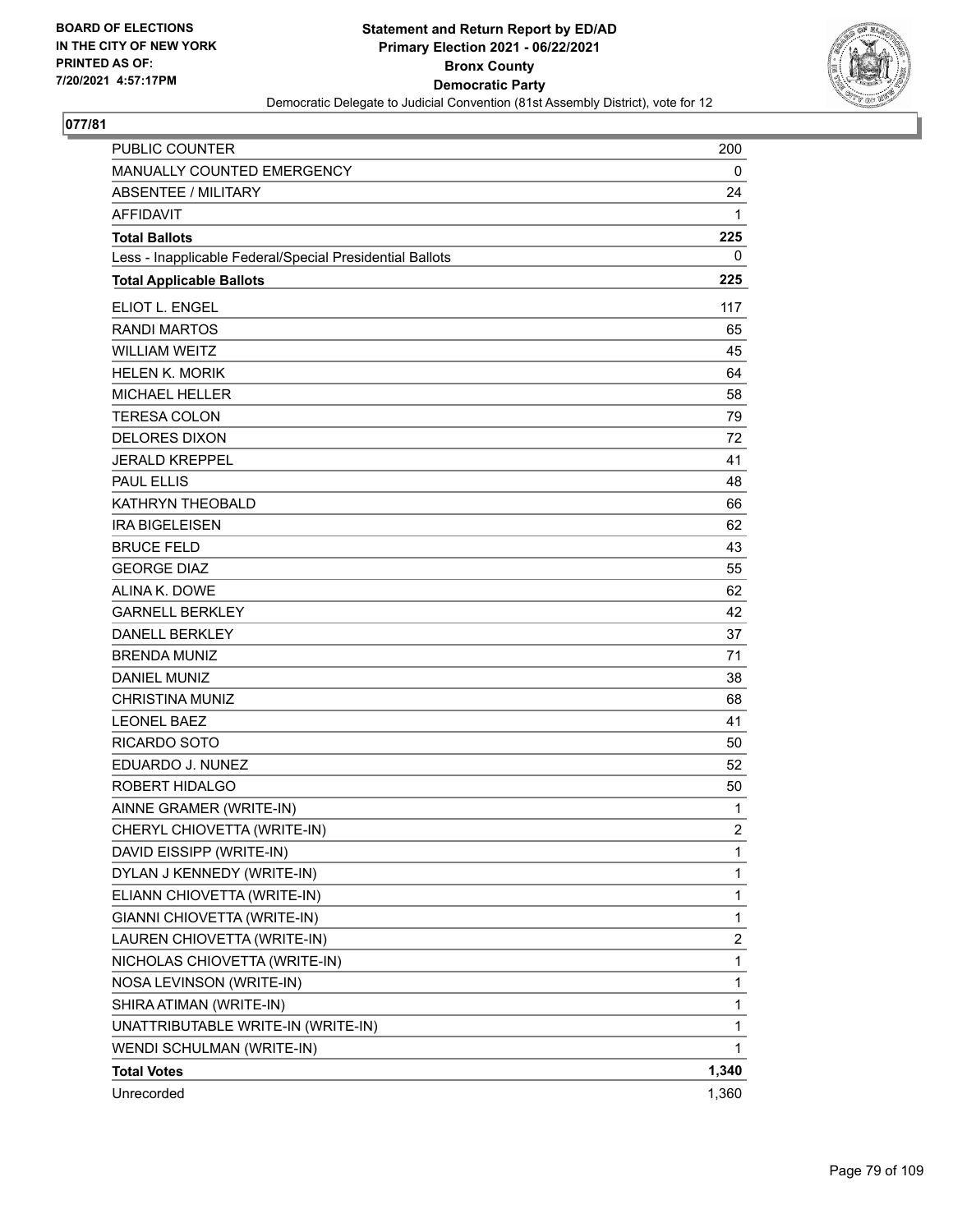

| <b>PUBLIC COUNTER</b>                                    | 295          |
|----------------------------------------------------------|--------------|
| MANUALLY COUNTED EMERGENCY                               | 0            |
| <b>ABSENTEE / MILITARY</b>                               | 52           |
| <b>AFFIDAVIT</b>                                         | 1            |
| <b>Total Ballots</b>                                     | 348          |
| Less - Inapplicable Federal/Special Presidential Ballots | 0            |
| <b>Total Applicable Ballots</b>                          | 348          |
| ELIOT L. ENGEL                                           | 202          |
| <b>RANDI MARTOS</b>                                      | 119          |
| <b>WILLIAM WEITZ</b>                                     | 75           |
| <b>HELEN K. MORIK</b>                                    | 92           |
| <b>MICHAEL HELLER</b>                                    | 89           |
| <b>TERESA COLON</b>                                      | 126          |
| <b>DELORES DIXON</b>                                     | 108          |
| <b>JERALD KREPPEL</b>                                    | 68           |
| <b>PAUL ELLIS</b>                                        | 83           |
| KATHRYN THEOBALD                                         | 97           |
| <b>IRA BIGELEISEN</b>                                    | 73           |
| <b>BRUCE FELD</b>                                        | 75           |
| <b>GEORGE DIAZ</b>                                       | 56           |
| ALINA K. DOWE                                            | 65           |
| <b>GARNELL BERKLEY</b>                                   | 33           |
| <b>DANELL BERKLEY</b>                                    | 34           |
| <b>BRENDA MUNIZ</b>                                      | 74           |
| <b>DANIEL MUNIZ</b>                                      | 41           |
| <b>CHRISTINA MUNIZ</b>                                   | 71           |
| <b>LEONEL BAEZ</b>                                       | 47           |
| <b>RICARDO SOTO</b>                                      | 49           |
| EDUARDO J. NUNEZ                                         | 49           |
| ROBERT HIDALGO                                           | 48           |
| ALEX DIAMOND (WRITE-IN)                                  | 1            |
| ANITA DUTT (WRITE-IN)                                    | 1            |
| BENJAMIN DIAMOND (WRITE-IN)                              | 1            |
| DAN PADERNACHT (WRITE-IN)                                | 1            |
| DEIDRE BURKE (WRITE-IN)                                  | $\mathbf{1}$ |
| <b>GARY CRUGEN (WRITE-IN)</b>                            | 1            |
| HEALY TURESHI (WRITE-IN)                                 | 1            |
| JAKE BAKIRAN (WRITE-IN)                                  | 1            |
| JENNIFER SCANLETT (WRITE-IN)                             | 1            |
| JOHN CAMPBELL (WRITE-IN)                                 | 1            |
| JOSHUA DIAMOND (WRITE-IN)                                | $\mathbf{1}$ |
| <b>KERMIS BATISTA (WRITE-IN)</b>                         | 1            |
| LAURA SPALTER (WRITE-IN)                                 | 1            |
| MARK DUDLIO (WRITE-IN)                                   | 1            |
| NIRMAN DANZIG (WRITE-IN)                                 | 2            |
| ROSEMARY GINTY (WRITE-IN)                                | 1            |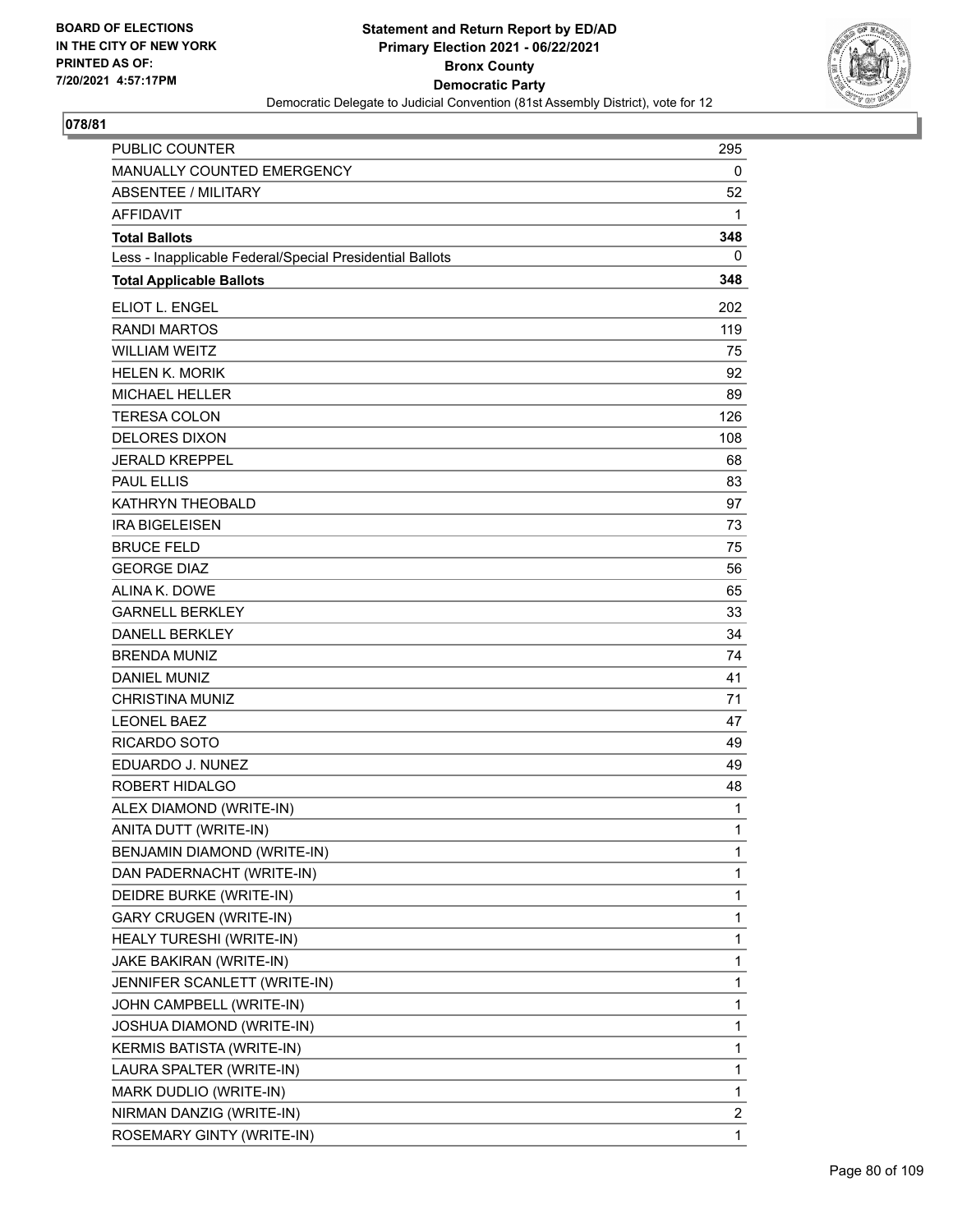

| RUPAUL CHARLES (WRITE-IN)          |       |
|------------------------------------|-------|
| UNATTRIBUTABLE WRITE-IN (WRITE-IN) |       |
| WAYNE PRICE (WRITE-IN)             |       |
| WILLIAM RYEKA (WRITE-IN)           |       |
| <b>Total Votes</b>                 | 1.795 |
| Unrecorded                         | 2.381 |

| <b>PUBLIC COUNTER</b>                                    | 230      |
|----------------------------------------------------------|----------|
| <b>MANUALLY COUNTED EMERGENCY</b>                        | $\Omega$ |
| <b>ABSENTEE / MILITARY</b>                               | 64       |
| <b>AFFIDAVIT</b>                                         | 0        |
| <b>Total Ballots</b>                                     | 294      |
| Less - Inapplicable Federal/Special Presidential Ballots | 0        |
| <b>Total Applicable Ballots</b>                          | 294      |
| ELIOT L. ENGEL                                           | 203      |
| <b>RANDI MARTOS</b>                                      | 106      |
| <b>WILLIAM WEITZ</b>                                     | 104      |
| <b>HELEN K. MORIK</b>                                    | 110      |
| <b>MICHAEL HELLER</b>                                    | 108      |
| <b>TERESA COLON</b>                                      | 124      |
| <b>DELORES DIXON</b>                                     | 112      |
| <b>JERALD KREPPEL</b>                                    | 91       |
| <b>PAUL ELLIS</b>                                        | 82       |
| KATHRYN THEOBALD                                         | 114      |
| <b>IRA BIGELEISEN</b>                                    | 92       |
| <b>BRUCE FELD</b>                                        | 98       |
| <b>GEORGE DIAZ</b>                                       | 39       |
| ALINA K. DOWE                                            | 56       |
| <b>GARNELL BERKLEY</b>                                   | 24       |
| <b>DANELL BERKLEY</b>                                    | 28       |
| <b>BRENDA MUNIZ</b>                                      | 58       |
| <b>DANIEL MUNIZ</b>                                      | 24       |
| <b>CHRISTINA MUNIZ</b>                                   | 53       |
| <b>LEONEL BAEZ</b>                                       | 26       |
| RICARDO SOTO                                             | 35       |
| EDUARDO J. NUNEZ                                         | 25       |
| ROBERT HIDALGO                                           | 36       |
| UNATTRIBUTABLE WRITE-IN (WRITE-IN)                       | 1        |
| <b>Total Votes</b>                                       | 1,749    |
| Unrecorded                                               | 1,779    |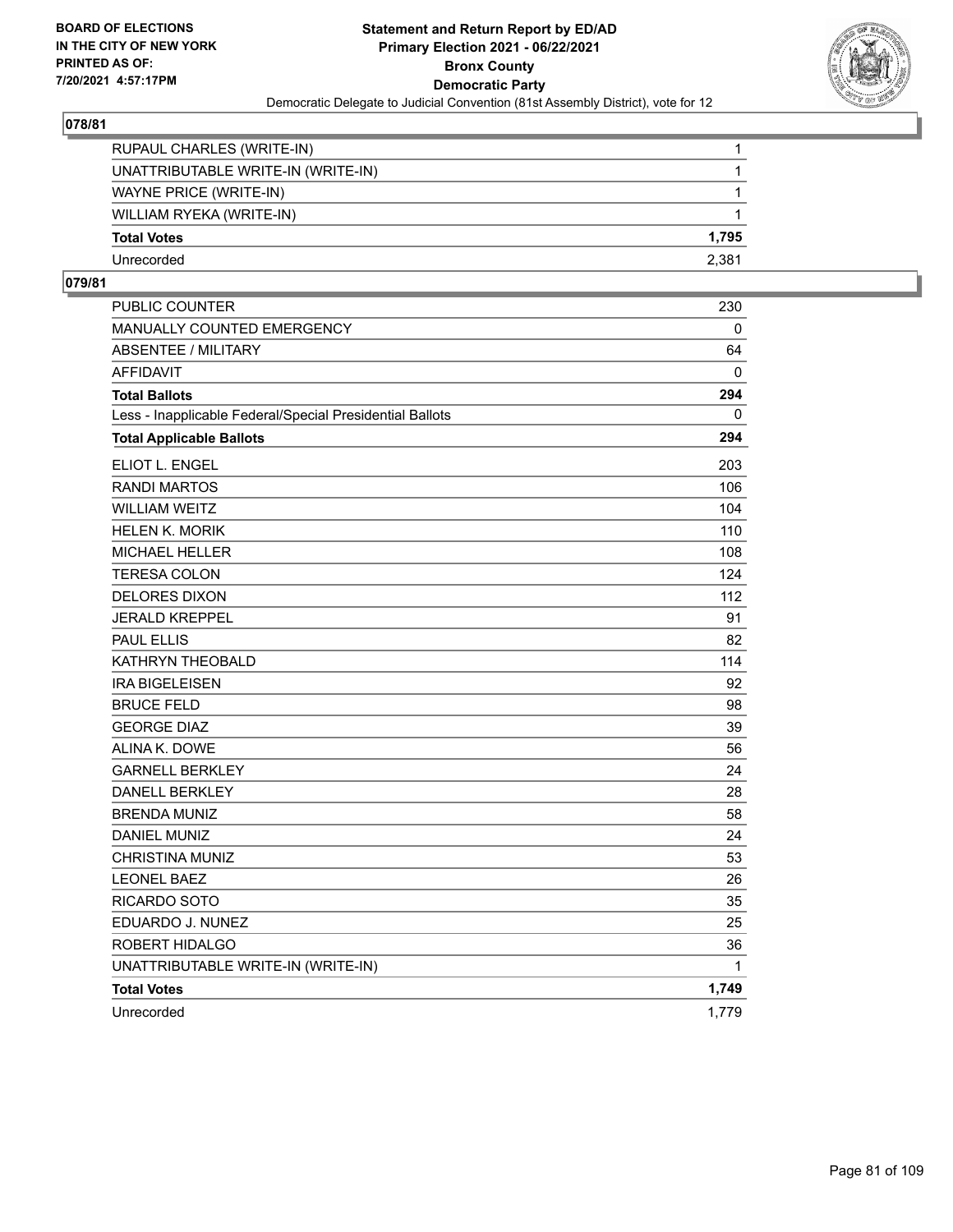

| <b>PUBLIC COUNTER</b>                                    | 250          |
|----------------------------------------------------------|--------------|
| MANUALLY COUNTED EMERGENCY                               | $\mathbf 0$  |
| <b>ABSENTEE / MILITARY</b>                               | 77           |
| <b>AFFIDAVIT</b>                                         | 1            |
| <b>Total Ballots</b>                                     | 328          |
| Less - Inapplicable Federal/Special Presidential Ballots | 0            |
| <b>Total Applicable Ballots</b>                          | 328          |
| ELIOT L. ENGEL                                           | 223          |
| <b>RANDI MARTOS</b>                                      | 123          |
| <b>WILLIAM WEITZ</b>                                     | 106          |
| <b>HELEN K. MORIK</b>                                    | 120          |
| MICHAEL HELLER                                           | 111          |
| <b>TERESA COLON</b>                                      | 123          |
| <b>DELORES DIXON</b>                                     | 117          |
| <b>JERALD KREPPEL</b>                                    | 95           |
| <b>PAUL ELLIS</b>                                        | 108          |
| KATHRYN THEOBALD                                         | 126          |
| <b>IRA BIGELEISEN</b>                                    | 99           |
| <b>BRUCE FELD</b>                                        | 101          |
| <b>GEORGE DIAZ</b>                                       | 35           |
| ALINA K. DOWE                                            | 55           |
| <b>GARNELL BERKLEY</b>                                   | 23           |
| <b>DANELL BERKLEY</b>                                    | 23           |
| <b>BRENDA MUNIZ</b>                                      | 49           |
| <b>DANIEL MUNIZ</b>                                      | 30           |
| <b>CHRISTINA MUNIZ</b>                                   | 54           |
| <b>LEONEL BAEZ</b>                                       | 26           |
| <b>RICARDO SOTO</b>                                      | 38           |
| EDUARDO J. NUNEZ                                         | 35           |
| ROBERT HIDALGO                                           | 39           |
| DANA GRECO (WRITE-IN)                                    | 1            |
| ELLIOT FEINMAN (WRITE-IN)                                | 1            |
| HAYLAY CLARK (WRITE-IN)                                  | $\mathbf{1}$ |
| JAMES BRADLEY (WRITE-IN)                                 | $\mathbf{1}$ |
| JAMES SOLLANI (WRITE-IN)                                 | 1            |
| KEVIN CLARK (WRITE-IN)                                   | $\mathbf{1}$ |
| <b>Total Votes</b>                                       | 1,865        |
| Unrecorded                                               | 2,071        |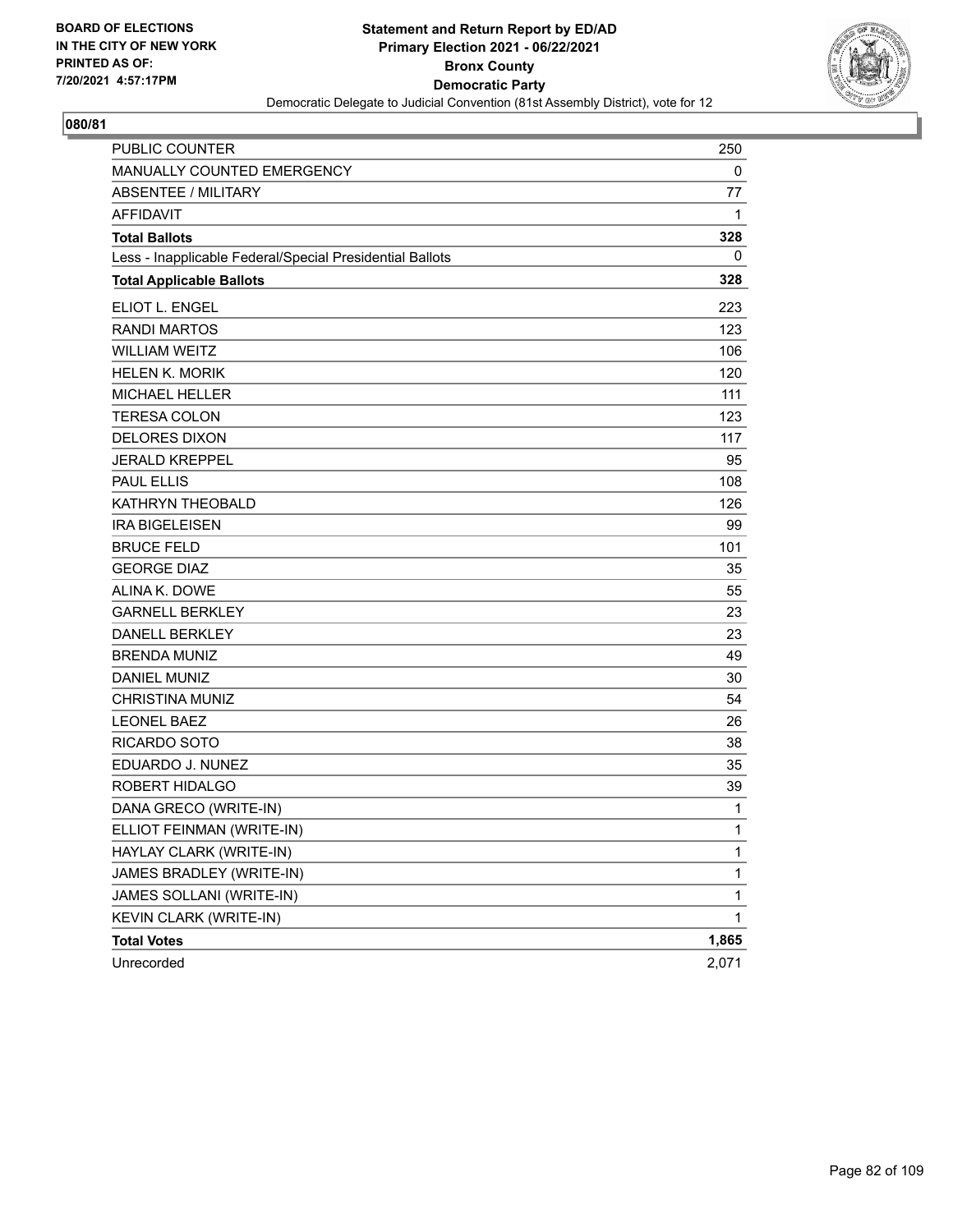

| PUBLIC COUNTER                                           | 192          |
|----------------------------------------------------------|--------------|
| <b>MANUALLY COUNTED EMERGENCY</b>                        | 0            |
| <b>ABSENTEE / MILITARY</b>                               | 45           |
| <b>AFFIDAVIT</b>                                         | 3            |
| <b>Total Ballots</b>                                     | 240          |
| Less - Inapplicable Federal/Special Presidential Ballots | 0            |
| <b>Total Applicable Ballots</b>                          | 240          |
| ELIOT L. ENGEL                                           | 146          |
| <b>RANDI MARTOS</b>                                      | 82           |
| <b>WILLIAM WEITZ</b>                                     | 67           |
| <b>HELEN K. MORIK</b>                                    | 88           |
| <b>MICHAEL HELLER</b>                                    | 84           |
| <b>TERESA COLON</b>                                      | 95           |
| <b>DELORES DIXON</b>                                     | 87           |
| <b>JERALD KREPPEL</b>                                    | 52           |
| <b>PAUL ELLIS</b>                                        | 59           |
| KATHRYN THEOBALD                                         | 92           |
| <b>IRA BIGELEISEN</b>                                    | 56           |
| <b>BRUCE FELD</b>                                        | 59           |
| <b>GEORGE DIAZ</b>                                       | 43           |
| ALINA K. DOWE                                            | 52           |
| <b>GARNELL BERKLEY</b>                                   | 27           |
| <b>DANELL BERKLEY</b>                                    | 25           |
| <b>BRENDA MUNIZ</b>                                      | 66           |
| DANIEL MUNIZ                                             | 40           |
| <b>CHRISTINA MUNIZ</b>                                   | 61           |
| <b>LEONEL BAEZ</b>                                       | 38           |
| RICARDO SOTO                                             | 42           |
| EDUARDO J. NUNEZ                                         | 43           |
| ROBERT HIDALGO                                           | 51           |
| JAMIN R SEWELL (WRITE-IN)                                | 1            |
| JOHN MARTH (WRITE-IN)                                    | $\mathbf{1}$ |
| MARCIA BERGSON (WRITE-IN)                                | $\mathbf{1}$ |
| SYLVIE WETTER (WRITE-IN)                                 | $\mathbf{1}$ |
| <b>Total Votes</b>                                       | 1,459        |
| Unrecorded                                               | 1,421        |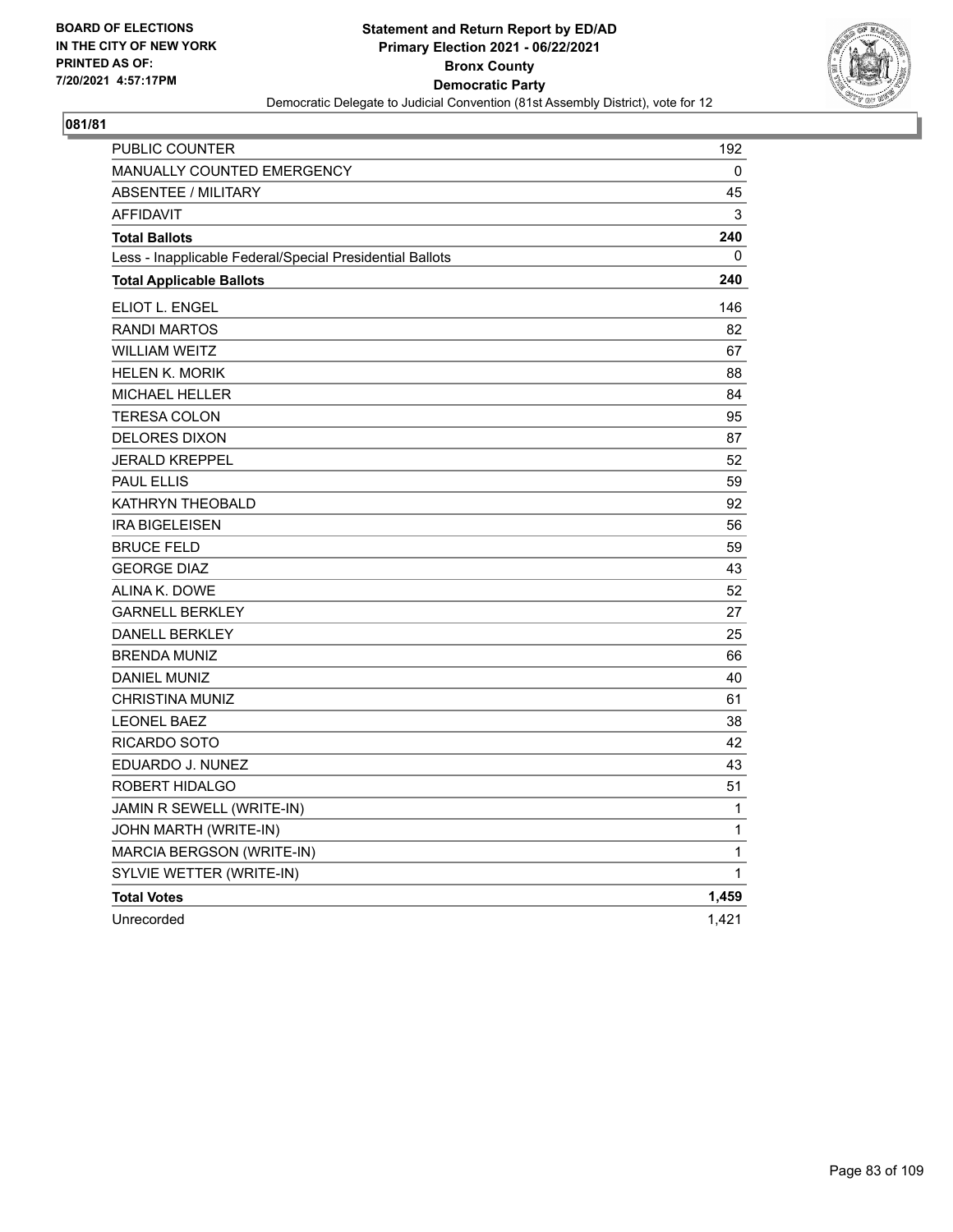

| PUBLIC COUNTER                                           | 202          |
|----------------------------------------------------------|--------------|
| MANUALLY COUNTED EMERGENCY                               | 0            |
| <b>ABSENTEE / MILITARY</b>                               | 46           |
| <b>AFFIDAVIT</b>                                         | 0            |
| <b>Total Ballots</b>                                     | 248          |
| Less - Inapplicable Federal/Special Presidential Ballots | $\mathbf{0}$ |
| <b>Total Applicable Ballots</b>                          | 248          |
| ELIOT L. ENGEL                                           | 153          |
| <b>RANDI MARTOS</b>                                      | 108          |
| <b>WILLIAM WEITZ</b>                                     | 87           |
| <b>HELEN K. MORIK</b>                                    | 87           |
| <b>MICHAEL HELLER</b>                                    | 79           |
| <b>TERESA COLON</b>                                      | 99           |
| <b>DELORES DIXON</b>                                     | 97           |
| <b>JERALD KREPPEL</b>                                    | 66           |
| <b>PAUL ELLIS</b>                                        | 72           |
| KATHRYN THEOBALD                                         | 86           |
| <b>IRA BIGELEISEN</b>                                    | 77           |
| <b>BRUCE FELD</b>                                        | 83           |
| <b>GEORGE DIAZ</b>                                       | 44           |
| ALINA K. DOWE                                            | 42           |
| <b>GARNELL BERKLEY</b>                                   | 21           |
| <b>DANELL BERKLEY</b>                                    | 18           |
| <b>BRENDA MUNIZ</b>                                      | 49           |
| DANIEL MUNIZ                                             | 29           |
| <b>CHRISTINA MUNIZ</b>                                   | 51           |
| <b>LEONEL BAEZ</b>                                       | 35           |
| RICARDO SOTO                                             | 37           |
| EDUARDO J. NUNEZ                                         | 36           |
| ROBERT HIDALGO                                           | 34           |
| UNATTRIBUTABLE WRITE-IN (WRITE-IN)                       | 3            |
| <b>Total Votes</b>                                       | 1,493        |
| Unrecorded                                               | 1,483        |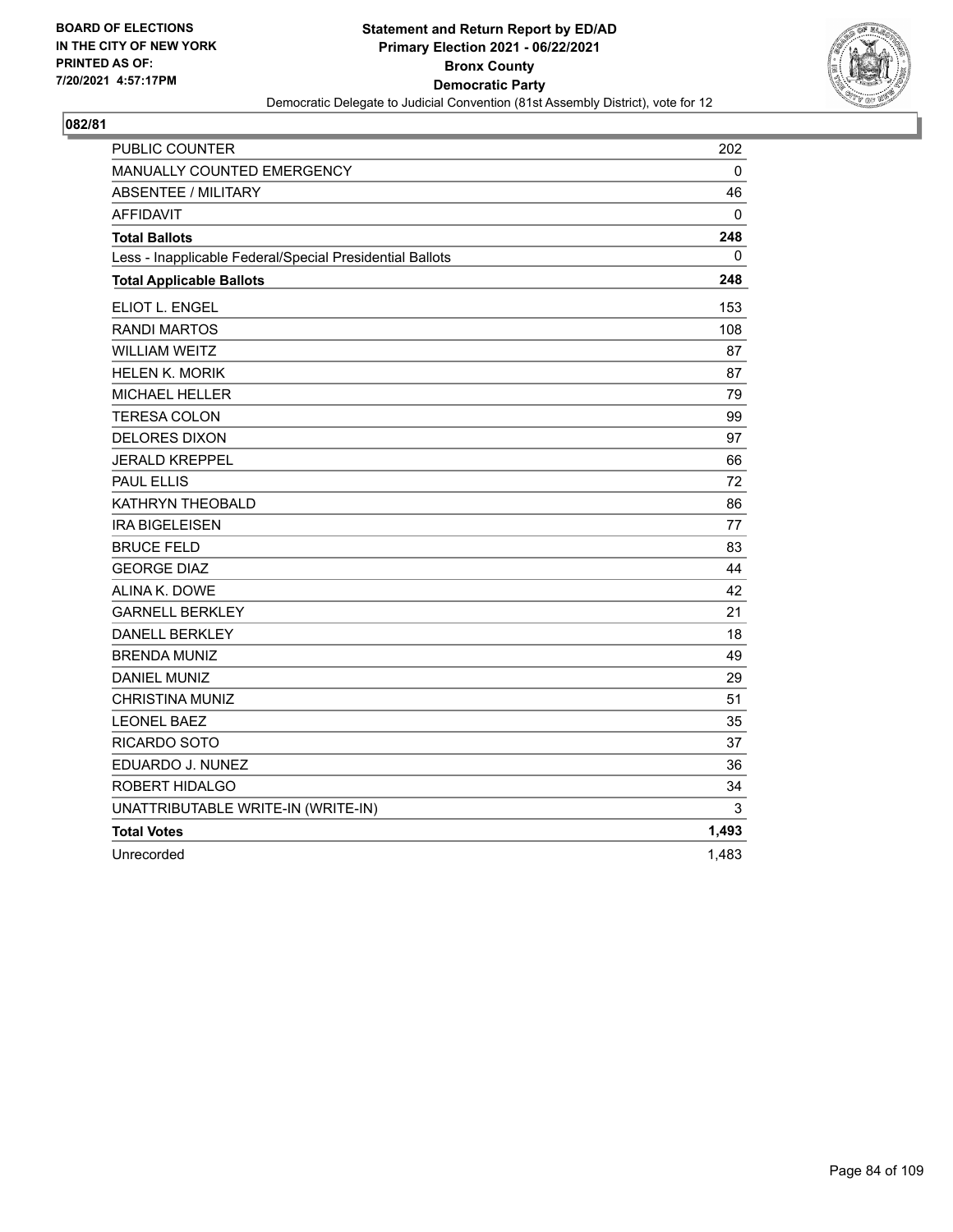

| <b>PUBLIC COUNTER</b>                                    | 142            |
|----------------------------------------------------------|----------------|
| MANUALLY COUNTED EMERGENCY                               | 0              |
| <b>ABSENTEE / MILITARY</b>                               | 43             |
| <b>AFFIDAVIT</b>                                         | $\mathbf{1}$   |
| <b>Total Ballots</b>                                     | 186            |
| Less - Inapplicable Federal/Special Presidential Ballots | 0              |
| <b>Total Applicable Ballots</b>                          | 186            |
| ELIOT L. ENGEL                                           | 111            |
| <b>RANDI MARTOS</b>                                      | 55             |
| WILLIAM WEITZ                                            | 39             |
| <b>HELEN K. MORIK</b>                                    | 58             |
| MICHAEL HELLER                                           | 42             |
| <b>TERESA COLON</b>                                      | 60             |
| <b>DELORES DIXON</b>                                     | 54             |
| <b>JERALD KREPPEL</b>                                    | 29             |
| <b>PAUL ELLIS</b>                                        | 37             |
| KATHRYN THEOBALD                                         | 56             |
| <b>IRA BIGELEISEN</b>                                    | 42             |
| <b>BRUCE FELD</b>                                        | 43             |
| <b>GEORGE DIAZ</b>                                       | 33             |
| ALINA K. DOWE                                            | 37             |
| <b>GARNELL BERKLEY</b>                                   | 20             |
| <b>DANELL BERKLEY</b>                                    | 22             |
| <b>BRENDA MUNIZ</b>                                      | 35             |
| <b>DANIEL MUNIZ</b>                                      | 19             |
| CHRISTINA MUNIZ                                          | 36             |
| <b>LEONEL BAEZ</b>                                       | 21             |
| RICARDO SOTO                                             | 27             |
| EDUARDO J. NUNEZ                                         | 26             |
| ROBERT HIDALGO                                           | 27             |
| BARBARA FIELD GOLDEN (WRITE-IN)                          | $\overline{2}$ |
| FRED GOLDEN (WRITE-IN)                                   | $\overline{2}$ |
| <b>Total Votes</b>                                       | 933            |
| Unrecorded                                               | 1,299          |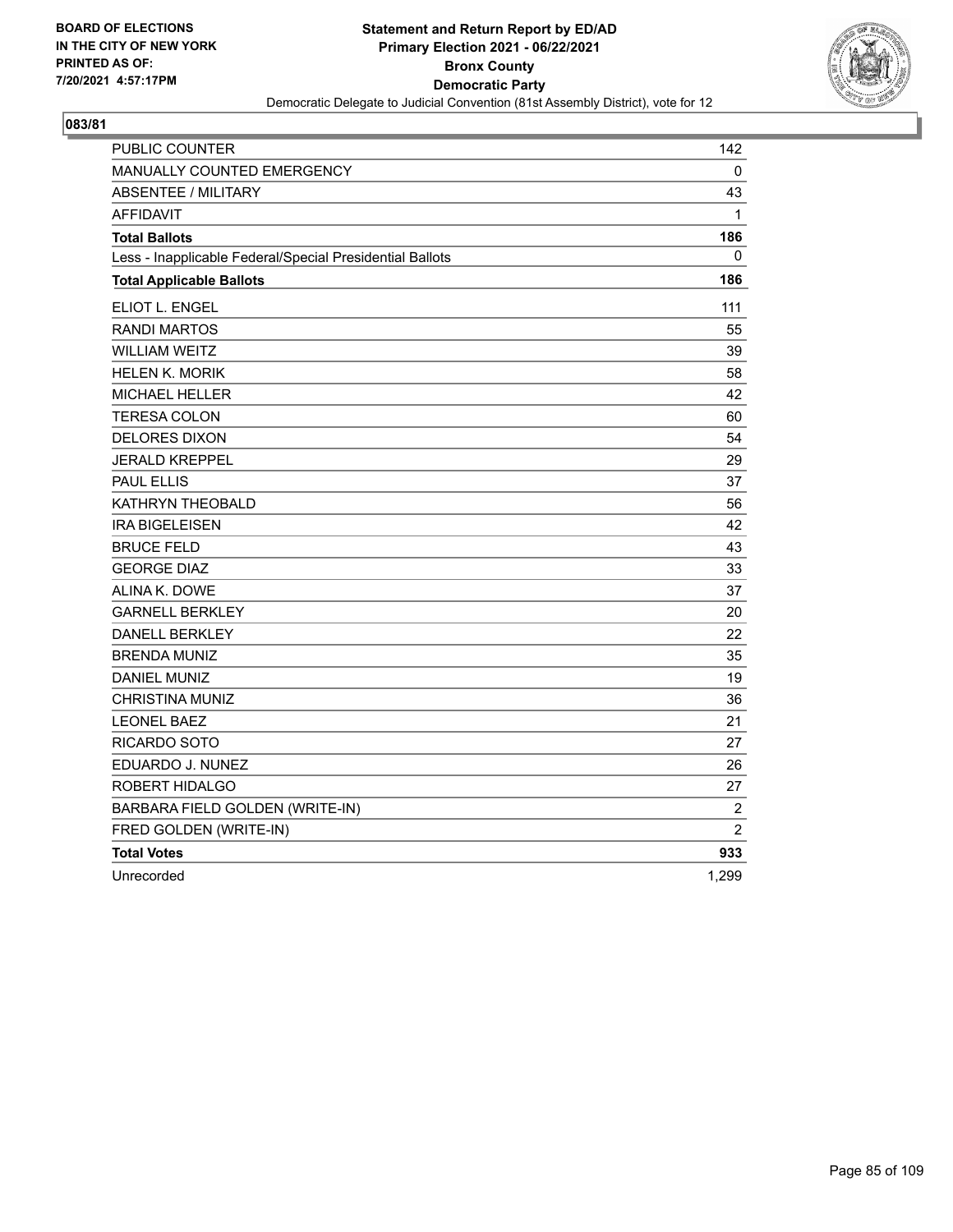

| PUBLIC COUNTER                                           | 282          |
|----------------------------------------------------------|--------------|
| <b>MANUALLY COUNTED EMERGENCY</b>                        | 0            |
| <b>ABSENTEE / MILITARY</b>                               | 75           |
| <b>AFFIDAVIT</b>                                         | $\Omega$     |
| <b>Total Ballots</b>                                     | 357          |
| Less - Inapplicable Federal/Special Presidential Ballots | $\mathbf{0}$ |
| <b>Total Applicable Ballots</b>                          | 357          |
| ELIOT L. ENGEL                                           | 222          |
| <b>RANDI MARTOS</b>                                      | 148          |
| <b>WILLIAM WEITZ</b>                                     | 107          |
| <b>HELEN K. MORIK</b>                                    | 120          |
| <b>MICHAEL HELLER</b>                                    | 124          |
| <b>TERESA COLON</b>                                      | 144          |
| <b>DELORES DIXON</b>                                     | 137          |
| <b>JERALD KREPPEL</b>                                    | 89           |
| <b>PAUL ELLIS</b>                                        | 108          |
| KATHRYN THEOBALD                                         | 124          |
| <b>IRA BIGELEISEN</b>                                    | 92           |
| <b>BRUCE FELD</b>                                        | 98           |
| <b>GEORGE DIAZ</b>                                       | 52           |
| ALINA K. DOWE                                            | 71           |
| <b>GARNELL BERKLEY</b>                                   | 32           |
| <b>DANELL BERKLEY</b>                                    | 33           |
| <b>BRENDA MUNIZ</b>                                      | 65           |
| <b>DANIEL MUNIZ</b>                                      | 32           |
| CHRISTINA MUNIZ                                          | 64           |
| <b>LEONEL BAEZ</b>                                       | 35           |
| RICARDO SOTO                                             | 41           |
| EDUARDO J. NUNEZ                                         | 45           |
| ROBERT HIDALGO                                           | 38           |
| GARY ARELBANK (WRITE-IN)                                 | 1            |
| NANCY ENGEL (WRITE-IN)                                   | 1            |
| UNATTRIBUTABLE WRITE-IN (WRITE-IN)                       | 1            |
| <b>Total Votes</b>                                       | 2,024        |
| Unrecorded                                               | 2,260        |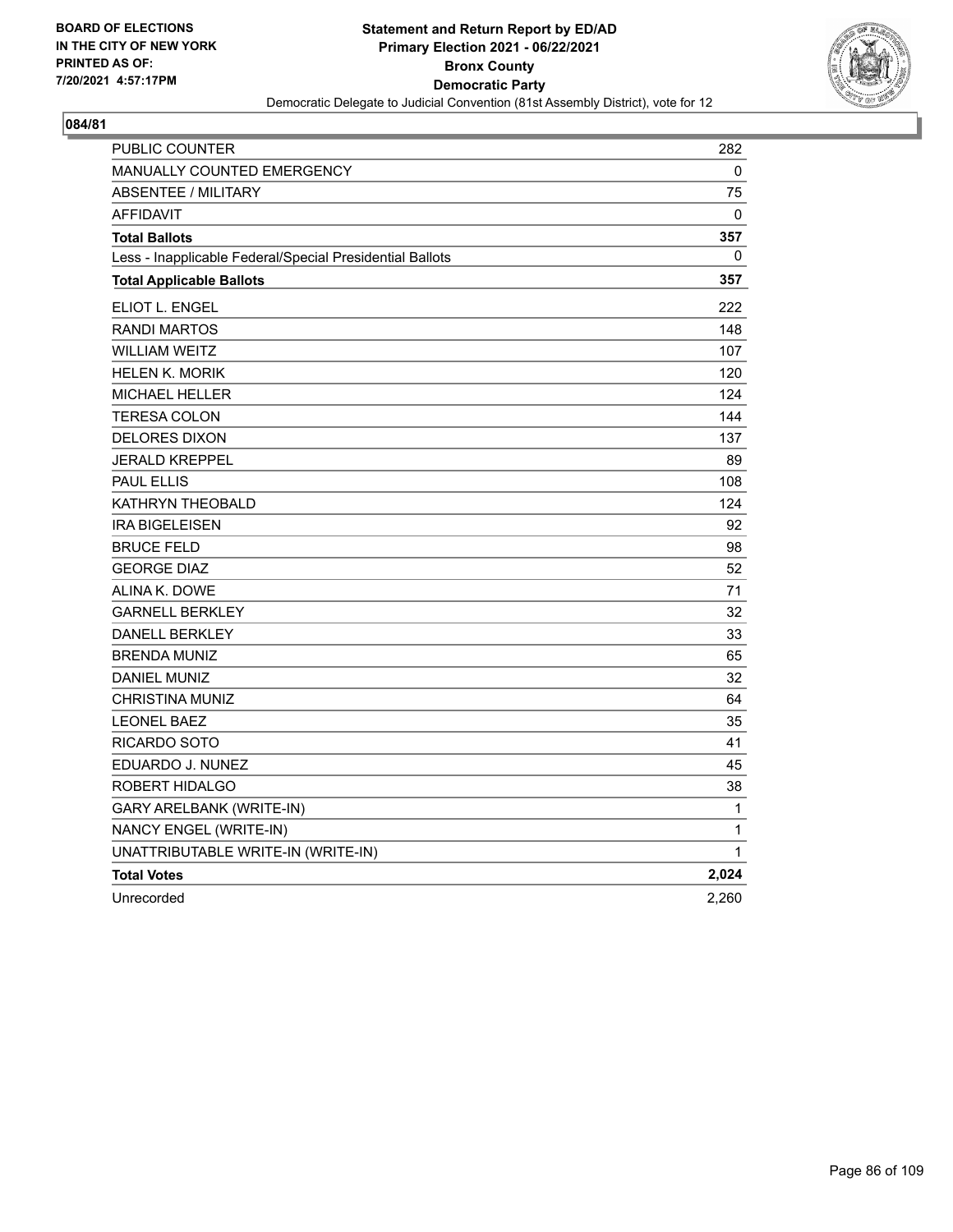

| PUBLIC COUNTER                                           | 110 |
|----------------------------------------------------------|-----|
| MANUALLY COUNTED EMERGENCY                               | 0   |
| <b>ABSENTEE / MILITARY</b>                               | 24  |
| <b>AFFIDAVIT</b>                                         | 0   |
| <b>Total Ballots</b>                                     | 134 |
| Less - Inapplicable Federal/Special Presidential Ballots | 0   |
| <b>Total Applicable Ballots</b>                          | 134 |
| <b>ELIOT L. ENGEL</b>                                    | 78  |
| <b>RANDI MARTOS</b>                                      | 49  |
| <b>WILLIAM WEITZ</b>                                     | 32  |
| <b>HELEN K. MORIK</b>                                    | 39  |
| <b>MICHAEL HELLER</b>                                    | 39  |
| <b>TERESA COLON</b>                                      | 45  |
| <b>DELORES DIXON</b>                                     | 41  |
| <b>JERALD KREPPEL</b>                                    | 30  |
| <b>PAUL ELLIS</b>                                        | 37  |
| KATHRYN THEOBALD                                         | 37  |
| <b>IRA BIGELEISEN</b>                                    | 28  |
| <b>BRUCE FELD</b>                                        | 36  |
| <b>GEORGE DIAZ</b>                                       | 25  |
| ALINA K. DOWE                                            | 21  |
| <b>GARNELL BERKLEY</b>                                   | 12  |
| <b>DANELL BERKLEY</b>                                    | 9   |
| <b>BRENDA MUNIZ</b>                                      | 28  |
| <b>DANIEL MUNIZ</b>                                      | 17  |
| <b>CHRISTINA MUNIZ</b>                                   | 24  |
| <b>LEONEL BAEZ</b>                                       | 20  |
| RICARDO SOTO                                             | 20  |
| EDUARDO J. NUNEZ                                         | 17  |
| ROBERT HIDALGO                                           | 25  |
| <b>Total Votes</b>                                       | 709 |
| Unrecorded                                               | 899 |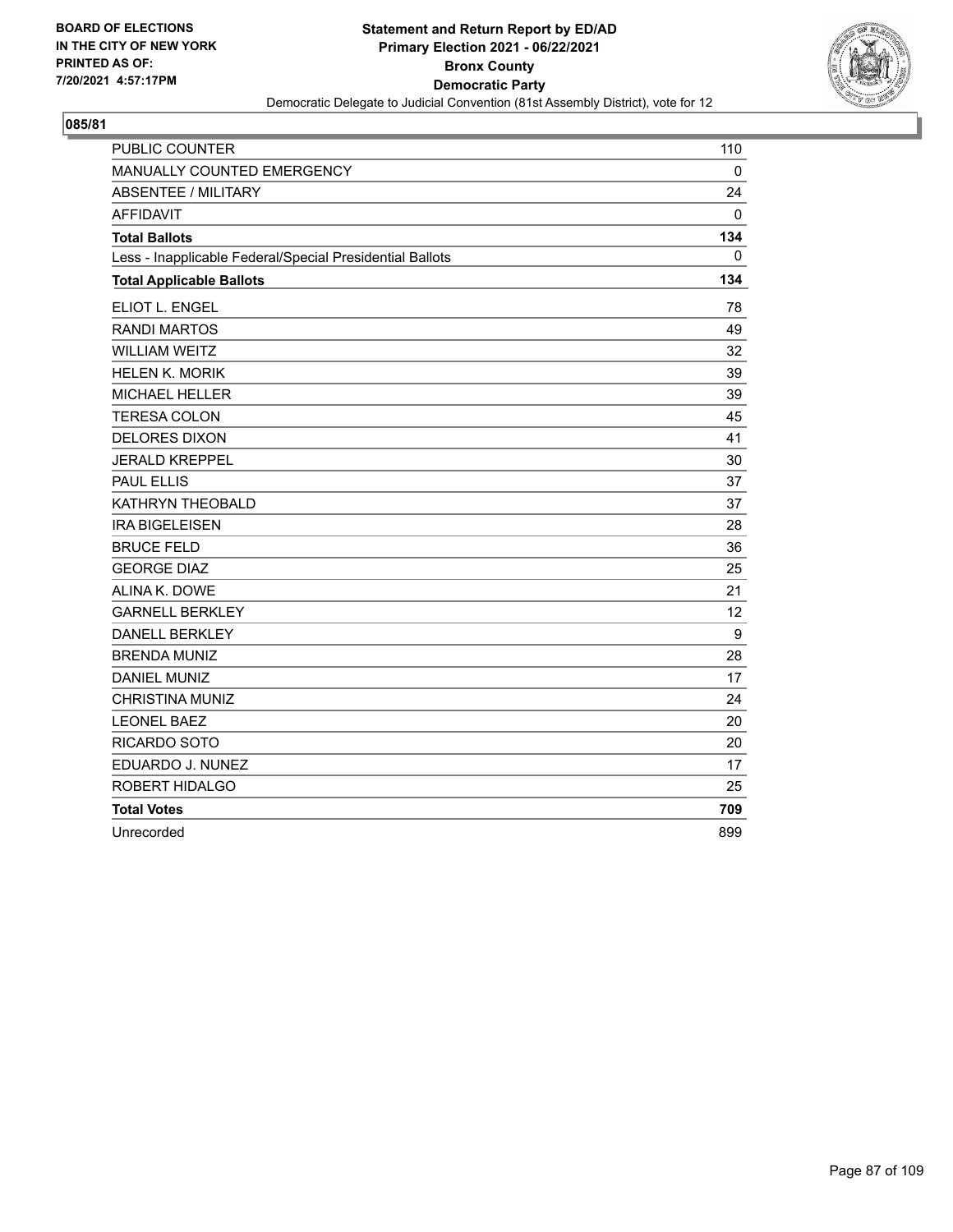

| <b>PUBLIC COUNTER</b>                                    | 207          |
|----------------------------------------------------------|--------------|
| MANUALLY COUNTED EMERGENCY                               | 0            |
| <b>ABSENTEE / MILITARY</b>                               | 49           |
| <b>AFFIDAVIT</b>                                         | $\mathbf{1}$ |
| <b>Total Ballots</b>                                     | 257          |
| Less - Inapplicable Federal/Special Presidential Ballots | 0            |
| <b>Total Applicable Ballots</b>                          | 257          |
| ELIOT L. ENGEL                                           | 177          |
| <b>RANDI MARTOS</b>                                      | 107          |
| <b>WILLIAM WEITZ</b>                                     | 93           |
| <b>HELEN K. MORIK</b>                                    | 104          |
| <b>MICHAEL HELLER</b>                                    | 100          |
| <b>TERESA COLON</b>                                      | 107          |
| <b>DELORES DIXON</b>                                     | 114          |
| JERALD KREPPEL                                           | 78           |
| <b>PAUL ELLIS</b>                                        | 86           |
| KATHRYN THEOBALD                                         | 104          |
| <b>IRA BIGELEISEN</b>                                    | 84           |
| <b>BRUCE FELD</b>                                        | 87           |
| <b>GEORGE DIAZ</b>                                       | 28           |
| ALINA K. DOWE                                            | 41           |
| <b>GARNELL BERKLEY</b>                                   | 21           |
| <b>DANELL BERKLEY</b>                                    | 27           |
| <b>BRENDA MUNIZ</b>                                      | 39           |
| DANIEL MUNIZ                                             | 17           |
| CHRISTINA MUNIZ                                          | 36           |
| <b>LEONEL BAEZ</b>                                       | 18           |
| RICARDO SOTO                                             | 29           |
| EDUARDO J. NUNEZ                                         | 23           |
| ROBERT HIDALGO                                           | 28           |
| CIATTAZ BAYSAH (WRITE-IN)                                | 1            |
| KOLUK BAYSAH (WRITE-IN)                                  | 1            |
| <b>Total Votes</b>                                       | 1,550        |
| Unrecorded                                               | 1,534        |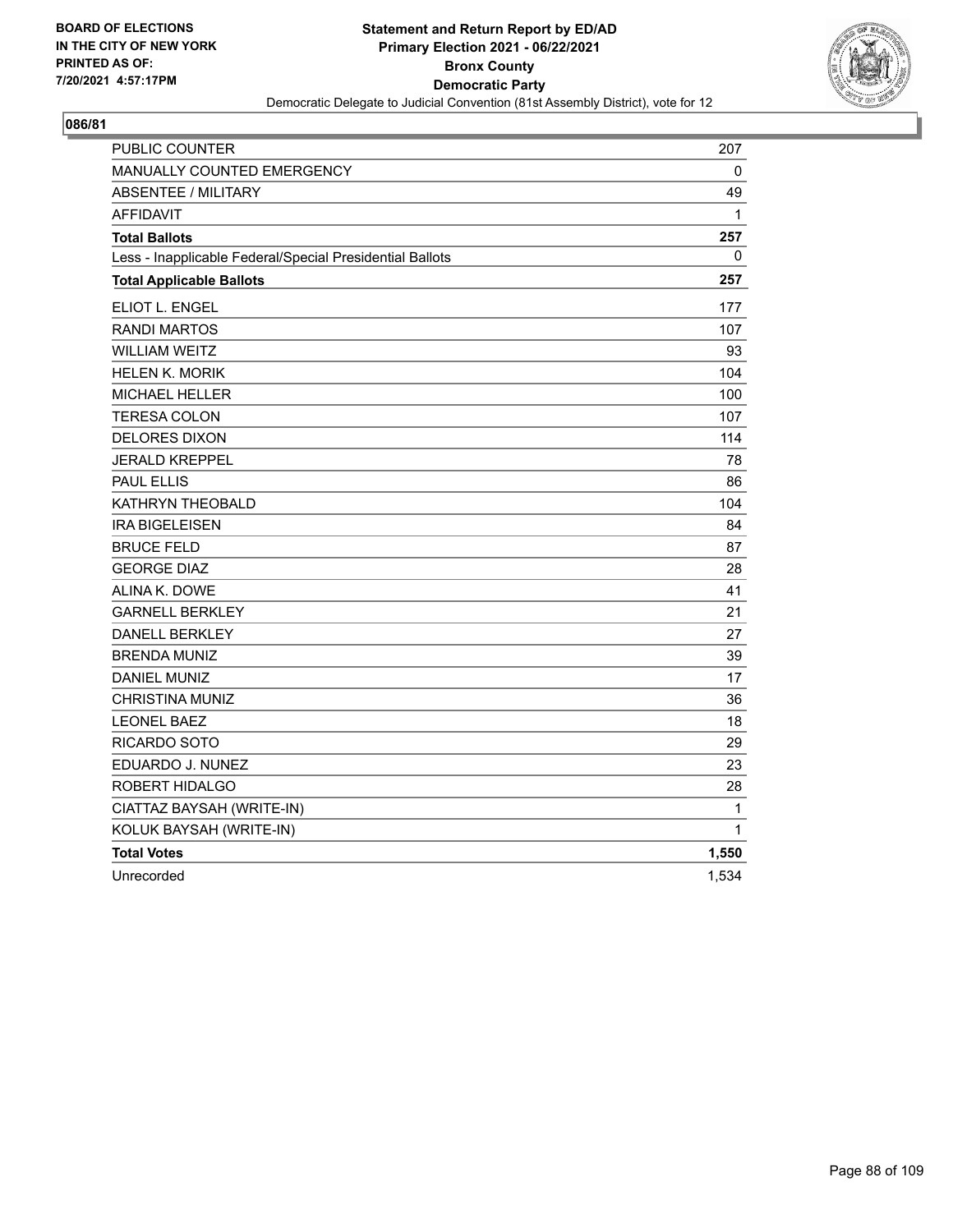

| PUBLIC COUNTER                                           | 140            |
|----------------------------------------------------------|----------------|
| MANUALLY COUNTED EMERGENCY                               | 0              |
| <b>ABSENTEE / MILITARY</b>                               | 41             |
| <b>AFFIDAVIT</b>                                         | 1              |
| <b>Total Ballots</b>                                     | 182            |
| Less - Inapplicable Federal/Special Presidential Ballots | 0              |
| <b>Total Applicable Ballots</b>                          | 182            |
| ELIOT L. ENGEL                                           | 107            |
| <b>RANDI MARTOS</b>                                      | 66             |
| <b>WILLIAM WEITZ</b>                                     | 52             |
| <b>HELEN K. MORIK</b>                                    | 62             |
| <b>MICHAEL HELLER</b>                                    | 59             |
| <b>TERESA COLON</b>                                      | 66             |
| <b>DELORES DIXON</b>                                     | 65             |
| <b>JERALD KREPPEL</b>                                    | 47             |
| <b>PAUL ELLIS</b>                                        | 53             |
| KATHRYN THEOBALD                                         | 59             |
| <b>IRA BIGELEISEN</b>                                    | 51             |
| <b>BRUCE FELD</b>                                        | 52             |
| <b>GEORGE DIAZ</b>                                       | 25             |
| ALINA K. DOWE                                            | 25             |
| <b>GARNELL BERKLEY</b>                                   | 14             |
| <b>DANELL BERKLEY</b>                                    | 10             |
| <b>BRENDA MUNIZ</b>                                      | 29             |
| <b>DANIEL MUNIZ</b>                                      | 21             |
| <b>CHRISTINA MUNIZ</b>                                   | 30             |
| <b>LEONEL BAEZ</b>                                       | 15             |
| RICARDO SOTO                                             | 20             |
| EDUARDO J. NUNEZ                                         | 22             |
| ROBERT HIDALGO                                           | 25             |
| AMANDA NASBAN (WRITE-IN)                                 | 1              |
| ANNE BUCKLEY (WRITE-IN)                                  | 1              |
| DIANA KALMAN (WRITE-IN)                                  | 1              |
| JOSEPH KALMAN (WRITE-IN)                                 | 1              |
| MATT NASBAN (WRITE-IN)                                   | $\overline{c}$ |
| UNATTRIBUTABLE WRITE-IN (WRITE-IN)                       | 12             |
| <b>Total Votes</b>                                       | 993            |
| Unrecorded                                               | 1,191          |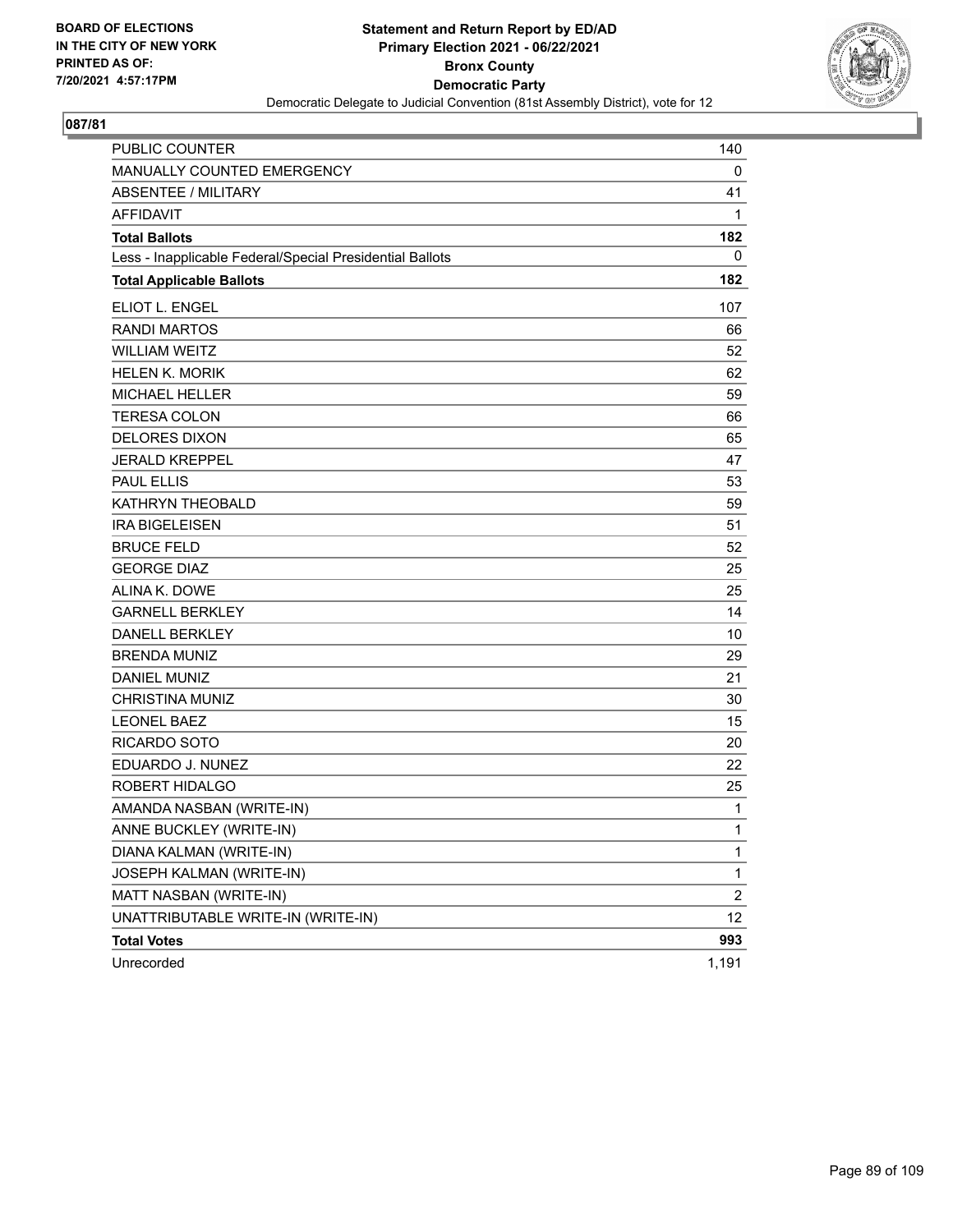

| <b>PUBLIC COUNTER</b>                                    | 162   |
|----------------------------------------------------------|-------|
| MANUALLY COUNTED EMERGENCY                               | 0     |
| <b>ABSENTEE / MILITARY</b>                               | 31    |
| <b>AFFIDAVIT</b>                                         | 0     |
| <b>Total Ballots</b>                                     | 193   |
| Less - Inapplicable Federal/Special Presidential Ballots | 0     |
| <b>Total Applicable Ballots</b>                          | 193   |
| ELIOT L. ENGEL                                           | 130   |
| <b>RANDI MARTOS</b>                                      | 66    |
| <b>WILLIAM WEITZ</b>                                     | 54    |
| <b>HELEN K. MORIK</b>                                    | 71    |
| <b>MICHAEL HELLER</b>                                    | 55    |
| <b>TERESA COLON</b>                                      | 75    |
| <b>DELORES DIXON</b>                                     | 69    |
| <b>JERALD KREPPEL</b>                                    | 43    |
| <b>PAUL ELLIS</b>                                        | 42    |
| KATHRYN THEOBALD                                         | 67    |
| <b>IRA BIGELEISEN</b>                                    | 49    |
| <b>BRUCE FELD</b>                                        | 44    |
| <b>GEORGE DIAZ</b>                                       | 22    |
| ALINA K. DOWE                                            | 39    |
| <b>GARNELL BERKLEY</b>                                   | 12    |
| <b>DANELL BERKLEY</b>                                    | 17    |
| <b>BRENDA MUNIZ</b>                                      | 48    |
| <b>DANIEL MUNIZ</b>                                      | 17    |
| <b>CHRISTINA MUNIZ</b>                                   | 38    |
| <b>LEONEL BAEZ</b>                                       | 22    |
| RICARDO SOTO                                             | 27    |
| EDUARDO J. NUNEZ                                         | 26    |
| ROBERT HIDALGO                                           | 29    |
| SIDNEY ROGOFF (WRITE-IN)                                 | 1     |
| <b>Total Votes</b>                                       | 1,063 |
| Unrecorded                                               | 1,253 |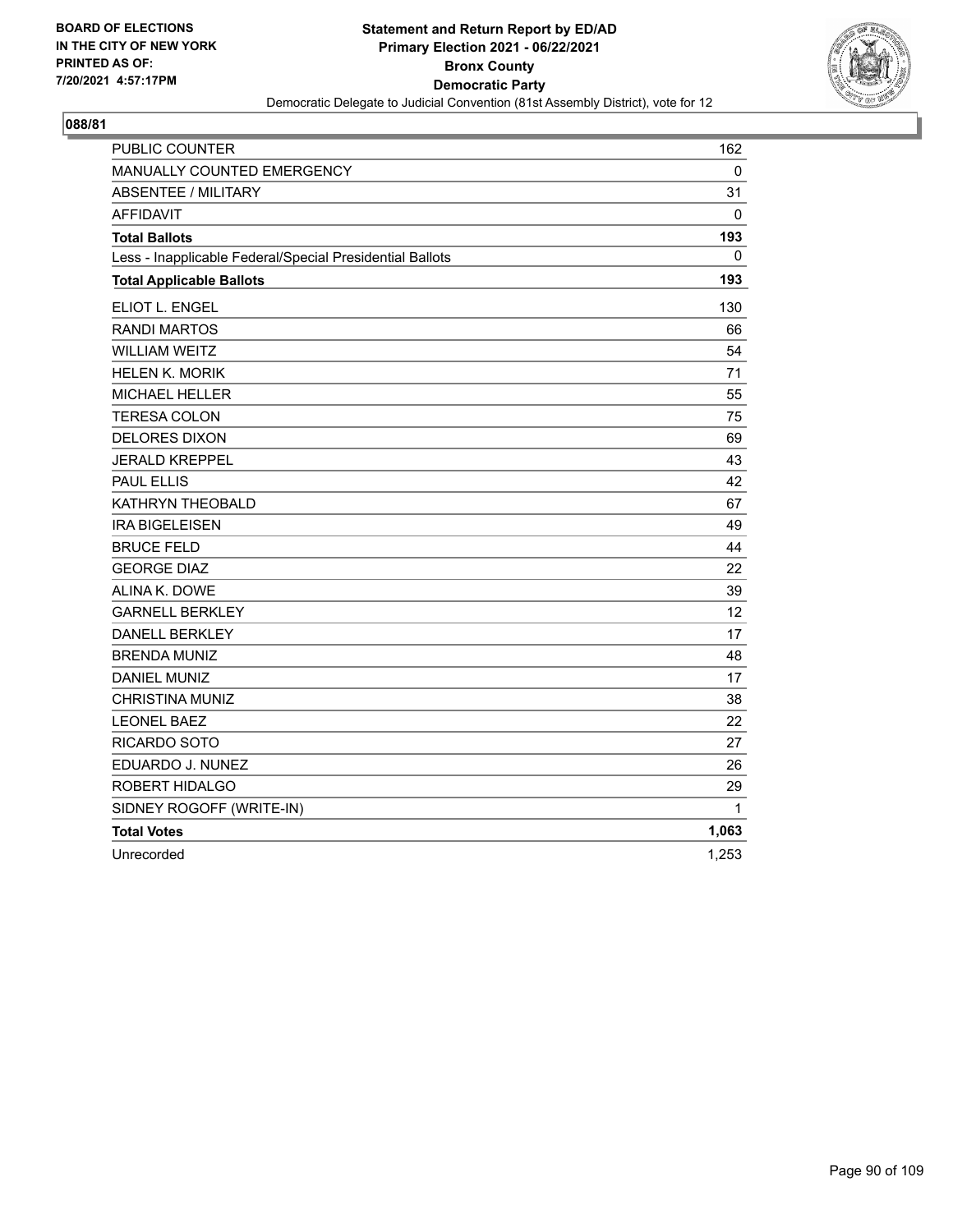

| PUBLIC COUNTER                                           | 207          |
|----------------------------------------------------------|--------------|
| MANUALLY COUNTED EMERGENCY                               | 0            |
| ABSENTEE / MILITARY                                      | 18           |
| <b>AFFIDAVIT</b>                                         | $\mathbf{0}$ |
| <b>Total Ballots</b>                                     | 225          |
| Less - Inapplicable Federal/Special Presidential Ballots | $\mathbf{0}$ |
| <b>Total Applicable Ballots</b>                          | 225          |
| <b>ELIOT L. ENGEL</b>                                    | 134          |
| <b>RANDI MARTOS</b>                                      | 81           |
| <b>WILLIAM WEITZ</b>                                     | 58           |
| <b>HELEN K. MORIK</b>                                    | 83           |
| MICHAEL HELLER                                           | 67           |
| <b>TERESA COLON</b>                                      | 80           |
| <b>DELORES DIXON</b>                                     | 82           |
| <b>JERALD KREPPEL</b>                                    | 53           |
| <b>PAUL ELLIS</b>                                        | 57           |
| KATHRYN THEOBALD                                         | 77           |
| <b>IRA BIGELEISEN</b>                                    | 57           |
| <b>BRUCE FELD</b>                                        | 68           |
| <b>GEORGE DIAZ</b>                                       | 26           |
| ALINA K. DOWE                                            | 48           |
| <b>GARNELL BERKLEY</b>                                   | 16           |
| <b>DANELL BERKLEY</b>                                    | 18           |
| <b>BRENDA MUNIZ</b>                                      | 43           |
| <b>DANIEL MUNIZ</b>                                      | 21           |
| <b>CHRISTINA MUNIZ</b>                                   | 43           |
| <b>LEONEL BAEZ</b>                                       | 25           |
| RICARDO SOTO                                             | 25           |
| EDUARDO J. NUNEZ                                         | 28           |
| ROBERT HIDALGO                                           | 26           |
| HOWARD QUINN (WRITE-IN)                                  | 1            |
| KATIE ADAMS (WRITE-IN)                                   | 1            |
| UNATTRIBUTABLE WRITE-IN (WRITE-IN)                       | $\mathbf{1}$ |
| <b>Total Votes</b>                                       | 1,219        |
| Unrecorded                                               | 1,481        |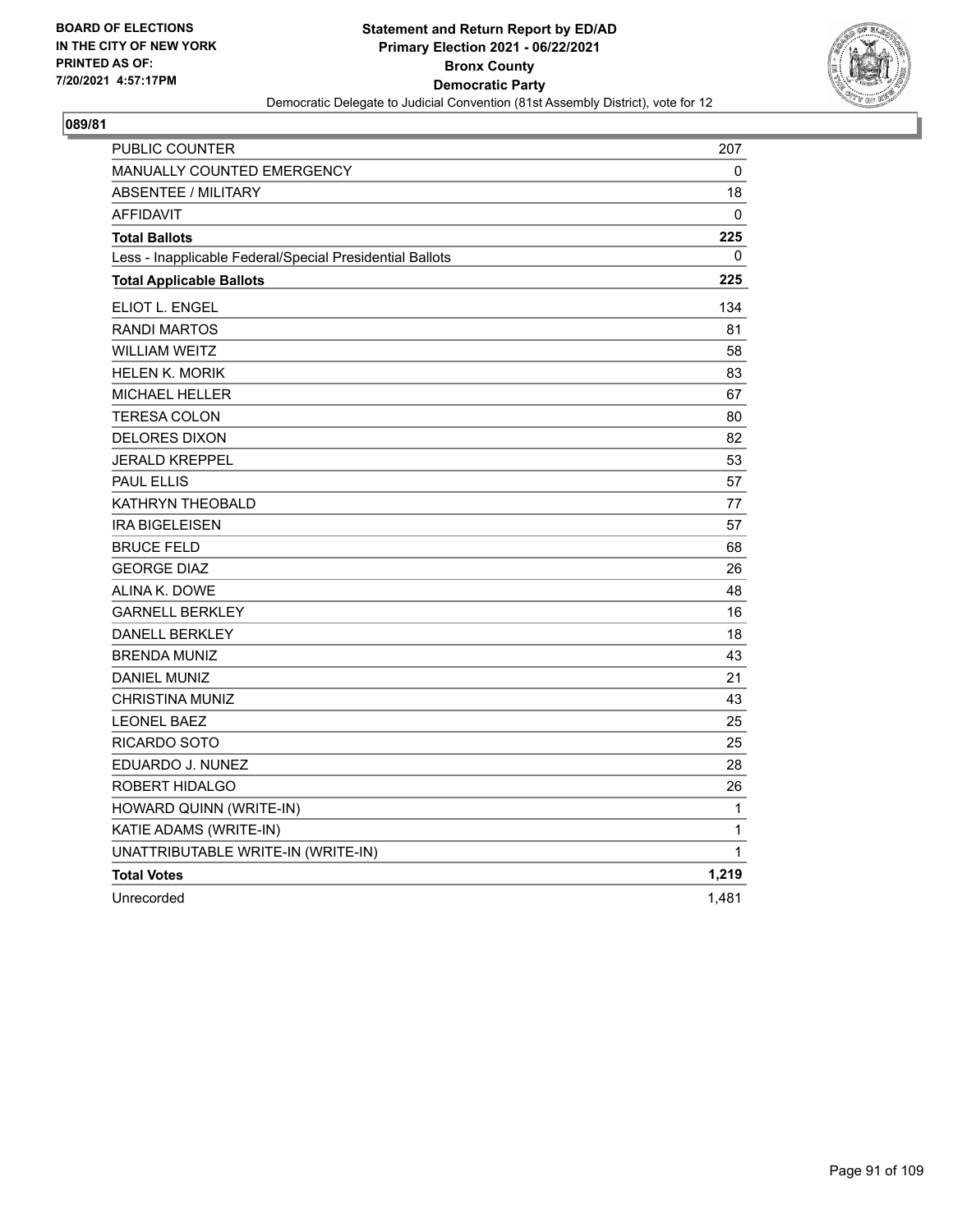

| <b>PUBLIC COUNTER</b>                                    | 196          |
|----------------------------------------------------------|--------------|
| MANUALLY COUNTED EMERGENCY                               | 0            |
| <b>ABSENTEE / MILITARY</b>                               | 43           |
| <b>AFFIDAVIT</b>                                         | 0            |
| <b>Total Ballots</b>                                     | 239          |
| Less - Inapplicable Federal/Special Presidential Ballots | 0            |
| <b>Total Applicable Ballots</b>                          | 239          |
| ELIOT L. ENGEL                                           | 144          |
| <b>RANDI MARTOS</b>                                      | 75           |
| <b>WILLIAM WEITZ</b>                                     | 61           |
| <b>HELEN K. MORIK</b>                                    | 73           |
| MICHAEL HELLER                                           | 73           |
| <b>TERESA COLON</b>                                      | 80           |
| <b>DELORES DIXON</b>                                     | 79           |
| <b>JERALD KREPPEL</b>                                    | 51           |
| <b>PAUL ELLIS</b>                                        | 60           |
| KATHRYN THEOBALD                                         | 73           |
| <b>IRA BIGELEISEN</b>                                    | 55           |
| <b>BRUCE FELD</b>                                        | 61           |
| <b>GEORGE DIAZ</b>                                       | 34           |
| ALINA K. DOWE                                            | 51           |
| <b>GARNELL BERKLEY</b>                                   | 24           |
| <b>DANELL BERKLEY</b>                                    | 22           |
| <b>BRENDA MUNIZ</b>                                      | 45           |
| <b>DANIEL MUNIZ</b>                                      | 23           |
| <b>CHRISTINA MUNIZ</b>                                   | 43           |
| <b>LEONEL BAEZ</b>                                       | 25           |
| <b>RICARDO SOTO</b>                                      | 34           |
| EDUARDO J. NUNEZ                                         | 31           |
| ROBERT HIDALGO                                           | 35           |
| AMIR KHAN (WRITE-IN)                                     | 1            |
| EDUARDO MORA (WRITE-IN)                                  | 1            |
| KATHERINE GOLDSTEIN (WRITE-IN)                           | 1            |
| MARIANNE WILLIAMSON (WRITE-IN)                           | $\mathbf{1}$ |
| ROBERT ALLEN (WRITE-IN)                                  | 1            |
| TIMBERY WHITFIELD (WRITE-IN)                             | $\mathbf{1}$ |
| UNATTRIBUTABLE WRITE-IN (WRITE-IN)                       | 9            |
| <b>Total Votes</b>                                       | 1,267        |
| Unrecorded                                               | 1,601        |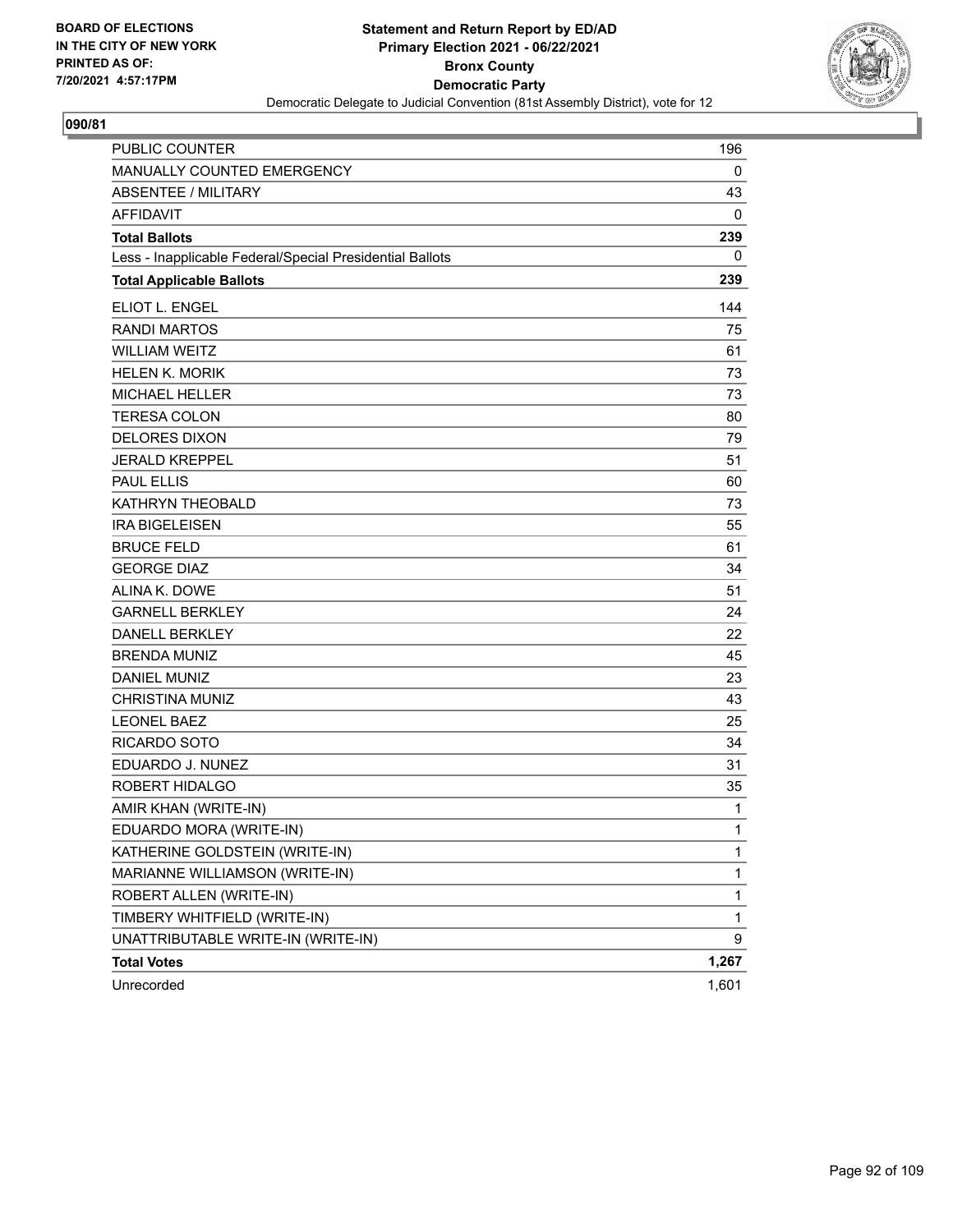

| PUBLIC COUNTER                                           | 0     |
|----------------------------------------------------------|-------|
| MANUALLY COUNTED EMERGENCY                               | 0     |
| <b>ABSENTEE / MILITARY</b>                               | 139   |
| <b>AFFIDAVIT</b>                                         | 0     |
| <b>Total Ballots</b>                                     | 139   |
| Less - Inapplicable Federal/Special Presidential Ballots | 0     |
| <b>Total Applicable Ballots</b>                          | 139   |
| ELIOT L. ENGEL                                           | 57    |
| <b>RANDI MARTOS</b>                                      | 28    |
| <b>WILLIAM WEITZ</b>                                     | 22    |
| <b>HELEN K. MORIK</b>                                    | 28    |
| <b>MICHAEL HELLER</b>                                    | 32    |
| <b>TERESA COLON</b>                                      | 38    |
| <b>DELORES DIXON</b>                                     | 37    |
| <b>JERALD KREPPEL</b>                                    | 25    |
| <b>PAUL ELLIS</b>                                        | 32    |
| KATHRYN THEOBALD                                         | 23    |
| <b>IRA BIGELEISEN</b>                                    | 26    |
| <b>BRUCE FELD</b>                                        | 21    |
| <b>GEORGE DIAZ</b>                                       | 18    |
| ALINA K. DOWE                                            | 15    |
| <b>GARNELL BERKLEY</b>                                   | 15    |
| <b>DANELL BERKLEY</b>                                    | 10    |
| <b>BRENDA MUNIZ</b>                                      | 21    |
| <b>DANIEL MUNIZ</b>                                      | 14    |
| <b>CHRISTINA MUNIZ</b>                                   | 23    |
| <b>LEONEL BAEZ</b>                                       | 8     |
| RICARDO SOTO                                             | 16    |
| EDUARDO J. NUNEZ                                         | 13    |
| ROBERT HIDALGO                                           | 21    |
| UNATTRIBUTABLE WRITE-IN (WRITE-IN)                       | 5     |
| <b>Total Votes</b>                                       | 548   |
| Unrecorded                                               | 1,120 |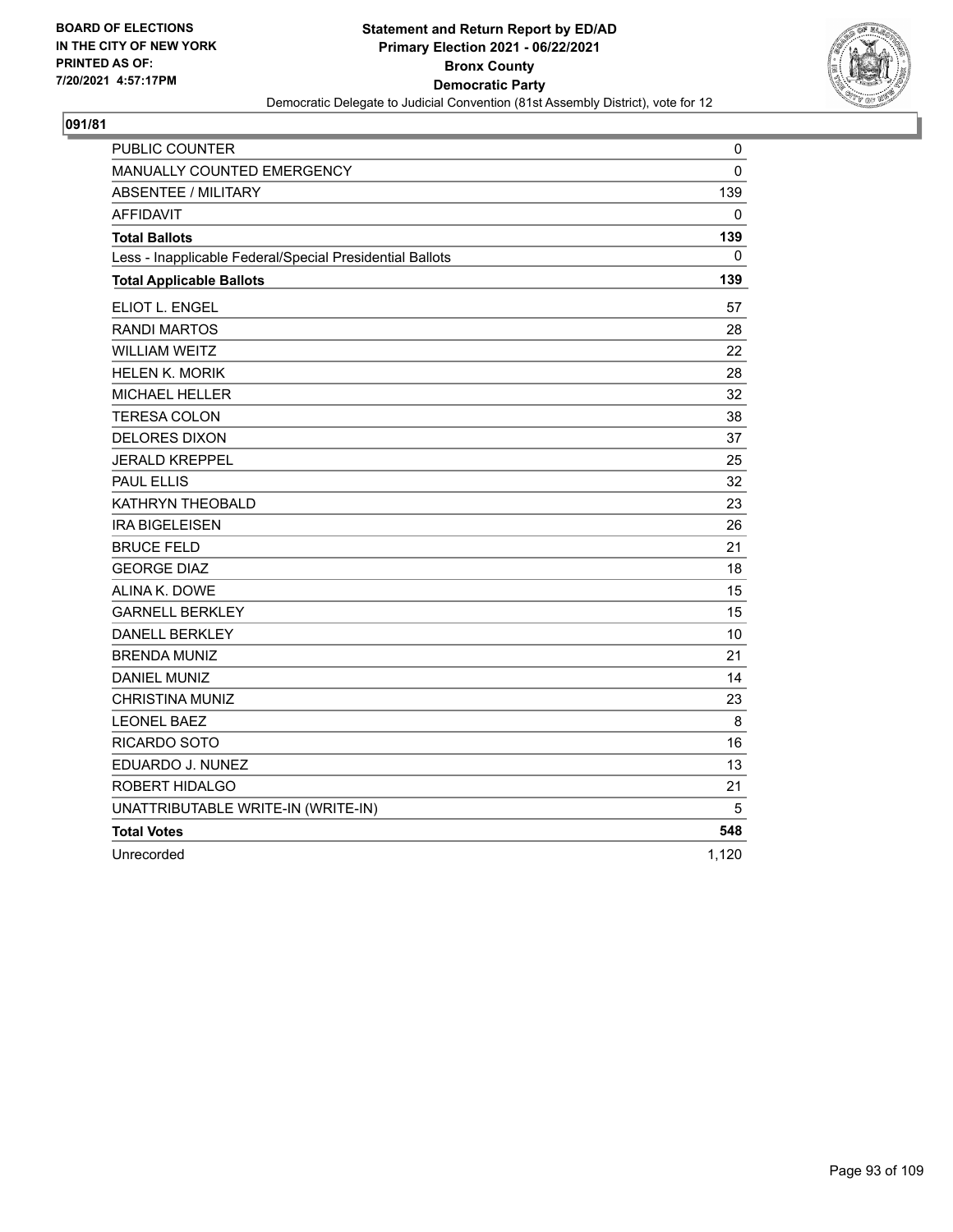

| PUBLIC COUNTER                                           | 67             |
|----------------------------------------------------------|----------------|
| MANUALLY COUNTED EMERGENCY                               | 0              |
| <b>ABSENTEE / MILITARY</b>                               | $\mathbf{1}$   |
| <b>AFFIDAVIT</b>                                         | $\pmb{0}$      |
| <b>Total Ballots</b>                                     | 68             |
| Less - Inapplicable Federal/Special Presidential Ballots | 0              |
| <b>Total Applicable Ballots</b>                          | 68             |
| ELIOT L. ENGEL                                           | 28             |
| <b>RANDI MARTOS</b>                                      | 19             |
| <b>WILLIAM WEITZ</b>                                     | 14             |
| <b>HELEN K. MORIK</b>                                    | 9              |
| MICHAEL HELLER                                           | 9              |
| <b>TERESA COLON</b>                                      | 29             |
| <b>DELORES DIXON</b>                                     | 15             |
| <b>JERALD KREPPEL</b>                                    | 9              |
| <b>PAUL ELLIS</b>                                        | 11             |
| KATHRYN THEOBALD                                         | 17             |
| <b>IRA BIGELEISEN</b>                                    | 8              |
| <b>BRUCE FELD</b>                                        | 6              |
| <b>GEORGE DIAZ</b>                                       | 19             |
| ALINA K. DOWE                                            | 11             |
| <b>GARNELL BERKLEY</b>                                   | $\sqrt{5}$     |
| <b>DANELL BERKLEY</b>                                    | $\overline{7}$ |
| <b>BRENDA MUNIZ</b>                                      | 15             |
| <b>DANIEL MUNIZ</b>                                      | 9              |
| CHRISTINA MUNIZ                                          | 12             |
| <b>LEONEL BAEZ</b>                                       | 14             |
| <b>RICARDO SOTO</b>                                      | 12             |
| EDUARDO J. NUNEZ                                         | 8              |
| ROBERT HIDALGO                                           | 15             |
| <b>Total Votes</b>                                       | 301            |
| Unrecorded                                               | 515            |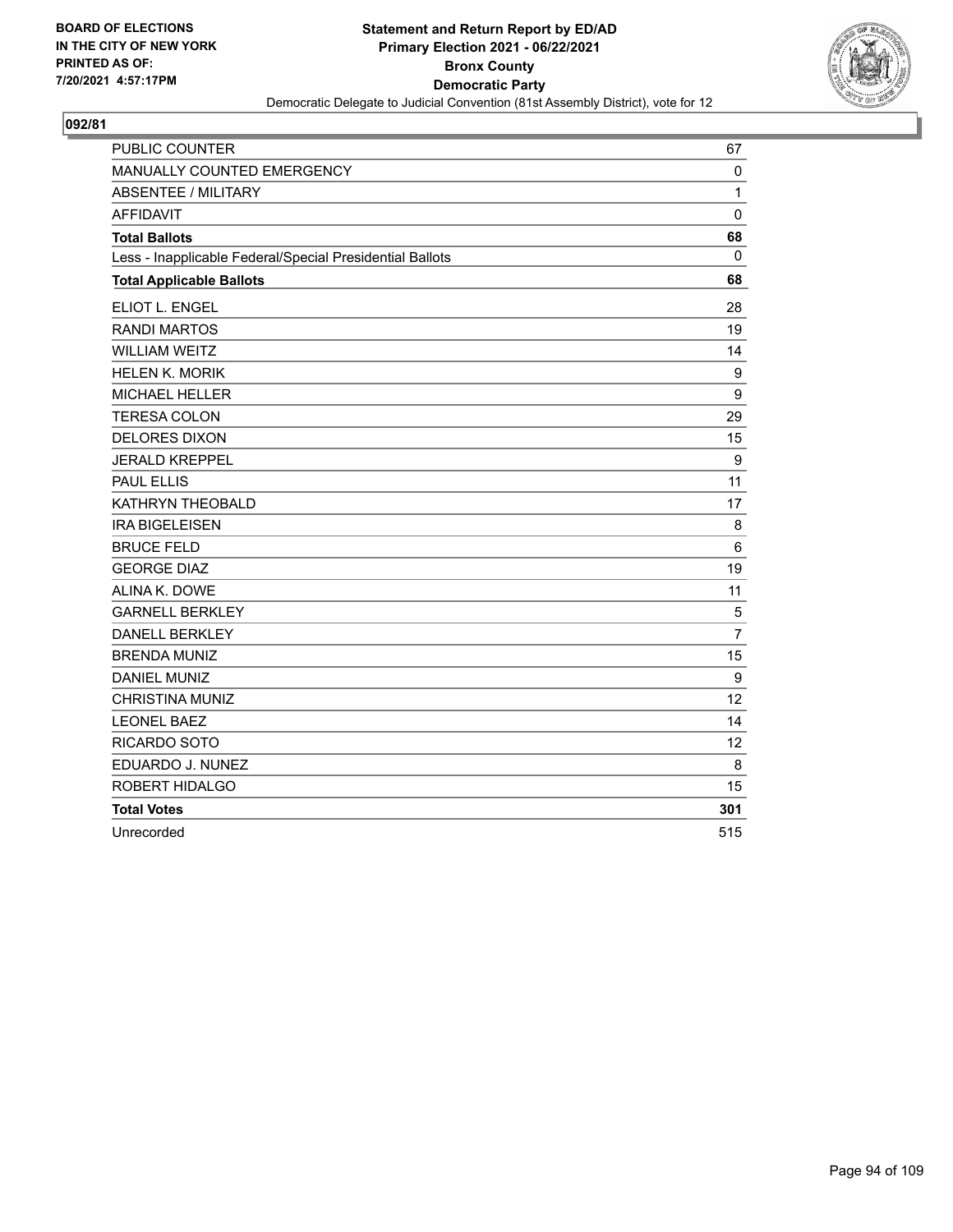

| PUBLIC COUNTER                                           | 102            |
|----------------------------------------------------------|----------------|
| MANUALLY COUNTED EMERGENCY                               | 0              |
| <b>ABSENTEE / MILITARY</b>                               | 17             |
| <b>AFFIDAVIT</b>                                         | $\mathbf{1}$   |
| <b>Total Ballots</b>                                     | 120            |
| Less - Inapplicable Federal/Special Presidential Ballots | 0              |
| <b>Total Applicable Ballots</b>                          | 120            |
| ELIOT L. ENGEL                                           | 63             |
| <b>RANDI MARTOS</b>                                      | 21             |
| <b>WILLIAM WEITZ</b>                                     | 11             |
| <b>HELEN K. MORIK</b>                                    | 19             |
| <b>MICHAEL HELLER</b>                                    | 12             |
| <b>TERESA COLON</b>                                      | 39             |
| <b>DELORES DIXON</b>                                     | 21             |
| <b>JERALD KREPPEL</b>                                    | 11             |
| <b>PAUL ELLIS</b>                                        | 16             |
| KATHRYN THEOBALD                                         | 19             |
| <b>IRA BIGELEISEN</b>                                    | 6              |
| <b>BRUCE FELD</b>                                        | 8              |
| <b>GEORGE DIAZ</b>                                       | 32             |
| ALINA K. DOWE                                            | 16             |
| <b>GARNELL BERKLEY</b>                                   | 14             |
| <b>DANELL BERKLEY</b>                                    | 12             |
| <b>BRENDA MUNIZ</b>                                      | 27             |
| <b>DANIEL MUNIZ</b>                                      | 24             |
| <b>CHRISTINA MUNIZ</b>                                   | 20             |
| <b>LEONEL BAEZ</b>                                       | 15             |
| RICARDO SOTO                                             | 23             |
| EDUARDO J. NUNEZ                                         | 22             |
| ROBERT HIDALGO                                           | 28             |
| RAMDET SINGH (WRITE-IN)                                  | $\overline{2}$ |
| UNATTRIBUTABLE WRITE-IN (WRITE-IN)                       | 1              |
| <b>Total Votes</b>                                       | 482            |
| Unrecorded                                               | 958            |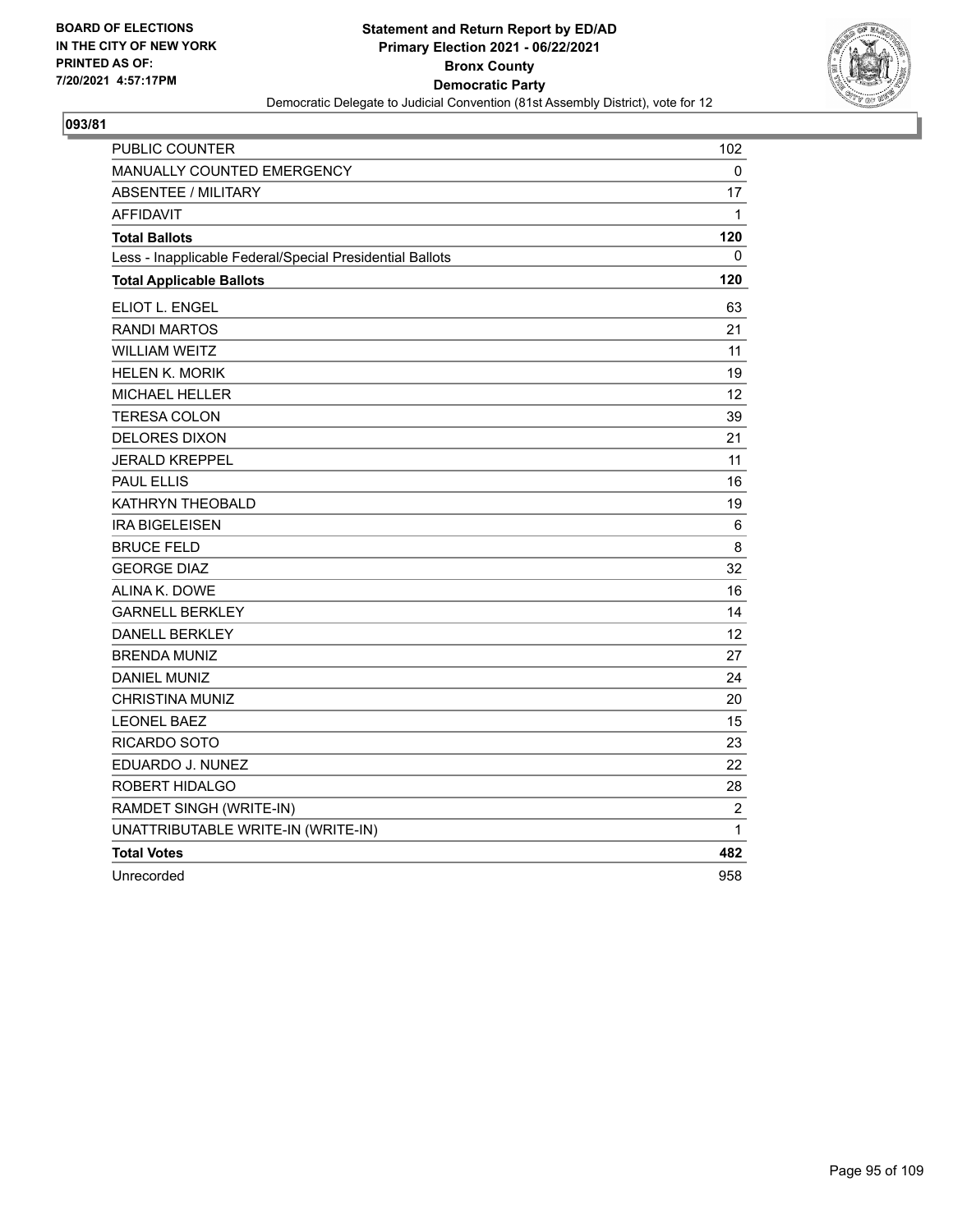

| PUBLIC COUNTER                                           | 80           |
|----------------------------------------------------------|--------------|
| MANUALLY COUNTED EMERGENCY                               | $\mathbf 0$  |
| <b>ABSENTEE / MILITARY</b>                               | 14           |
| <b>AFFIDAVIT</b>                                         | 0            |
| <b>Total Ballots</b>                                     | 94           |
| Less - Inapplicable Federal/Special Presidential Ballots | $\mathbf{0}$ |
| <b>Total Applicable Ballots</b>                          | 94           |
| <b>ELIOT L. ENGEL</b>                                    | 48           |
| <b>RANDI MARTOS</b>                                      | 16           |
| <b>WILLIAM WEITZ</b>                                     | 21           |
| <b>HELEN K. MORIK</b>                                    | 17           |
| <b>MICHAEL HELLER</b>                                    | 27           |
| <b>TERESA COLON</b>                                      | 31           |
| <b>DELORES DIXON</b>                                     | 23           |
| <b>JERALD KREPPEL</b>                                    | 14           |
| <b>PAUL ELLIS</b>                                        | 22           |
| KATHRYN THEOBALD                                         | 18           |
| <b>IRA BIGELEISEN</b>                                    | 15           |
| <b>BRUCE FELD</b>                                        | 12           |
| <b>GEORGE DIAZ</b>                                       | 24           |
| ALINA K. DOWE                                            | 18           |
| <b>GARNELL BERKLEY</b>                                   | 14           |
| <b>DANELL BERKLEY</b>                                    | 21           |
| <b>BRENDA MUNIZ</b>                                      | 21           |
| <b>DANIEL MUNIZ</b>                                      | 13           |
| <b>CHRISTINA MUNIZ</b>                                   | 21           |
| <b>LEONEL BAEZ</b>                                       | 13           |
| RICARDO SOTO                                             | 18           |
| EDUARDO J. NUNEZ                                         | 19           |
| ROBERT HIDALGO                                           | 21           |
| <b>Total Votes</b>                                       | 467          |
| Unrecorded                                               | 661          |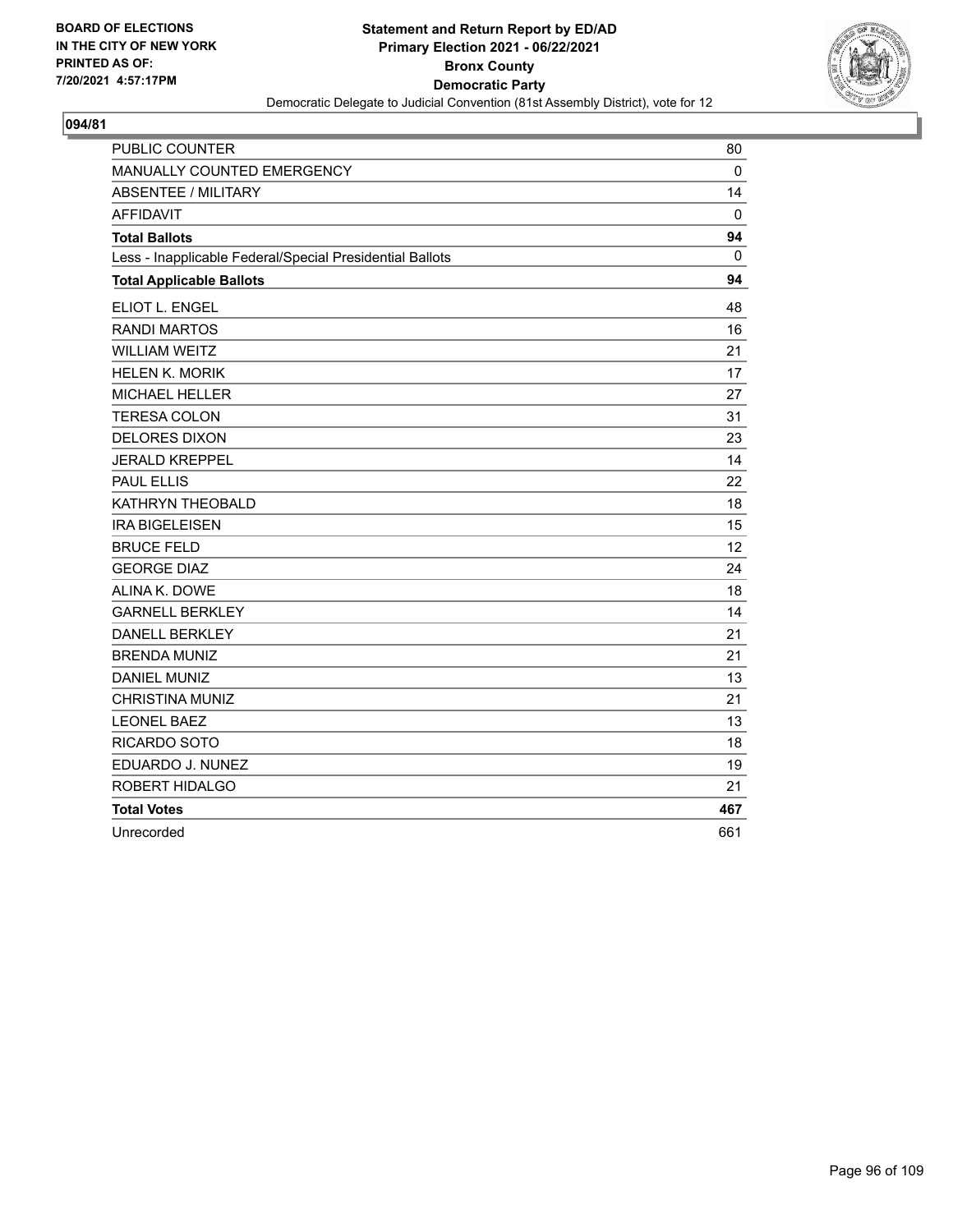

| <b>PUBLIC COUNTER</b>                                    | 42             |
|----------------------------------------------------------|----------------|
| MANUALLY COUNTED EMERGENCY                               | $\mathbf 0$    |
| <b>ABSENTEE / MILITARY</b>                               | 8              |
| <b>AFFIDAVIT</b>                                         | $\mathbf 0$    |
| <b>Total Ballots</b>                                     | 50             |
| Less - Inapplicable Federal/Special Presidential Ballots | $\mathbf{0}$   |
| <b>Total Applicable Ballots</b>                          | 50             |
| ELIOT L. ENGEL                                           | 24             |
| <b>RANDI MARTOS</b>                                      | 13             |
| <b>WILLIAM WEITZ</b>                                     | 10             |
| <b>HELEN K. MORIK</b>                                    | 15             |
| <b>MICHAEL HELLER</b>                                    | 9              |
| <b>TERESA COLON</b>                                      | 22             |
| <b>DELORES DIXON</b>                                     | 15             |
| <b>JERALD KREPPEL</b>                                    | $\overline{7}$ |
| <b>PAUL ELLIS</b>                                        | 11             |
| KATHRYN THEOBALD                                         | 12             |
| <b>IRA BIGELEISEN</b>                                    | 6              |
| <b>BRUCE FELD</b>                                        | 8              |
| <b>GEORGE DIAZ</b>                                       | 13             |
| ALINA K. DOWE                                            | 16             |
| <b>GARNELL BERKLEY</b>                                   | 6              |
| <b>DANELL BERKLEY</b>                                    | 3              |
| <b>BRENDA MUNIZ</b>                                      | 16             |
| <b>DANIEL MUNIZ</b>                                      | 8              |
| <b>CHRISTINA MUNIZ</b>                                   | 17             |
| <b>LEONEL BAEZ</b>                                       | 11             |
| RICARDO SOTO                                             | 11             |
| EDUARDO J. NUNEZ                                         | 13             |
| <b>ROBERT HIDALGO</b>                                    | 11             |
| <b>Total Votes</b>                                       | 277            |
| Unrecorded                                               | 323            |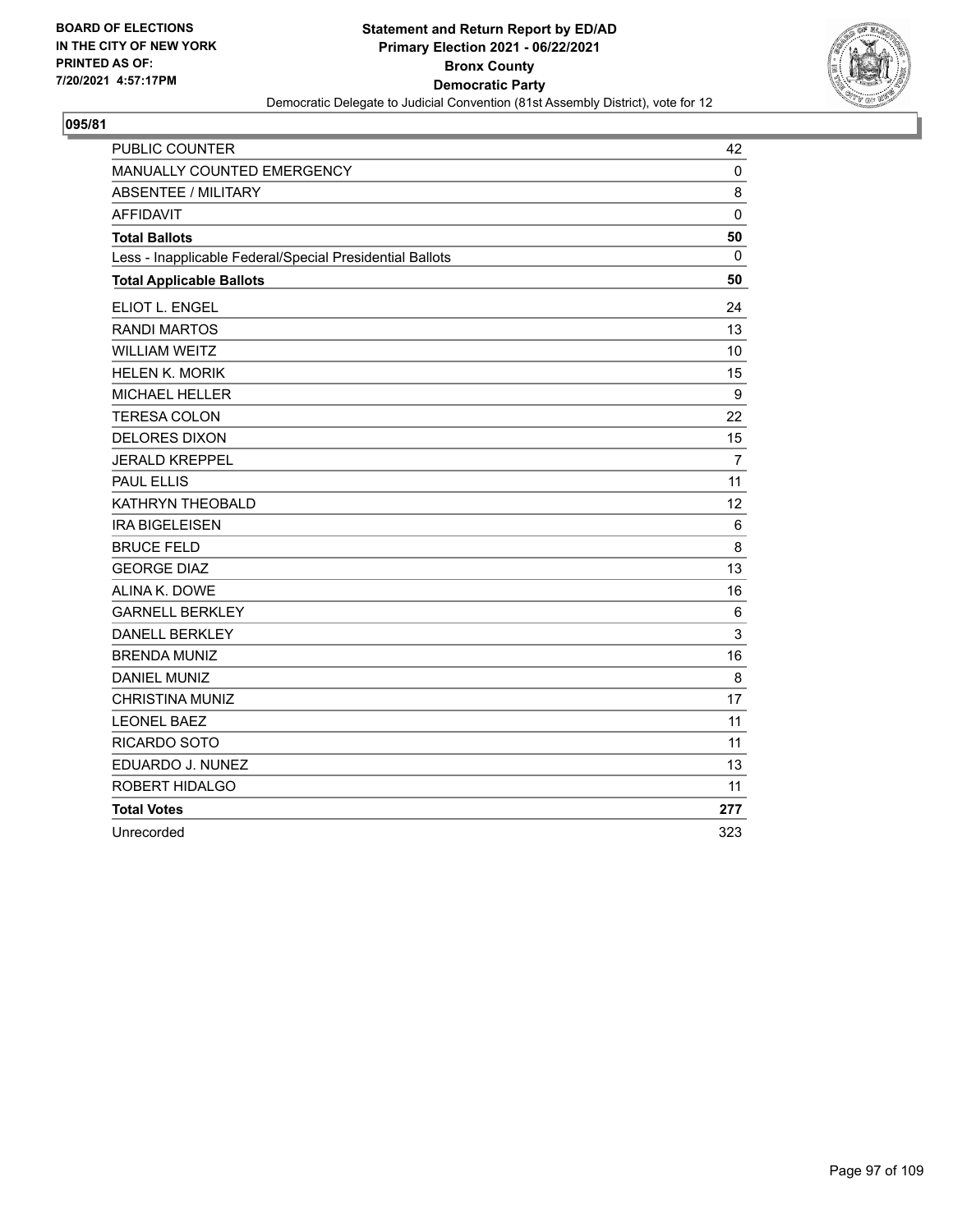

| PUBLIC COUNTER                                           | 76             |
|----------------------------------------------------------|----------------|
| MANUALLY COUNTED EMERGENCY                               | $\mathbf 0$    |
| <b>ABSENTEE / MILITARY</b>                               | 10             |
| <b>AFFIDAVIT</b>                                         | 0              |
| <b>Total Ballots</b>                                     | 86             |
| Less - Inapplicable Federal/Special Presidential Ballots | 0              |
| <b>Total Applicable Ballots</b>                          | 86             |
| ELIOT L. ENGEL                                           | 30             |
| <b>RANDI MARTOS</b>                                      | 20             |
| <b>WILLIAM WEITZ</b>                                     | 15             |
| <b>HELEN K. MORIK</b>                                    | 14             |
| <b>MICHAEL HELLER</b>                                    | 16             |
| <b>TERESA COLON</b>                                      | 31             |
| <b>DELORES DIXON</b>                                     | 28             |
| <b>JERALD KREPPEL</b>                                    | $\overline{7}$ |
| <b>PAUL ELLIS</b>                                        | 10             |
| KATHRYN THEOBALD                                         | 16             |
| <b>IRA BIGELEISEN</b>                                    | 6              |
| <b>BRUCE FELD</b>                                        | 11             |
| <b>GEORGE DIAZ</b>                                       | 27             |
| ALINA K. DOWE                                            | 24             |
| <b>GARNELL BERKLEY</b>                                   | $\overline{7}$ |
| <b>DANELL BERKLEY</b>                                    | 12             |
| <b>BRENDA MUNIZ</b>                                      | 26             |
| <b>DANIEL MUNIZ</b>                                      | 18             |
| <b>CHRISTINA MUNIZ</b>                                   | 25             |
| <b>LEONEL BAEZ</b>                                       | 19             |
| <b>RICARDO SOTO</b>                                      | 19             |
| EDUARDO J. NUNEZ                                         | 19             |
| ROBERT HIDALGO                                           | 15             |
| <b>Total Votes</b>                                       | 415            |
| Unrecorded                                               | 617            |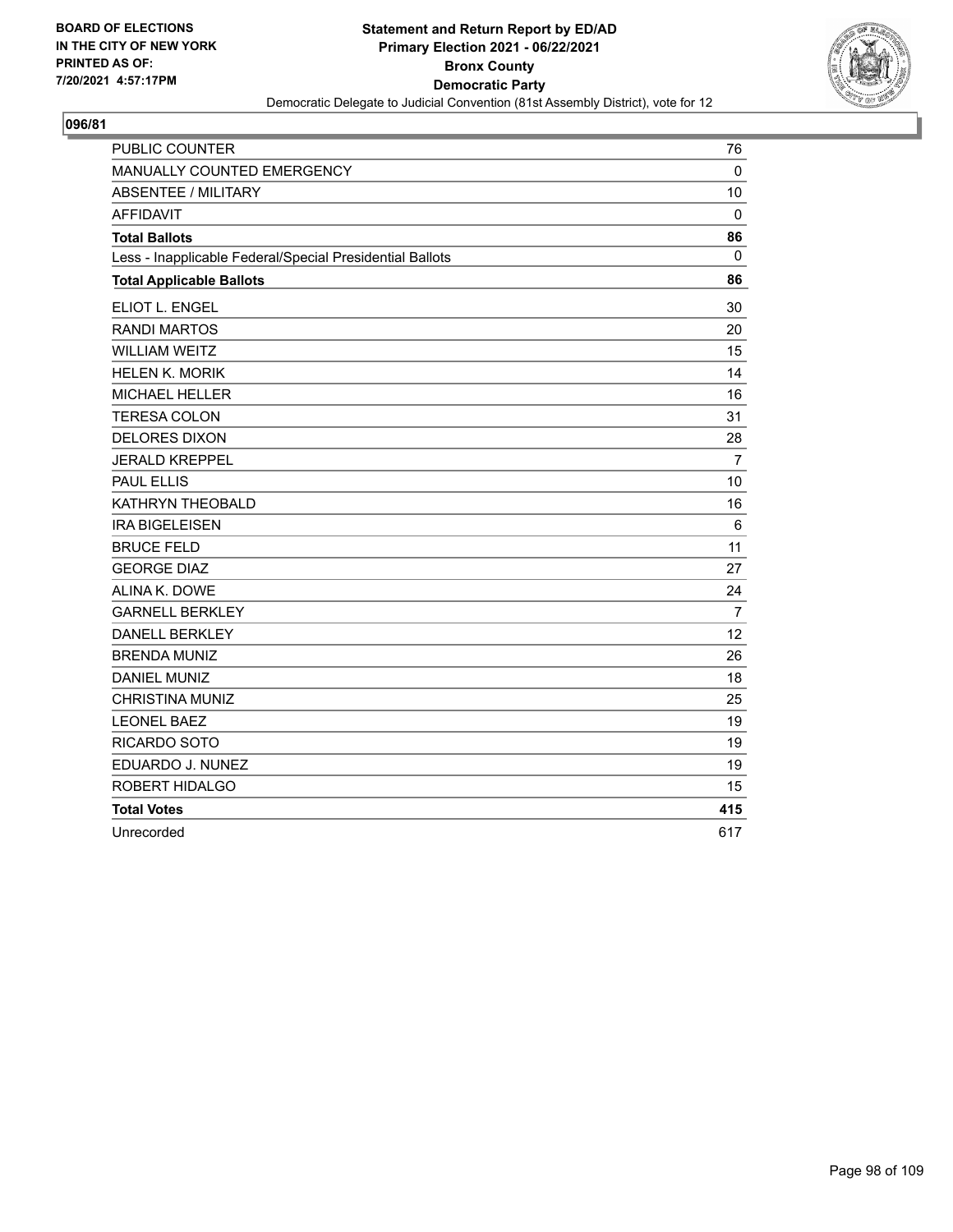

| PUBLIC COUNTER                                           | 146          |
|----------------------------------------------------------|--------------|
| <b>MANUALLY COUNTED EMERGENCY</b>                        | 0            |
| <b>ABSENTEE / MILITARY</b>                               | 12           |
| <b>AFFIDAVIT</b>                                         | 2            |
| <b>Total Ballots</b>                                     | 160          |
| Less - Inapplicable Federal/Special Presidential Ballots | 0            |
| <b>Total Applicable Ballots</b>                          | 160          |
| ELIOT L. ENGEL                                           | 84           |
| <b>RANDI MARTOS</b>                                      | 35           |
| <b>WILLIAM WEITZ</b>                                     | 34           |
| <b>HELEN K. MORIK</b>                                    | 32           |
| <b>MICHAEL HELLER</b>                                    | 33           |
| <b>TERESA COLON</b>                                      | 59           |
| <b>DELORES DIXON</b>                                     | 52           |
| <b>JERALD KREPPEL</b>                                    | 26           |
| PAUL ELLIS                                               | 38           |
| KATHRYN THEOBALD                                         | 34           |
| <b>IRA BIGELEISEN</b>                                    | 16           |
| <b>BRUCE FELD</b>                                        | 32           |
| <b>GEORGE DIAZ</b>                                       | 34           |
| ALINA K. DOWE                                            | 47           |
| <b>GARNELL BERKLEY</b>                                   | 29           |
| <b>DANELL BERKLEY</b>                                    | 31           |
| <b>BRENDA MUNIZ</b>                                      | 29           |
| DANIEL MUNIZ                                             | 21           |
| <b>CHRISTINA MUNIZ</b>                                   | 27           |
| <b>LEONEL BAEZ</b>                                       | 27           |
| RICARDO SOTO                                             | 26           |
| EDUARDO J. NUNEZ                                         | 26           |
| ROBERT HIDALGO                                           | 36           |
| KINGSLY LASBREY (WRITE-IN)                               | 1            |
| NAPZI LASBREY (WRITE-IN)                                 | $\mathbf{1}$ |
| UNATTRIBUTABLE WRITE-IN (WRITE-IN)                       | $\mathbf{1}$ |
| WALTER GREEN (WRITE-IN)                                  | 1            |
| <b>Total Votes</b>                                       | 812          |
| Unrecorded                                               | 1,108        |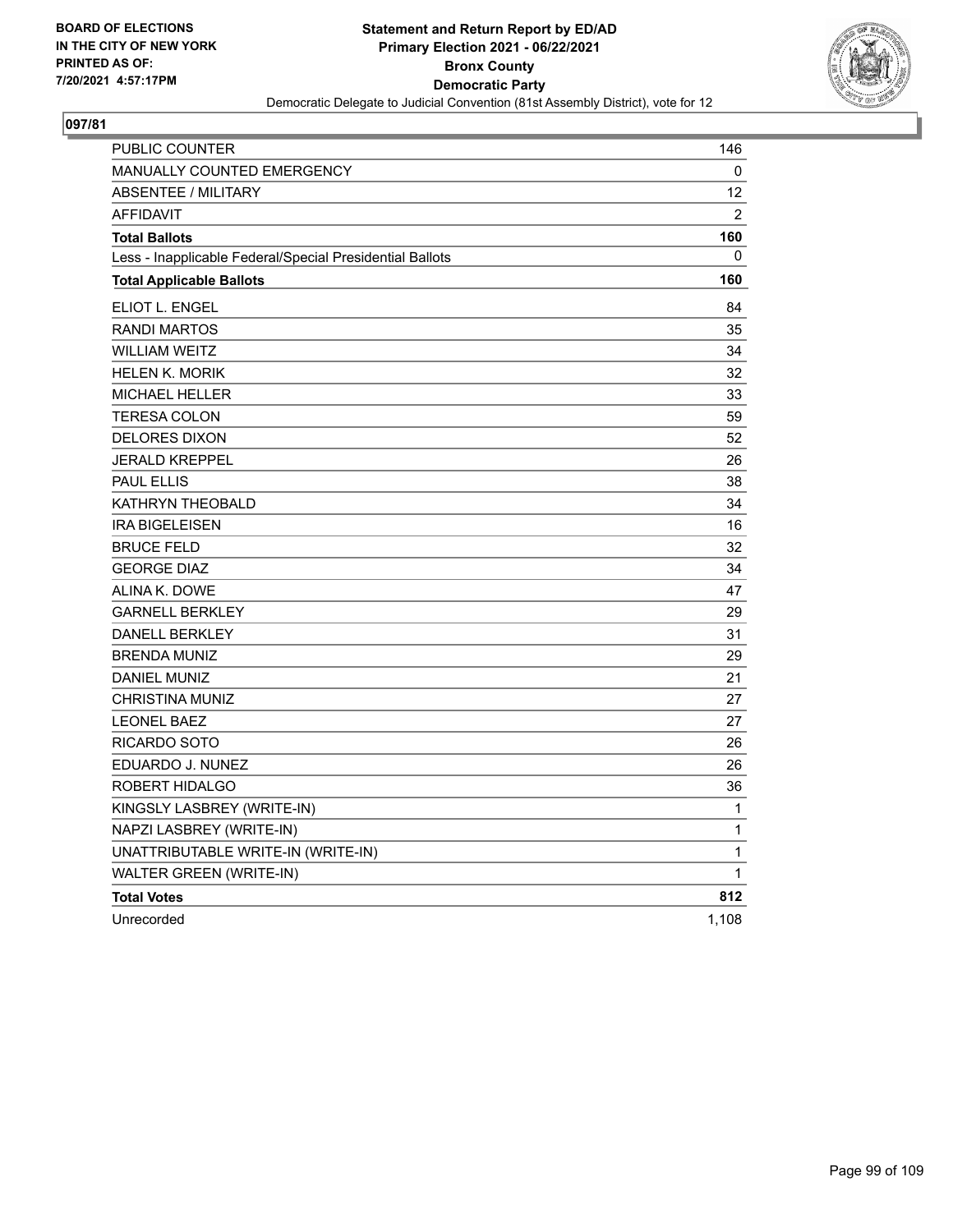

| PUBLIC COUNTER                                           | 96  |
|----------------------------------------------------------|-----|
| MANUALLY COUNTED EMERGENCY                               | 0   |
| <b>ABSENTEE / MILITARY</b>                               | 20  |
| <b>AFFIDAVIT</b>                                         | 0   |
| <b>Total Ballots</b>                                     | 116 |
| Less - Inapplicable Federal/Special Presidential Ballots | 0   |
| <b>Total Applicable Ballots</b>                          | 116 |
| ELIOT L. ENGEL                                           | 46  |
| <b>RANDI MARTOS</b>                                      | 27  |
| <b>WILLIAM WEITZ</b>                                     | 23  |
| <b>HELEN K. MORIK</b>                                    | 24  |
| <b>MICHAEL HELLER</b>                                    | 27  |
| <b>TERESA COLON</b>                                      | 43  |
| <b>DELORES DIXON</b>                                     | 36  |
| <b>JERALD KREPPEL</b>                                    | 19  |
| <b>PAUL ELLIS</b>                                        | 23  |
| KATHRYN THEOBALD                                         | 32  |
| <b>IRA BIGELEISEN</b>                                    | 20  |
| <b>BRUCE FELD</b>                                        | 18  |
| <b>GEORGE DIAZ</b>                                       | 22  |
| ALINA K. DOWE                                            | 26  |
| <b>GARNELL BERKLEY</b>                                   | 13  |
| <b>DANELL BERKLEY</b>                                    | 24  |
| <b>BRENDA MUNIZ</b>                                      | 30  |
| <b>DANIEL MUNIZ</b>                                      | 19  |
| <b>CHRISTINA MUNIZ</b>                                   | 28  |
| <b>LEONEL BAEZ</b>                                       | 22  |
| RICARDO SOTO                                             | 23  |
| EDUARDO J. NUNEZ                                         | 25  |
| ROBERT HIDALGO                                           | 19  |
| TERESA FIGARIO (WRITE-IN)                                | 1   |
| <b>Total Votes</b>                                       | 590 |
| Unrecorded                                               | 802 |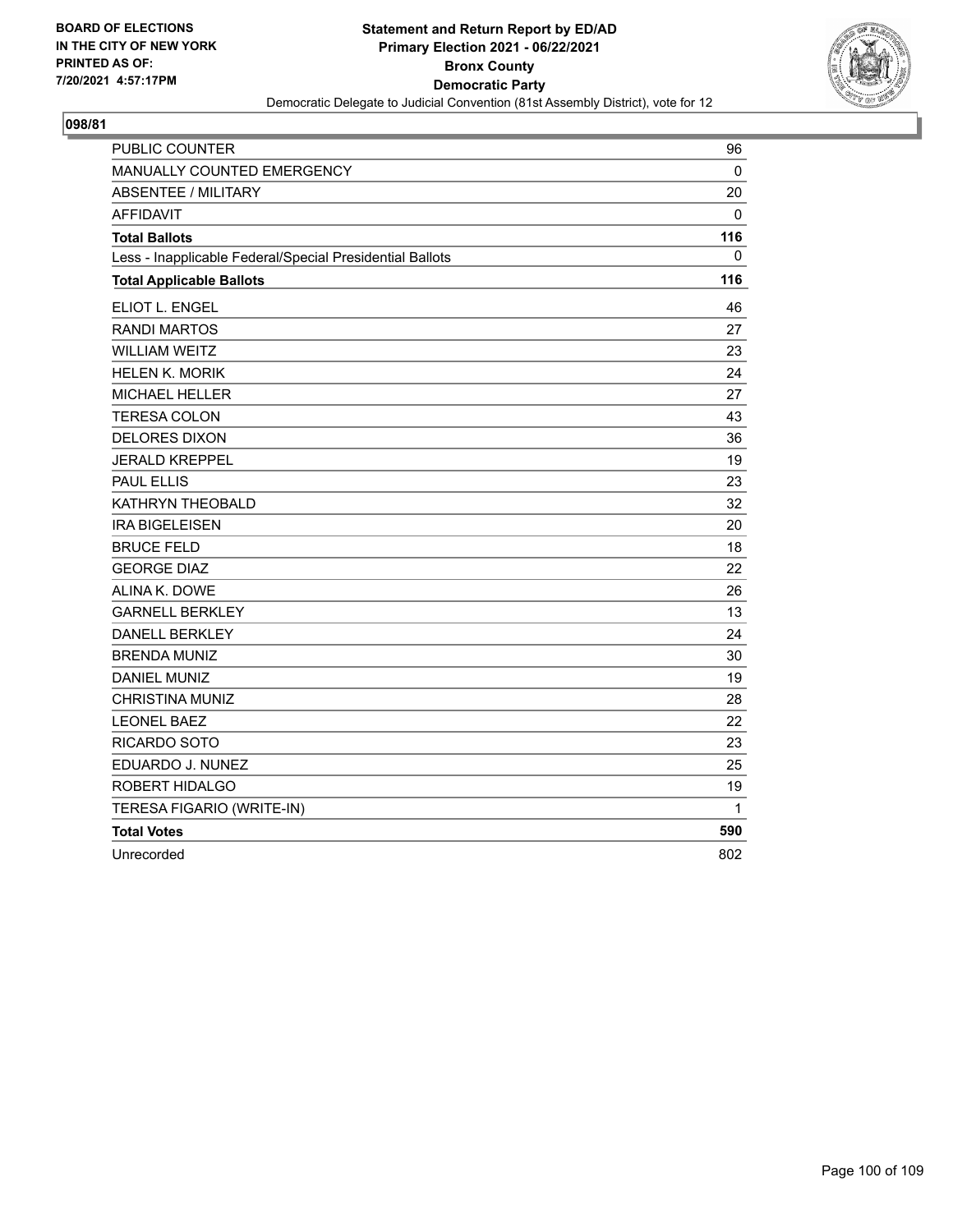

| PUBLIC COUNTER                                           | 118            |
|----------------------------------------------------------|----------------|
| MANUALLY COUNTED EMERGENCY                               | 0              |
| <b>ABSENTEE / MILITARY</b>                               | 18             |
| <b>AFFIDAVIT</b>                                         | $\mathbf{0}$   |
| <b>Total Ballots</b>                                     | 136            |
| Less - Inapplicable Federal/Special Presidential Ballots | 0              |
| <b>Total Applicable Ballots</b>                          | 136            |
| ELIOT L. ENGEL                                           | 63             |
| <b>RANDI MARTOS</b>                                      | 33             |
| <b>WILLIAM WEITZ</b>                                     | 31             |
| <b>HELEN K. MORIK</b>                                    | 36             |
| MICHAEL HELLER                                           | 28             |
| <b>TERESA COLON</b>                                      | 61             |
| <b>DELORES DIXON</b>                                     | 34             |
| <b>JERALD KREPPEL</b>                                    | 25             |
| <b>PAUL ELLIS</b>                                        | 30             |
| KATHRYN THEOBALD                                         | 35             |
| <b>IRA BIGELEISEN</b>                                    | 19             |
| <b>BRUCE FELD</b>                                        | 22             |
| <b>GEORGE DIAZ</b>                                       | 44             |
| ALINA K. DOWE                                            | 40             |
| <b>GARNELL BERKLEY</b>                                   | 28             |
| <b>DANELL BERKLEY</b>                                    | 32             |
| <b>BRENDA MUNIZ</b>                                      | 40             |
| <b>DANIEL MUNIZ</b>                                      | 31             |
| <b>CHRISTINA MUNIZ</b>                                   | 38             |
| <b>LEONEL BAEZ</b>                                       | 30             |
| RICARDO SOTO                                             | 39             |
| EDUARDO J. NUNEZ                                         | 37             |
| ROBERT HIDALGO                                           | 33             |
| JOSE GARCIA (WRITE-IN)                                   | $\overline{c}$ |
| UNATTRIBUTABLE WRITE-IN (WRITE-IN)                       | 4              |
| <b>Total Votes</b>                                       | 815            |
| Unrecorded                                               | 817            |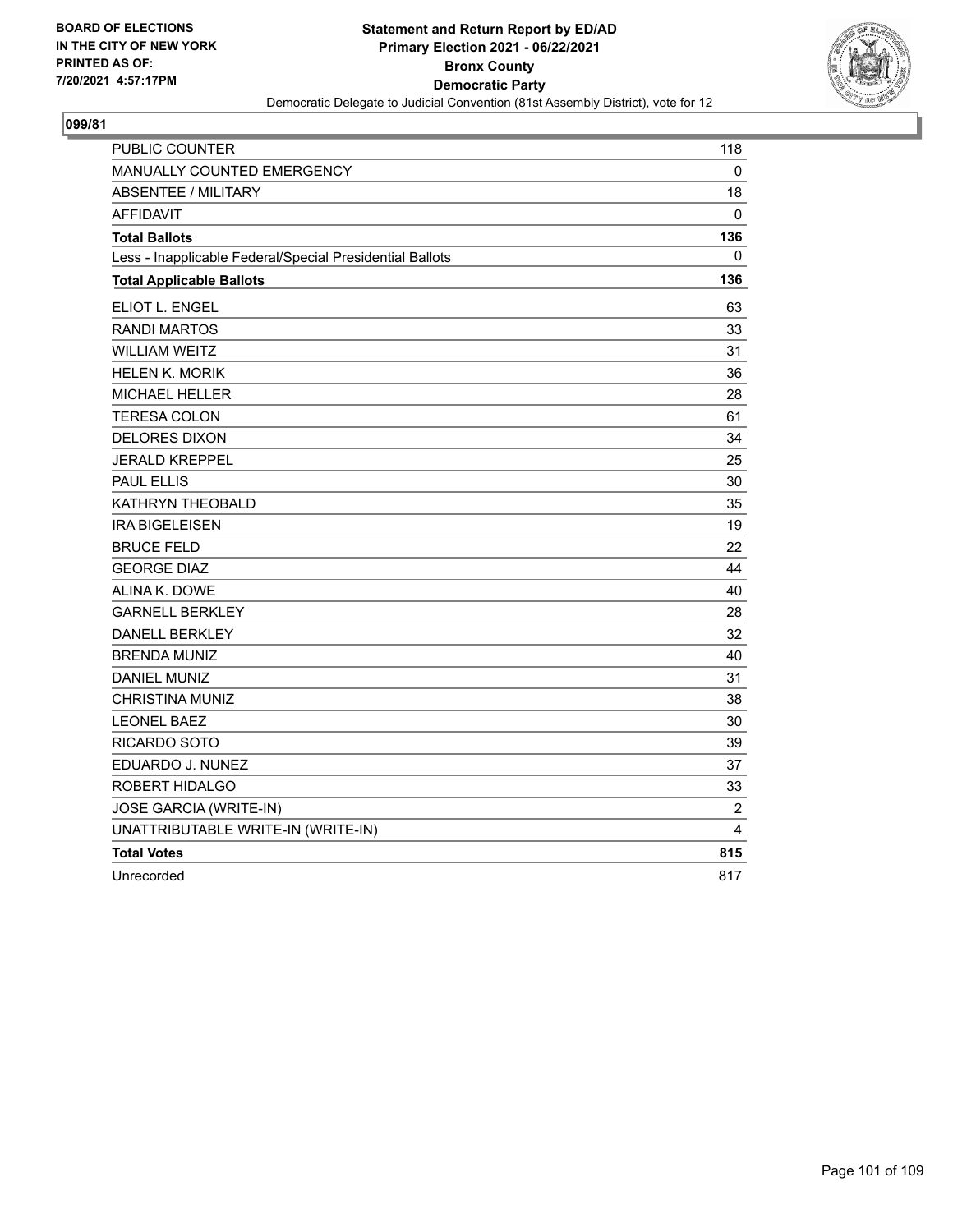

| PUBLIC COUNTER                                           | 83              |
|----------------------------------------------------------|-----------------|
| MANUALLY COUNTED EMERGENCY                               | 0               |
| <b>ABSENTEE / MILITARY</b>                               | 5               |
| <b>AFFIDAVIT</b>                                         | 0               |
| <b>Total Ballots</b>                                     | 88              |
| Less - Inapplicable Federal/Special Presidential Ballots | 0               |
| <b>Total Applicable Ballots</b>                          | 88              |
| ELIOT L. ENGEL                                           | 30              |
| <b>RANDI MARTOS</b>                                      | 24              |
| <b>WILLIAM WEITZ</b>                                     | 20              |
| <b>HELEN K. MORIK</b>                                    | 16              |
| MICHAEL HELLER                                           | 15              |
| <b>TERESA COLON</b>                                      | 34              |
| <b>DELORES DIXON</b>                                     | 30              |
| <b>JERALD KREPPEL</b>                                    | 13              |
| <b>PAUL ELLIS</b>                                        | 18              |
| KATHRYN THEOBALD                                         | 22              |
| <b>IRA BIGELEISEN</b>                                    | 12 <sup>2</sup> |
| <b>BRUCE FELD</b>                                        | 10              |
| <b>GEORGE DIAZ</b>                                       | 27              |
| ALINA K. DOWE                                            | 20              |
| <b>GARNELL BERKLEY</b>                                   | 9               |
| <b>DANELL BERKLEY</b>                                    | 10              |
| <b>BRENDA MUNIZ</b>                                      | 21              |
| <b>DANIEL MUNIZ</b>                                      | 12 <sup>°</sup> |
| <b>CHRISTINA MUNIZ</b>                                   | 21              |
| <b>LEONEL BAEZ</b>                                       | 13              |
| RICARDO SOTO                                             | 13              |
| EDUARDO J. NUNEZ                                         | 13              |
| ROBERT HIDALGO                                           | 13              |
| UNATTRIBUTABLE WRITE-IN (WRITE-IN)                       | $\mathbf{1}$    |
| <b>Total Votes</b>                                       | 417             |
| Unrecorded                                               | 639             |
| 101/81 COMBINED into: 091/80                             |                 |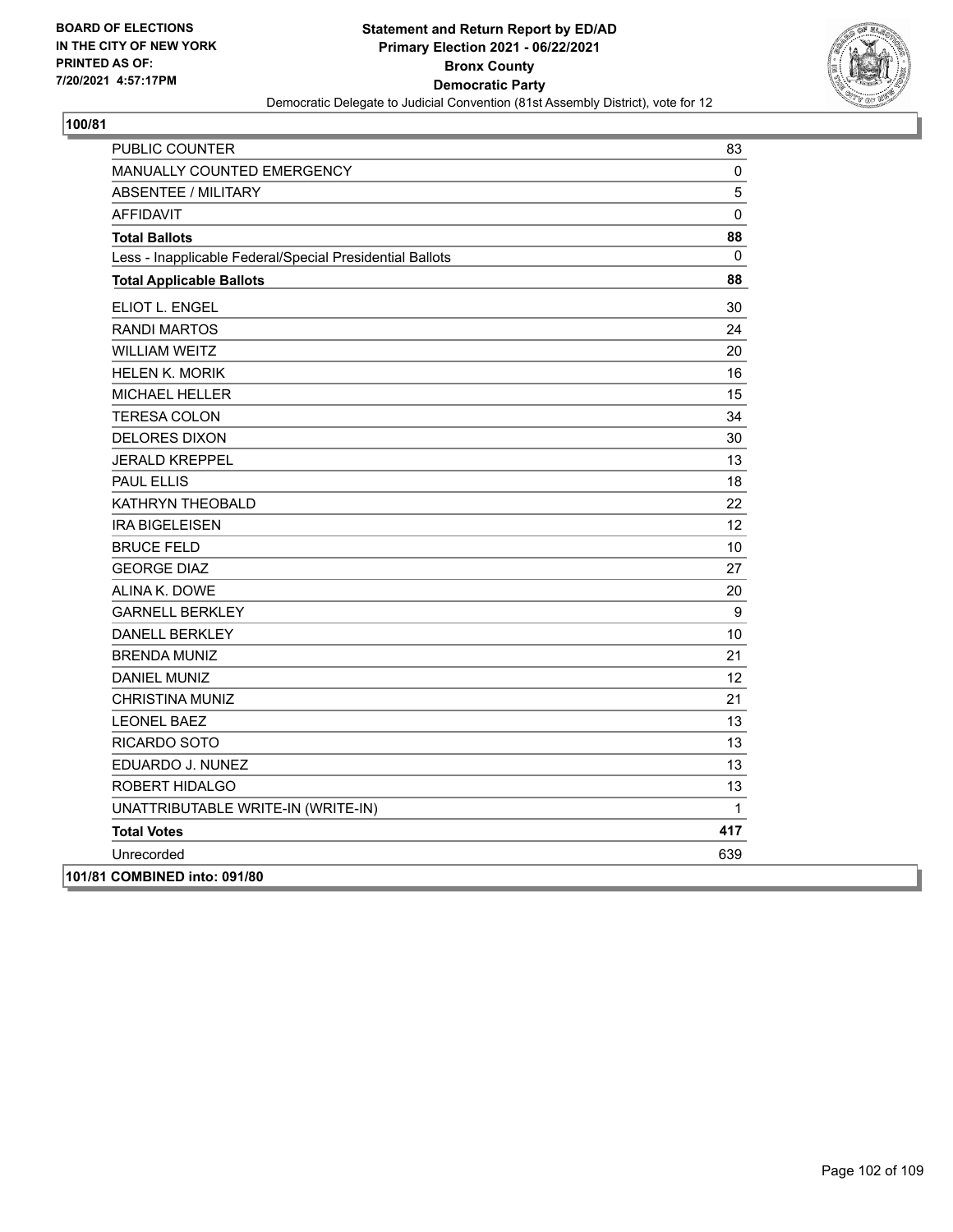

| PUBLIC COUNTER                                           | 0            |
|----------------------------------------------------------|--------------|
| MANUALLY COUNTED EMERGENCY                               | $\mathbf 0$  |
| <b>ABSENTEE / MILITARY</b>                               | $\mathbf 0$  |
| <b>AFFIDAVIT</b>                                         | $\mathbf 0$  |
| <b>Total Ballots</b>                                     | $\mathbf 0$  |
| Less - Inapplicable Federal/Special Presidential Ballots | $\mathbf{0}$ |
| <b>Total Applicable Ballots</b>                          | $\mathbf 0$  |
| ELIOT L. ENGEL                                           | 0            |
| <b>RANDI MARTOS</b>                                      | 0            |
| <b>WILLIAM WEITZ</b>                                     | $\mathbf 0$  |
| <b>HELEN K. MORIK</b>                                    | $\mathbf 0$  |
| MICHAEL HELLER                                           | $\mathbf 0$  |
| <b>TERESA COLON</b>                                      | $\mathbf 0$  |
| <b>DELORES DIXON</b>                                     | $\mathbf 0$  |
| <b>JERALD KREPPEL</b>                                    | $\pmb{0}$    |
| <b>PAUL ELLIS</b>                                        | $\mathbf 0$  |
| KATHRYN THEOBALD                                         | $\mathbf 0$  |
| <b>IRA BIGELEISEN</b>                                    | $\mathbf 0$  |
| <b>BRUCE FELD</b>                                        | $\mathbf 0$  |
| <b>GEORGE DIAZ</b>                                       | $\mathbf 0$  |
| ALINA K. DOWE                                            | 0            |
| <b>GARNELL BERKLEY</b>                                   | $\mathbf 0$  |
| <b>DANELL BERKLEY</b>                                    | $\mathbf 0$  |
| <b>BRENDA MUNIZ</b>                                      | $\mathbf 0$  |
| <b>DANIEL MUNIZ</b>                                      | $\mathbf 0$  |
| <b>CHRISTINA MUNIZ</b>                                   | $\mathbf 0$  |
| <b>LEONEL BAEZ</b>                                       | $\mathbf 0$  |
| RICARDO SOTO                                             | $\mathbf 0$  |
| EDUARDO J. NUNEZ                                         | $\mathbf 0$  |
| ROBERT HIDALGO                                           | 0            |
| <b>Total Votes</b>                                       | $\mathbf{0}$ |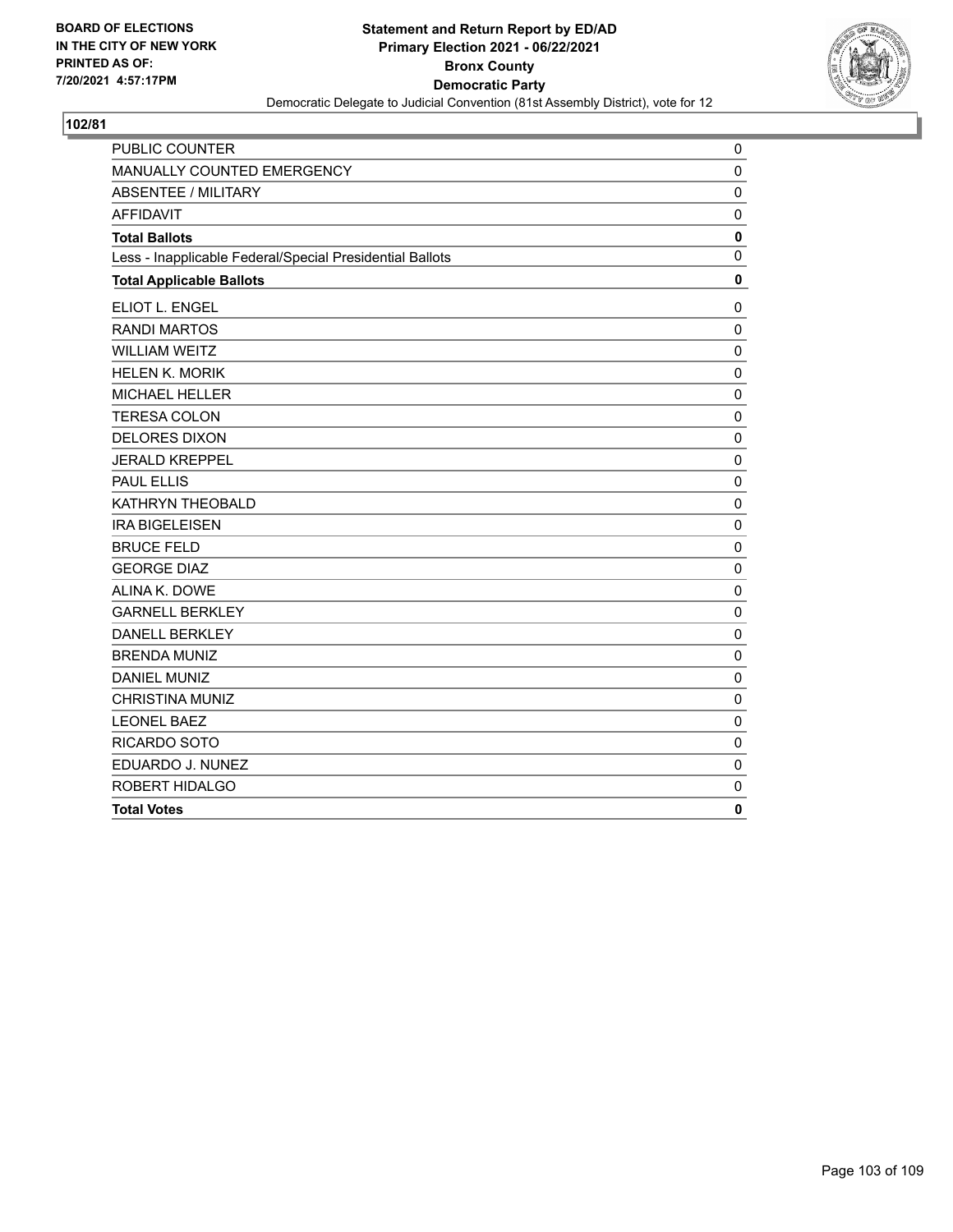

| PUBLIC COUNTER                                           | 0            |
|----------------------------------------------------------|--------------|
| MANUALLY COUNTED EMERGENCY                               | $\mathbf 0$  |
| <b>ABSENTEE / MILITARY</b>                               | $\mathbf 0$  |
| <b>AFFIDAVIT</b>                                         | $\mathbf 0$  |
| <b>Total Ballots</b>                                     | $\mathbf 0$  |
| Less - Inapplicable Federal/Special Presidential Ballots | $\mathbf{0}$ |
| <b>Total Applicable Ballots</b>                          | $\mathbf 0$  |
| ELIOT L. ENGEL                                           | 0            |
| <b>RANDI MARTOS</b>                                      | 0            |
| <b>WILLIAM WEITZ</b>                                     | $\mathbf 0$  |
| <b>HELEN K. MORIK</b>                                    | $\mathbf 0$  |
| MICHAEL HELLER                                           | $\mathbf 0$  |
| <b>TERESA COLON</b>                                      | $\mathbf 0$  |
| <b>DELORES DIXON</b>                                     | $\mathbf 0$  |
| <b>JERALD KREPPEL</b>                                    | $\pmb{0}$    |
| <b>PAUL ELLIS</b>                                        | $\mathbf 0$  |
| KATHRYN THEOBALD                                         | $\mathbf 0$  |
| <b>IRA BIGELEISEN</b>                                    | $\mathbf 0$  |
| <b>BRUCE FELD</b>                                        | $\mathbf 0$  |
| <b>GEORGE DIAZ</b>                                       | $\mathbf 0$  |
| ALINA K. DOWE                                            | 0            |
| <b>GARNELL BERKLEY</b>                                   | $\mathbf 0$  |
| <b>DANELL BERKLEY</b>                                    | $\mathbf 0$  |
| <b>BRENDA MUNIZ</b>                                      | $\mathbf 0$  |
| <b>DANIEL MUNIZ</b>                                      | $\mathbf 0$  |
| <b>CHRISTINA MUNIZ</b>                                   | $\mathbf 0$  |
| <b>LEONEL BAEZ</b>                                       | $\mathbf 0$  |
| RICARDO SOTO                                             | $\mathbf 0$  |
| EDUARDO J. NUNEZ                                         | $\mathbf 0$  |
| ROBERT HIDALGO                                           | 0            |
| <b>Total Votes</b>                                       | $\mathbf{0}$ |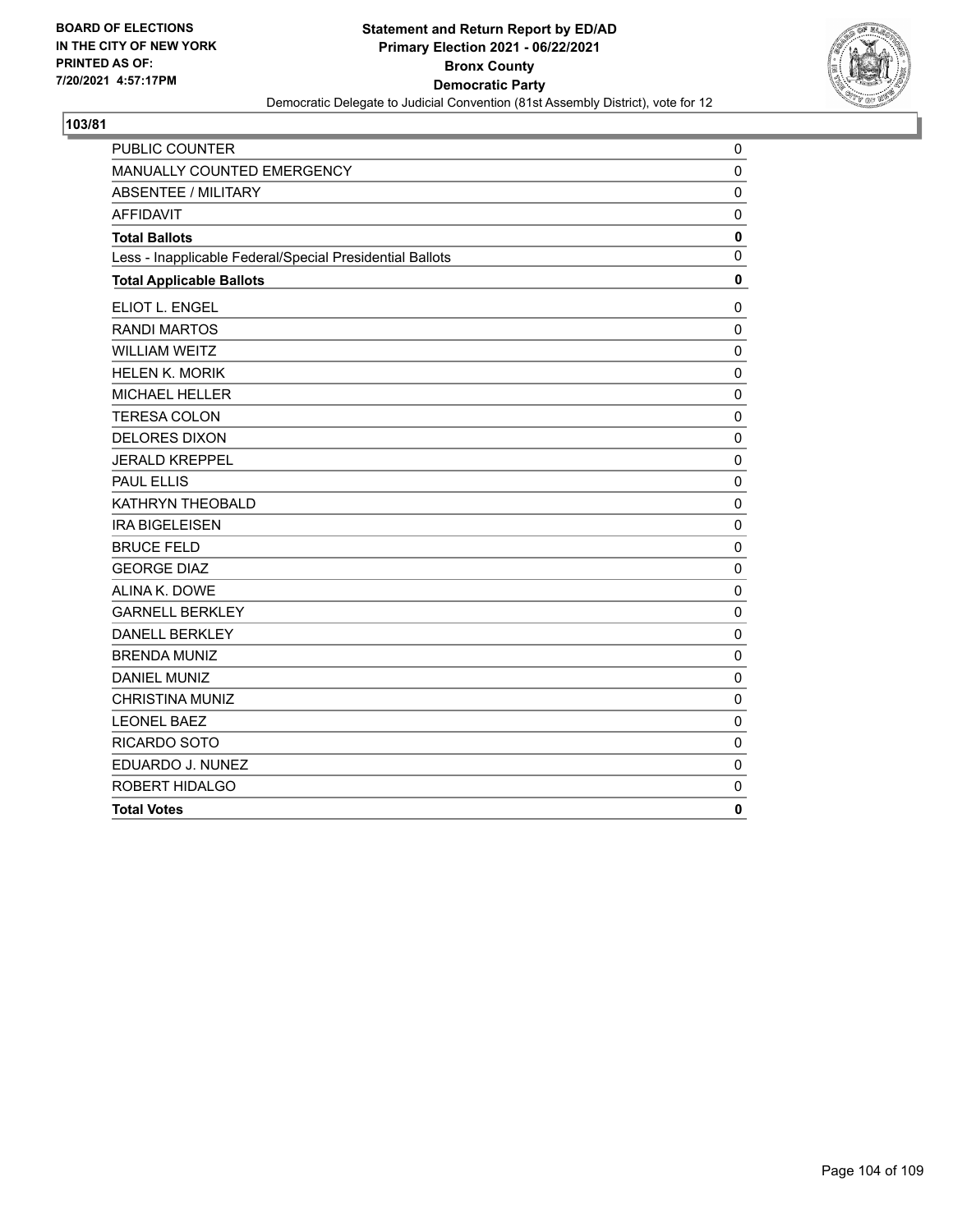

| PUBLIC COUNTER                                           | 0            |
|----------------------------------------------------------|--------------|
| MANUALLY COUNTED EMERGENCY                               | $\mathbf 0$  |
| <b>ABSENTEE / MILITARY</b>                               | $\mathbf 0$  |
| <b>AFFIDAVIT</b>                                         | $\mathbf 0$  |
| <b>Total Ballots</b>                                     | $\mathbf 0$  |
| Less - Inapplicable Federal/Special Presidential Ballots | $\mathbf{0}$ |
| <b>Total Applicable Ballots</b>                          | $\mathbf 0$  |
| ELIOT L. ENGEL                                           | 0            |
| <b>RANDI MARTOS</b>                                      | 0            |
| <b>WILLIAM WEITZ</b>                                     | $\mathbf 0$  |
| <b>HELEN K. MORIK</b>                                    | $\mathbf 0$  |
| MICHAEL HELLER                                           | $\mathbf 0$  |
| <b>TERESA COLON</b>                                      | $\mathbf 0$  |
| <b>DELORES DIXON</b>                                     | $\mathbf 0$  |
| <b>JERALD KREPPEL</b>                                    | $\pmb{0}$    |
| <b>PAUL ELLIS</b>                                        | $\mathbf 0$  |
| KATHRYN THEOBALD                                         | $\mathbf 0$  |
| <b>IRA BIGELEISEN</b>                                    | $\mathbf 0$  |
| <b>BRUCE FELD</b>                                        | $\mathbf 0$  |
| <b>GEORGE DIAZ</b>                                       | $\mathbf 0$  |
| ALINA K. DOWE                                            | 0            |
| <b>GARNELL BERKLEY</b>                                   | $\mathbf 0$  |
| <b>DANELL BERKLEY</b>                                    | $\mathbf 0$  |
| <b>BRENDA MUNIZ</b>                                      | $\mathbf 0$  |
| <b>DANIEL MUNIZ</b>                                      | $\mathbf 0$  |
| <b>CHRISTINA MUNIZ</b>                                   | $\mathbf 0$  |
| <b>LEONEL BAEZ</b>                                       | $\mathbf 0$  |
| RICARDO SOTO                                             | $\mathbf 0$  |
| EDUARDO J. NUNEZ                                         | $\mathbf 0$  |
| ROBERT HIDALGO                                           | 0            |
| <b>Total Votes</b>                                       | $\mathbf{0}$ |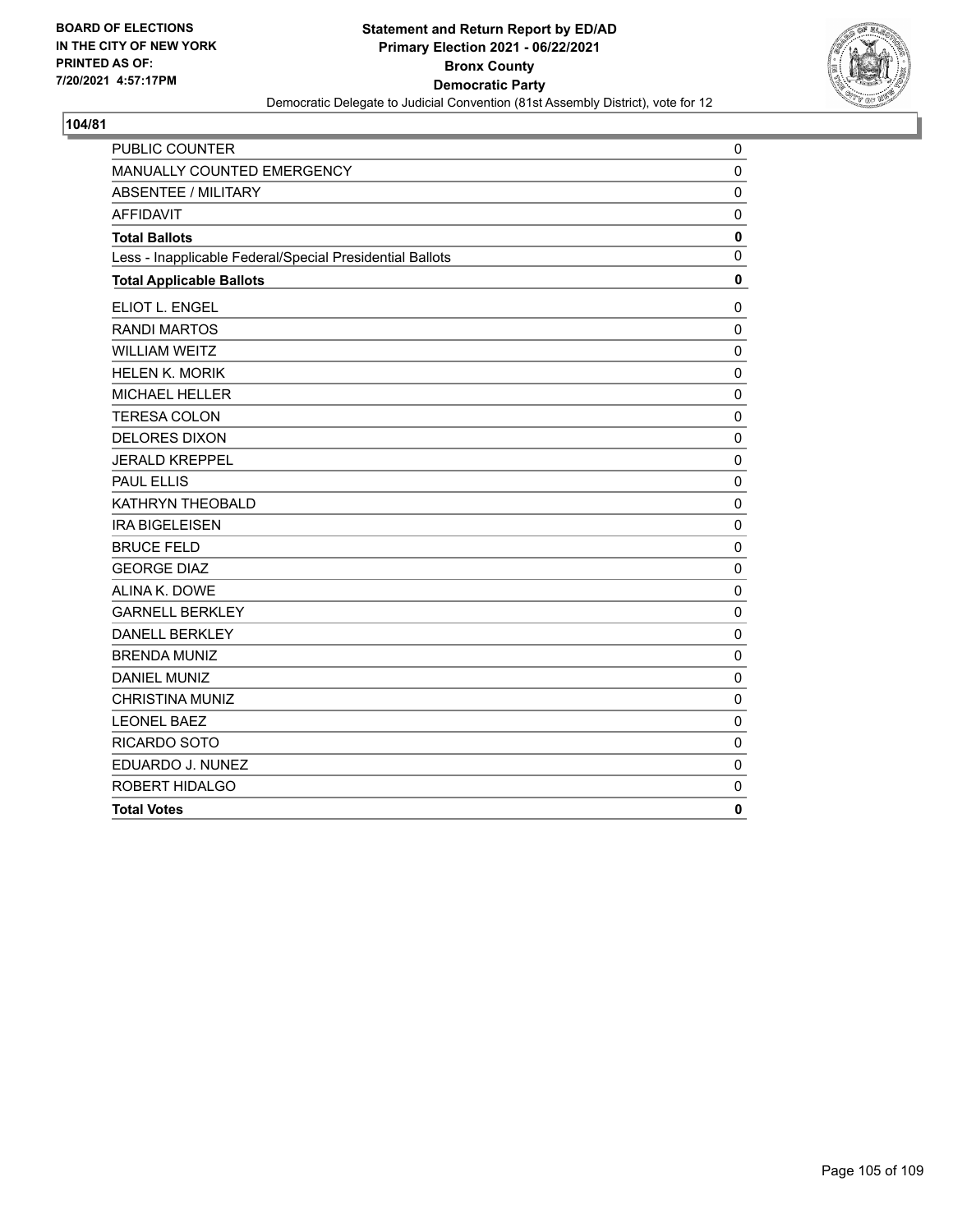

| PUBLIC COUNTER                                           | 0            |
|----------------------------------------------------------|--------------|
| MANUALLY COUNTED EMERGENCY                               | $\mathbf 0$  |
| <b>ABSENTEE / MILITARY</b>                               | $\mathbf 0$  |
| <b>AFFIDAVIT</b>                                         | $\mathbf 0$  |
| <b>Total Ballots</b>                                     | $\mathbf 0$  |
| Less - Inapplicable Federal/Special Presidential Ballots | $\mathbf{0}$ |
| <b>Total Applicable Ballots</b>                          | $\mathbf 0$  |
| ELIOT L. ENGEL                                           | 0            |
| <b>RANDI MARTOS</b>                                      | 0            |
| <b>WILLIAM WEITZ</b>                                     | $\mathbf 0$  |
| <b>HELEN K. MORIK</b>                                    | $\mathbf 0$  |
| MICHAEL HELLER                                           | $\mathbf 0$  |
| <b>TERESA COLON</b>                                      | $\mathbf 0$  |
| <b>DELORES DIXON</b>                                     | $\mathbf 0$  |
| <b>JERALD KREPPEL</b>                                    | $\pmb{0}$    |
| <b>PAUL ELLIS</b>                                        | $\mathbf 0$  |
| KATHRYN THEOBALD                                         | $\mathbf 0$  |
| <b>IRA BIGELEISEN</b>                                    | $\mathbf 0$  |
| <b>BRUCE FELD</b>                                        | $\mathbf 0$  |
| <b>GEORGE DIAZ</b>                                       | $\mathbf 0$  |
| ALINA K. DOWE                                            | 0            |
| <b>GARNELL BERKLEY</b>                                   | $\mathbf 0$  |
| <b>DANELL BERKLEY</b>                                    | $\mathbf 0$  |
| <b>BRENDA MUNIZ</b>                                      | $\mathbf 0$  |
| <b>DANIEL MUNIZ</b>                                      | $\mathbf 0$  |
| <b>CHRISTINA MUNIZ</b>                                   | $\mathbf 0$  |
| <b>LEONEL BAEZ</b>                                       | $\mathbf 0$  |
| RICARDO SOTO                                             | $\mathbf 0$  |
| EDUARDO J. NUNEZ                                         | $\mathbf 0$  |
| ROBERT HIDALGO                                           | 0            |
| <b>Total Votes</b>                                       | $\mathbf{0}$ |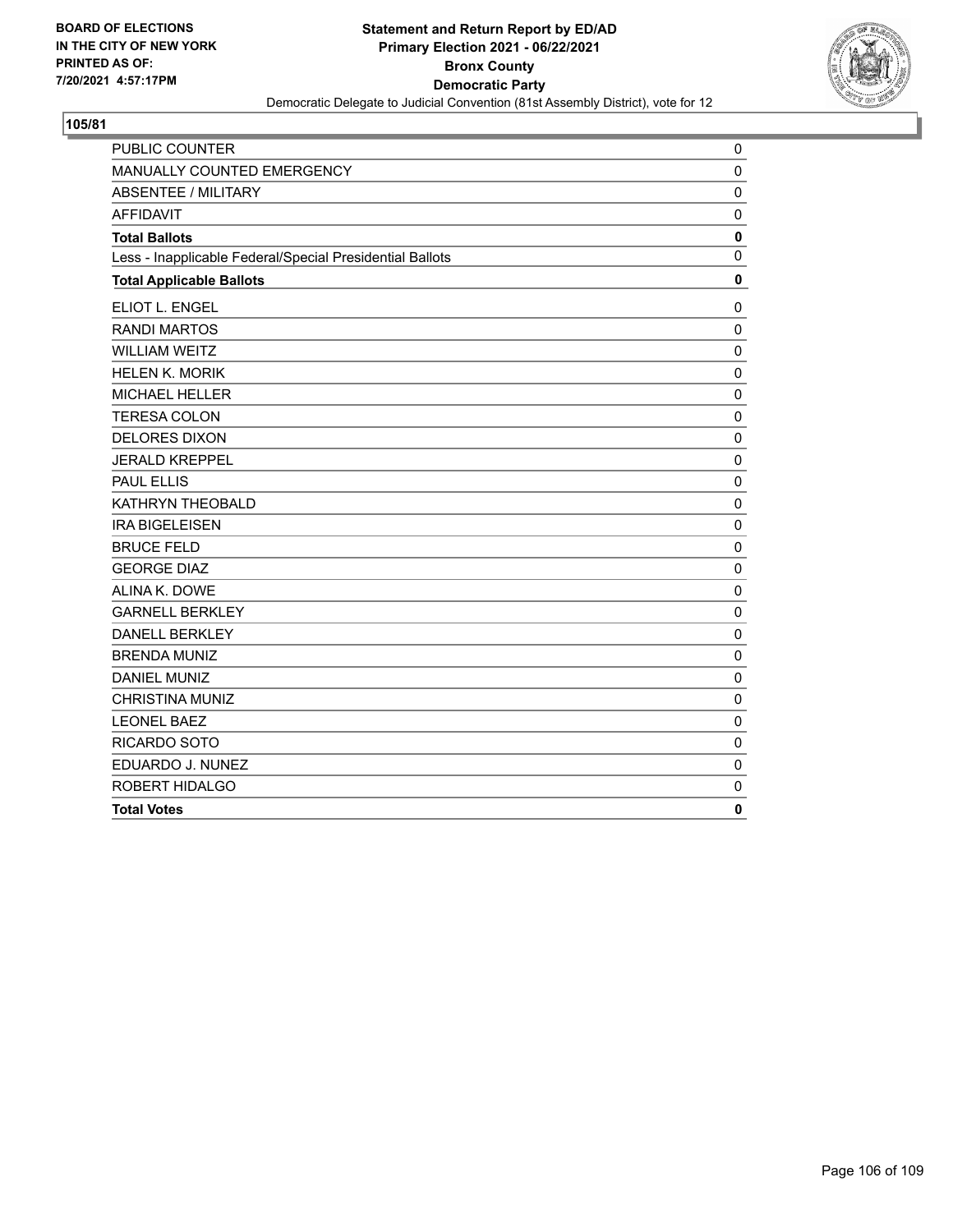

| PUBLIC COUNTER                                           | 0            |
|----------------------------------------------------------|--------------|
| MANUALLY COUNTED EMERGENCY                               | $\mathbf 0$  |
| <b>ABSENTEE / MILITARY</b>                               | $\mathbf 0$  |
| <b>AFFIDAVIT</b>                                         | $\mathbf 0$  |
| <b>Total Ballots</b>                                     | $\mathbf 0$  |
| Less - Inapplicable Federal/Special Presidential Ballots | $\mathbf{0}$ |
| <b>Total Applicable Ballots</b>                          | $\mathbf 0$  |
| ELIOT L. ENGEL                                           | 0            |
| <b>RANDI MARTOS</b>                                      | 0            |
| <b>WILLIAM WEITZ</b>                                     | $\mathbf 0$  |
| <b>HELEN K. MORIK</b>                                    | $\mathbf 0$  |
| MICHAEL HELLER                                           | $\mathbf 0$  |
| <b>TERESA COLON</b>                                      | $\mathbf 0$  |
| <b>DELORES DIXON</b>                                     | $\mathbf 0$  |
| <b>JERALD KREPPEL</b>                                    | $\pmb{0}$    |
| <b>PAUL ELLIS</b>                                        | $\mathbf 0$  |
| KATHRYN THEOBALD                                         | $\mathbf 0$  |
| <b>IRA BIGELEISEN</b>                                    | $\mathbf 0$  |
| <b>BRUCE FELD</b>                                        | $\mathbf 0$  |
| <b>GEORGE DIAZ</b>                                       | $\mathbf 0$  |
| ALINA K. DOWE                                            | 0            |
| <b>GARNELL BERKLEY</b>                                   | $\mathbf 0$  |
| <b>DANELL BERKLEY</b>                                    | $\mathbf 0$  |
| <b>BRENDA MUNIZ</b>                                      | $\mathbf 0$  |
| <b>DANIEL MUNIZ</b>                                      | $\mathbf 0$  |
| <b>CHRISTINA MUNIZ</b>                                   | $\mathbf 0$  |
| <b>LEONEL BAEZ</b>                                       | $\mathbf 0$  |
| RICARDO SOTO                                             | $\mathbf 0$  |
| EDUARDO J. NUNEZ                                         | $\mathbf 0$  |
| ROBERT HIDALGO                                           | 0            |
| <b>Total Votes</b>                                       | $\mathbf{0}$ |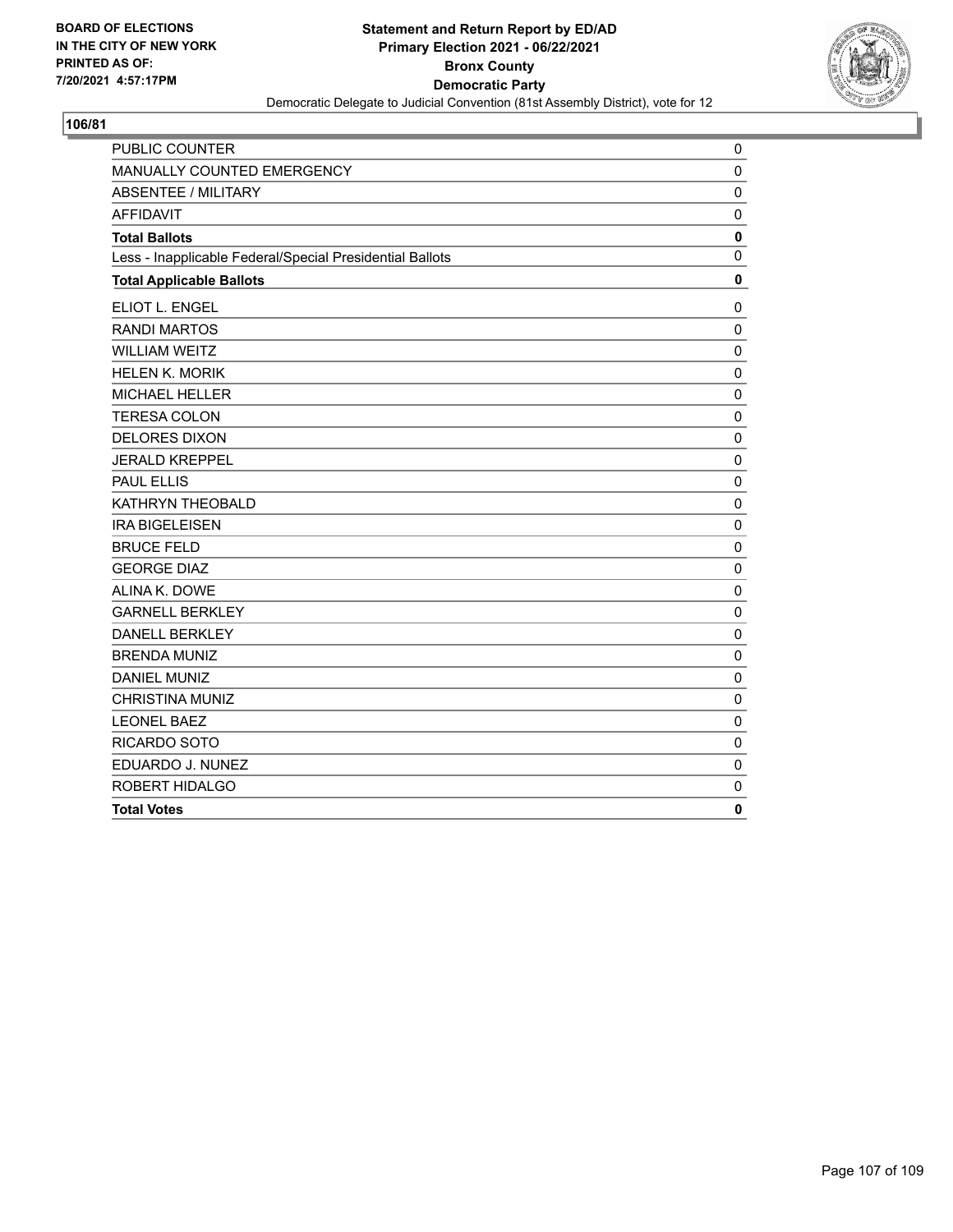

| PUBLIC COUNTER                                           | 42             |
|----------------------------------------------------------|----------------|
| MANUALLY COUNTED EMERGENCY                               | 0              |
| <b>ABSENTEE / MILITARY</b>                               | 8              |
| <b>AFFIDAVIT</b>                                         | $\mathbf 0$    |
| <b>Total Ballots</b>                                     | 50             |
| Less - Inapplicable Federal/Special Presidential Ballots | $\mathbf 0$    |
| <b>Total Applicable Ballots</b>                          | 50             |
| ELIOT L. ENGEL                                           | 21             |
| <b>RANDI MARTOS</b>                                      | 7              |
| <b>WILLIAM WEITZ</b>                                     | 5              |
| <b>HELEN K. MORIK</b>                                    | 5              |
| <b>MICHAEL HELLER</b>                                    | 6              |
| <b>TERESA COLON</b>                                      | 12             |
| <b>DELORES DIXON</b>                                     | 9              |
| <b>JERALD KREPPEL</b>                                    | 4              |
| <b>PAUL ELLIS</b>                                        | 6              |
| KATHRYN THEOBALD                                         | 5              |
| <b>IRA BIGELEISEN</b>                                    | 3              |
| <b>BRUCE FELD</b>                                        | 4              |
| <b>GEORGE DIAZ</b>                                       | 9              |
| ALINA K. DOWE                                            | 11             |
| <b>GARNELL BERKLEY</b>                                   | $\overline{2}$ |
| <b>DANELL BERKLEY</b>                                    | 4              |
| <b>BRENDA MUNIZ</b>                                      | $\,6$          |
| <b>DANIEL MUNIZ</b>                                      | $\overline{c}$ |
| <b>CHRISTINA MUNIZ</b>                                   | 8              |
| <b>LEONEL BAEZ</b>                                       | 3              |
| RICARDO SOTO                                             | 5              |
| EDUARDO J. NUNEZ                                         | 5              |
| ROBERT HIDALGO                                           | 6              |
| <b>Total Votes</b>                                       | 148            |
| Unrecorded                                               | 452            |